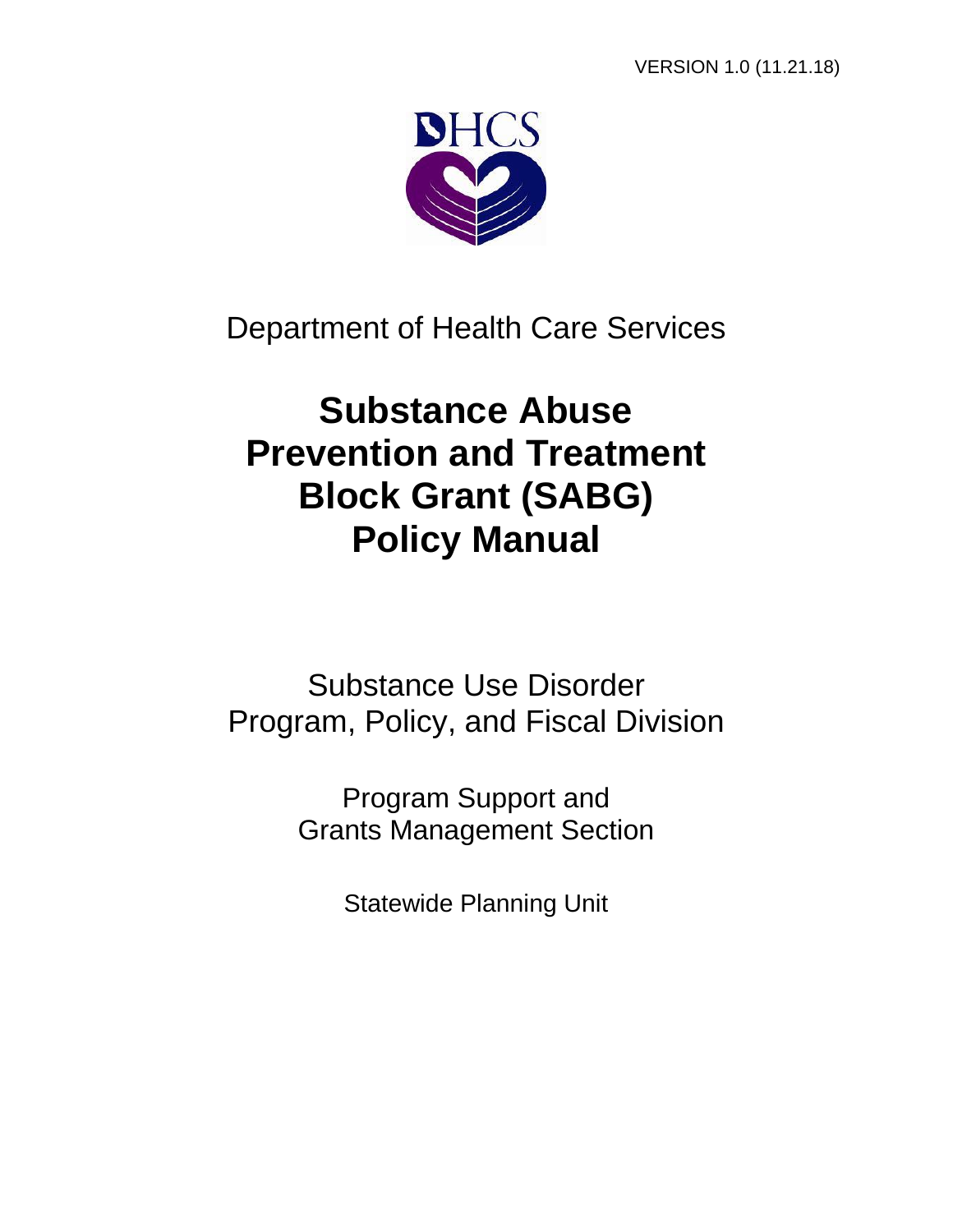| Version # | <b>Revision</b><br><b>Date</b> | <b>What Has Changed</b> |
|-----------|--------------------------------|-------------------------|
| V1.0      | 11.21.2018   Original          |                         |
|           |                                |                         |
|           |                                |                         |
|           |                                |                         |
|           |                                |                         |
|           |                                |                         |
|           |                                |                         |
|           |                                |                         |
|           |                                |                         |
|           |                                |                         |
|           |                                |                         |

## **What's New A Version History**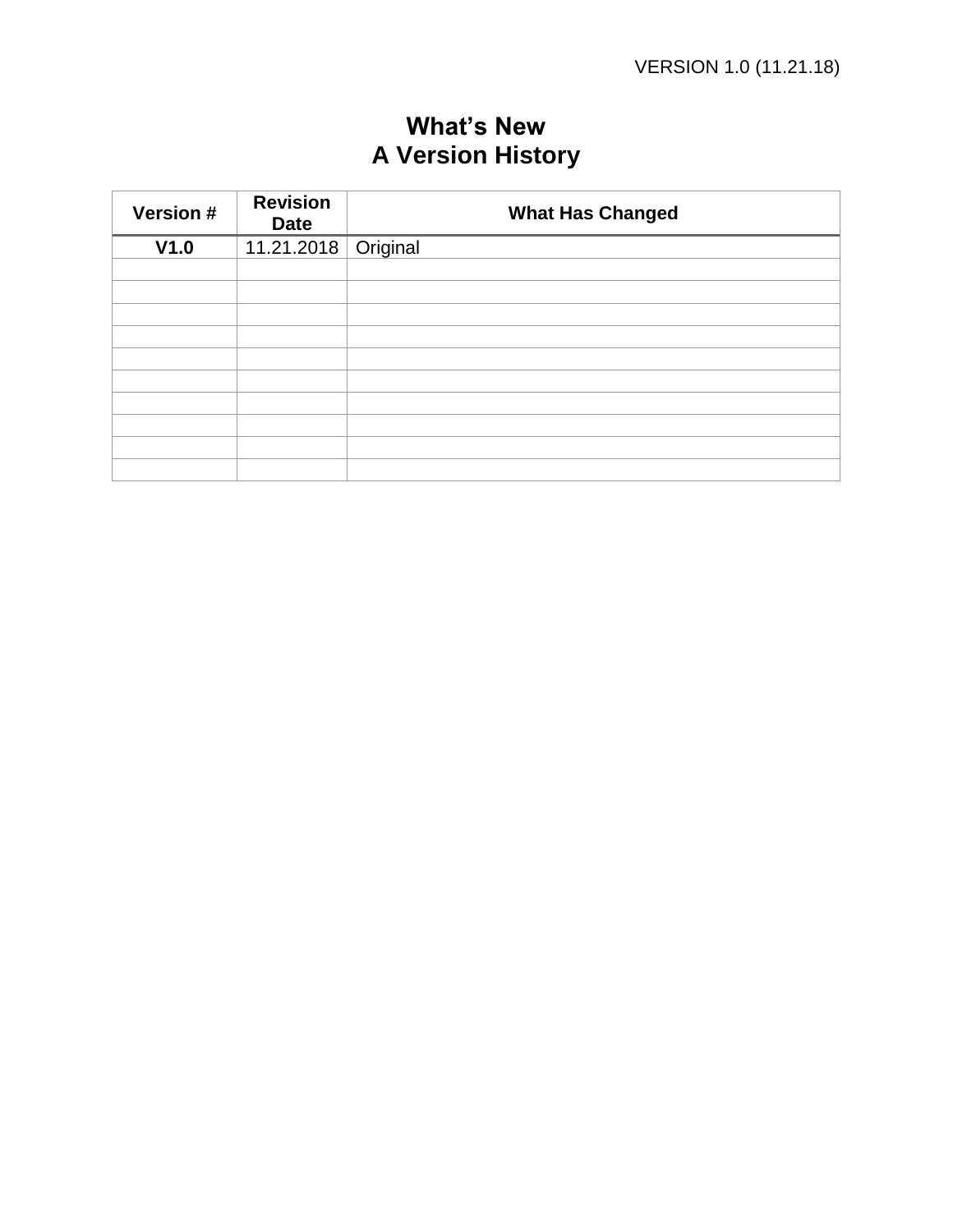## <span id="page-2-0"></span>**CONTENTS**

| L. |                                                                        |  |
|----|------------------------------------------------------------------------|--|
| А. |                                                                        |  |
| B. | Section One: Relevant Federal Rules and Regulations Governing          |  |
| 1. | Federal Requirements Regarding Targeted Populations and Service        |  |
| 2. | General Guidelines for Expenditure of SABG Funds - 42 USC 300x-21 3    |  |
| 3. |                                                                        |  |
| 4. | Federal Rules Regarding Required Expenditures (Set-Asides)  4          |  |
| a. | Primary Prevention - 42 USC 300x-22(a); 45 CFR 96.124(b)(1);           |  |
| b. | Women's Services - 42 USC 300x-22(c); 45 CFR 96.122(f)(1)(viii);       |  |
| c. | Pregnant Women Preferences - 42 USC 300x-27; 45 CFR 96.131 5           |  |
| d. | Intravenous Drug User (IVDU) Services - 42 USC 300x-23; 45 CFR         |  |
| е. | Tuberculosis (TB) Services - 42 USC 300x-24(a); 45 CFR 96.127 6        |  |
| f. | Charitable Choice - 42 USC 300x-65; 42 CFR Part 54; 45 CFR             |  |
| g. |                                                                        |  |
| h. | Continuing Education - 42 USC 300X-28(b); 45 CFR 96.132(b)7            |  |
| i. |                                                                        |  |
| j. | Confidentiality and Disclosure of Patient Records - 42 USC 300x-53(b); |  |
| C. |                                                                        |  |
| 1. |                                                                        |  |
| 2. |                                                                        |  |
| 3. |                                                                        |  |
| 4. |                                                                        |  |
| 5. |                                                                        |  |
| 6. |                                                                        |  |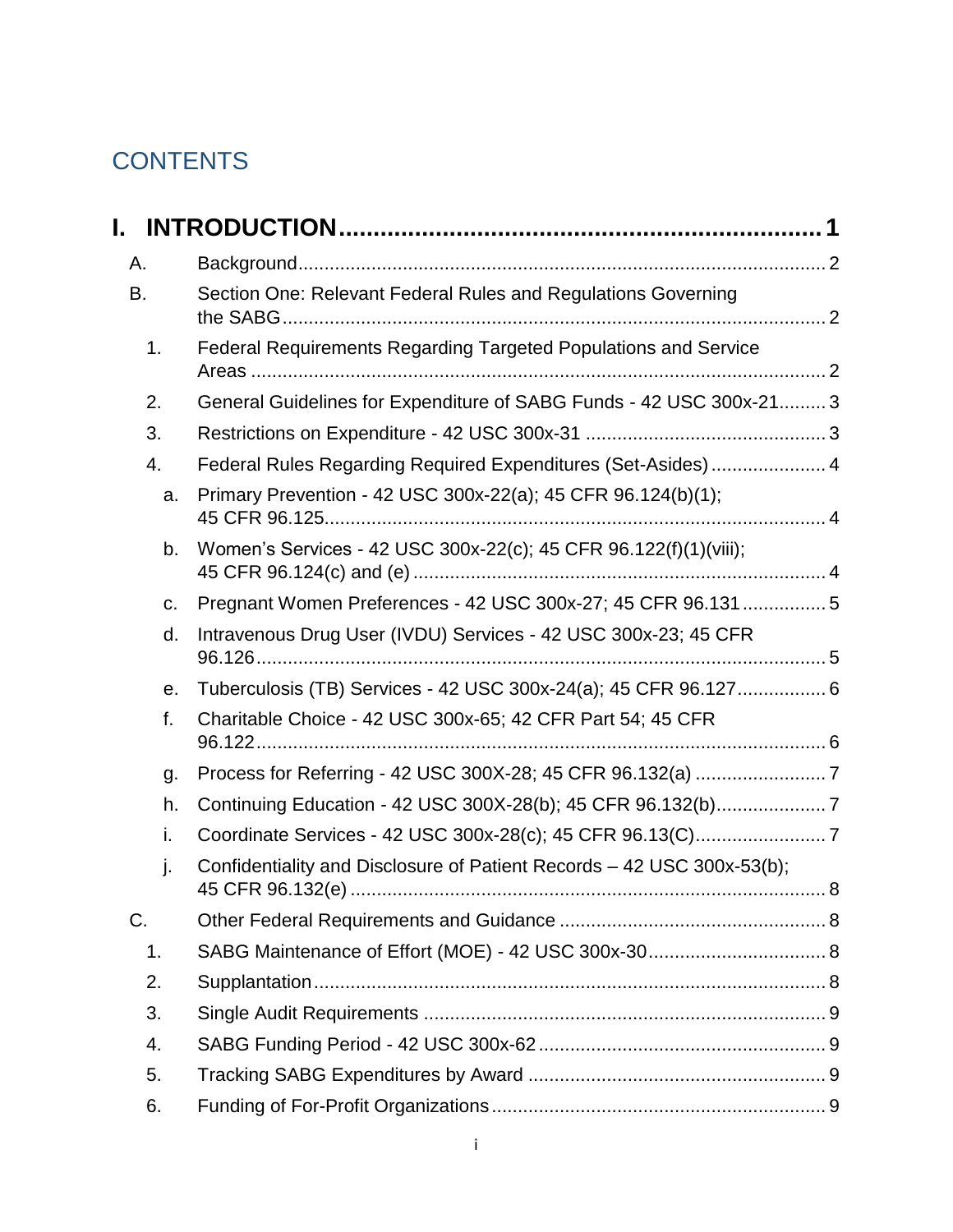| 7.  |                                                                                                                                          |  |
|-----|------------------------------------------------------------------------------------------------------------------------------------------|--|
| 8.  |                                                                                                                                          |  |
| 9.  |                                                                                                                                          |  |
| D.  |                                                                                                                                          |  |
| 1.  | Title 2 CFR Part 200 / Title 45 CFR Part 75 - Uniform Administrative<br>Requirements, Cost Principles and Audit Requirements for Federal |  |
| 2.  |                                                                                                                                          |  |
| 3.  |                                                                                                                                          |  |
| 4.  | Direct and Indirect Facilities and Administration (F&A) Costs 12                                                                         |  |
| ΙΙ. | <b>SECTION TWO: DHCS POLICIES AND</b>                                                                                                    |  |
|     | <b>PROCEDURES OPERATIONALIZING THE SABG</b>                                                                                              |  |
|     |                                                                                                                                          |  |
| А.  |                                                                                                                                          |  |
| В.  |                                                                                                                                          |  |
| C.  | DHCS Allocation of SABG Funding to Counties for SUD Services 13                                                                          |  |
| D.  | State Rules for Use of SABG Federal Trust Funding to Specific Areas                                                                      |  |
| Ш.  | <b>SECTION THREE: SERVICES AND EXPENDITURES</b>                                                                                          |  |
|     | <b>ALLOWABLE UNDER SABG CATEGORICAL</b>                                                                                                  |  |
|     |                                                                                                                                          |  |
| А.  |                                                                                                                                          |  |
| 1.  |                                                                                                                                          |  |
| 2.  |                                                                                                                                          |  |
| 3.  |                                                                                                                                          |  |
| 4.  |                                                                                                                                          |  |
| 5.  |                                                                                                                                          |  |
| 6.  |                                                                                                                                          |  |
| 7.  |                                                                                                                                          |  |
| В.  | SABG Exception - SABG Funded Services for Medicaid/Medicare                                                                              |  |
| 1.  | SABG Funded Extension of DMC/DMC-ODS Residential Treatment                                                                               |  |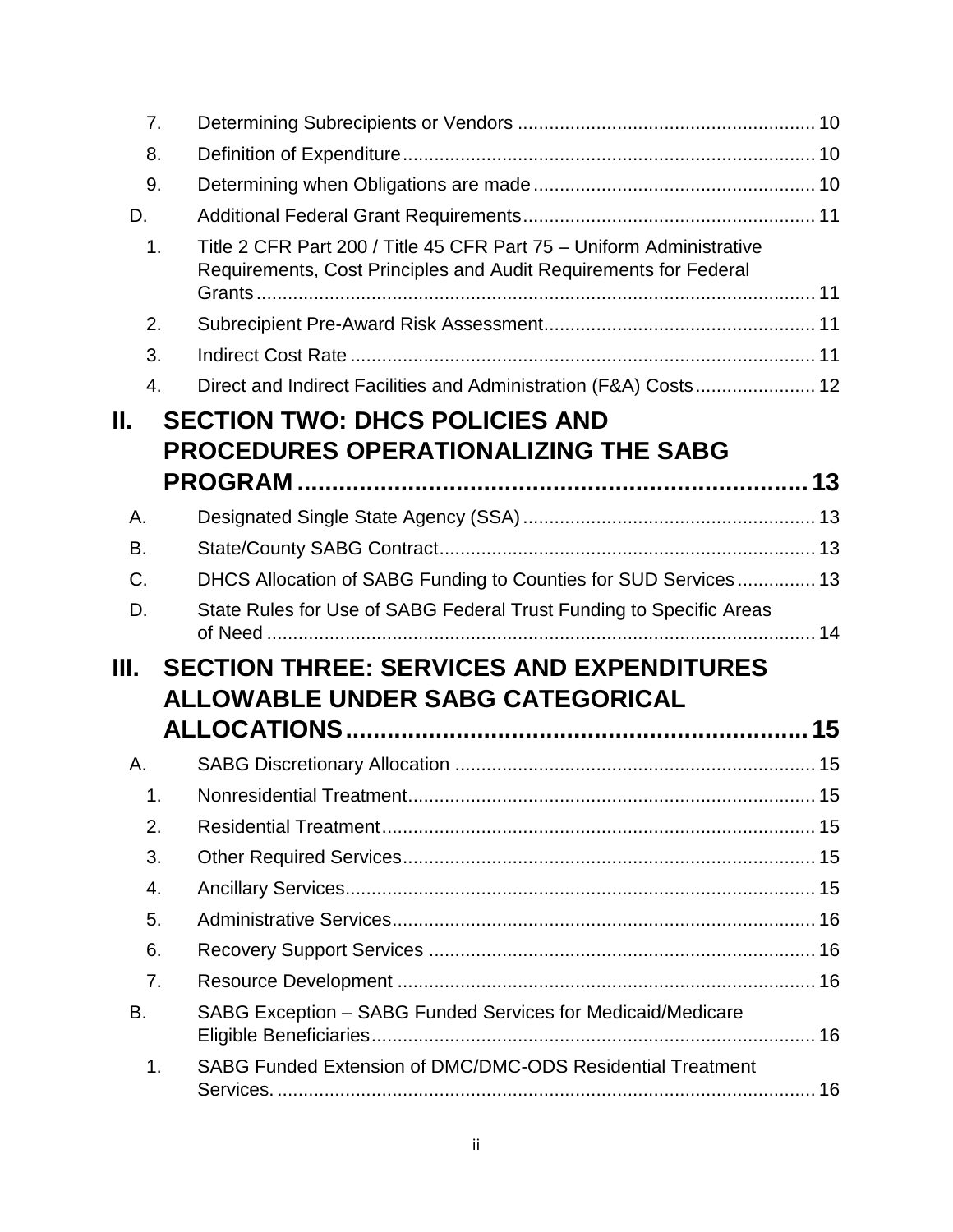| 2.            | SABG Funded Treatment Services - Same Day as Billed Medicaid                                                                             |  |
|---------------|------------------------------------------------------------------------------------------------------------------------------------------|--|
| 3.            | SABG Funded Treatment Services - Gaps in Eligibility/Coverage for                                                                        |  |
| C.            | Prevention Set-Aside Allocation Expenditures and Services  17                                                                            |  |
| D.            |                                                                                                                                          |  |
| Е.            |                                                                                                                                          |  |
| $\mathbf 1$ . |                                                                                                                                          |  |
| F.            | Adolescent and Youth Treatment Program Allocation  19                                                                                    |  |
| G.            |                                                                                                                                          |  |
| 1.            | California Outcomes Measurement System for Treatment (CalOMS Tx)  20                                                                     |  |
| 2.            |                                                                                                                                          |  |
| 3.            |                                                                                                                                          |  |
| 4.            |                                                                                                                                          |  |
| 5.            | Drug and Alcohol Treatment Access Report (DATAR)  21                                                                                     |  |
| 6.            |                                                                                                                                          |  |
| 7.            | Quarterly Federal Financial Management Report (QFFMR)-                                                                                   |  |
| 8.            |                                                                                                                                          |  |
| Η.            |                                                                                                                                          |  |
| I.            |                                                                                                                                          |  |
|               |                                                                                                                                          |  |
|               |                                                                                                                                          |  |
|               |                                                                                                                                          |  |
|               |                                                                                                                                          |  |
|               | APPENDIX E - CRITERIA FOR DETERMINING WHEN OBLIGATIONS ARE MADE  1                                                                       |  |
|               |                                                                                                                                          |  |
|               |                                                                                                                                          |  |
|               | APPENDIX <b>H – SABG F</b> REQUENTLY ASKED QUESTIONS ………………………………………………………1                                                              |  |
|               | <b>APPENDIX I – E-CFR 45 PART 75 – UNIFORM ADMINISTRATIVE REQUIREMENTS,</b><br>COST PRINCIPLES, AND AUDIT REQUIREMENTS FOR HHS AWARDS  1 |  |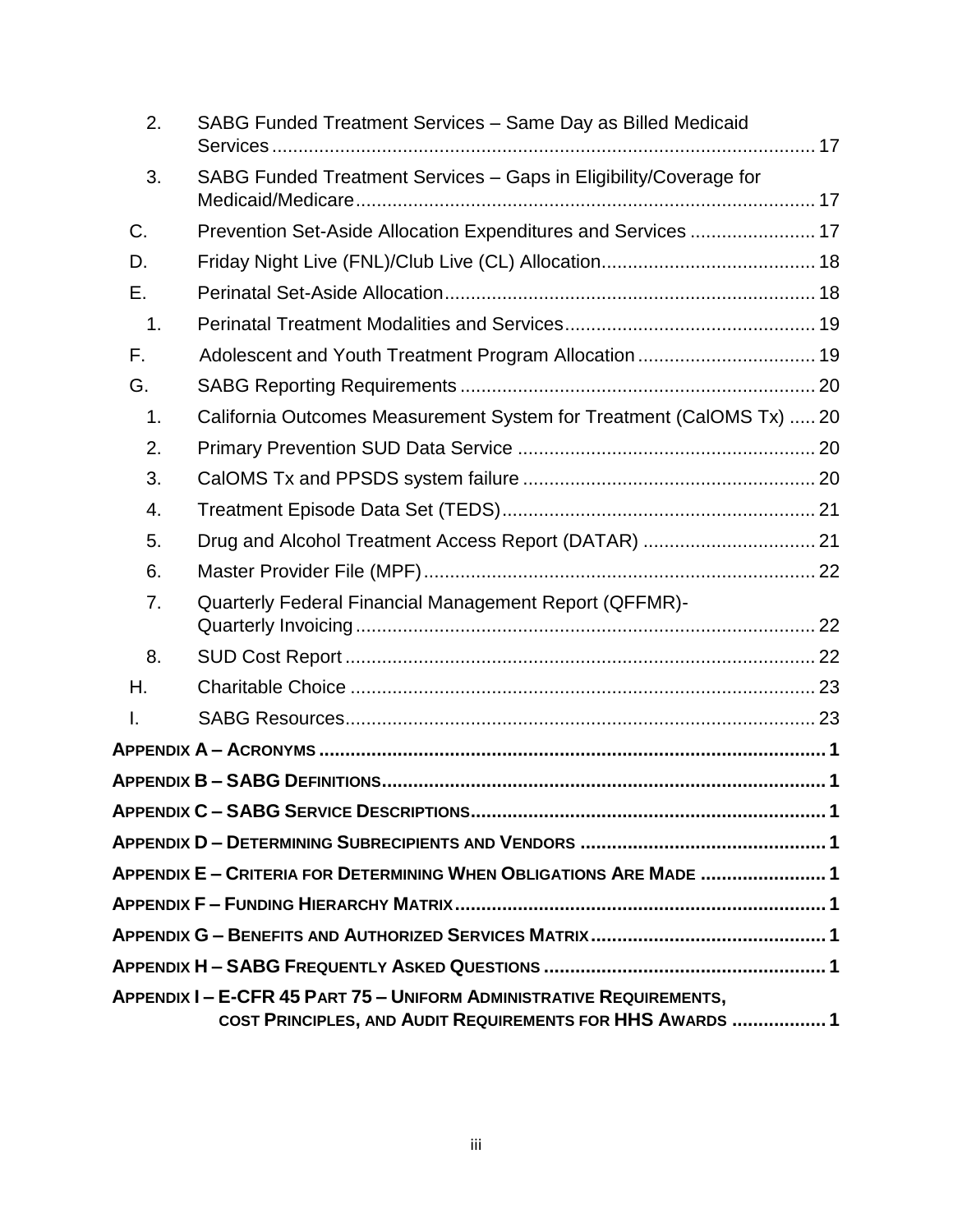## <span id="page-5-0"></span>**I. INTRODUCTION**

The California Department of Health Care Services (DHCS), Substance Abuse Prevention and Treatment Block Grant (SABG) Policy Manual (Policy Manual) offers guidance to counties that contract with DHCS for SABG funding to provide authorized substance use disorder (SUD) prevention, treatment and recovery support services. The Policy Manual provides comprehensive information regarding Federal law authorizing the SABG program and implementing regulations as well as State laws and DHCS policies and procedures for operationalizing the requirements governing the SABG program.

This manual is an electronic, interactive document organized into four sections.

- 1. Section One outlines Federal statute authorizing the SABG and implementing regulations.
- 2. Section Two reviews State laws and DHCS policies and procedures for operationalizing the SABG program in California.
- 3. Section Three provides specific information regarding services and expenditures allowable under SABG Categorical Allocations.
- 4. Section Four offers appendices as quick-reference tools and resources for further information.

For the purposes of this manual:

- DHCS is the designated Single State Agency (SSA), responsible for applying for and administering the SABG program in California. As the designated SSA, DHCS acts as a pass-through agency to provide SABG funding to local nonfederal governments to either provide SUD services directly or by contracting with local SUD providers.
- California counties are considered subrecipients of the SABG. They are also referred to by DHCS as Contractors in relation to state/county contracts. Counties, as Contractors, are required to assume the obligations pertaining to the SABG, as they are passed down through state/county contracts.
- Providers who contract with counties to provide SABG funded SUD services are considered subrecipients. Contracted county providers are referred to by DHCS as subcontractors. Counties are required to pass down all Federal statutes, implementing regulations, State laws and DHCS policies and procedures pertaining to the SABG program to all subrecipients and/or subcontractors through contractual obligation.
- The SABG Program's objective is to help plan, implement, and evaluate activities that prevent and treat SUDs. Grantees use the SABG program for prevention,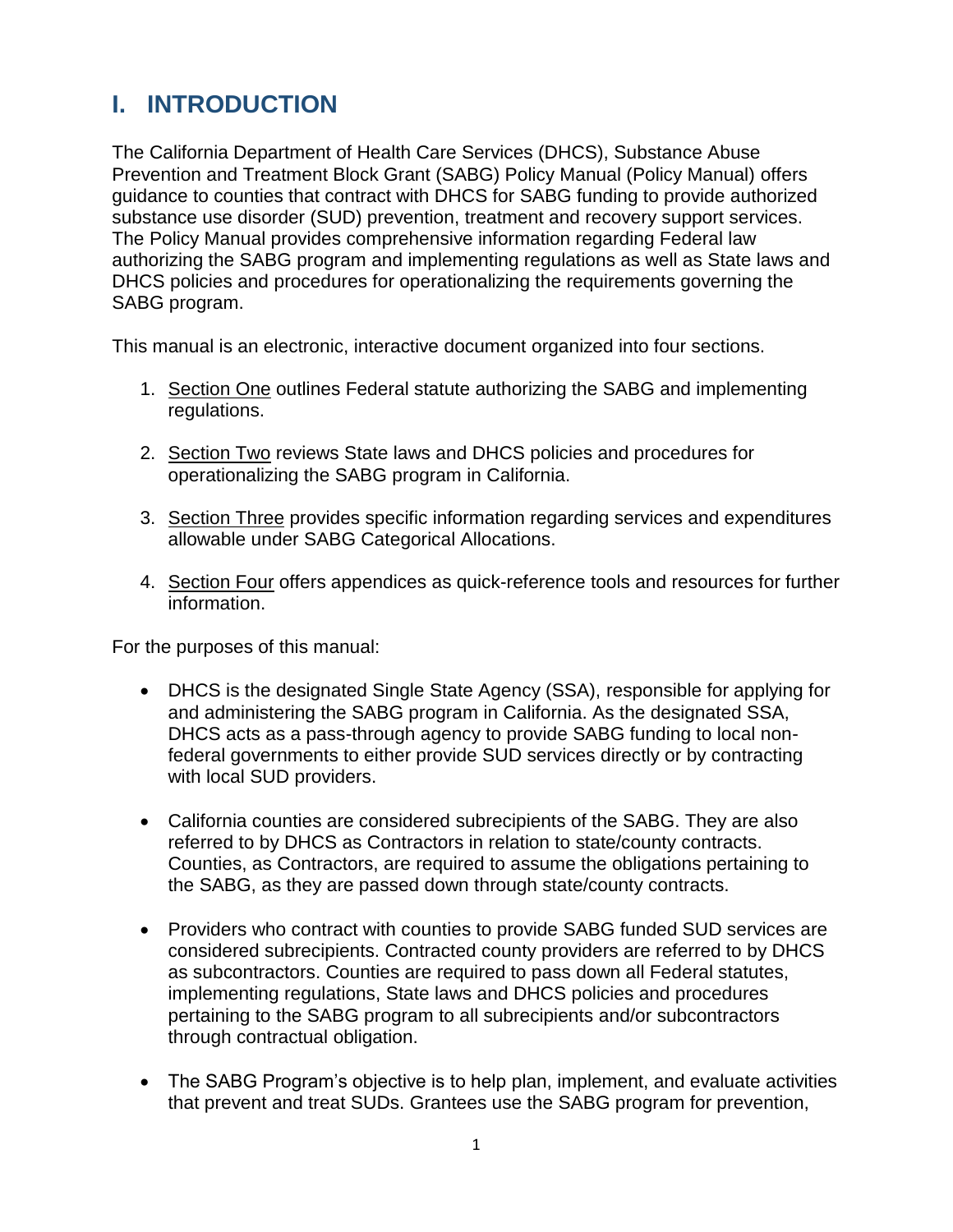treatment, recovery support, and other services to supplement Medicaid, Medicare, and private insurance services; however,

• SABG, in some instances, is the funding of last resort per 45 CFR 96.137. SABG funds are also subject to a contractual restriction where DMC funds are available. However, there are some exceptions to this rule. This policy manual provides further explanation of this topic in Section Three – SABG Exception, and in [Appendix](#page-45-0) F of this document.

[Back to Top](#page-2-0)

#### <span id="page-6-0"></span>A. Background

Mandated by Congress, the Substance Abuse and Mental Health Services Administration (SAMHSA), administers the SABG noncompetitive, formula grant through SAMHSAs Center for Substance Abuse Treatment (CSAT) Performance Partnership Branch, in collaboration with the Center for Substance Abuse Prevention (CSAP) Division of State Programs.

- x The SABG is authorized by: *[Section 1921 of Title XIX, Part B, Subpart II and III](http://www.gpo.gov/fdsys/pkg/USCODE-2010-title42/pdf/USCODE-2010-title42-chap6A-subchapXVII-partB.pdf) [of the Public Health Service \(PHS\) Act \(PDF | 253 KB\)](http://www.gpo.gov/fdsys/pkg/USCODE-2010-title42/pdf/USCODE-2010-title42-chap6A-subchapXVII-partB.pdf)*.
- x The SABG implementing regulations are found in: *[Title 45 Code of Federal](http://www.ecfr.gov/cgi-bin/text-idx?SID=c7b064d430c0a3f0d0f80af1ccab54f8&tpl=/ecfrbrowse/Title45/45cfr96_main_02.tpl) [Regulations \(CFR\) Part 96](http://www.ecfr.gov/cgi-bin/text-idx?SID=c7b064d430c0a3f0d0f80af1ccab54f8&tpl=/ecfrbrowse/Title45/45cfr96_main_02.tpl)* (45 CFR 96); and
- x The SABG Program is subject to U.S. Department of Health and Human Services (DHHS) Uniform Administrative Requirements, Cost Principles, and Audit Requirements are found in: [45 CFR Part 75](https://www.ecfr.gov/cgi-bin/retrieveECFR?gp=1&SID=501752740986e7a2e59e46b724c0a2a7&ty=HTML&h=L&r=PART&n=pt45.1.75).

[Back to Top](#page-2-0)

- <span id="page-6-1"></span>B. Section One: Relevant Federal Rules and Regulations Governing the SABG
- <span id="page-6-2"></span>1. Federal Requirements Regarding Targeted Populations and Service Areas

The SABG program targets the following populations and service areas:

- Pregnant women and women with dependent children;
- Intravenous Drug Users (IVDU);
- Tuberculosis (TB) services; and
- Primary prevention services.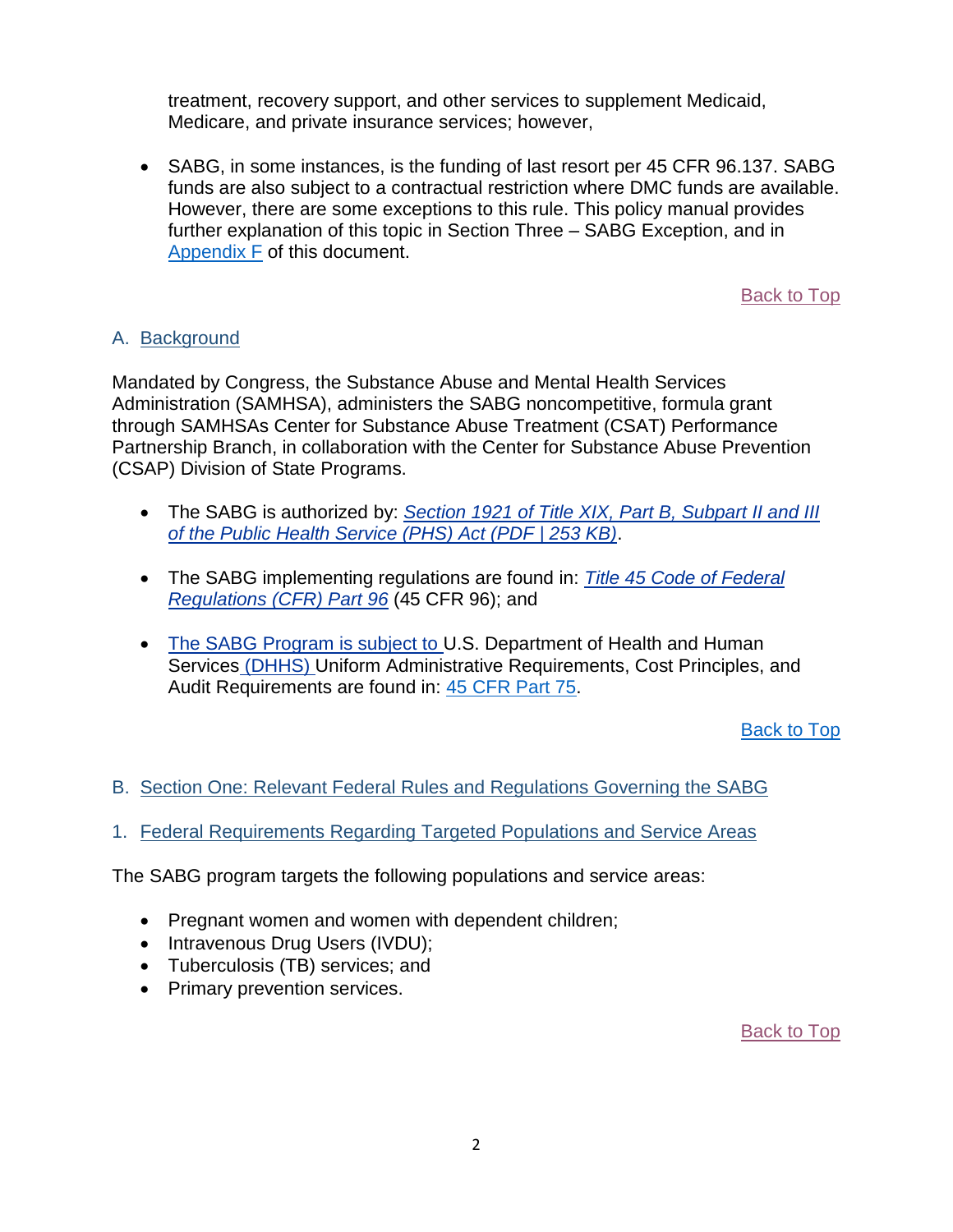#### <span id="page-7-0"></span>2. General Guidelines for Expenditure of SABG Funds - 42 USC 300x-21

SABG funding may be used to:

- Fund priority treatment and support services for individuals without insurance or for whom coverage is terminated for short periods of time.
- Fund those priority treatment and support services that demonstrate success in improving outcomes and/or supporting recovery that are not covered by Medicaid, Medicare, or private insurance.
- Fund primary prevention by providing universal, selective, and indicated prevention activities and services for persons not identified as needing treatment.
- Collect performance and outcome data to determine the ongoing effectiveness of behavioral health promotion, treatment, and recovery support services.

Any treatment services provided with SABG funds must follow the treatment preferences established in 45 CFR 96.131 (see below for more information)

- 1. Pregnant IVDUs;
- 2. Pregnant substance abusers;
- 3. IVDUs; and
- 4. All other eligible individuals.

#### [Back to Top](#page-2-0)

#### <span id="page-7-1"></span>3. Restrictions on Expenditure - 42 USC 300x-31

SABG funding cannot be used for the following services or activities:

- 1. To provide inpatient hospital services;
- 2. To make cash payments to intended recipients of health services;
- 3. To purchase or improve land, purchase, construct, or permanently improve (other than minor remodeling) any building or other facility, or purchase major medical equipment;
- 4. To satisfy any requirement for the expenditure of non-Federal funds as a condition for the receipt of Federal funds;
- 5. To provide financial assistance to any entity other than a public or nonprofit private entity;
- 6. To provide individuals with hypodermic needles or syringes so that such individuals may use illegal drugs, unless the Surgeon General of the Public Health Service determines that a demonstration needle exchange program would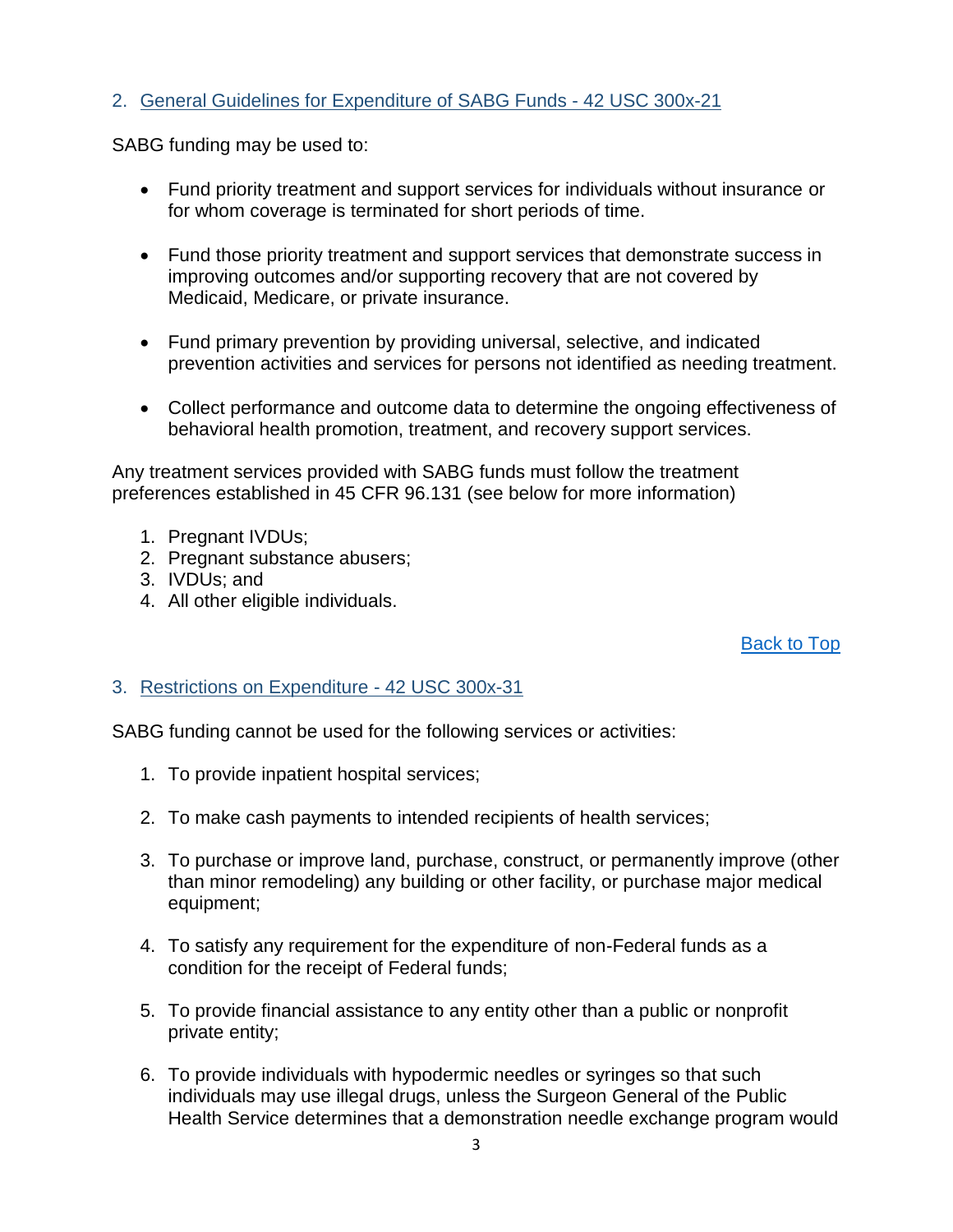be effective in reducing drug abuse and the risk that the public will become infected with the etiologic agent for Acquired Immunodeficiency Syndrome (AIDS); or

7. To purchase treatment services in penal or correctional institutions.

Additionally, the DHHS and the SABG Notice of Award Special Terms and Conditions restrict funds provided under this grant to pay the salary of an individual through this grant at a rate in excess of Level II of the Executive Salary Schedule for the award year.

[Back to Top](#page-2-0)

#### <span id="page-8-0"></span>4. Federal Rules Regarding Required Expenditures (Set-Asides)

#### <span id="page-8-1"></span>a. Primary Prevention - 42 USC 300x-22(a); 45 CFR 96.124(b)(1); 45 CFR 96.125

Governing SABG Statutes and Regulations require that grantees spend no less than 20% of their SABG allotment on substance abuse primary prevention strategies. These strategies are directed at individuals not identified to be in need of treatment. Grantees must develop a comprehensive primary prevention program that includes activities and services provided in a variety of settings. The program must target both the general population and sub-groups that are at high risk for substance abuse. The program must include, but is not limited to, the following strategies:

- Information Dissemination
- Education
- Alternatives
- Problem Identification and Referral
- Community-based Process
- Environmental

[Back to Top](#page-2-0)

#### <span id="page-8-2"></span>b. Women's Services - 42 USC 300x-22(c); 45 CFR 96.122(f)(1)(viii); 45 CFR 96.124(c) and (e)

Governing SABG Statutes and Regulations require the State to spend not less than five (5) percent of the Federal Fiscal Year (FFY) 1994 SABG award to establish new programs, expand the capacity of existing programs, and to increase the availability of treatment services designed for pregnant women and women with dependent children; and, directly or through arrangements with other public or nonprofit entities, to make available prenatal care.

Governing SABG Statutes and Regulations also require the State to ensure that, at a minimum, treatment programs receiving funding for such services also provide or arrange for the provision of the following services to pregnant women and women with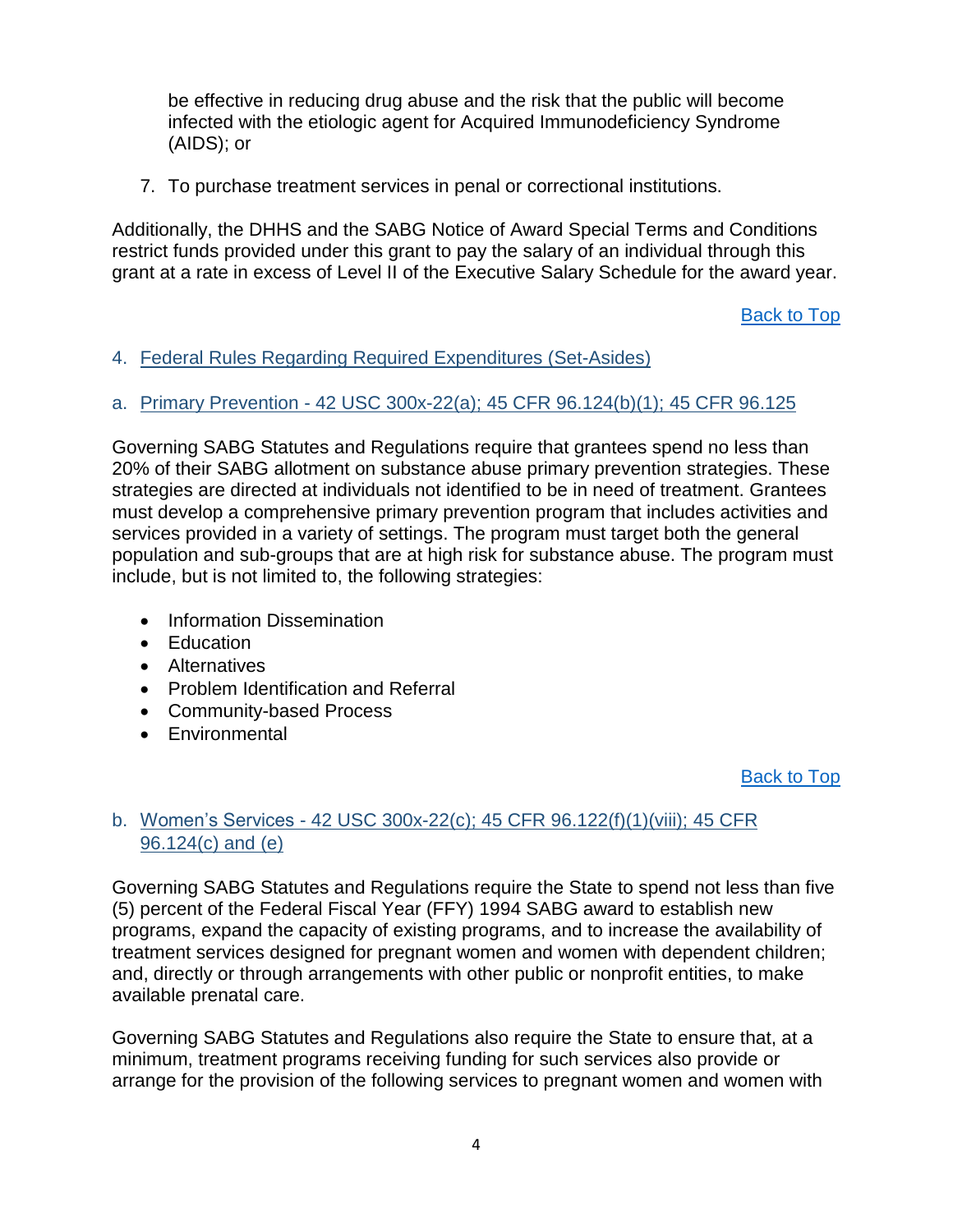dependent children, including women who are attempting to regain custody of their children:

- 1. Primary medical care for women, including referral for prenatal care and, while the women are receiving such services, child care;
- 2. Primary pediatric care, including immunization, for their children;
- 3. Gender specific substance abuse treatment and other therapeutic interventions for women which may address issues of relationships, sexual and physical abuse and parenting, and child care while the women are receiving these services;
- 4. Therapeutic interventions for children in custody of women in treatment which may, among other things, address their developmental needs, their issues of sexual and physical abuse, and neglect; and
- 5. Sufficient case management and transportation to ensure that women and their children have access to services provided.

[Back to Top](#page-2-0)

#### <span id="page-9-0"></span>c. Pregnant Women Preferences - 42 USC 300x-27; 45 CFR 96.131

Governing SABG Statutes and Regulations require the State to ensure that each pregnant woman be given preference in admission to treatment facilities: and, when the facility has insufficient capacity, to ensure that the pregnant woman be referred to the State, which will refer the woman to a facility that does have capacity to admit the woman, or if no such facility has the capacity to admit the woman, will make available interim services within 48 hours, including a referral for prenatal care.

Governing SABG Statutes and Regulations also require the State to publicize the availability of such services and the preference given to pregnant women from the facilities in accordance with the statute.

[Back to Top](#page-2-0)

#### <span id="page-9-1"></span>d. Intravenous Drug User (IVDU) Services - 42 USC 300x-23; 45 CFR 96.126

Governing SABG Statutes and Regulations require the State to provide treatment to IVDU that fulfills the 90 percent capacity reporting, 14-120 day performance requirement, interim services, outreach activities and monitoring requirements.

The State is also required to ensure:

1. Programs receiving funds under the grant must be required to notify the State, within seven days, of reaching 90 percent capacity to admit individuals;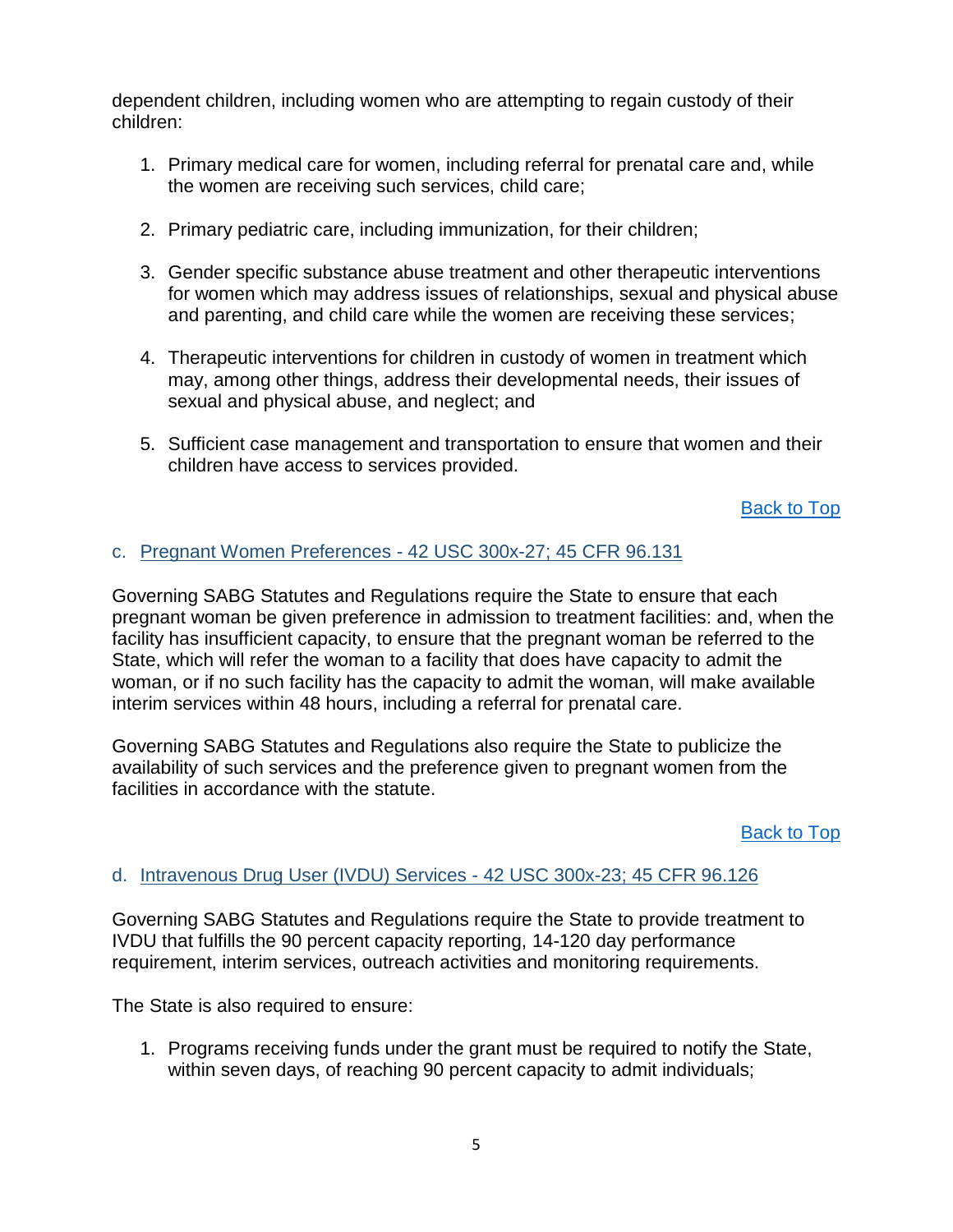- 2. A capacity management program is established enabling programs to meet above requirement and ensure maintenance of such reports;
- 3. Each individual who requests and is in need of treatment is admitted to a program of such treatment within the 14-120 day performance requirement time period;
- 4. Interim services are made available (to include prenatal care) within 48 hours of request if IVDU treatment services are not available;
- 5. A waiting list management program (WLMP) is implemented.
- 6. Programs carry out activities encouraging individuals in need of treatment to undergo treatment; and
- 7. Develop effective strategies for monitoring.

[Back to Top](#page-2-0)

#### <span id="page-10-0"></span>e. Tuberculosis (TB) Services - 42 USC 300x-24(a); 45 CFR 96.127

Governing SABG Statutes and Regulations require the State to directly or through arrangements with other public or nonprofit private entities routinely make available TB services to each individual receiving treatment for SUDs and to monitor such service delivery. The State will require entities receiving grant funds to follow procedures addressing how the program will:

- 1. Make available TB services to each individual receiving treatment;
- 2. Refer individuals to another provider of TB services if individual is denied treatment for substance abuse due to lack of capacity;
- 3. Implement infection control procedures designed to prevent the transmission of TB; and.
- 4. Conduct case management activities.

[Back to Top](#page-2-0)

#### <span id="page-10-1"></span>f. Charitable Choice - 42 USC 300x-65; 42 CFR Part 54; 45 CFR 96.122

Governing SABG Statutes and Regulations require the State to comply with *Public Law (PL) 106-310* the amended PHS Act by adding requirements to:

1. Prohibit discrimination against nongovernmental organizations and certain individuals on the basis of religion in the distribution of government funds to provide substance abuse services; and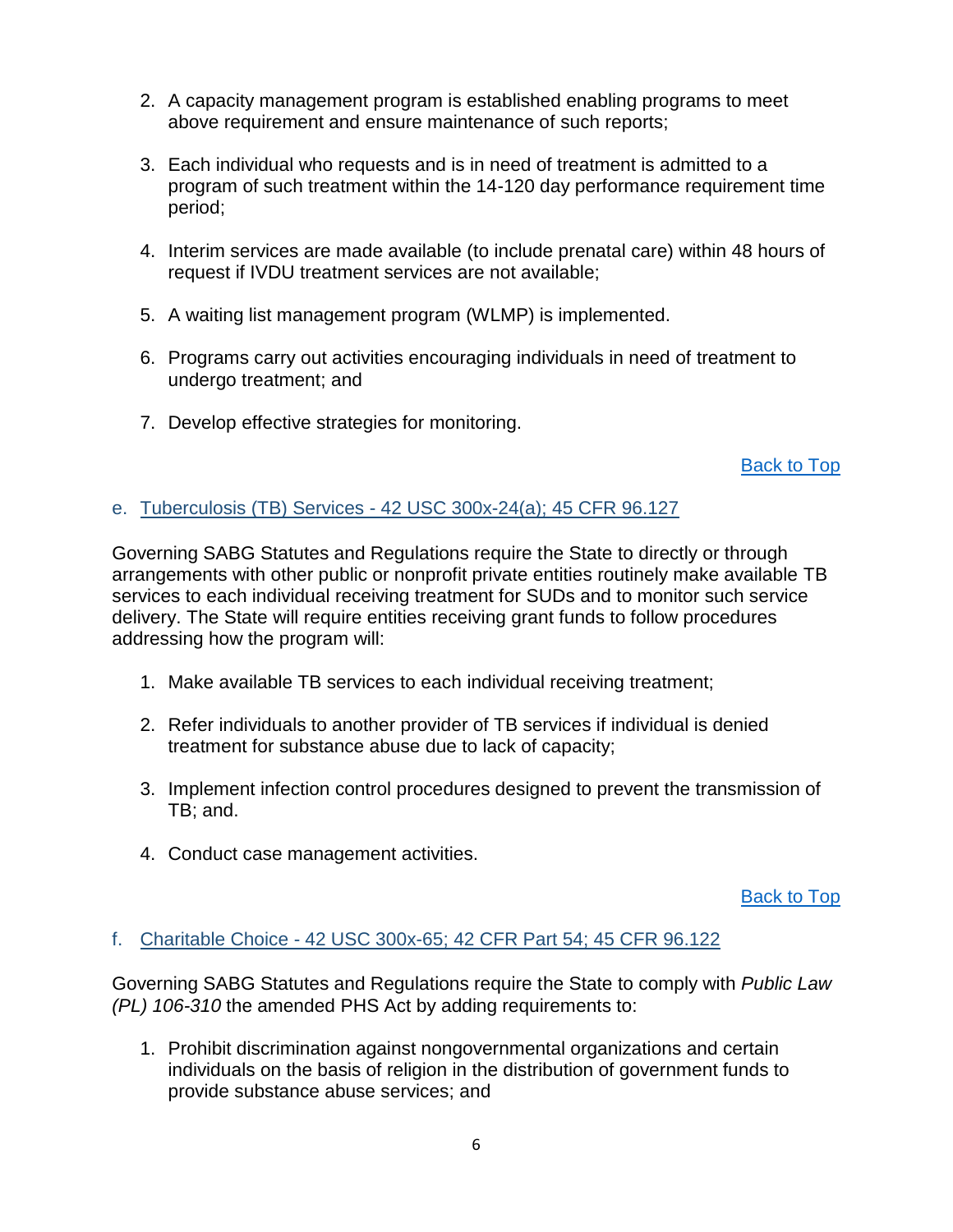2. Allow organizations to accept the funds to provide services to individuals without impairing the religious character of the organization or the religious freedom of the individuals.

Under Part 54 counties are required to:

- a. Identify religious providers;
- b. Incorporate the applicable Part 54 requirements into county/provider contracts, including a notice to clients;
- c. Monitor religious providers for compliance with Part 54; and
- d. Establish a referral process, to a reasonably accessible program, for clients who may object to the religious nature of the program. Such process must include a notice to the county and the funding of alternative services.

[Back to Top](#page-2-0)

#### <span id="page-11-0"></span>g. Process for Referring - 42 USC 300X-28; 45 CFR 96.132(a)

Governing SABG Statutes and Regulations require the State to take measures to improve the process in the State for referring individuals to the treatment modality that is most appropriate for the individual.

Examples of how this may be accomplished:

- 1. The development and implementation of a capacity management/waiting list management system;
- 2. The utilization of a toll-free number for programs to report available capacity and wait list data; and
- 3. Utilizing standardized assessment procedures to facilitate the referral process

[Back to Top](#page-2-0)

#### <span id="page-11-1"></span>h. Continuing Education - 42 USC 300X-28(b); 45 CFR 96.132(b)

Governing SABG Statutes and Regulations require the State to provide continuing education for the employees of facilities which provide prevention activities and treatment services.

[Back to Top](#page-2-0)

#### <span id="page-11-2"></span>i. Coordinate Services - 42 USC 300x-28(c); 45 CFR 96.13(C)

Governing SABG Statutes and Regulations require the State to coordinate prevention activities and treatment services with the provision of other appropriate services.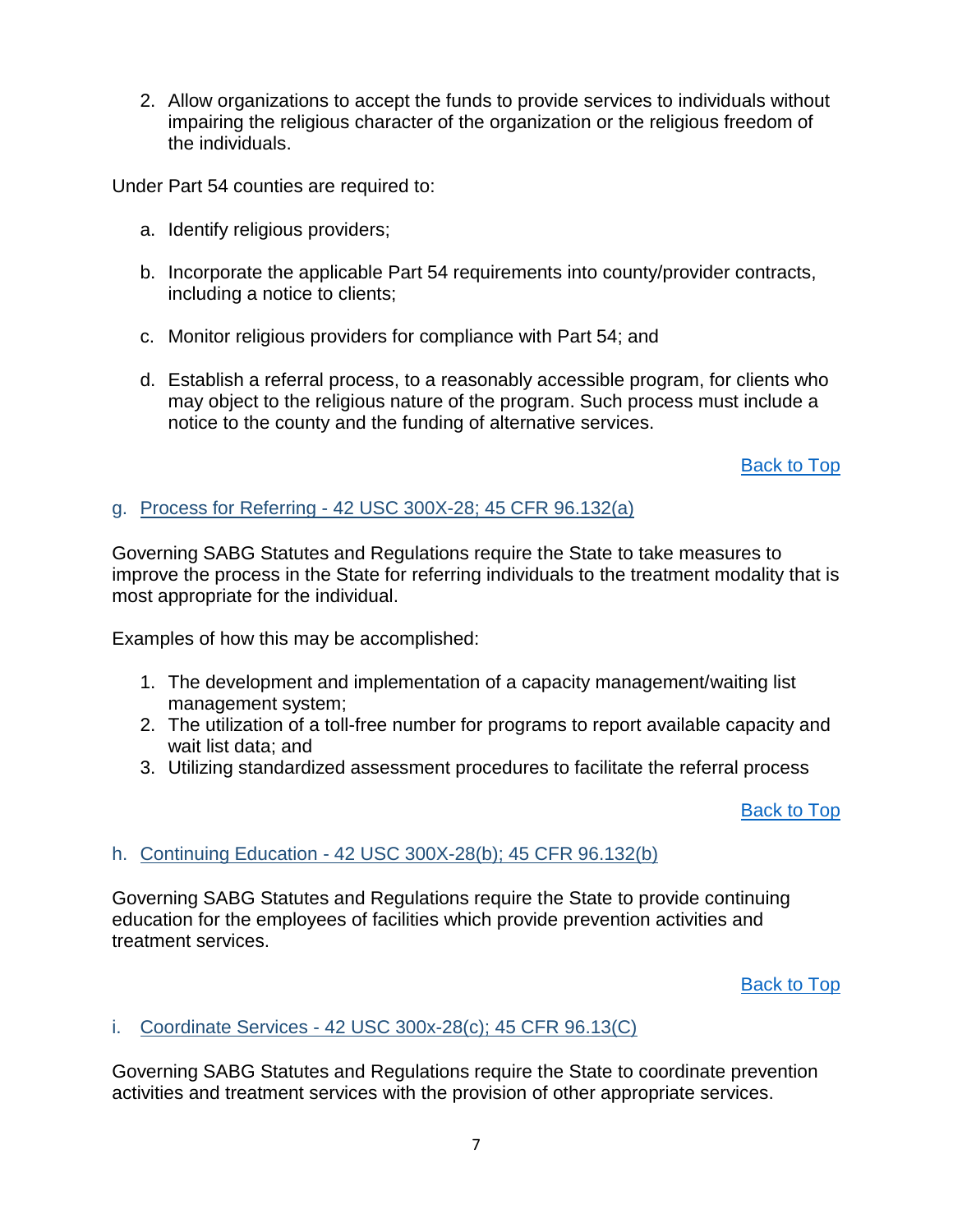In evaluating compliance, the Secretary will consider the existence of a "Memorandum of Understanding" (MOU) between the various services providers/agencies and evidence the State has included prevention and treatment services in its grants and contracts.

[Back to Top](#page-2-0)

#### <span id="page-12-0"></span>j. Confidentiality and Disclosure of Patient Records – 42 USC 300x-53(b); 45 CFR 96.132(e)

Governing SABG Statutes and Regulations require the State to ensure that the State has in effect a system to protect from inappropriate disclosure of patient records.

This system shall include provisions for employee education on the confidentiality requirements and the fact that disciplinary action may occur upon inappropriate disclosures. This requirement cannot be waived.

[Back to Top](#page-2-0)

<span id="page-12-1"></span>C. Other Federal Requirements and Guidance

<span id="page-12-2"></span>1. SABG Maintenance of Effort (MOE) - 42 USC 300x-30

The SSA is required to maintain state expenditures for authorized activities at a level that is no less than the average maintained by the State for the two-year period prior to the year for which the State is applying for the SABG.

The purpose of the SABG MOE is to ensure Federal SABG funds are used to supplement, not supplant state funding. The consequences of not meeting the SABG MOE is that there will be a dollar-for-dollar reduction to the state's SABG if it is determined by SAMHSA that the state did not materially comply with the MOE requirement.

**2011 Realignment**. Please note, under the 2011 Realignment, the SABG MOE requirement is met, in large part, by the county's expenditure of the BHS and Growth Account.

[Back to Top](#page-2-0)

#### <span id="page-12-3"></span>2. Supplantation

In addition to the SABG MOE, 45 CFR 96.134(a) contains a non-supplantation requirement. SABG funds cannot be used to supplant state-funded SUD services. If SABG funds were spent on a SUD service that the county would have provided regardless of receiving SABG funding, the county supplanted state funds and violated the restrictions on expenditures found in 42 USC 300x-31.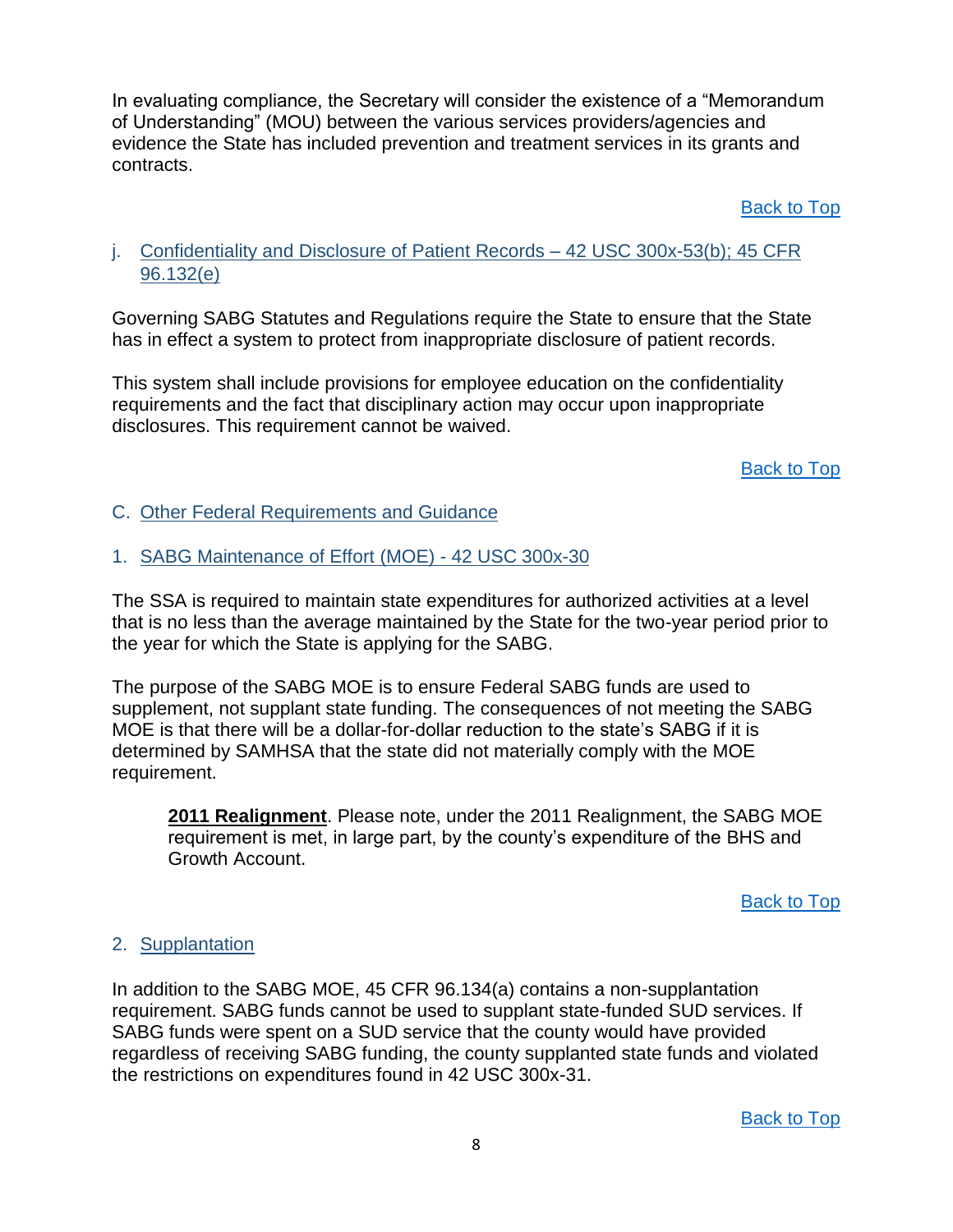#### <span id="page-13-0"></span>3. Single Audit Requirements

Currently, 45 CFR 75.501 requires counties expending more than \$750,000 in SABG funds in a fiscal year to have a single or program-specific audit conducted for that fiscal year. Guidance on this requirement can be found in the Uniform Administrative Requirements, Cost Principles, and Audit Requirements for Federal Awards (Uniform Guidance (UG)) in 45 CFR 75.501.

The State Controller's Office (SCO) provides the central point for the coordination and control of activities relating to all audits and reviews conducted by counties and their external auditors. In the event there are audit findings, counties must propose a corrective action plan (CAP). The State is responsible for making a management decision and informing the county on approval of proposed CAPs and the satisfaction of the requirements to take appropriate and timely corrective action.

For more information on single audits, counties can refer to [Appendix I](#page-2-0) of this document, or the SCO webpage at [https://www.sco.ca.gov/aud\\_single\\_audits.html.](https://www.sco.ca.gov/aud_single_audits.html)

[Back to Top](#page-2-0)

#### <span id="page-13-1"></span>4. SABG Funding Period - 42 USC 300x-62

SABG funds are awarded on a FFY basis (beginning on October 1), and the award has a 24-month spending period that overlaps two State Fiscal Years (SFYs). For example, the obligation and expenditure period for the FFY 2018 award is from October 1, 2017 to June 30, 2019 (which begins in SFY 2017-18 and ends in SFY 2018-19).

[Back to Top](#page-2-0)

#### <span id="page-13-2"></span>5. Tracking SABG Expenditures by Award

The period of availability is a condition Congress attached to the SABG in the enabling legislation. Tracking obligations and expenditures by individual grant award documents that the funds are obligated and expended within the period of availability. Therefore, SAMHSA's Division of Grants Management requires SABG grantees to track obligations and expenditures by individual SABG award.

[Back to Top](#page-2-0)

#### <span id="page-13-3"></span>6. Funding of For-Profit Organizations

The PHS Act § 1931(a)(1) and § 1916(a)(5), and the SABG implementing regulations, 45 CFR § 96.135(a)(5), prohibit the use of SABG funds to provide financial assistance to any entity other than a public or nonprofit private entity. The term "financial assistance" is used to describe a grant relationship (subrecipient) as distinguished from an acquisition, or procurement relationship (vendor), typically funded by a contract. While the statute and regulations preclude States from providing grants to for-profit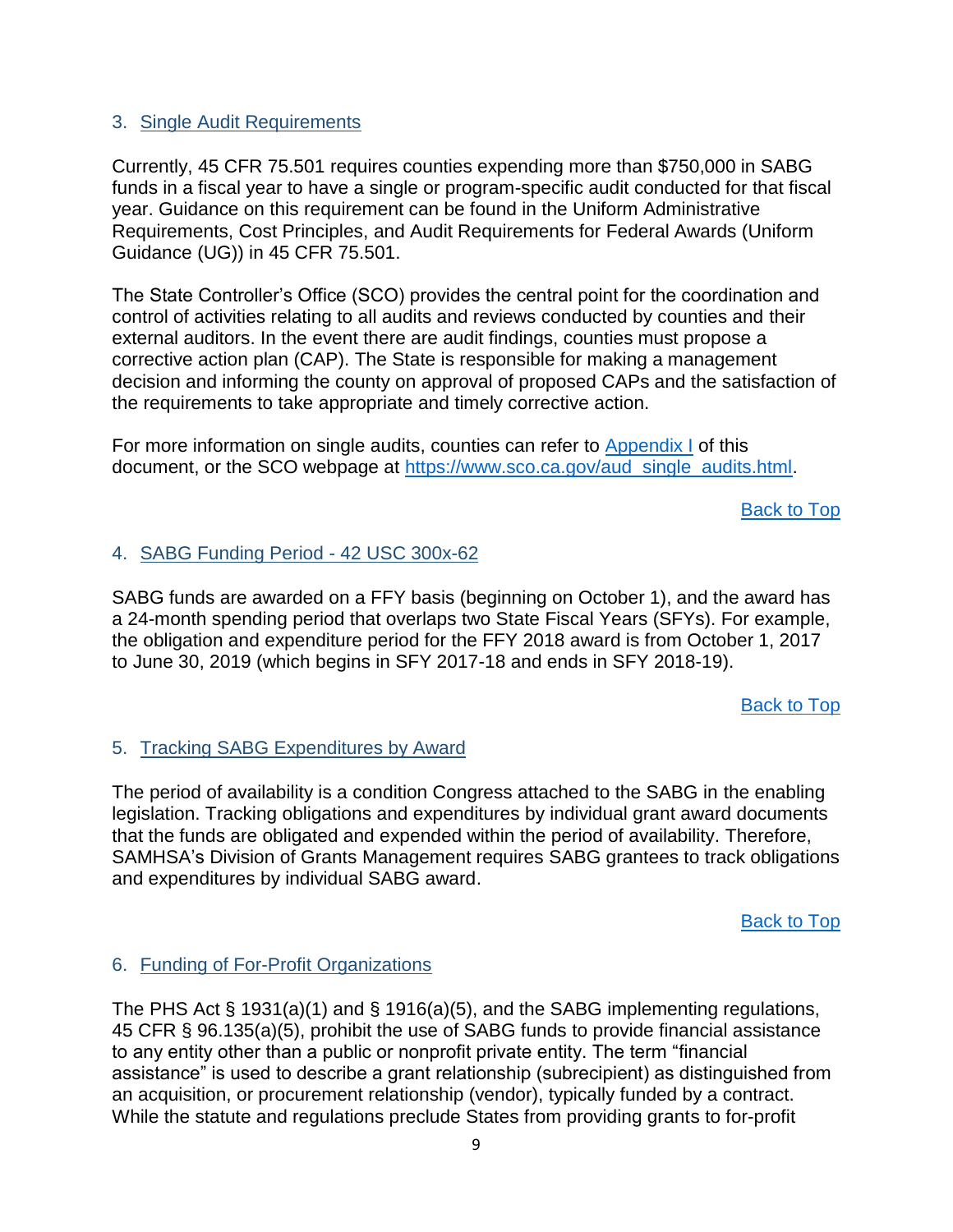entities, procurement contracts for goods and services that are ancillary to the operation of the Federal program may be entered into with for-profit entities.

[Back to Top](#page-2-0)

#### <span id="page-14-0"></span>7. Determining Subrecipients or Vendors

The relationship between SABG recipients and the characteristics of the recipient contributions to the SABG Program should be carefully examined to determine whether the entity is a subrecipient or a vendor. For more information on determining whether an entity is a subrecipient or vendor, please refer to [Appendix D](#page-42-0) of this document.

[Back to Top](#page-2-0)

#### <span id="page-14-1"></span>8. Definition of Expenditure

Per SAMHSA guidance, expenditures are goods and other tangible property received, services performed by employees, contractors, subgrantees, subcontractors, and other payees for a liability resulting from an obligation made within the *42 USC 300x-62* statutory timeframe. ALL EXPENDITURES MUST BE FOR SERVICES PROVIDED WITHIN THE PERIOD OF AVAILABILITY FOR AN INDIVIDUAL GRANT AWARD. For example, for the FFY 2017 SABG award, expenditures must be for services provided from October 1, 2016, through September 30, 2018.

[Back to Top](#page-2-0)

#### <span id="page-14-2"></span>9. Determining when Obligations are made

Compliance with the *42 USC 300x-62* requirements necessitates knowing when an obligation is made. Per SAMHSA guidance, an obligation is a definite commitment which creates a legal liability of the Government for the payment of appropriated funds for goods and services ordered or received. The term "obligation" includes both obligations, which have matured (legal liabilities), and those which are contingent upon some future performance such as the rendition of services or the furnishing of materials. The obligation takes place when the definite commitment is made, even though the actual payment may not take place until the following fiscal year. An amount shall be recorded as an obligation only when supported by documentary evidence.

For more information on the criteria to determine when obligations are made, please refer to [Appendix E](#page-43-0) of this document.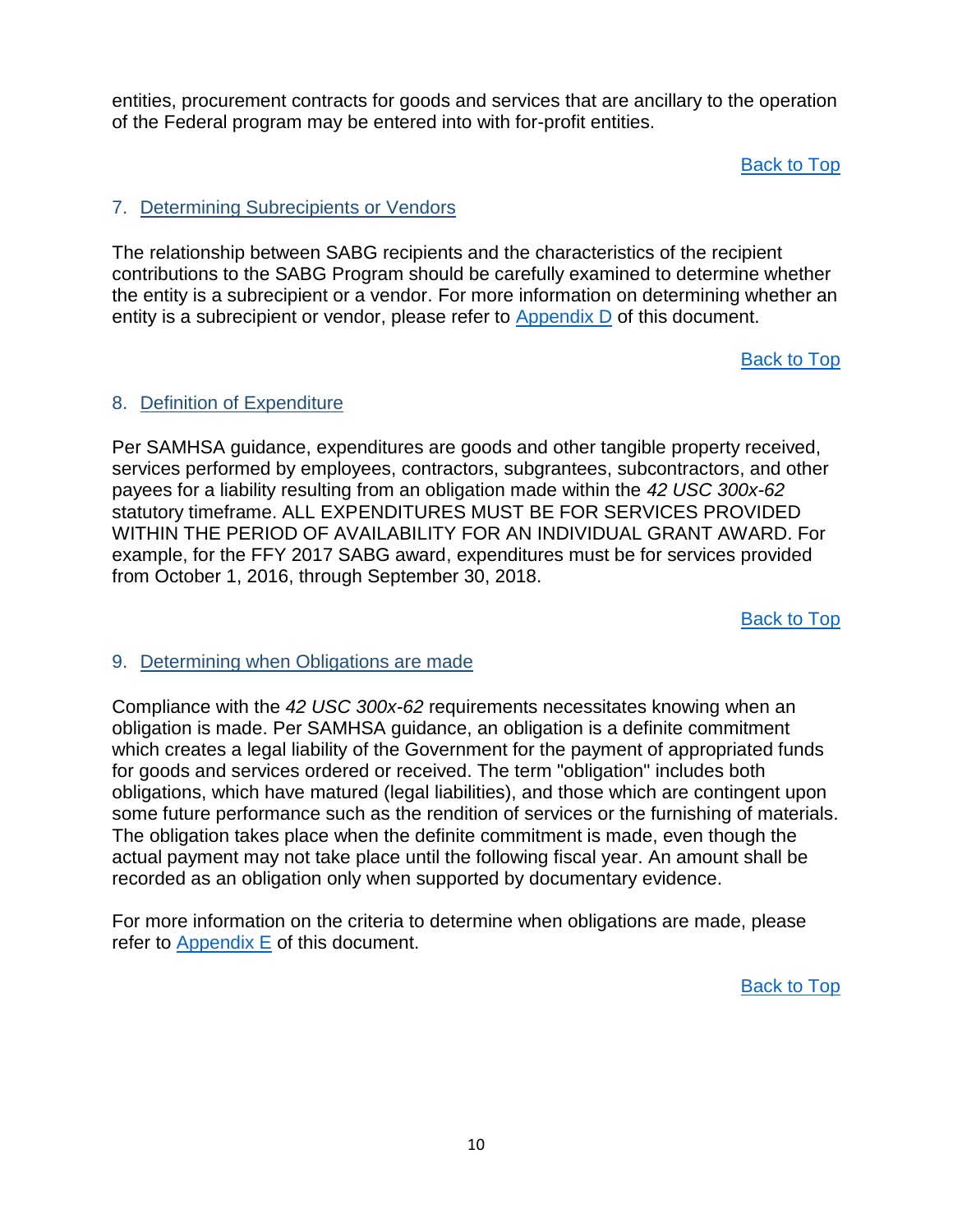- <span id="page-15-0"></span>D. Additional Federal Grant Requirements
- <span id="page-15-1"></span>1. Title 2 CFR Part 200 / Title 45 CFR Part 75 – Uniform Administrative Requirements, Cost Principles and Audit Requirements for Federal Grants

Effective December 26, 2014, each federal agency administering federal grants, adopted and implemented *Title 2 CFR Part 200 – Uniform Administrative Requirements, Cost Principles and Audit Requirements for Federal Grants.* All OMB federal grant circulars have been combined into *2 CFR Part 200*. *Title 2 CFR Part 200* is referred to as the new *Super Circular, Uniform Grant Guidance (UGG), UG,* or *2 CFR 200*.

The DHHS codified the *UGG 2 CFR Part 200* into *DHHS 45 CFR Part 75*, (See [Appendix I](#page-2-0) of this document). All federal grant awards issued through SAMHSA are subject to the uniform administrative requirements and cost principles of *45 CFR Part 75*, which includes subrecipient pre-award risk assessment and annual negotiated indirect cost rate.

[Back to Top](#page-2-0)

#### <span id="page-15-2"></span>2. Subrecipient Pre-Award Risk Assessment

Per the SABG State/County contract, the county is required to comply with the subrecipient pre-award risk assessment requirements contained in *45 CFR Part 75*. The county, as the SABG subrecipient, is required to review the merit and risk associated with all potential grant subcontractors, annually, prior to making an award. The county is required to perform and document annual subcontractor pre-award risk assessments for each subcontractor and retain documentation for audit purposes.

For more information, please refer to the MHSUDS IN No.: 16-036 at: [http://www.dhcs.ca.gov/formsandpubs/ADPBulletins/MHSUDS\\_Information\\_Notice\\_16-](https://www.dhcs.ca.gov/formsandpubs/ADPBulletins/MHSUDS%20Information%20Notice%2016-036%20Pre%20Award%20Risk%20Assesment%20FINAL.pdf) [036\\_Pre\\_Award\\_Risk\\_Assesment\\_FINAL.pdf](https://www.dhcs.ca.gov/formsandpubs/ADPBulletins/MHSUDS%20Information%20Notice%2016-036%20Pre%20Award%20Risk%20Assesment%20FINAL.pdf)

[Back to Top](#page-2-0)

#### <span id="page-15-3"></span>3. Indirect Cost Rate

Pursuant to *45 CFR 75.352,* a pass-through entity must ensure that each subrecipient has an approved federally recognized indirect cost rate negotiated between the subrecipient and the Federal Government or, if no such rate exists, either a rate negotiated between the pass-through entity and the subrecipient (in compliance with this part), or a de minimis indirect cost rate as defined in *45 CFR §75.414(f)*.

Please Note: Local governmentwide central service cost allocation plans (as each county is required to submit annually to the California SCO for approval does not satisfy the annual subrecipient negotiated indirect cost rate requirement. A separate indirect cost rate is necessary for each department or agency of the governmental unit claiming indirect costs under Federal awards. Please refer to the State Controller's Office Single Audits – Local Agencies webpage at: https://www.sco.ca.gov/aud\_single\_audits.html.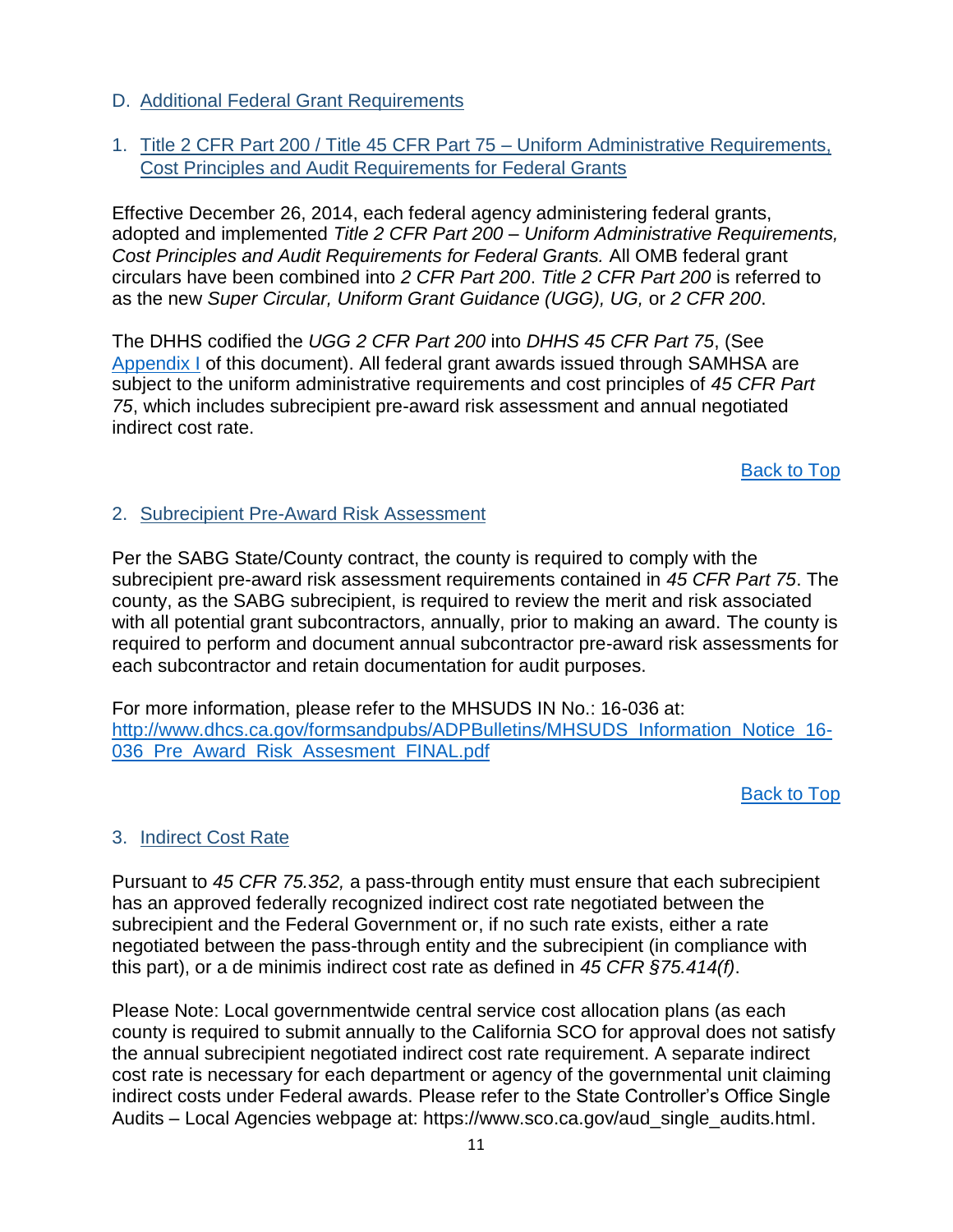For more information regarding indirect cost rate, please refer to 45 CFR, Appendix VII to Part 75 [\(Appendix](#page-2-0) I).

[Back to Top](#page-2-0)

#### <span id="page-16-0"></span>4. Direct and Indirect Facilities and Administration (F&A) Costs

For further guidance classifying and reporting direct and indirect F&A Costs, the SABG federal awarding agency, HHS, references the subrecipient financial grant management requirements contained in *45 C.F.R. Part 75*, specifically *[Subpart D—Post Federal](https://www.ecfr.gov/cgi-bin/text-idx?SID=06a0b0411d1520fae5e2799030e64ebf&node=pt45.1.75&rgn=div5#sp45.1.75.d) [Award Requirements,](https://www.ecfr.gov/cgi-bin/text-idx?SID=06a0b0411d1520fae5e2799030e64ebf&node=pt45.1.75&rgn=div5#sp45.1.75.d) [Subpart E—Cost Principles](https://www.ecfr.gov/cgi-bin/text-idx?SID=06a0b0411d1520fae5e2799030e64ebf&node=pt45.1.75&rgn=div5#sp45.1.75.e)*, and *[Subpart F—Audit Requirements](https://www.ecfr.gov/cgi-bin/text-idx?SID=06a0b0411d1520fae5e2799030e64ebf&node=pt45.1.75&rgn=div5#sp45.1.75.f)*. These can be referenced at [https://www.ecfr.gov/cgi-bin/text-idx?SID=06a0b0411d](https://www.ecfr.gov/cgi-bin/text-idx?SID=06a0b0411d1520fae5e2799030e64ebf&node=pt45.1.75&rgn=div5#sp45.1.75.f) [1520fae5e2799030e64ebf&node=pt45.1.75&rgn=div5#sp45.1.75.f](https://www.ecfr.gov/cgi-bin/text-idx?SID=06a0b0411d1520fae5e2799030e64ebf&node=pt45.1.75&rgn=div5#sp45.1.75.f) or in [Appendix I](#page-2-0) of this document.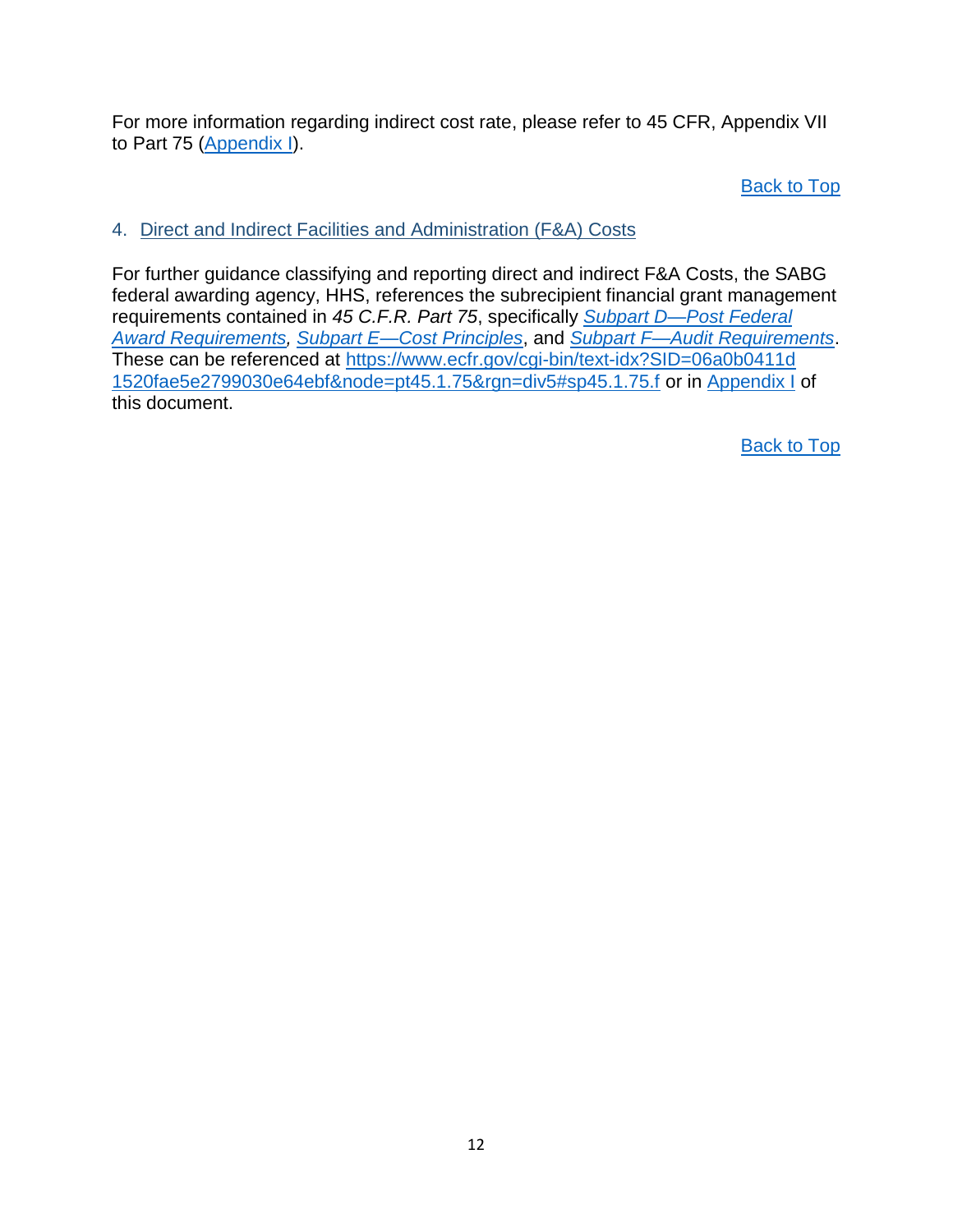### <span id="page-17-0"></span>**II. SECTION TWO: DHCS POLICIES AND PROCEDURES OPERATIONALIZING THE SABG PROGRAM**

#### <span id="page-17-1"></span>A. Designated Single State Agency (SSA)

DHCS has been designated as the SSA responsible for administering and coordinating the State's efforts in prevention, treatment, and recovery services for SUD services. DHCS is also the primary state agency responsible for interagency coordination of these services. DHCS has the responsibility for state leadership on SUDs. The DHCS Director and the MHSUDS Deputy Director are appointed by the Governor and confirmed by the Senate.

[Back to Top](#page-2-0)

#### <span id="page-17-2"></span>B. State/County SABG Contract

Counties are required to adhere to the terms and conditions of the fully executed State/County SABG contract /DHCS Standard Agreement and comply with the terms and conditions of the following exhibits, which are incorporated by reference and made part of the Agreement:

- $\bullet$  Exhibit A Scope of Work
- Exhibit A, Attachment 1 Program Specifications
- Exhibit B Budget Detail and Payment Provisions
- Exhibit B, Attachment 1 Funding Amounts
- Exhibit C General Terms and Conditions
- Exhibit D Special Terms and Conditions
- $\bullet$  Exhibit E Additional Provisions

[Back to Top](#page-2-0)

#### <span id="page-17-3"></span>C. DHCS Allocation of SABG Funding to Counties for SUD Services

DHCS receives and then transmits the SFY Governor's Budget (Preliminary) Allocation to County Behavioral Health Directors Association (CBHDA) and County Alcohol and Other Drugs (AOD) Administrators for information and planning purposes, pursuant to *HSC § 11814*. The proposed allocation of funds is contingent upon enactment of the annual SFY Budget Act and federal appropriations. After the SFY Budget is enacted, a final "*Allocation of Funding for Substance Use Disorder Program, Policy and Fiscal Division, State Fiscal Year YY-YY Governor's Budget (Preliminary) Allocation*" MHSUDS IN will be sent to reflect any adjustments.

The notice of allocation includes five exhibits: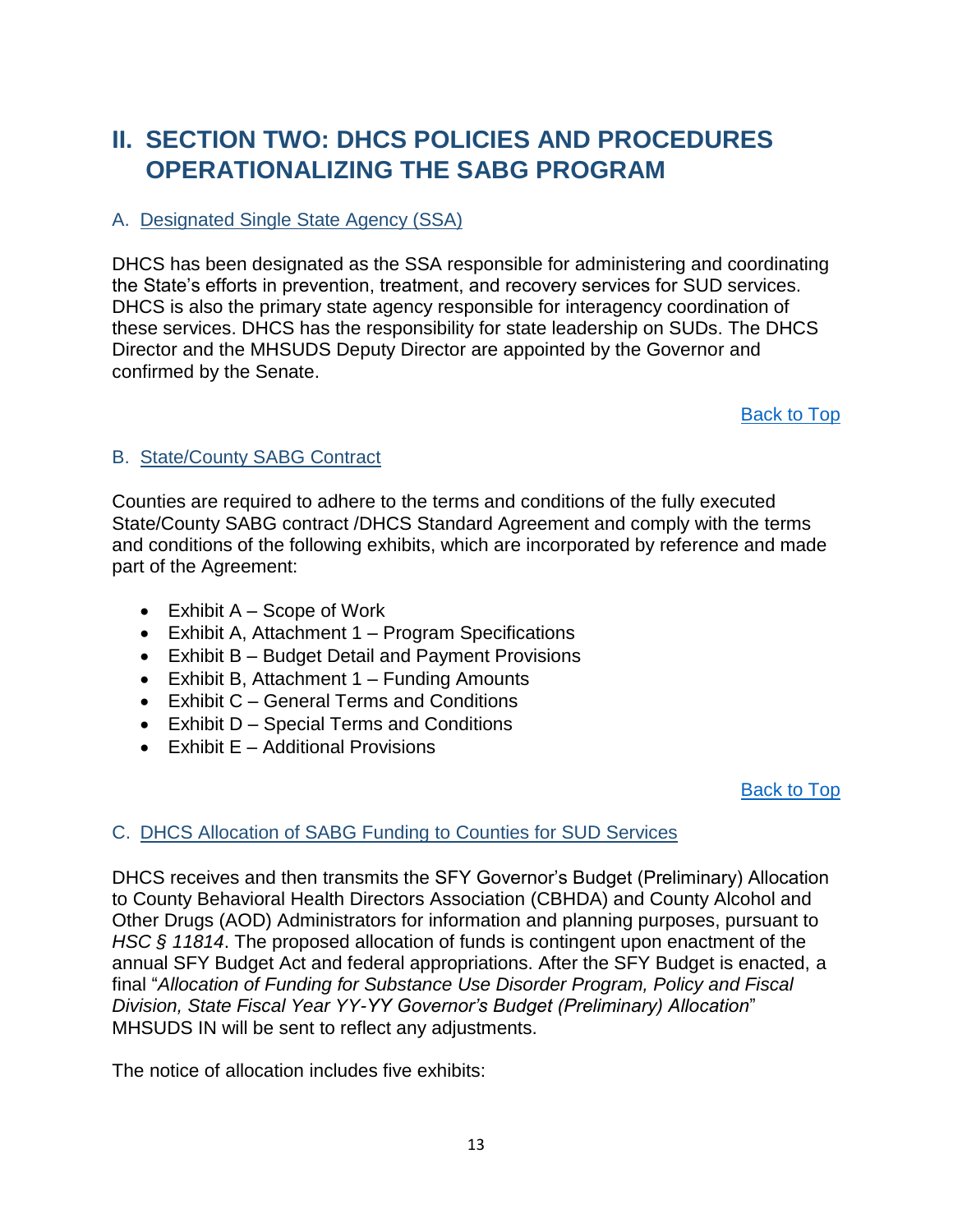- A. Overview of Programs, Funding, and Allocation Methodologies Exhibit A describes the allocation methodologies and the permitted uses of the SABG funds administered by DHCS, SUD Program, Policy, and Fiscal Division (PPFD), Fiscal Management and Accountability Section (FMAS).
- B. Statewide Allocation Summary of SABG Funds Exhibit B displays SABG allocations as well as the total statewide allocations from DHCS for prevention and SUD service programs.
- C. SABG Exchange Program Exhibit C, Part 1 provides historical program information; explains the methodology for exchanging SABG Perinatal, and SABG Adolescent and Youth Treatment funds for SABG Discretionary funds; and displays the amounts exchanged.
- D. SABG Exchange Program Summary Exhibit C, Part 2 provides a table summarizing the SABG Discretionary, Perinatal, and Adolescent/Youth Treatment Exchanges by county.
- E. Funding Periods for SABG Exhibit D illustrates the overlapping spending periods for the FFY SABG allocations covered by the MHSUDS IN and for the prior FFY.

[Back to Top](#page-2-0)

#### <span id="page-18-0"></span>D. State Rules for Use of SABG Federal Trust Funding to Specific Areas of Need

SAMHSA provides the SABG funds under program number *93.959* of the *Catalog of Federal Domestic Assistance* (CFDA). SABG funds are allocated to counties by DHCS to provide program funding for specific areas of need under the five categories referenced below. These funds are to be spent on those specific programs and cannot be used for other programs, unless specified. For example, primary prevention funds must be spent on primary prevention services. DHCS allocates SABG funds to counties under the following five (5) categories:

- 1. SABG Discretionary
- 2. Prevention Set-Aside
- 3. Friday Night Live (FNL)/Club Live (CL)
- 4. Perinatal Set-Aside
- 5. Adolescent and Youth Treatment Program

For more information on the expenditure of SABG categorical allocations, please refer to the current SFY's MHSUDS IN, "*Allocation of Funding for Substance Use Disorder Program, Policy and Fiscal Division, State Fiscal Year YY-YY Governor's Budget (Preliminary) Allocation*," Exhibit A – *Overview of Programs, Funding, and Allocation Methodologies* on the DHCS website at

<https://www.dhcs.ca.gov/formsandpubs/Pages/MHSUDS-Information-Notices.aspx>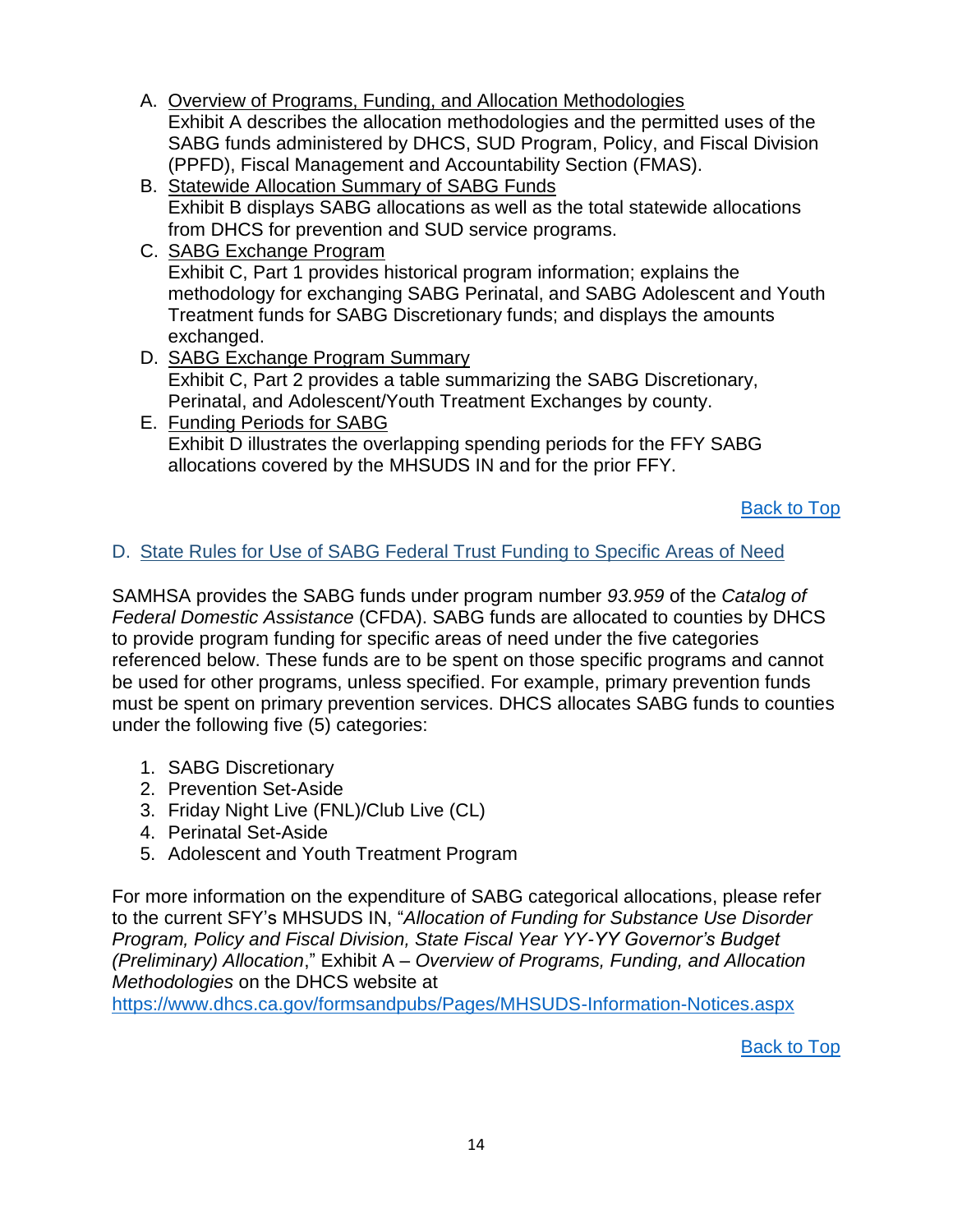## <span id="page-19-0"></span>**III. SECTION THREE: SERVICES AND EXPENDITURES ALLOWABLE UNDER SABG CATEGORICAL ALLOCATIONS**

#### <span id="page-19-1"></span>A. SABG Discretionary Allocation

#### <span id="page-19-2"></span>1. Nonresidential Treatment

- Rehabilitative Ambulatory Intensive Outpatient (Day Care Rehabilitative (DCR))
- Rehabilitative/Ambulatory Outpatient or Outpatient Drug-Free (ODF) Group
- Rehabilitative/Ambulatory Outpatient or ODF Individual
- Outpatient Methadone Detoxification (OMD)
- Inpatient Methadone Detoxification (IMD)
- Rehabilitative Ambulatory Detoxification (Other than Methadone)
- Narcotic Replacement Therapy (NRT)
- Medication Assisted Treatment (MAT)

#### <span id="page-19-3"></span>2. Residential Treatment

- Free-Standing Residential Detoxification
- Residential/Recovery Long Term (over 30 days)
- Residential/Recovery Short Term (up to 30 days)
- MAT

#### <span id="page-19-4"></span>3. Other Required Services

- Services to IVDUs
- TB Services

#### <span id="page-19-5"></span>4. Ancillary Services

- Assessment, Referrals, and Intake
- Case Management
- Outreach
- Interim Services
- Aftercare
- Secondary Prevention
- Transportation (Perinatal, Youth and Others)
- Primary Medical Care (Perinatal Only)
- Pediatric Medical Care (Perinatal Only)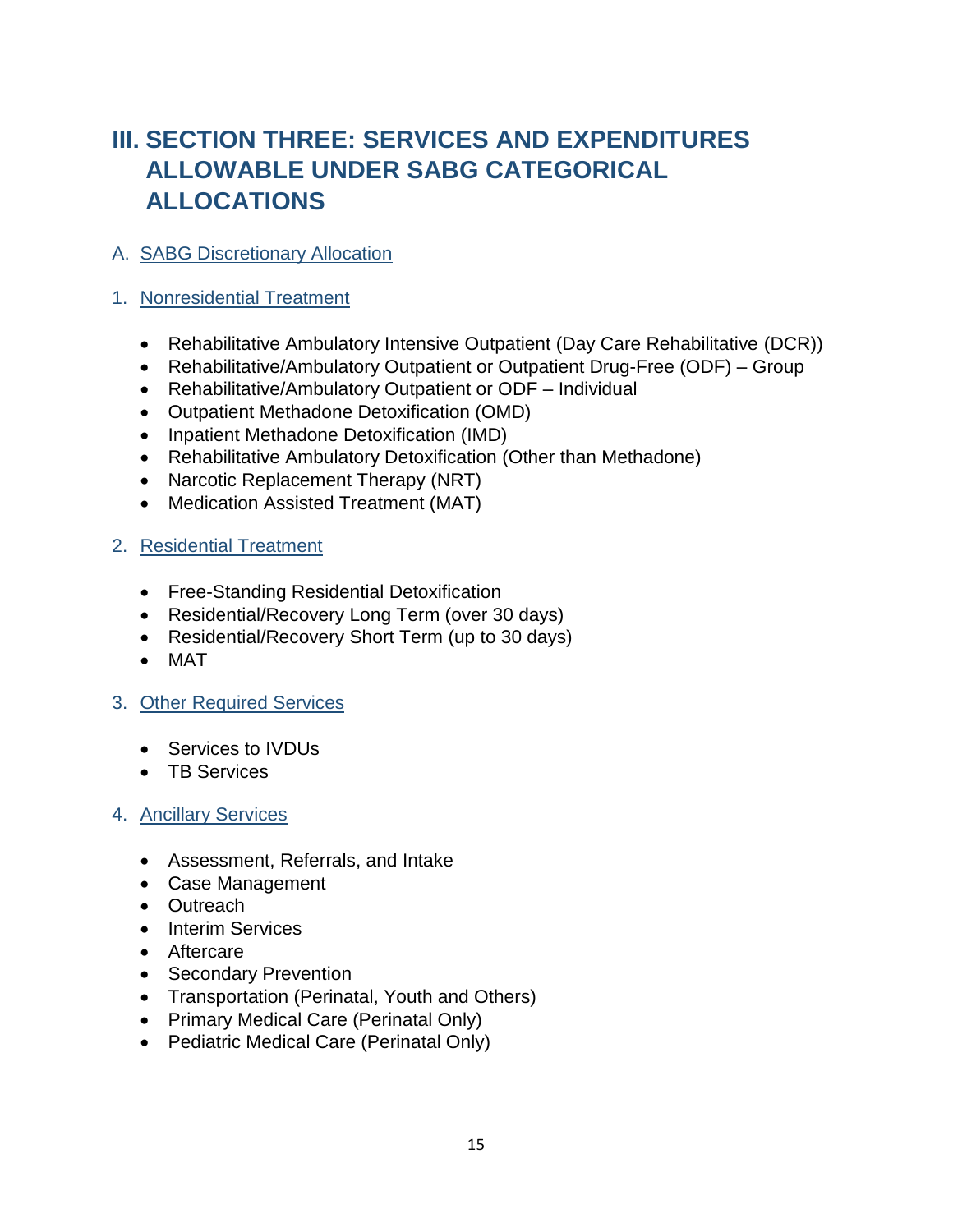#### <span id="page-20-0"></span>5. Administrative Services

• Direct and Indirect F&A Costs

For further guidance classifying and reporting direct and indirect F&A Costs, please refer to [Appendix I](#page-2-0) *– e-CFR 45 Part 75—Uniform Administrative Requirements, Cost Principles, and Audit Requirements for HHS Awards*, attached to this document; specifically, Subpart D—Post Federal Award Requirements, Subpart E—Cost Principles, and Subpart F—Audit Requirements.

#### <span id="page-20-1"></span>6. Recovery Support Services

- Room and Board
- Infrastructure Development
- Linkages to Permanent Housing

#### <span id="page-20-2"></span>7. Resource Development

- Planning, Coordination, and Needs Assessment
- Quality Assurance
- Training (Post Employment)
- Program Development
- Research and Evaluation
- Information Systems

For more information, please refer to [Appendix C](#page-33-0) attached to this document.

[Back to Top](#page-2-0)

#### <span id="page-20-3"></span>B. SABG Exception – SABG Funded Services for Medicaid/Medicare Eligible **Beneficiaries**

SAMHSA has provided guidance that indicates SABG funds can be utilized to supplement Medicaid, Medicare, or private insurance SUD services when those priority treatment and support services demonstrate success in improving outcomes and/or supporting recovery.

If Medicaid, Medicare or private insurance coverage for a beneficiary is exhausted or there is a gap in coverage, an individual may receive SABG funded SUD services under the following conditions:

<span id="page-20-4"></span>1. SABG Funded Extension of DMC/DMC-ODS Residential Treatment Services.

For example, this would apply if Medicaid limits residential treatment to two episodes per year, and physician or eligible health care provider confirms an extension of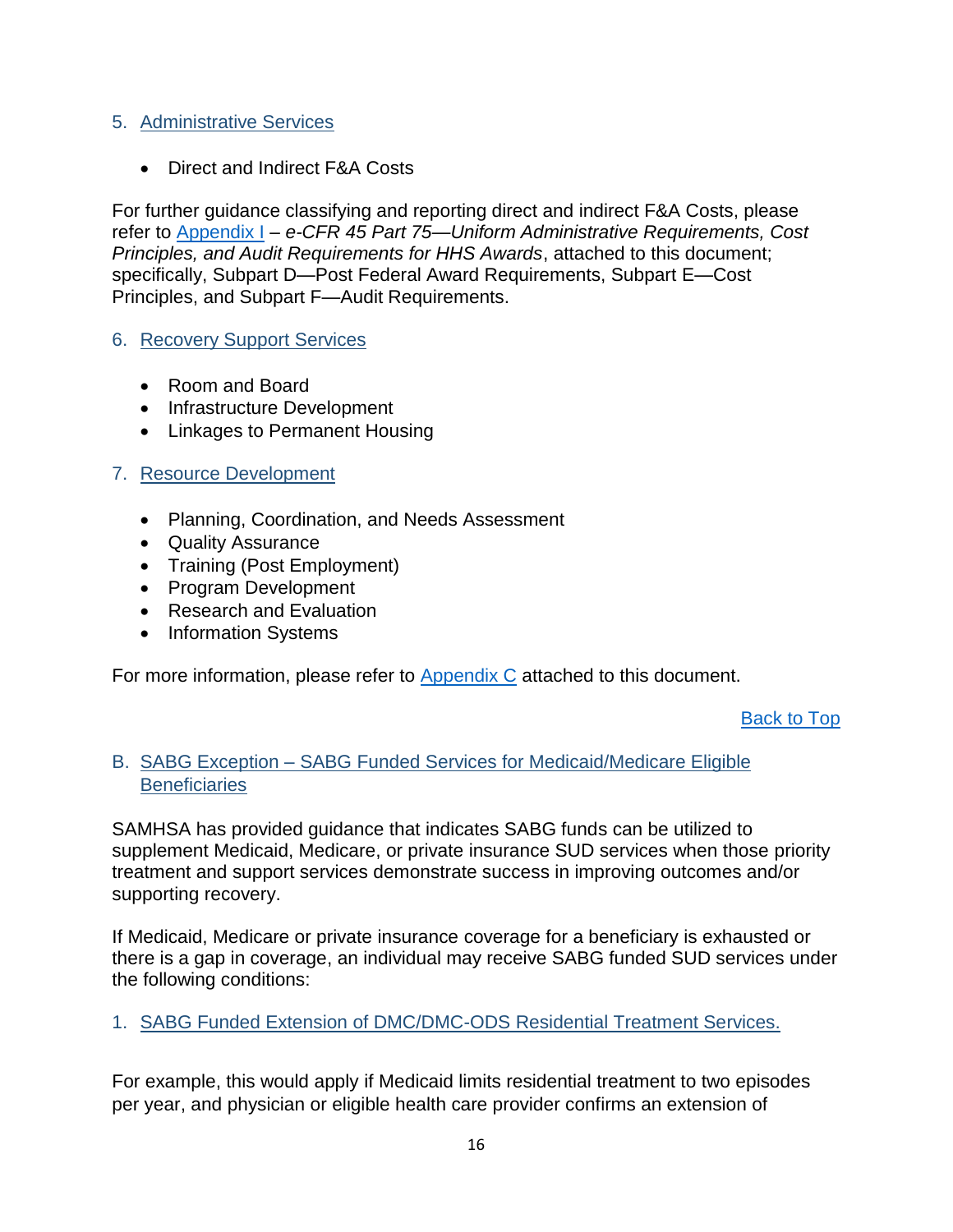residential services is medically necessary, SABG can cover the cost of the extended residential service for the beneficiary, including the cost of room and board.

<span id="page-21-0"></span>2. SABG Funded Treatment Services – Same Day as Billed Medicaid Services

For example, this would apply when a Perinatal or Women with Dependent Children beneficiary is receiving residential treatment and also requires NTP services. Because only one service can be billed through Medicaid in a single day, SABG can be utilized to cover the cost of the residential treatment service, including room and board.

#### <span id="page-21-1"></span>3. SABG Funded Treatment Services – Gaps in Eligibility/Coverage for Medicaid/Medicare

For example, this would apply when a beneficiary experiences a gap in eligibility/coverage while their initial DMC coverage is pending authorization or when a beneficiary moves from one DMC-ODS county to another DMC-ODS county and their transfer of eligibility is pending. SABG can cover the cost of the medically necessary SUD service until Medicaid eligibility has been granted.

This exception process is subject to retrospective reviews and audits by DHCS.

[Back to Top](#page-2-0)

#### <span id="page-21-2"></span>C. Prevention Set-Aside Allocation Expenditures and Services

Twenty percent of the SABG is set-aside for SUD Primary Prevention programs per 45 CFR 96.124. SABG-funded primary prevention programs include a broad array of prevention strategies directed at individuals not identified to be in need of SUD treatment. Primary prevention includes strategies, programs and initiatives that reduce both direct and indirect adverse personal, social, health and economic consequences resulting from problematic AOD availability, manufacture, distribution, promotion, sales and use. The desired result of primary prevention is to promote safe and healthy behaviors and environments for individuals, families and communities.

Per the SABG State/County Contract, California's 58 counties are required to develop a Strategic Prevention Plan (SPP) using SAMHSA's [Strategic Prevention Framework](https://www.samhsa.gov/capt/applying-strategic-prevention-framework)  [\(SPF\).](https://www.samhsa.gov/capt/applying-strategic-prevention-framework) In collaboration with its Technical Assistance (TA) contractor, [Center for Applied](http://www.cars-rp.org/)  [Research Solutions \(CARS\),](http://www.cars-rp.org/) through the [Community Prevention Initiative](http://ca-cpi.org/) (CPI), DHCS developed the [Strategic Training and Education for Prevention Planning \(STEPP\)](http://www.ca-cpi.org/welcome-to-a-new-year-of-the-stepp-project/) as a resource for counties to successfully develop a SPP.

For more information on DHCS Primary Prevention, please refer to the DHCS Primary Prevention Webpage at: [http://www.dhcs.ca.gov/provgovpart/Pages/Primary-](http://www.dhcs.ca.gov/provgovpart/Pages/Primary-Prevention.aspx)[Prevention.aspx](http://www.dhcs.ca.gov/provgovpart/Pages/Primary-Prevention.aspx)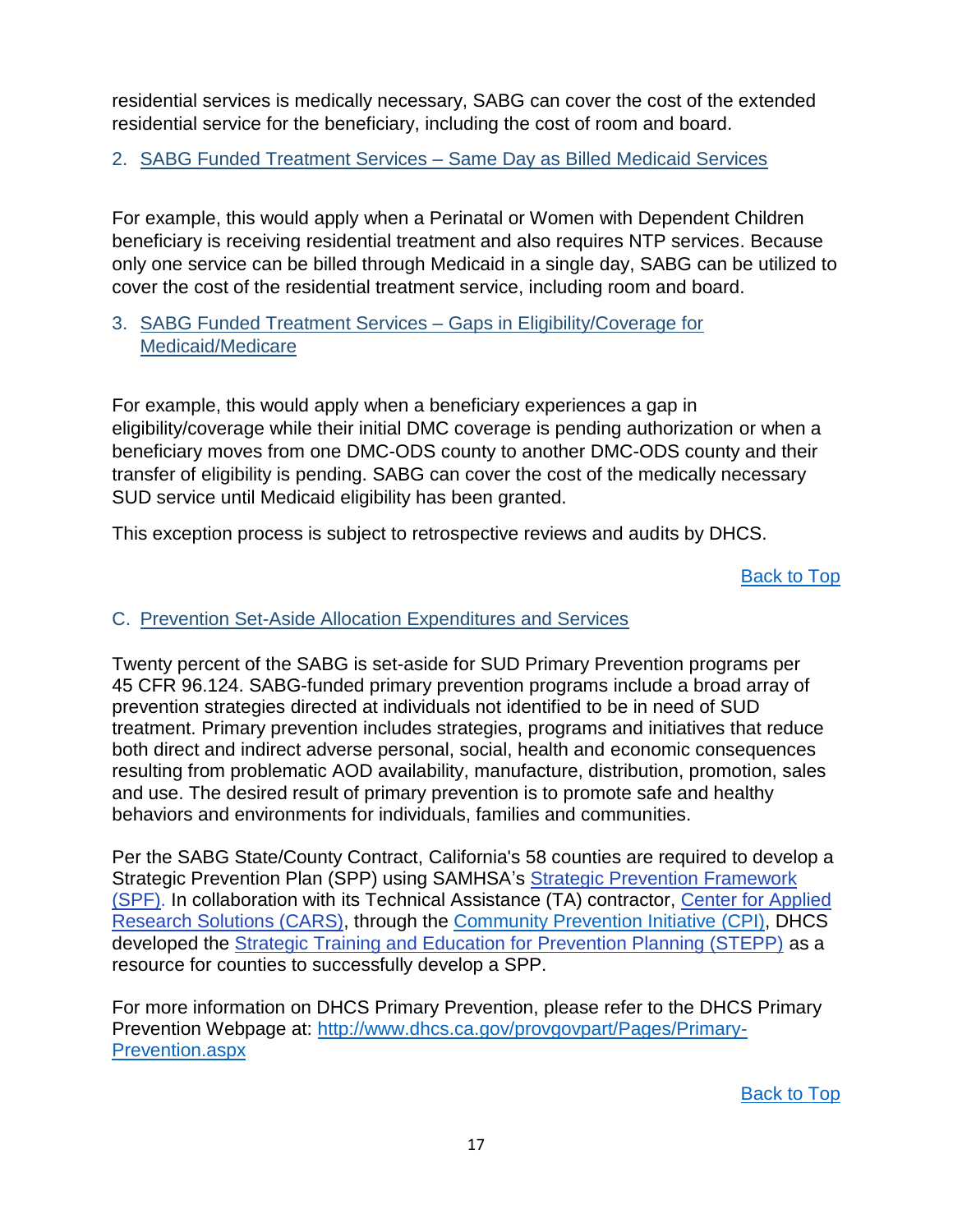#### <span id="page-22-0"></span>D. Friday Night Live (FNL)/Club Live (CL) Allocation

The FNL/CL allocation must be used for FNL Mentoring, FNL Kids (4th to 6th grade), CL (middle school), or FNL (high school). FNL/CL is a statewide SABG funded prevention program that utilizes an evidence-based youth development framework. FNL builds partnerships for positive and healthy youth development that engage youth as active leaders and resources in their communities. FNL programs are youth-driven; therefore, they help to foster a sense of autonomy and power, promote the belief in a young person's capacity to contribute and provide meaningful roles for youth that offer opportunities to build community partnerships. The allocation can be expended on the following CSAP Primary Prevention Strategies:

- Alternative: and
- Environmental.

For more information, please refer to the California Friday Night Live Partnership (CFNLP) website at:<http://fridaynightlive.org/>

[Back to Top](#page-2-0)

#### <span id="page-22-1"></span>E. Perinatal Set-Aside Allocation

Perinatal Set-Aside funds are used for women-specific services for treatment and recovery from SUD, along with diverse supportive services for California women and their children.

Perinatal programs, as part of the 2018-19 Perinatal Practices Guidelines (PPG), must meet the requirements set forth in the 2018-19 PPG. Counties must use these funds to increase or maintain existing perinatal treatment capacity and programs. Counties may also use these funds to add new perinatal services or programs or change existing programs.

For more information, please refer to the 2018-19 PPG on the DHCS website at: [https://www.dhcs.ca.gov/individuals/Documents/Perinatal\\_Practice\\_Guidelines\\_FY1819](https://www.dhcs.ca.gov/individuals/Documents/Perinatal_Practice_Guidelines_FY1819.pdf) [.pdf](https://www.dhcs.ca.gov/individuals/Documents/Perinatal_Practice_Guidelines_FY1819.pdf)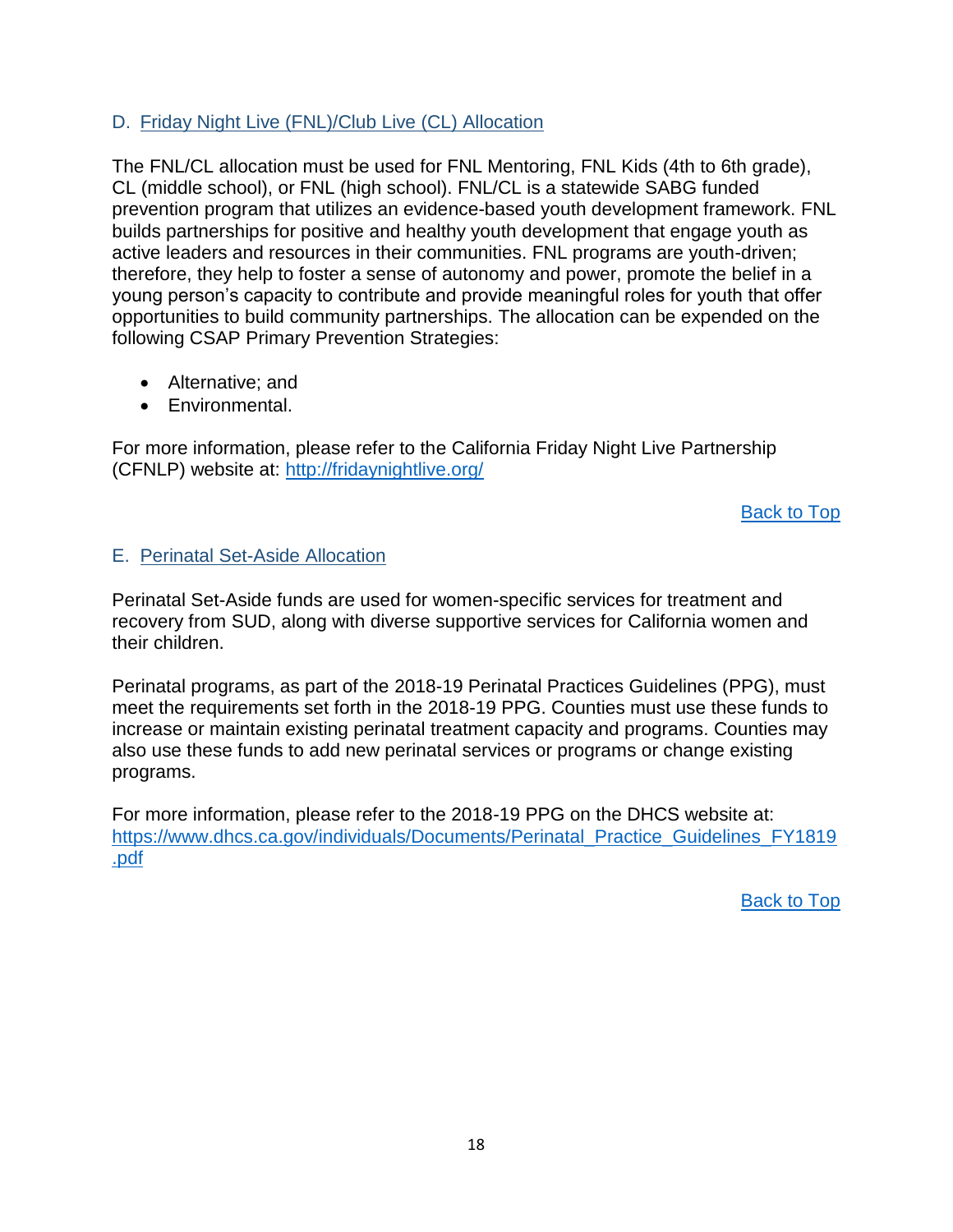#### <span id="page-23-0"></span>1. Perinatal Treatment Modalities and Services

The following SABG funded perinatal treatment modalities and services will be funded:

- ODF Treatment
- Intensive Outpatient Treatment (IOT)
- Narcotic Treatment Program (NTP)
- Outpatient Detoxification Treatment (Other than Narcotic Treatment Detoxification)
- Residential Treatment (Detoxification or Recovery)
- Outreach
- Interim Services
- Case Management
- Aftercare
- Room and Board

For more information on these services, refer to [Appendix C,](#page-33-0) attached to this document.

[Back to Top](#page-2-0)

#### <span id="page-23-1"></span>F. Adolescent and Youth Treatment Program Allocation

SABG Adolescent and Youth Treatment funds provide comprehensive, age-appropriate, SUD services to youth. The target population for youth treatment is individuals ages 12 through 21.

The service components are:

- Outreach
- Screening
- Initial and Continuing Assessment
- Diagnosis
- Placement
- Treatment
- Planning
- Counseling
- Youth Development Approaches to Treatment
- Family Interventions and Support Systems
- Educational and Vocational Activities
- Structured Recovery Related Activities
- Alcohol and Drug Testing
- Discharge Planning
- Continuing Care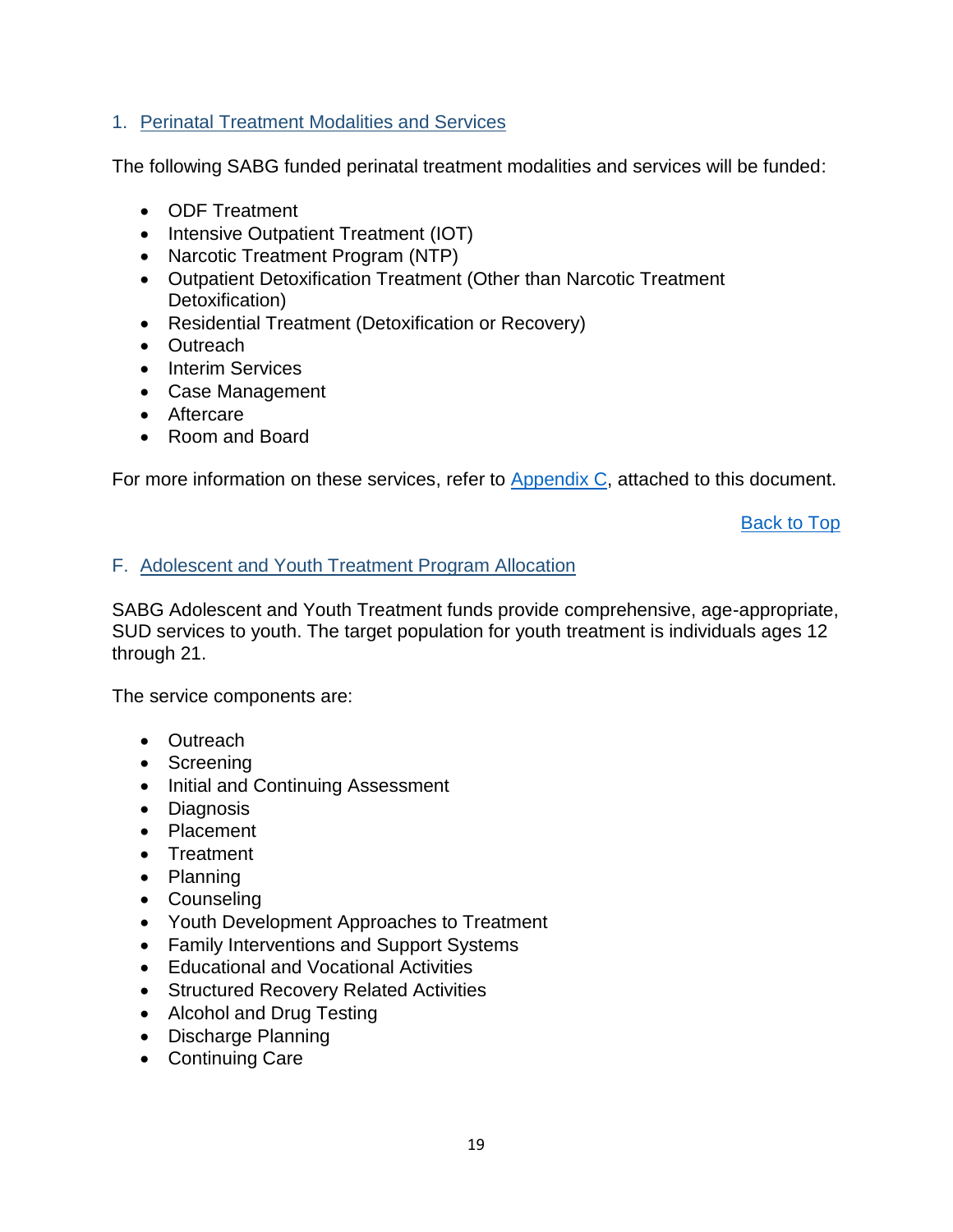The Youth Treatment Guidelines (YTG) is designed for counties to use in developing and implementing youth treatment programs funded by this allocation. The YTG is available on the DHCS website at:

[http://www.dhcs.ca.gov/individuals/Documents/Youth\\_Treatment\\_Guidelines.pdf](http://www.dhcs.ca.gov/individuals/Documents/Youth_Treatment_Guidelines.pdf)

[Back to Top](#page-2-0)

#### <span id="page-24-0"></span>G. SABG Reporting Requirements

#### <span id="page-24-1"></span>1. California Outcomes Measurement System for Treatment (CalOMS Tx)

CalOMS Tx is California's data collection and reporting system for SUD treatment services. CalOMS Tx data is due to DHCS by the 15th of each month, or approximately within 45 days of the report month. Counties and direct providers may submit their monthly CalOMS Tx data as soon as it is available, or at any time during the report month (the calendar month in which the admissions, discharges, or annual updates occur).

For more information, please refer to the CalOMS Tx User Guide on the DHCS CalOMS Tx Webpage at: [http://www.dhcs.ca.gov/provgovpart/Pages/CalOMS-](http://www.dhcs.ca.gov/provgovpart/Pages/CalOMS-Treatment.aspx)[Treatment.aspx](http://www.dhcs.ca.gov/provgovpart/Pages/CalOMS-Treatment.aspx)

[Back to Top](#page-2-0)

#### <span id="page-24-2"></span>2. Primary Prevention SUD Data Service

In October, 2017, DHCS implemented the Primary Prevention SUD Data Service (PPSDS) to replace the California Outcomes Measurement System for Prevention (CalOMS Pv). The end user guide can be found at: [http://www.ca-cpi.org/wp](http://www.ca-cpi.org/wp-content/uploads/2017/09/California-DHCS-PPSDS-End-User-Guide-20170922.pdf)[content/uploads/2017/09/California-DHCS-PPSDS-End-User-Guide-20170922.pdf](http://www.ca-cpi.org/wp-content/uploads/2017/09/California-DHCS-PPSDS-End-User-Guide-20170922.pdf)

[Back to Top](#page-2-0)

#### <span id="page-24-3"></span>3. CalOMS Tx and PPSDS system failure

If the CalOMS Tx user experiences programmatic barriers to timely submission of CalOMS Tx data into the Behavioral Health Information System (BHIS), user shall report the problem in writing by secure e-mail to DHCS at: [ITServiceDesk@dhcs.ca.gov](mailto:ITServiceDesk@dhcs.ca.gov) before established data submission deadlines. The written notice shall include a remediation plan that is subject to review and approval by DHCS.

If the CalOMS Tx user experiences BHIS service failure or other system-related technical difficulties that impact the county's ability to timely submit CalOMS Tx data and/or meet other CalOMS Tx compliance requirements, user shall report the problem in writing by secure e-mail to DHCS at: [SUDCalOMSSupport@dhcs.ca.gov.](mailto:SUDCalOMSSupport@dhcs.ca.gov)

If the PPSDS user experiences system or service failure or other extraordinary circumstances affecting its ability to timely submit PPSDS data and/or meet other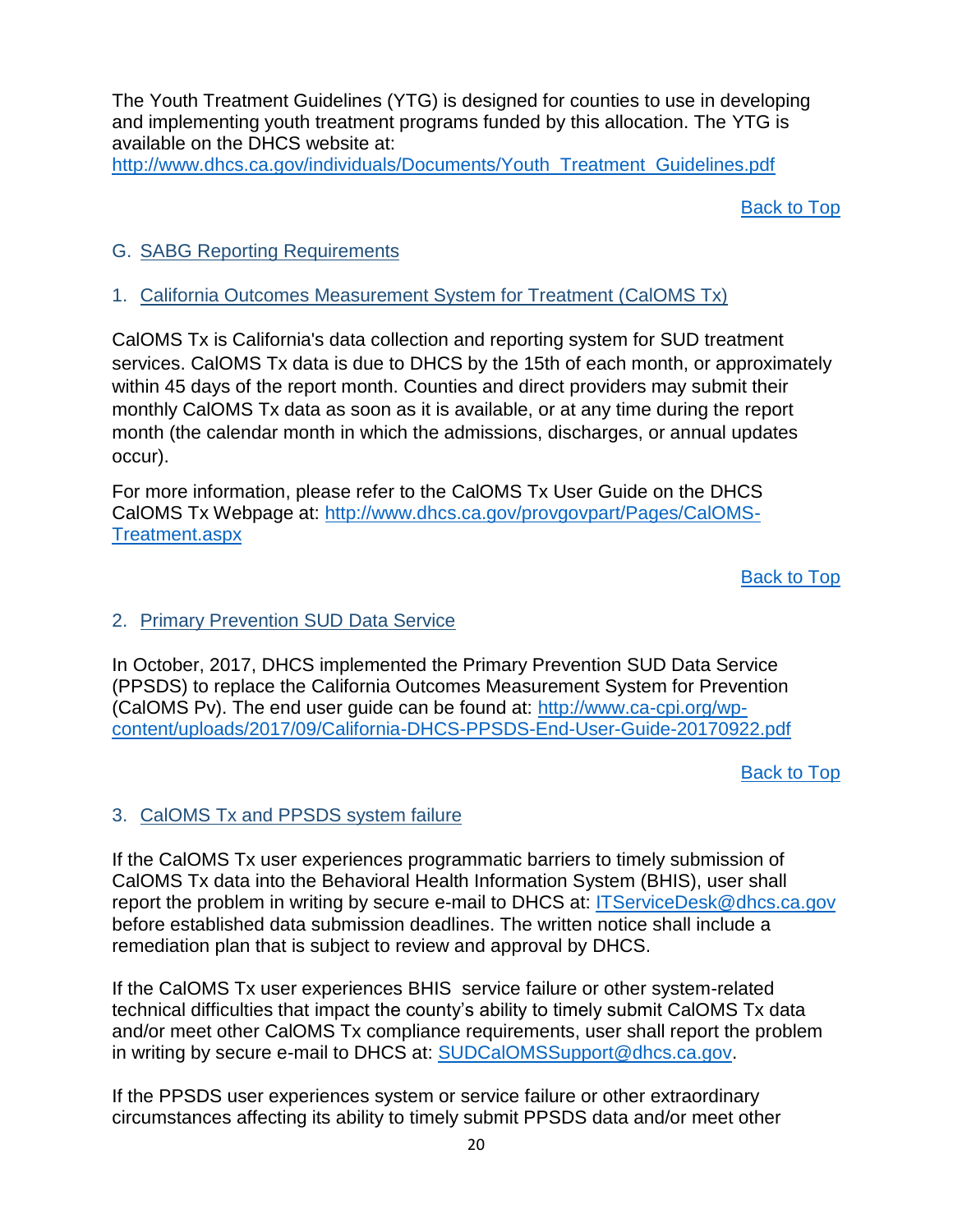PPSDS compliance requirements, user shall contact their specific assigned county analyst.

[Back to Top](#page-2-0)

#### <span id="page-25-0"></span>4. Treatment Episode Data Set (TEDS)

TEDS is a national data system of admissions to publicly funded SUD treatment facilities. DHCS extracts this data from the CalOMS Tx monthly reports. DHCS must report, as required by SAMHSA. TEDS data do not include all admissions to SUD treatment. TEDS data includes admissions to facilities that are licensed or certified by DHCS to provide SUD treatment, therefore, those admissions represent the public burden. Counties must be aware of the importance of timely and accurate CalOMS Tx monthly reports to enable DHCS to meet its federal data submission requirements. For more information, see: [https://wwwdasis.samhsa.gov/webt/information.htm.](https://wwwdasis.samhsa.gov/webt/information.htm)

[Back to Top](#page-2-0)

#### <span id="page-25-1"></span>5. Drug and Alcohol Treatment Access Report (DATAR)

DATAR is the DHCS system to collect data on treatment capacity and waiting lists and is considered a supplement to CalOMS Tx. DATAR assists in identifying specific categories of individuals awaiting treatment and identifies available treatment facilities for these individuals. The DATARWeb is an application developed by DHCS and can be accessed by authorized California providers, counties and state staff.

DHCS established the WLMP that includes a unique client identifier to document applicants who are not immediately admitted to a program due to lack of capacity. The WLMP consists of two separate reports, the Waiting List Record (WLR) and DATAR.

All SUD treatment providers that receive SUD treatment funding from DHCS are required to submit the one-page DATAR form to DHCS each month. In addition, certified DMC providers and Licensed NTPs must report, whether or not they receive public funding. Providers and Central Intake Units must submit DATAR reports for each month by the 10th of the following month. For example, for the month of September, the DATAR report must be submitted by the 10th of October.

For complete information, please refer to the DATARWeb User Guide on the DHCS DATAR Webpage at:<http://www.dhcs.ca.gov/provgovpart/Pages/DATAR.aspx>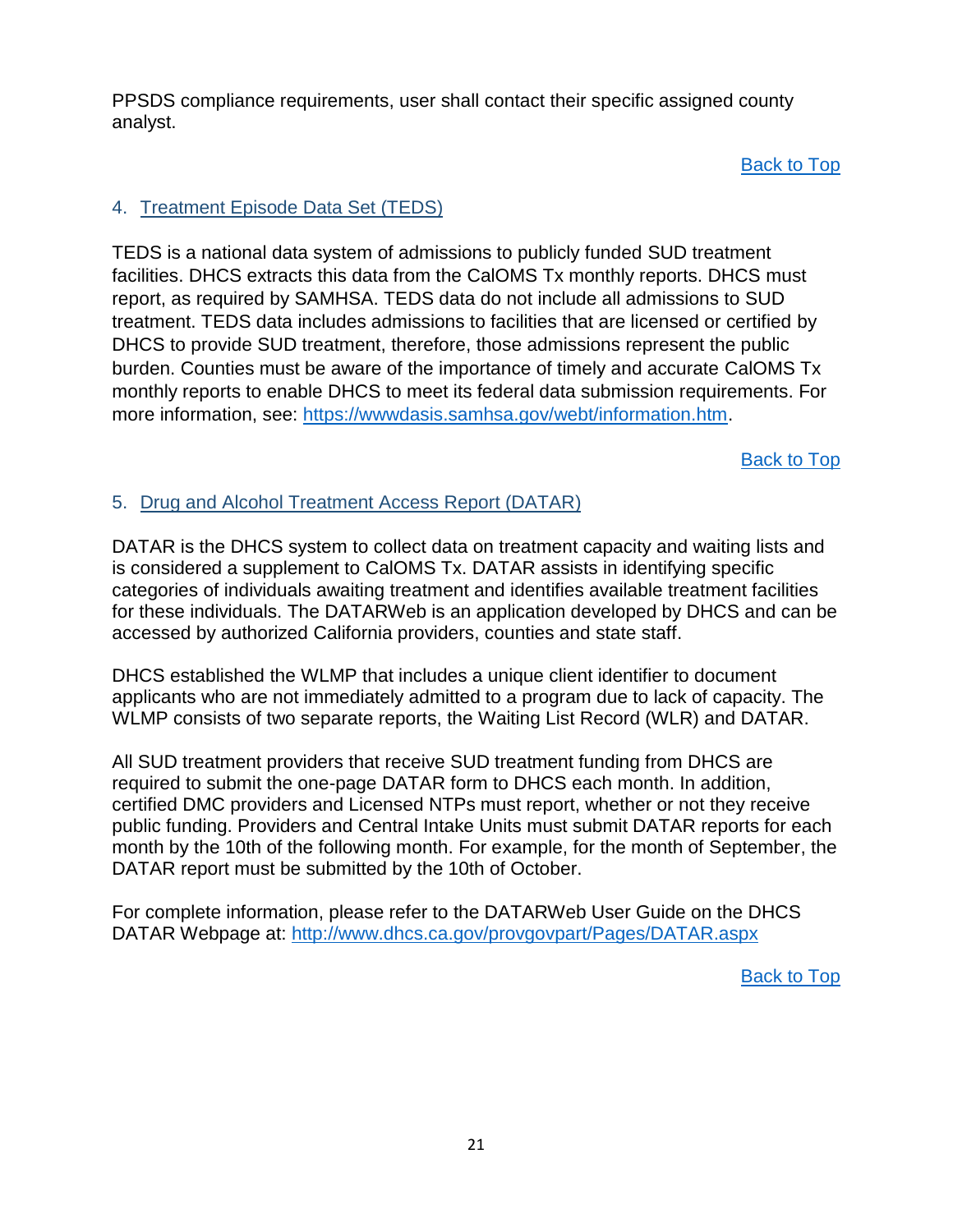#### <span id="page-26-0"></span>6. Master Provider File (MPF)

The MPF is a collection of interconnected databases, specifically, the Provider Registry Information Management Enterprise (PRIMe/SMART) and the Short-Doyle Medi-Cal Adjudication and Remediation Technology system (Short-Doyle/SMART 6i).

Counties shall review, on a monthly basis, the status and maintenance of its subcontracted provider information by requesting the County MPF report by emailing the MPF mailbox at [DHCSMPF@dhcs.ca.gov.](mailto:DHCSMPF@dhcs.ca.gov) If the information on the MPF report is not accurate, or has changed, the county shall submit the "Existing Provider Information Update/Change Form" to the MPF mailbox within five business days of discovery. Specific types of changes and/or inaccuracies include, but are not limited to, a change in an existing provider's contract status with the county, a change in scope of services, provider's facility remodeling, location change, closing of a site, or the surrendering of licensing or certification.

When establishing a new subcontractor relationship, the county shall submit the "Non-Drug Medi-Cal New Provider Information Form" to request a new provider record be established in the MPF database and a new CalOMS Tx Data Reporting Number be assigned to the facility. The county's obligation to review extends to all county SUD providers, regardless of funding source or DHCS licensing or certification status.

All SUD provider Information forms can be requested from the MPF team by emailing [DHCSMPF@dhcs.ca.gov.](mailto:DHCSMPF@dhcs.ca.gov)

For more information, please refer to the DHCS MPF Webpage at: <http://www.dhcs.ca.gov/provgovpart/Pages/Master-Provider-File.aspx>

[Back to Top](#page-2-0)

#### <span id="page-26-1"></span>7. Quarterly Federal Financial Management Report (QFFMR)-Quarterly Invoicing

Beginning January 1, 2019, DHCS anticipates implementing the new QFFMR and quarterly invoicing procedures. DHCS has conducted webinars on this topic and further information will be provided in a forthcoming MHSUDS IN.

[Back to Top](#page-2-0)

#### <span id="page-26-2"></span>8. SUD Cost Report

Each year counties are required to complete and submit an SUD cost report to DHCS.

The purpose of the cost report is to: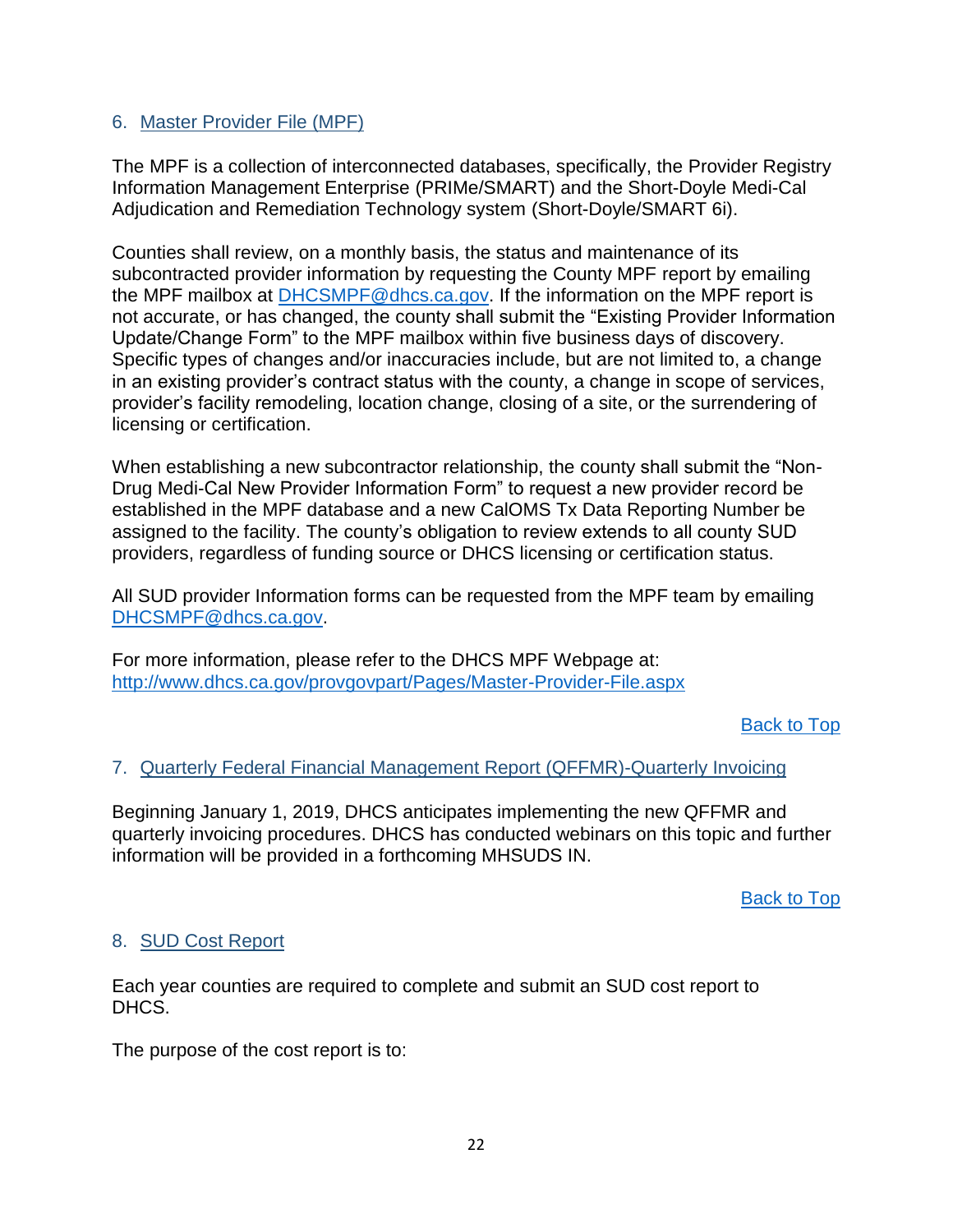- a. Report counties' annual costs/expenditures for SUD services, both DMC and non-DMC;
- b. Compare and reconcile the amount of funds paid to the county with the actual costs of providing those services;
- c. Document how state/federal funds were spent and ensure that set-asides and other categorical requirements were met;
- d. Provide mandated service and expenditure data to oversight agencies (the Centers for Medicare and Medicaid Services (CMS) and SAMHSA); and
- e. Provide data for DHCS to develop annual DMC reimbursement rates and conduct statewide evaluation.

For more information, please refer to the DHCS, FMAS, Cost Reporting Webpage at: [http://www.dhcs.ca.gov/provgovpart/Pages/Fiscal\\_Management.aspx](http://www.dhcs.ca.gov/provgovpart/Pages/Fiscal_Management.aspx)

[Back to Top](#page-2-0)

#### <span id="page-27-0"></span>H. Charitable Choice

Each SFY, counties are required to report to DHCS the number of Charitable Choice referrals no later than October  $1<sup>st</sup>$  following the end of the SFY. Counties will email [CharitableChoice@dhcs.ca.gov](mailto:CharitableChoice@dhcs.ca.gov) with a simple statement containing the following information: County Name; Reporting Period; number of Charitable Choice referrals. Counties will receive an automatic reply email notifying them that DHCS has received the submission and will contact the signatory with questions or comments, if necessary.

Any delinquencies in reporting the required Charitable Choice information will be reported by the DHCS Charitable Choice monitor to DHCS's County Performance Unit for follow-up.

[Back to Top](#page-2-0)

#### <span id="page-27-1"></span>I. SABG Resources

- **SABG Policy Manual** Electronic version of this SABG Policy Manual
- Acronyms Acronyms used in this document are listed in [Appendix A](#page-29-0) attached to this document.
- **SABG Definitions** SABG Definitions are attached listed in [Appendix B](#page-31-0) attached to this document.
- SABG Service Descriptions SABG Service Descriptions are attached to this document as [Appendix C.](#page-33-0)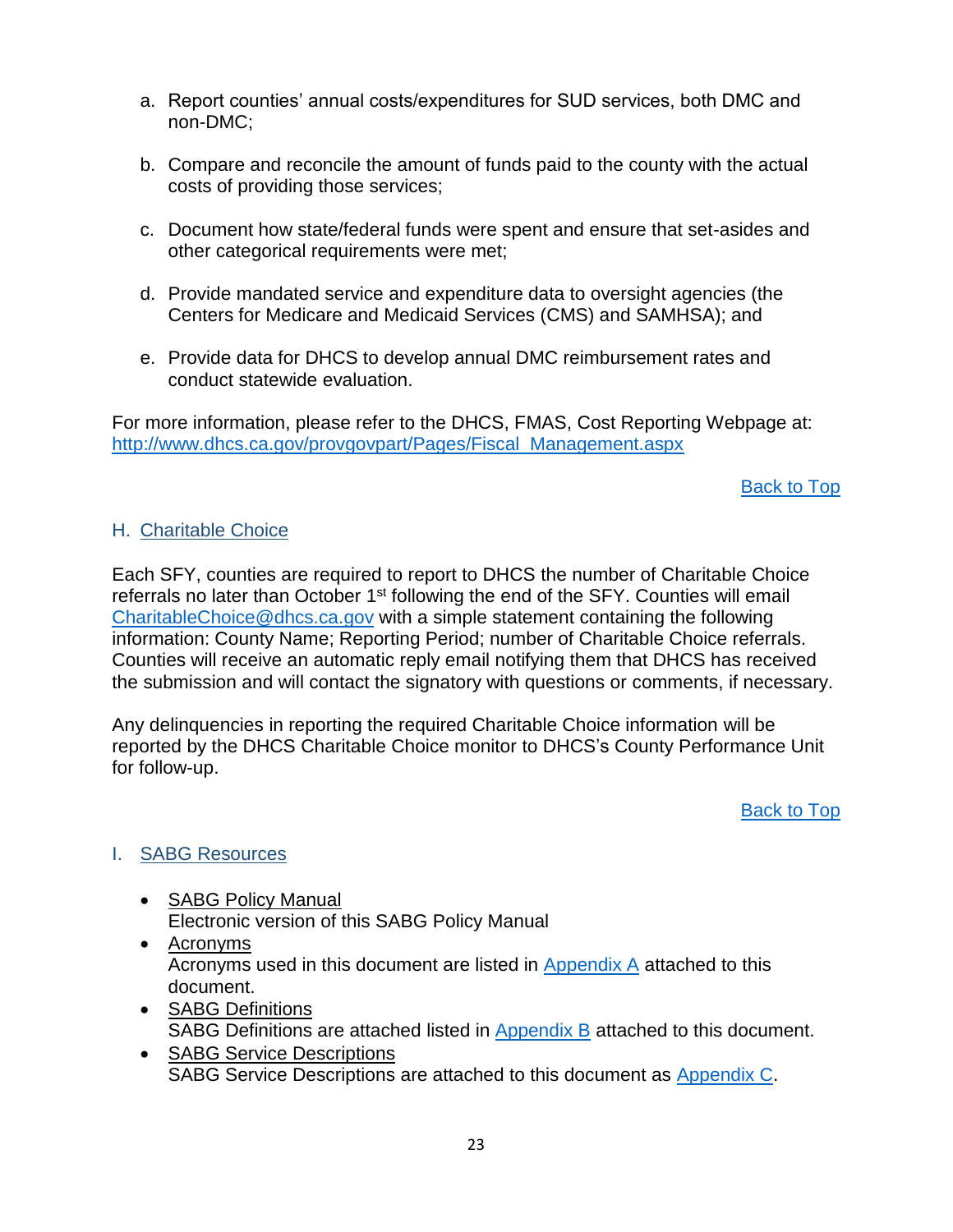- Determining Subrecipients and Vendors Information for determining whether an entity is a subrecipient or a vendor is attached to this document as [Appendix D.](#page-42-0)
- Criteria for Determining When Obligations are Made The obligation matrix is attached to this document as [Appendix E.](#page-43-0)
- Funding Hierarchy Matrix The funding matrix is attached to this document as [Appendix F](#page-45-0) and shows a hierarchy, by funding source, of the order in which funding for SUD prevention, treatment, and recovery support services should be expended.
- Benefits and Authorized Services Matrix The benefits and authorized services matrix, attached to this document as [Appendix G,](#page-47-0) provides, by funding source, the SUD prevention, treatment, and recovery support authorized services allowed.
- SABG Frequently Asked Questions (FAQs) FAQs are attached to this document as [Appendix H.](#page-48-0)
- 45 CFR Part 75 A hyperlinked Table of Contents for the 45 CFR Part 75 containing a link to each Subpart is attached to this document as [Appendix I.](#page-2-0)
- SABG State/County Contract Boiler Plate Language Standard boiler-plate contract language describing the county's responsibilities pertaining to SABG funds will be posted to the DHCS website.

To access the electronic version of this policy manual, the SABG resources identified above, and many other helpful resources, please visit the DHCS, SUD PPFD, Program Support and Grants Management webpage at <http://www.dhcs.ca.gov/services/Pages/SUD-PPFD.aspx>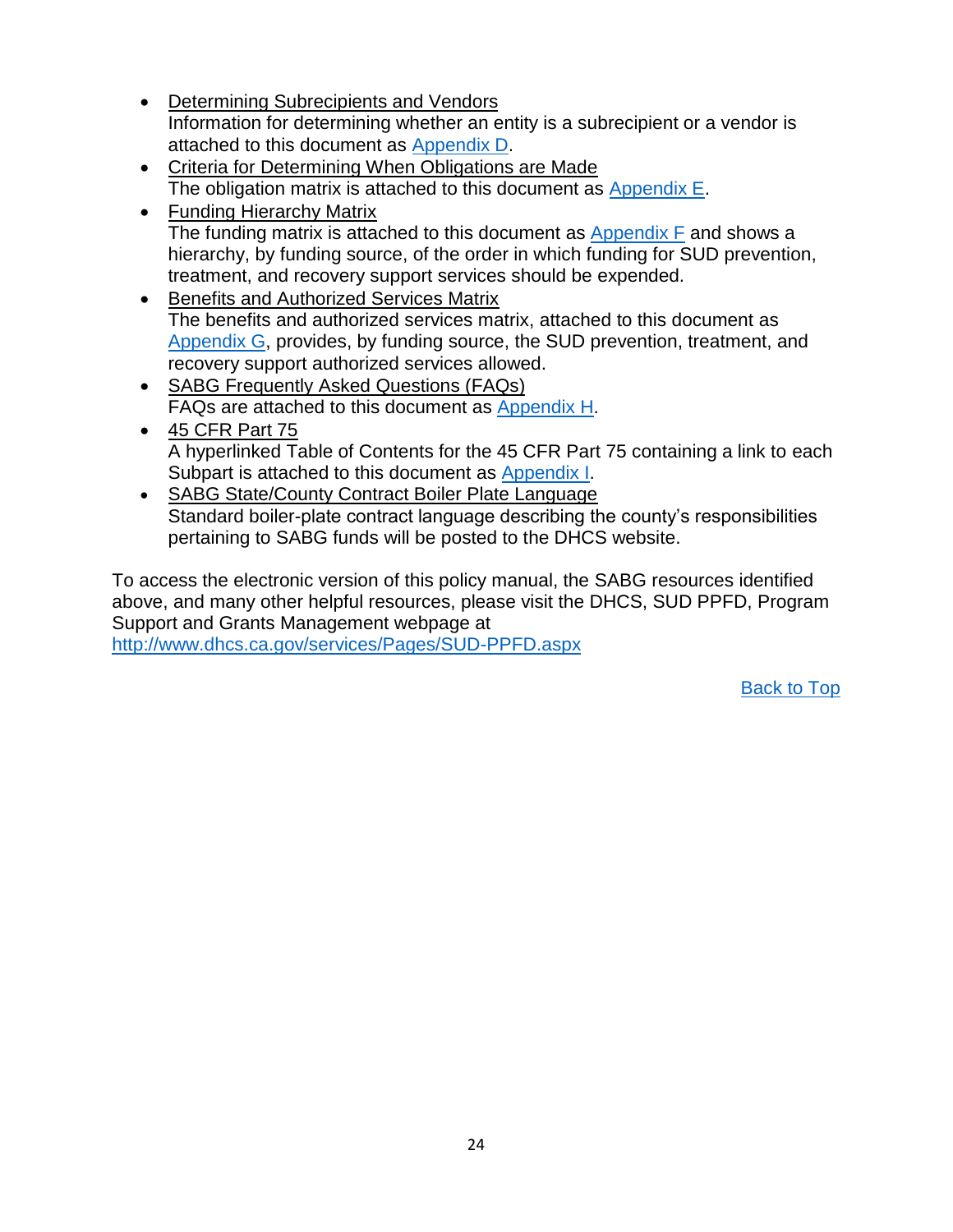#### <span id="page-29-0"></span>**APPENDIX A – ACRONYMS**

| <b>AIDS</b>      | <b>Acquired Immunodeficiency Syndrome</b>             |
|------------------|-------------------------------------------------------|
| <b>AOD</b>       | <b>Alcohol and Other Drug</b>                         |
| <b>BHS</b>       | <b>Behavioral Health Subaccount</b>                   |
| CalOMS Tx        | California Outcomes Measurement System for Treatment  |
| CalOMS Pv        | California Outcomes Measurement System for Prevention |
| <b>CAP</b>       | <b>Corrective Action Plans</b>                        |
| <b>CARS</b>      | <b>Center for Applied Research Solutions</b>          |
| CAS              | <b>Cost Allocation Services</b>                       |
| <b>CBHDA</b>     | California Behavioral Health Directors' Association   |
| <b>CCR</b>       | California Code of Regulations                        |
| <b>CDPH</b>      | California Department of Public Health                |
| <b>CFDA</b>      | Catalog of Federal Domestic Assistance                |
| <b>CFNLP</b>     | California Friday Night Live Partnership              |
| <b>CFR</b>       | <b>Code of Federal Regulations</b>                    |
| CL               | <b>Club Live</b>                                      |
| <b>CMS</b>       | <b>Centers for Medicare and Medicaid Services</b>     |
| <b>CPI</b>       | <b>Community Prevention Initiative</b>                |
| <b>CSAP</b>      | <b>Center for Substance Abuse Prevention</b>          |
| <b>CSAT</b>      | <b>Center for Substance Abuse Treatment</b>           |
| <b>DATA 2000</b> | Drug Addiction Treatment Act of 2000                  |
| <b>DATAR</b>     | Drug and Alcohol Treatment Access Report              |
| <b>DCR</b>       | Day Care Rehabilitative                               |
| <b>DHCS</b>      | California Department of Health Care Services         |
| <b>DHHS</b>      | U.S. Department of Health and Human Services          |
| <b>DMC</b>       | Drug Medi-Cal                                         |
| DMC-ODS          | <b>DMC-Organized Delivery System Waiver</b>           |
| <b>DSS</b>       | <b>California Department of Social Services</b>       |
| EBP              | <b>Evidence Based Practices</b>                       |
| F&A              | <b>Facilities and Administration</b>                  |
| <b>FAQ</b>       | <b>Frequently Asked Question</b>                      |
| <b>FDA</b>       | <b>Federal Drug Administration</b>                    |
| <b>FFY</b>       | <b>Federal Fiscal Year</b>                            |
| <b>FMAS</b>      | <b>Fiscal Management and Accountability Section</b>   |
| <b>FNL</b>       | <b>Friday Night Live</b>                              |
| FR.              | <b>Federal Register</b>                               |
| <b>HHS</b>       | U.S. Department of Health and Human Services          |
| <b>HSC</b>       | California Health and Safety Code                     |
| <b>HUD</b>       | U.S. Department of Housing and Urban Development      |
| <b>IMD</b>       | <b>Inpatient Methadone Detoxification</b>             |
| IN               | <b>Information Notice</b>                             |
| <b>IOT</b>       | <b>Intensive Outpatient Treatment</b>                 |
| <b>IVDU</b>      | <b>Intravenous Drug User</b>                          |
| MAT              | <b>Medication Assisted Treatment</b>                  |
| <b>MHSUDS</b>    | Mental Health and Substance Use Disorder Services     |
| <b>MOE</b>       | Maintenance of Effort                                 |
| <b>MOU</b>       | Memorandum of Understanding                           |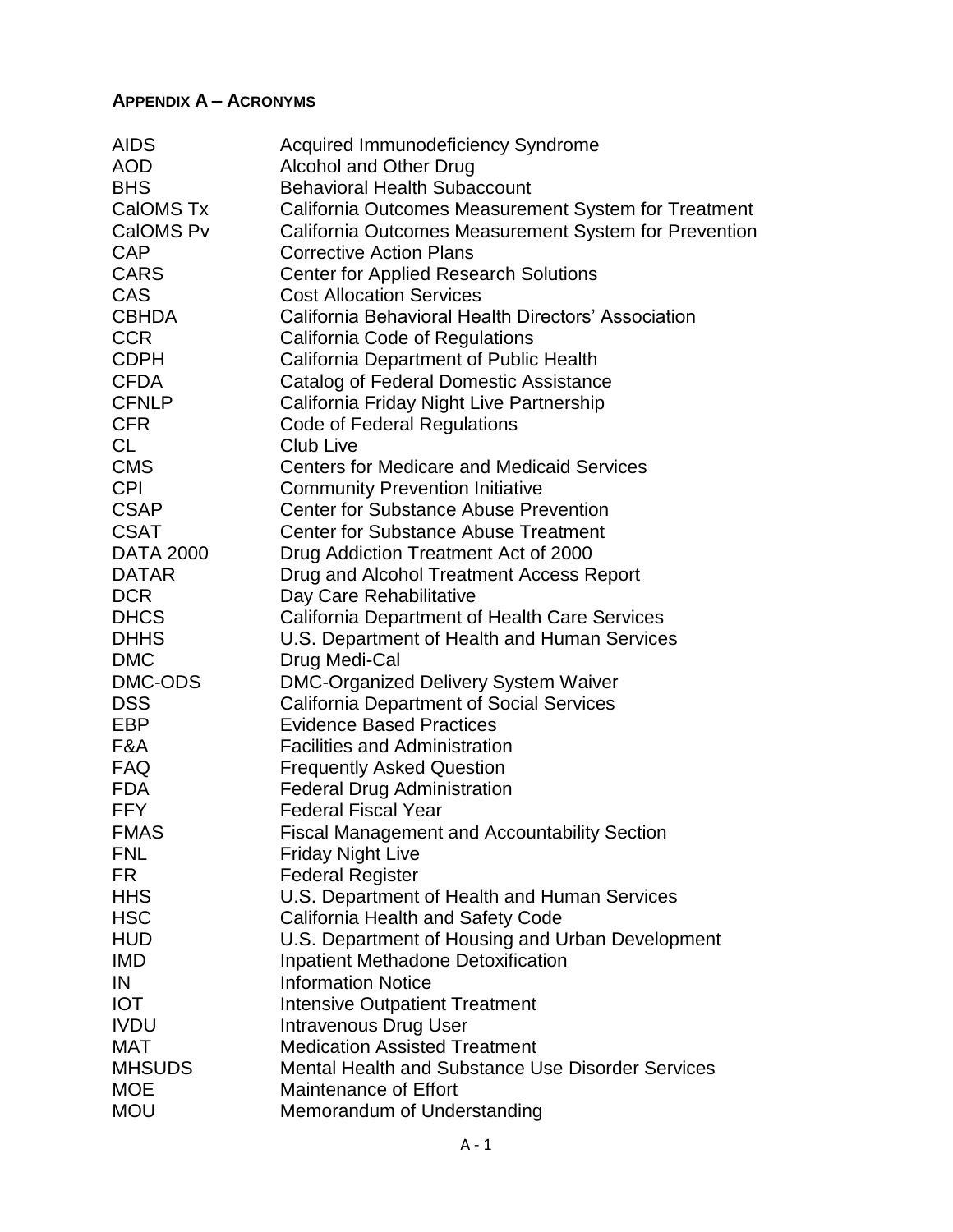| <b>MPF</b>    | <b>Master Provider File</b>                                 |
|---------------|-------------------------------------------------------------|
| <b>MTDC</b>   | <b>Modified Total Direct Costs</b>                          |
| <b>NRT</b>    | Narcotic Replacement Therapy                                |
| <b>NTP</b>    | <b>Narcotic Treatment Program</b>                           |
| <b>ODF</b>    | <b>Outpatient Drug Free</b>                                 |
| <b>ODS</b>    | <b>Organized Delivery System</b>                            |
| <b>OMB</b>    | Office of Management and Budget                             |
| <b>OMD</b>    | <b>Outpatient Methadone Detoxification</b>                  |
| <b>PHS</b>    | <b>Public Health Service</b>                                |
| <b>PIB</b>    | Performance and Integrity Branch                            |
| <b>PL</b>     | <b>Public Law</b>                                           |
| <b>PPFD</b>   | Program, Policy and Fiscal Division                         |
| <b>PPSDS</b>  | <b>Primary Prevention SUD Data Service</b>                  |
| <b>PSH</b>    | <b>Permanent Supportive Housing</b>                         |
| <b>PPG</b>    | <b>Perinatal Practice Guidelines</b>                        |
| <b>QFFMR</b>  | <b>Quarterly Federal Financial Management Report</b>        |
| <b>SABG</b>   | <b>Substance Abuse Prevention and Treatment Block Grant</b> |
| <b>SAMHSA</b> | Substance Abuse and Mental Health Services Administration   |
| <b>SB</b>     | <b>Senate Bill</b>                                          |
| <b>SCO</b>    | California State Controller's Office                        |
| <b>SFY</b>    | <b>State Fiscal Year</b>                                    |
| <b>SPF</b>    | <b>Strategic Prevention Framework</b>                       |
| <b>SPP</b>    | <b>Strategic Prevention Plan</b>                            |
| <b>SSA</b>    | <b>Single State Agency</b>                                  |
| <b>STEPP</b>  | Strategic Training and Education for Prevention Planning    |
| <b>SUD</b>    | <b>Substance Use Disorder</b>                               |
| <b>TA</b>     | <b>Technical Assistance</b>                                 |
| <b>TANF</b>   | <b>Temporary Assistance to Needy Families</b>               |
| TB            | <b>Tuberculosis</b>                                         |
| <b>TEDS</b>   | <b>Treatment Episode Data Set</b>                           |
| UG            | <b>Uniform Guidelines</b>                                   |
| <b>UGG</b>    | <b>Uniform Grant Guidelines</b>                             |
| <b>USC</b>    | <b>United States Code</b>                                   |
| <b>WLMP</b>   | <b>Waiting List Management Program</b>                      |
| <b>WLR</b>    | <b>Waiting List Record</b>                                  |
| <b>YTG</b>    | <b>Youth Treatment Guidelines</b>                           |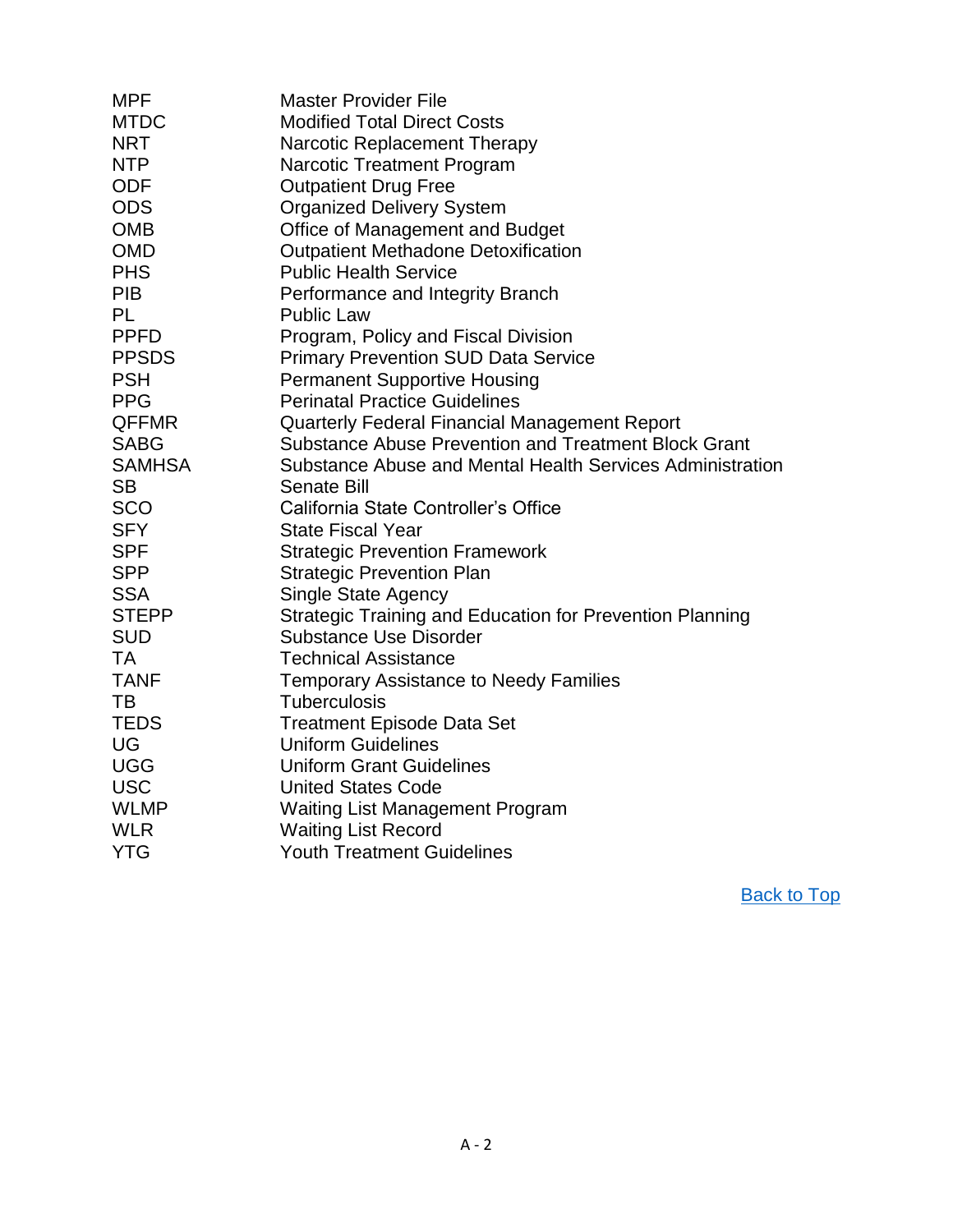#### <span id="page-31-0"></span>**APPENDIX B – SABG DEFINITIONS**

#### **Allocation**

Distribution of federal funds from a federal entity to a non-federal entity or from a nonfederal pass-through entity to a subrecipient.

#### **De-Obligation**

De-obligation is a downward adjustment of a previously recorded obligation.

#### **Expenditure**

Expenditures are goods and other tangible property received, services performed by employees, contractors, subgrantees, subcontractors, and other payees for a liability resulting from an obligation made within the 42 USC 300x-62(a) statutory timeframe.

#### **First-Tier Subrecipient**

A First-Tier Subrecipient is a non-federal entity that expends federal awards received from a pass-through entity to carry out a Federal program. Each contracted county is an SABG first-tier subrecipient (also referred to as a Subgrantee, or Contractor in the SABG State/County contract).

#### **Funding Period**

The time period during which federal grant funds may be obligated and expended.

#### **Grantee**

DHCS is the SABG grantee in California.

#### **Obligation**

Obligation refers to the amounts of orders placed, contracts and subgrants awarded, goods and services received, and similar transactions during a given period that will require payment during the same or a future period.

#### **Pass-Through Entity**

A Pass-Through Entity is a non-federal entity (grantee) that receives a federal grant or cooperative agreement. DHCS is the SABG grantee in California.

#### **Re-Obligated Funds**

Funds de-obligated within the original funding period are once again available for new obligations.

#### **Second-Tier Subrecipient**

A Second-Tier Subrecipient is a non-federal entity that expends federal awards received from a First-Tier Subrecipient to carry out a Federal program. Each county contracted SUD provider is an SABG second-tier subrecipient (also referred to as a Subcontractor or Subgrantee).

#### **Set-Aside**

A portion of a federal funding set-aside for a specific programmatic purpose.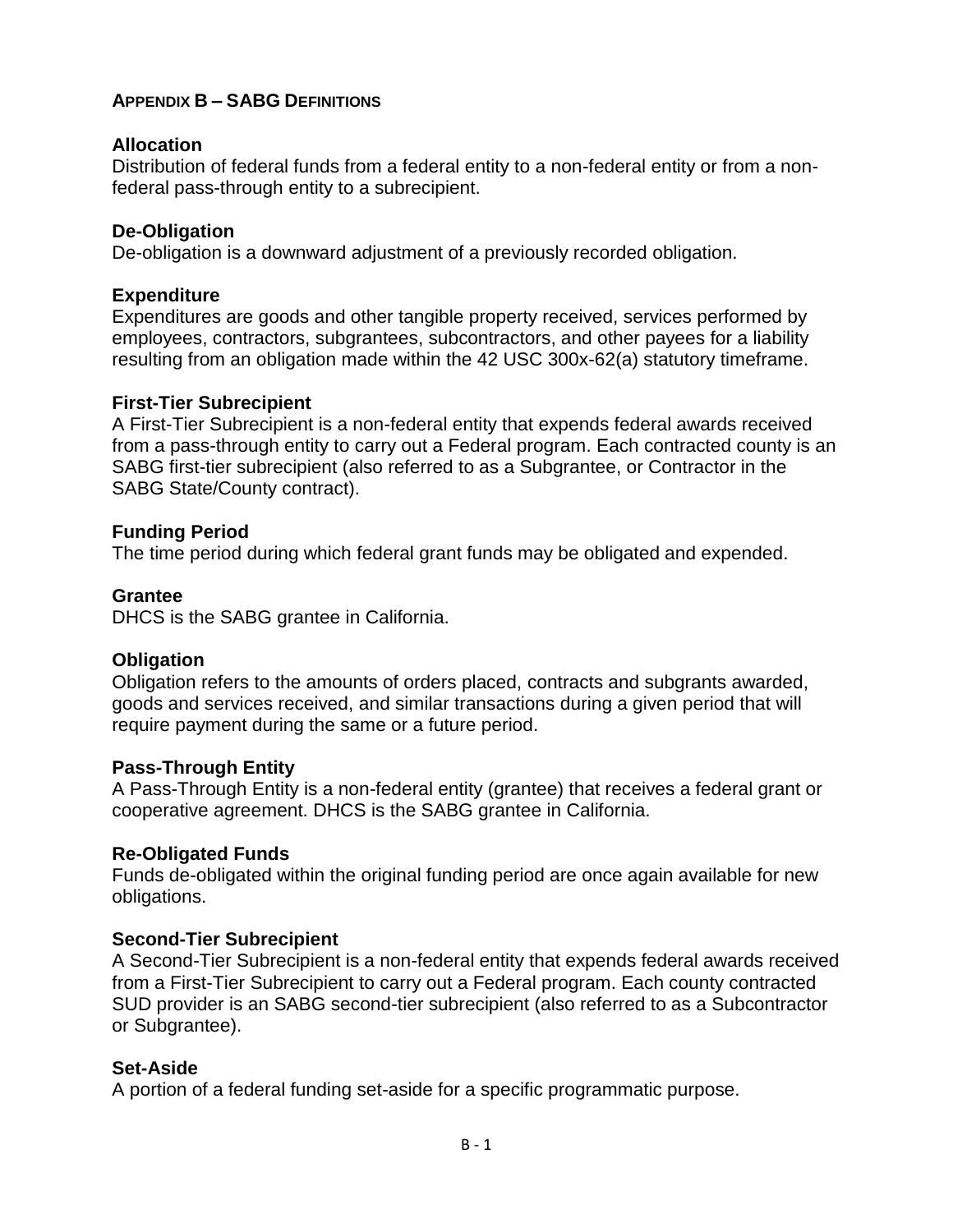#### **Single State Agency (SSA)**

The California Department of Health Care Services (DHCS) is the designated SSA for the purpose of applying for and administering the SABG program in California.

#### **State/County SABG Contract**

Standard Agreement with terms and conditions and incorporated exhibits (must be fully executed to be in affect).

#### **Unobligated Funds**

Federal funds not obligated within the period of availability.

#### **Vendor**

A Vendor is a dealer, distributor, merchant, or other seller providing ancillary goods or services that are required for the conduct of a Federal program.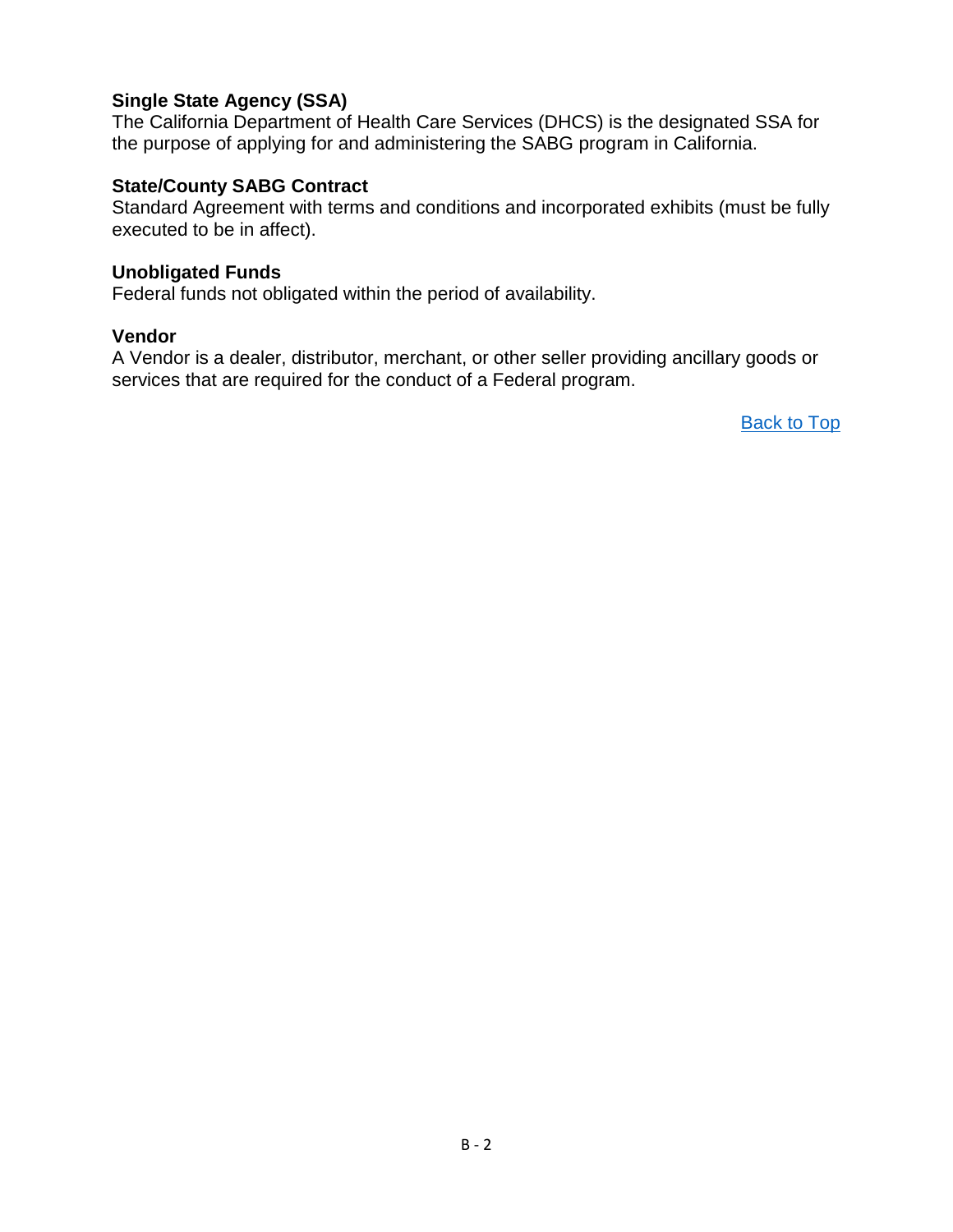#### <span id="page-33-0"></span>**APPENDIX C – SABG SERVICE DESCRIPTIONS**

#### **Nonresidential Treatment**

Nonresidential treatment services are provided by program-designated personnel and include the following elements: Personal recovery/treatment planning, educational sessions, social/recreational activities, individual and group sessions, and resource information about health, social, vocational, and other community services, with assistance to some clients in obtaining services. These services are available to youth, ages 12 to 17, and adults. In addition, perinatal providers must provide gender-specific services tailored to meet the treatment, therapeutic, and recovery needs of women and their children. Perinatal providers must also make primary medical care available to the women and their children.

#### **Rehabilitative Ambulatory Intensive Outpatient (Day Care Rehabilitative (DCR))**

DCR services are intensive outpatient counseling and rehabilitative services that typically last a minimum of 3 hours but are less than 24 hours per day for three or more days per week. DCR differs from non-intensive Rehabilitative/Ambulatory Outpatient services, in which clients participate according to a minimum attendance schedule and receive regularly assigned treatment activities receive a structured program per week including individual, group, and/or family therapy; and psychoeducation about SUDs and mental disorders.

#### **Rehabilitative/Ambulatory Outpatient or Outpatient Drug Free (ODF) – Group**

Treatment/recovery or rehabilitation services are provided to a client who does not reside in a treatment facility. The client receives SUD treatment services with or without medication, including counseling and/or supportive services.

#### **Rehabilitative/Ambulatory Outpatient or Outpatient Drug Free (ODF) – Individual**

Treatment/recovery or rehabilitation services are provided to a client who does not reside in a treatment facility. The client receives SUD treatment services with or without medication, including counseling and/or supportive services.

#### **Outpatient Methadone Detoxification (OMD)**

This service provides narcotic withdrawal treatment pursuant to the California Code of Regulations (CCR) Title 9, beginning with Section 10000, to clients who, with the aid of medication, are undergoing a period of planned withdrawal from narcotic drug dependence. Withdrawal without medication is not considered detoxification treatment for reporting purposes.

#### **Inpatient Methadone Detoxification (IMD)**

In a controlled, 24-hour hospital setting, this service element provides narcotic withdrawal treatment pursuant to CCR Title 9, beginning with Section 10000, to clients who, with the aid of medication, are undergoing a period of planned withdrawal from narcotic drug dependence. Withdrawal without medication is not considered detoxification treatment for reporting purposes.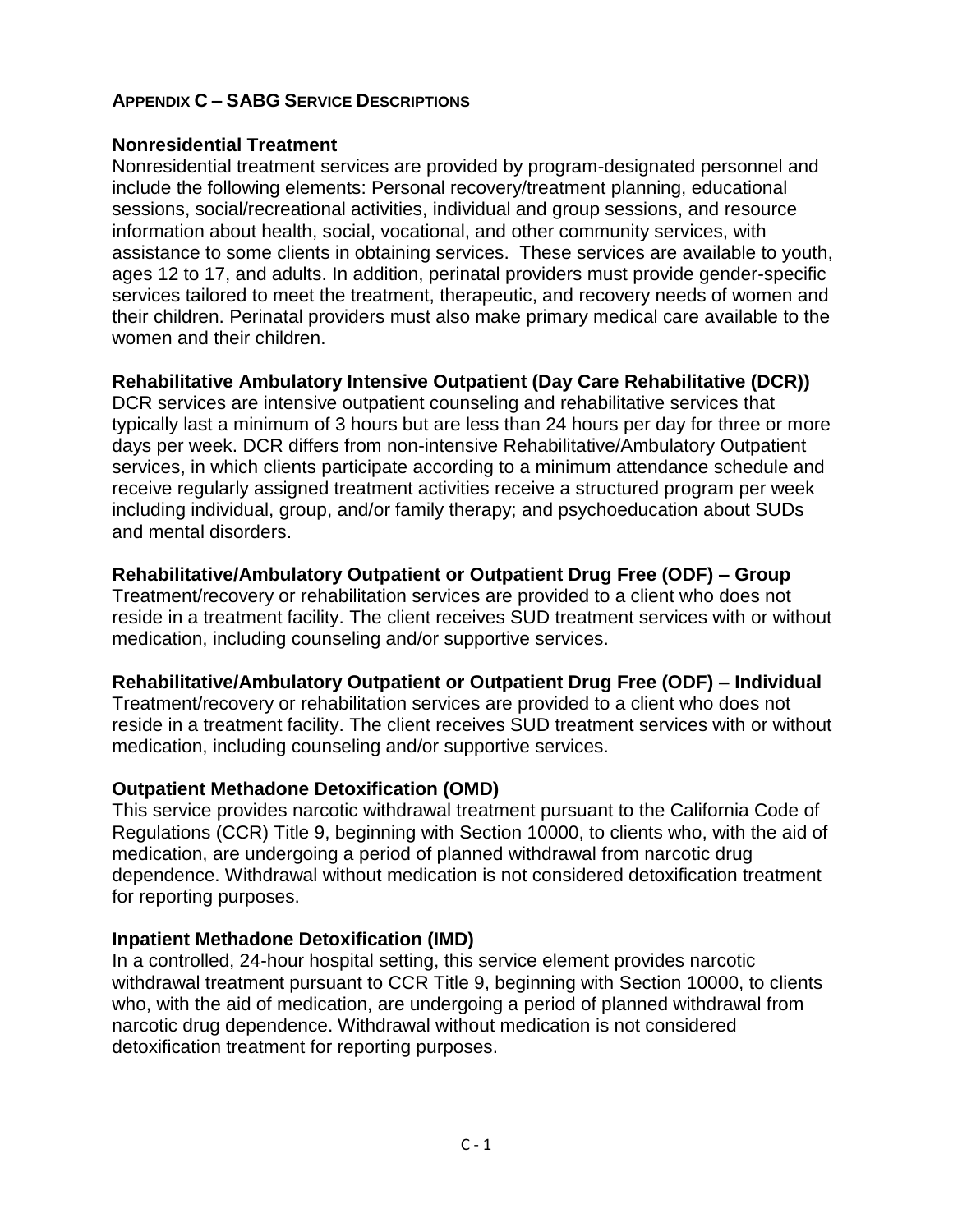#### **Rehabilitative Ambulatory Detoxification (Other than Methadone)**

Rehabilitative ambulatory detoxification is an outpatient treatment service rendered in less than 24 hours; it provides for safe withdrawal in an ambulatory setting. (pharmacological or non-pharmacological).

#### **Narcotic Replacement Therapy (NRT)**

Narcotic Treatment Programs (NTPs) provide NRT using methadone, buprenorphine and any other Federal Drug Administration (FDA)-approved medications for the treatment of opioid addiction. Medication is dispensed on-site in specialized clinics, as required by federal law. In addition to federal requirements, California also currently regulates the use of methadone. Federal statute allows buprenorphine to be prescribed by a physician in office-based practice who has obtained a Drug Addiction Treatment Act of 2000 (DATA 2000) waiver. California does not independently regulate the use of this medication and refers to the CSAT guidelines. NRT also includes assessment, treatment planning, urinalysis drug testing, group and individual counseling, and educational sessions.

#### **Medication Assisted Treatment (MAT)**

MAT includes the ordering, prescribing, administering, and monitoring of all medications for substance use disorders (SUDs). Medically necessary services are provided in accordance with an individualized treatment plan determined by a licensed physician or licensed prescriber. Opioid and alcohol dependence, in particular, have wellestablished medication options. MAT may include buprenorphine, naloxone and disulfiram and administration and dispensing at narcotic treatment programs (NTPs); additionally, physicians and licensed prescribers services are included for the ordering, prescribing, administering, and monitoring of MAT. Counties may also choose to utilize long-acting injectable naltrexone.

#### **Residential Treatment**

DHCS must license all non-medical adult residential facilities that provide alcohol and drug treatment services on-site. Residential Adolescent Group Homes are licensed by the California Department of Social Services (DSS). Residential services are provided by program-designated personnel and include the following elements: personal recovery/treatment planning, educational sessions, social/recreational activities, individual and group sessions, detoxification services, and information about, and may include assistance in obtaining, health, social, vocational, and other community services. These services are available to youth, ages 12 to 17, and adults. In addition, perinatal providers must provide gender specific services tailored to meet the treatment, therapeutic, and recovery needs of women and their children. Perinatal providers must also make primary medical care available to the women and their children.

#### **Free-Standing Residential Detoxification**

Free-standing residential detoxification provides detoxification services in a non-hospital setting, which is designed to provide for safe withdrawal and transition to ongoing treatment.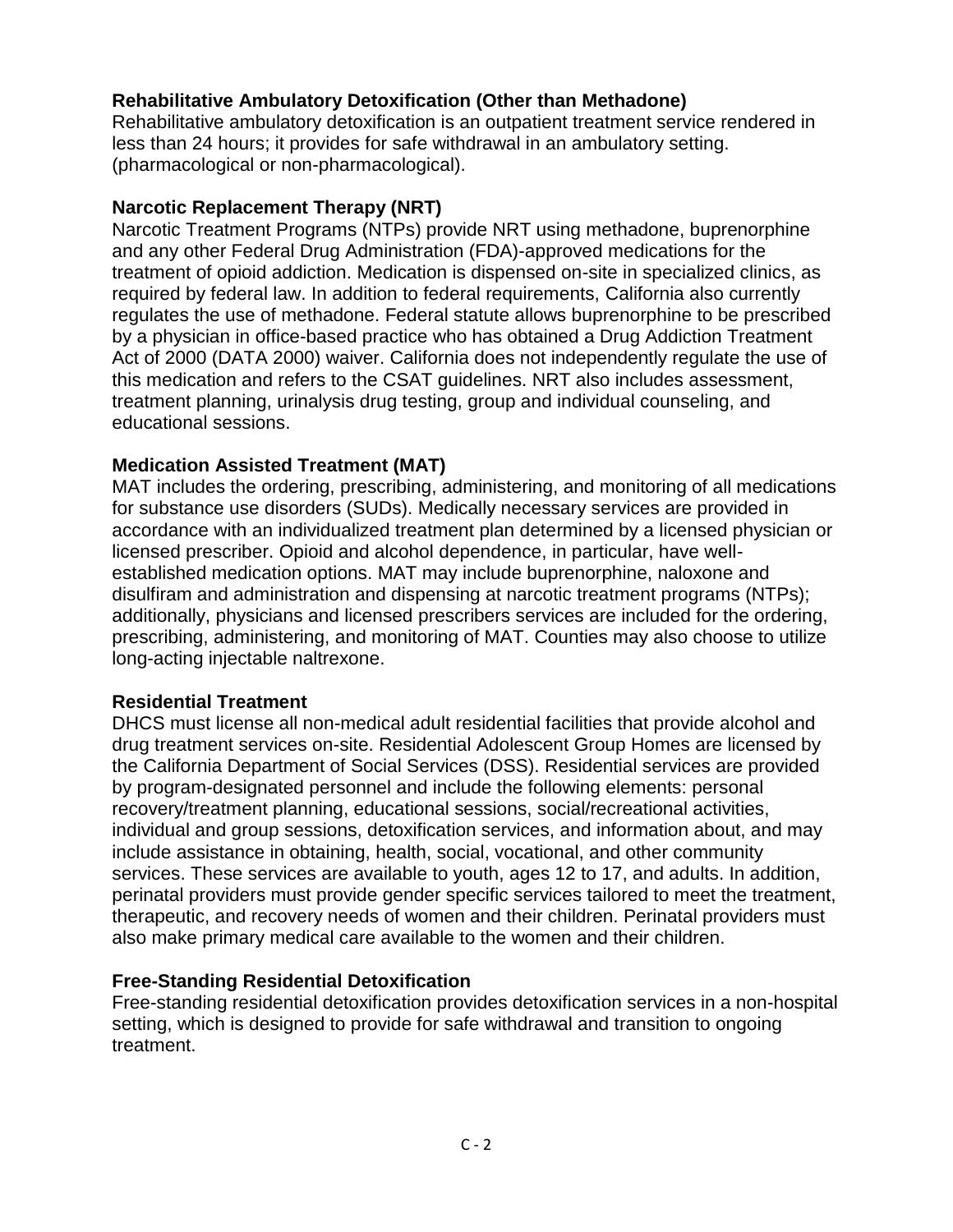#### **Residential/Recovery Long Term (over 30 days)**

Long term residential care is typically more than 30 days of non-acute care in a setting with recovery/treatment services for SUDs and dependency.

#### **Residential/Recovery Short Term (up to 30 days)**

Short term residential care is typically 30 days or less of non-acute care in a setting with recovery/treatment services for alcohol and other drug abuse and dependency.

#### **Services to Intravenous Drug Abusers**

In accordance with *42 U.S.C. §300x-23* and *45 C.F.R §96.126*, DHCS ensures that admission preferences, interim services, treatment, outreach, and capacity and waiting list reporting requirements for IVDU, will be provided through a county-based system in California. The services and requirements related to IVDU will be "operationalized" through the State/County contracts entered into between DHCS and the counties. The counties may operate IVDU programs, or they may enter into agreements with local entities to operate the programs. Programs and services for screening and intake of IVDU will include outpatient methadone maintenance; outpatient methadone detoxification; outpatient counseling treatment; residential detoxification; residential treatment; perinatal residential, outpatient, and DCR services. Persons who are IVDU and test positive for Human Immunodeficiency Virus (HIV) will be referred to appropriate treatment and care. DHCS and the counties will meet federal requirements for services to IVDU through the following activities:

#### 90 Percent Capacity Reporting

All SUD treatment providers receiving State or federal funds or licensed by the State to dispense methadone will be required to submit data to the State's Capacity/Waiting List Management Program (WLMP) called the Drug and Alcohol Treatment Access Report (DATAR) system each month. (See below for further information on DATAR reporting). DHCS and the counties will use the data and reports to monitor capacity and utilization.

A provider and/or county must also notify DHCS's Perinatal and Youth Services Unit (PYSU) upon reaching or exceeding 90 percent of its treatment capacity within seven days by emailing PYSU at [DHCSOWPS@dhcs.ca.gov.](mailto:DHCSOWPS@dhcs.ca.gov) The subject line in the email must read "Capacity Management."

#### 14-120 Day Performance Requirement

The monthly DATAR will contain specific information regarding the number of days IVDU applicants wait for admission to publicly-funded SUD programs. This information will be tabulated, and reports and information with aggregated data will be electronically available to County AOD Program Administrators for monitoring and planning.

To meet the SABG requirements and improve the effectiveness of this system, DHCS will post information on its website and collaborate with County AOD Program Administrators and direct providers. During the annual county compliance reviews, local procedures for maintaining contact with individuals awaiting admission and providing priority placement for IVDU and pregnant women will be examined.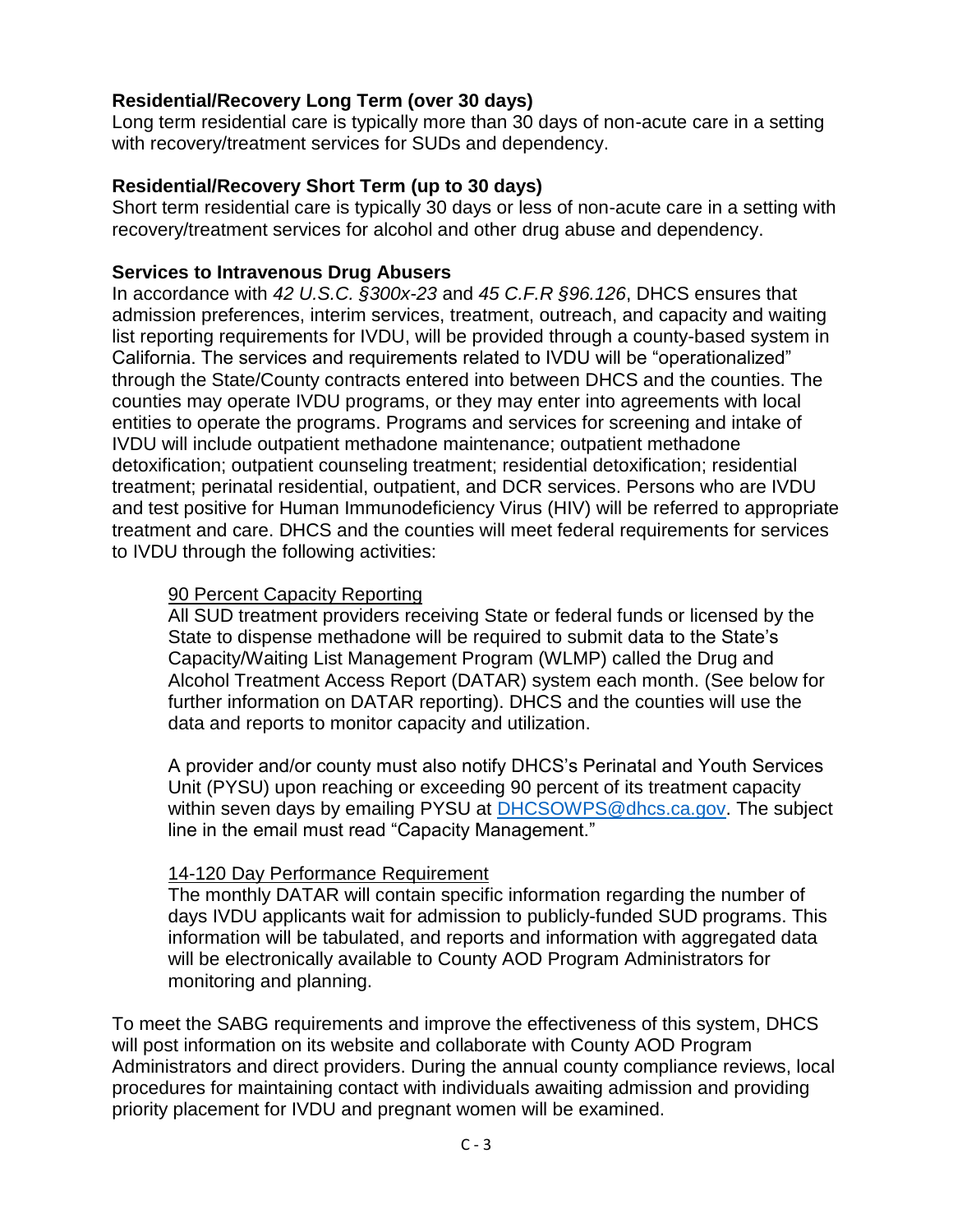#### **Tuberculosis (TB) Services**

In accordance with *42 U.S.C. §300x-24(a)* and *45 C.F.R. §96.127*, DHCS ensures that TB testing, treatment, and referral requirements will be met through a county-based system in California. Meeting these requirements will be "operationalized" through the State/County contracts entered into between DHCS and the counties. The State/County contracts will authorize the counties to spend funds in accordance with federal statutes, regulations, guidelines and State requirements. Everyone receiving SUD treatment services in California must provide documented evidence of their TB status, and, if positive, evidence of ongoing treatment or a physician's clearance to participate in an SUD treatment program. County SUD programs and providers will refer individuals needing SUD treatment and TB testing/treatment to local public health departments for specialized care.

Prospective clients lacking documented evidence or a physician's clearance will be referred to an allied health facility for a skin test, where in most cases, results are immediately evaluated. Or, alternatively, the skin test will be administered at the SUD treatment facility and interpreted by licensed health care professionals.

Treatment programs in California will continue their agreements with allied health facilities to provide TB testing and TB test evaluations. In some instances, treatment provider staff are certified as TB skin test clinicians (individuals must meet the requirement specified in the HSC beginning with Section 121360. California TB skin test clinicians can only administer the skin tests; interpretation of the results is limited to licensed health care professionals. Licensed health care professionals deemed capable to interpret TB skin tests are physicians, registered nurses, physician assistants, and nurse practitioners. In addition, licensed vocational nurses and medical assistants who are TB certified and work in TB clinics may also interpret skin tests.

DHCS will work with California Department of Public Health (CDPH) TB liaison to ensure education in appropriate treatment and infection control is provided in SUD programs. As a disease control measure, SUD treatment providers will be required to obtain a physician or health care provider's clearance for clients who are diagnosed with TB prior to admission for SUD treatment.

CDPH will distribute appropriate client and other information to county health departments. County AOD Program Administrators will work closely with county health departments, which oversee TB control activities, to ensure all SABG requirements are appropriately met.

DHCS county liaisons and licensing/compliance analysts will provide ongoing technical assistance (TA) to each county to ensure adherence to SABG requirements.

DHCS's Performance and Integrity Branch (PIB) will conduct annual compliance reviews of all county administrative systems to ensure compliance with SABG funding requirements.

For more information, refer to the SUD PPFD, PIB website: [http://www.dhcs.ca.gov/services/Pages/County\\_Monitoring\\_Reports.aspx](http://www.dhcs.ca.gov/services/Pages/County_Monitoring_Reports.aspx)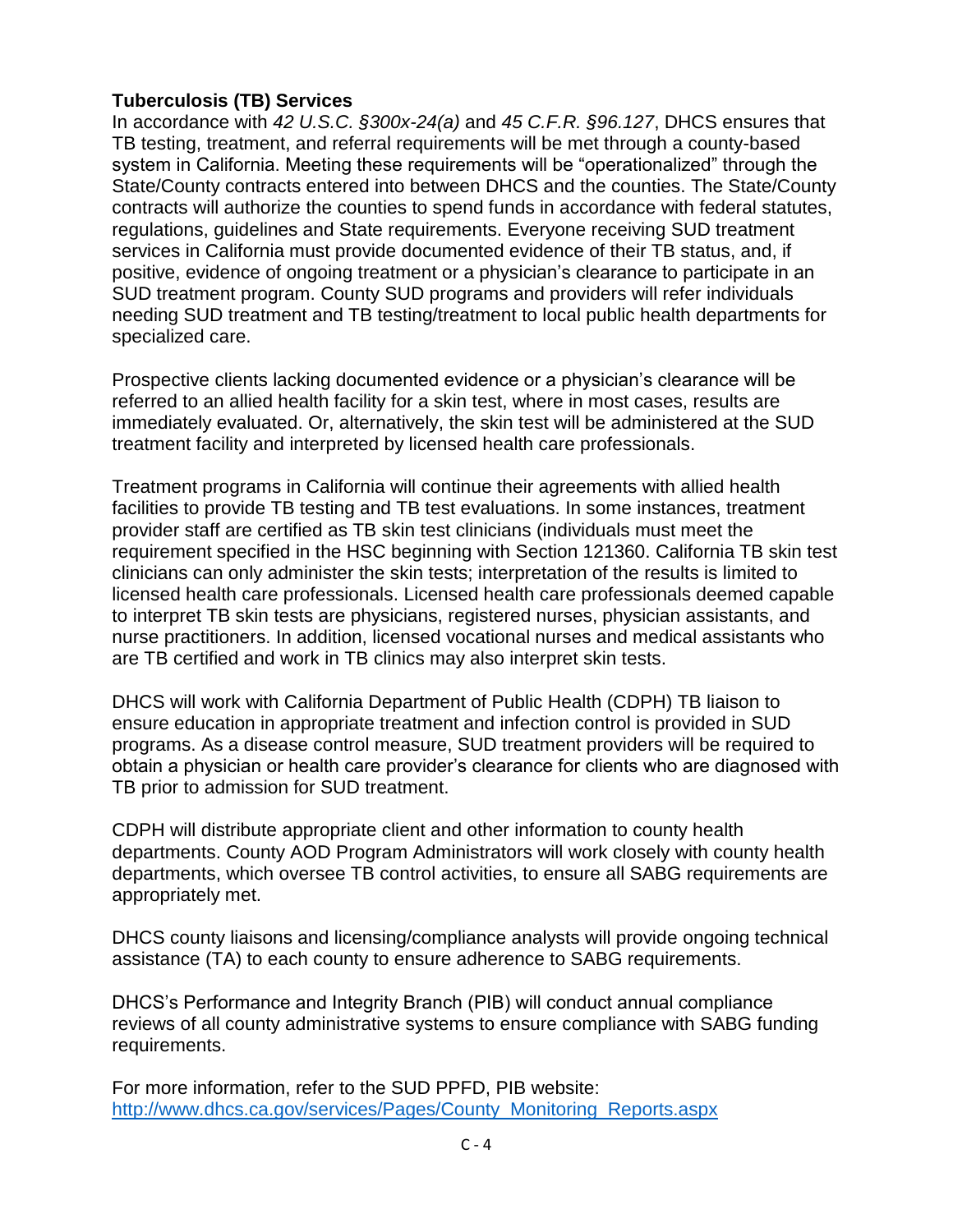#### **Assessment, Referrals, and Intake**

The intake process begins with assessing the individual's needs to assure that clients are placed in the most appropriate treatment modality and are provided with a continuum of services that will adequately support recovery.

#### **Case Management**

Case Management services are activities involved in the integration and coordination of all necessary services to ensure successful treatment and recovery. Services may include outreach, intake, assessment, individual service plans, monitoring and evaluation of progress, and community resource referrals.

#### **Outreach**

Outreach is an element of service that identifies eligible pregnant, parenting women, and injection drug users in need of treatment services and encourages them to take advantage of these services. Outreach may include engagement of prospective program participants by informing them of available treatment services, and can serve as "pre-treatment" by reinforcing prevention and education messages prior to enrollment in treatment. Outreach also may be used to educate the professional community on perinatal, and injection drug user services so that they become referral sources for potential clients.

#### **Interim Services**

Interim services are services provided to pregnant women or injection drug users seeking SUD treatment who cannot be admitted to a program due to capacity limitations. Interim services are defined as:

- o Counseling and education about HIV and TB, the risk of needle sharing, the risks of transmission to sexual partners and infants, and steps that can be taken to ensure that HIV and TB transmission does not occur.
- o Referrals for HIV or TB treatment services, if necessary.
- o Counseling pregnant women on the effects of AOD use on the fetus and referrals for prenatal care for pregnant women.
- o Referrals based on individual assessments that may include, but are not limited to: self-help recovery groups, pre-recovery and treatment support groups, sources for housing, food and legal aid, case management, children's services, medical services, and Temporary Assistance to Needy Families (TANF)/Medi-Cal services.

#### **Aftercare**

Aftercare provides structured services in an outpatient setting to individuals who have completed treatment to support the gradual transition of the individual back into the community, prevent relapse, and ensure successful recovery. Aftercare may be either an element of a recovery and treatment modality or a free-standing service.

#### **Secondary Prevention**

Secondary prevention is made up of selective interventions that focus on specific demographic groups that pose higher risk for substance use and misuse. Individuals are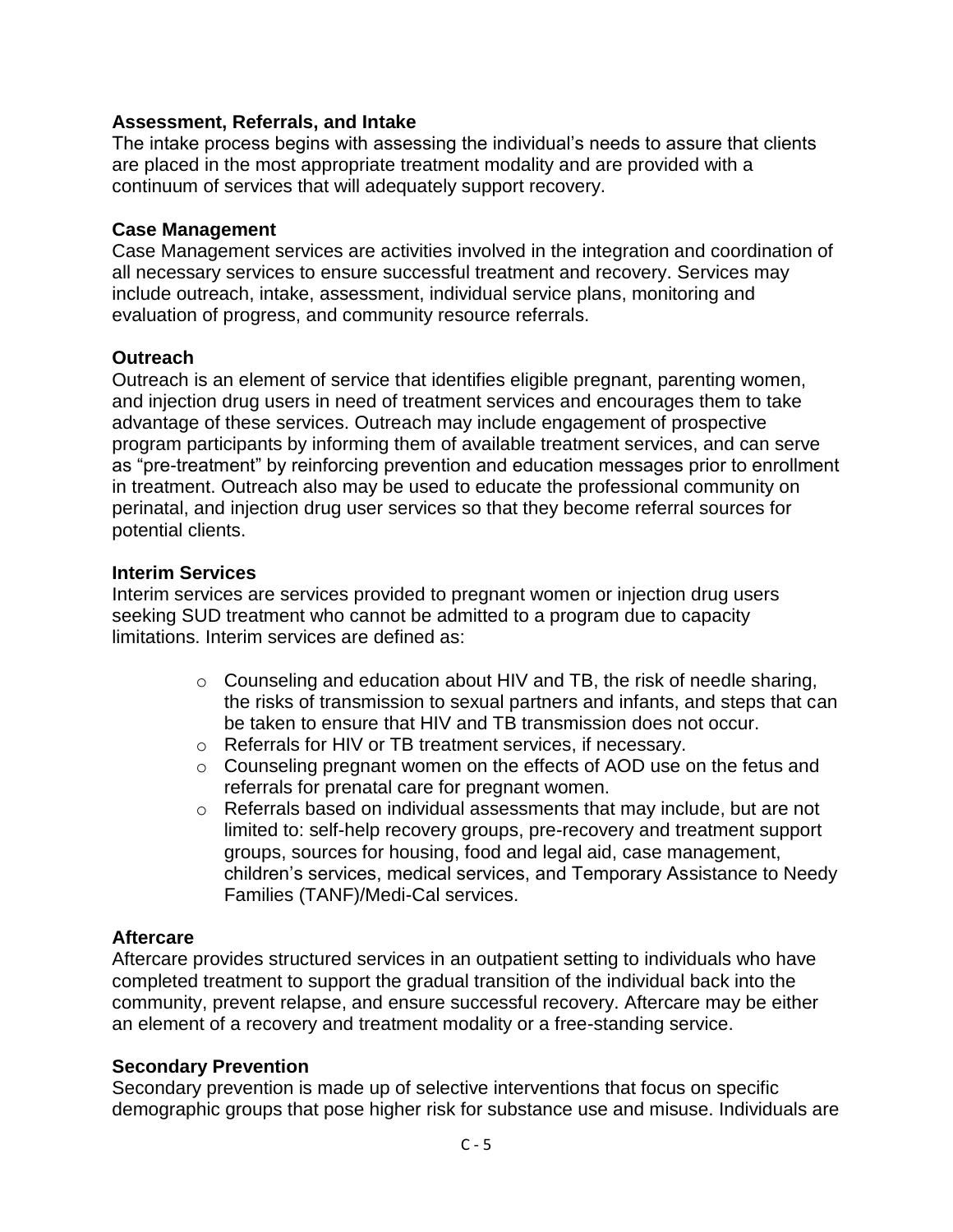identified by the magnitude and nature of risk factors for substances to which they are exposed. Selective prevention measures are directed to sub-populations that are considered at risk. Selective prevention targets the entire subgroup, regardless of the degree of risk of any individual within the group.

### **Transportation (Perinatal, Youth and Others)**

Transportation shall be provided or arranged for to and from the recovery and treatment site, and to and from ancillary services for women who do not have their own transportation.

 $\circ$  Transportation may be provided or arranged for to and from the recovery and treatment site, and to and from ancillary services for youth and other individuals actively engaged in an SUD prevention, treatment, or recovery support program, who do not have their own transportation.

SABG discretionary allocation funds can be utilized to cover the cost of transportation as well as the perinatal set-aside allocation (for perinatal beneficiary's only), and the adolescent and youth treatment program allocation (for beneficiary's in an adolescent and youth treatment program).

For more information, please refer to the 2018-19 PPG.

### **Primary Medical Care (Perinatal Only)**

Please refer to the Perinatal Treatment Modalities and Services section below, including a link to the 2018-19 PPG.

# **Pediatric Medical Care (Perinatal Only)**

Please refer to the Perinatal Treatment Modalities and Services section in this document and/or the Perinatal Services webpage located at: <https://www.dhcs.ca.gov/individuals/Pages/Perinatal-Services.aspx>

The following three entries are examples of Recovery Support Services:

### **Room and Board**

SABG discretionary funds, or SABG perinatal funds (for perinatal beneficiary's only), may be utilized to cover the cost of room and board for the following services:

### Transitional Housing (TH)

Counties contracting to provide State Plan SUD services may offer TH as an essential support service in their SUD continuum of care in adherence with the following guidance:

- o TH does not provide SUD services or require licensure by DHCS;
- o All TH residents must be actively engaged in SUD treatment services to be provided off-site;
- o Payment of room and board is for food and lodging expenses only;
- $\circ$  TH residents' stay is limited to short term (up to 24 months);
- o Counties shall ensure the TH is secure, safe, and alcohol and drug free; and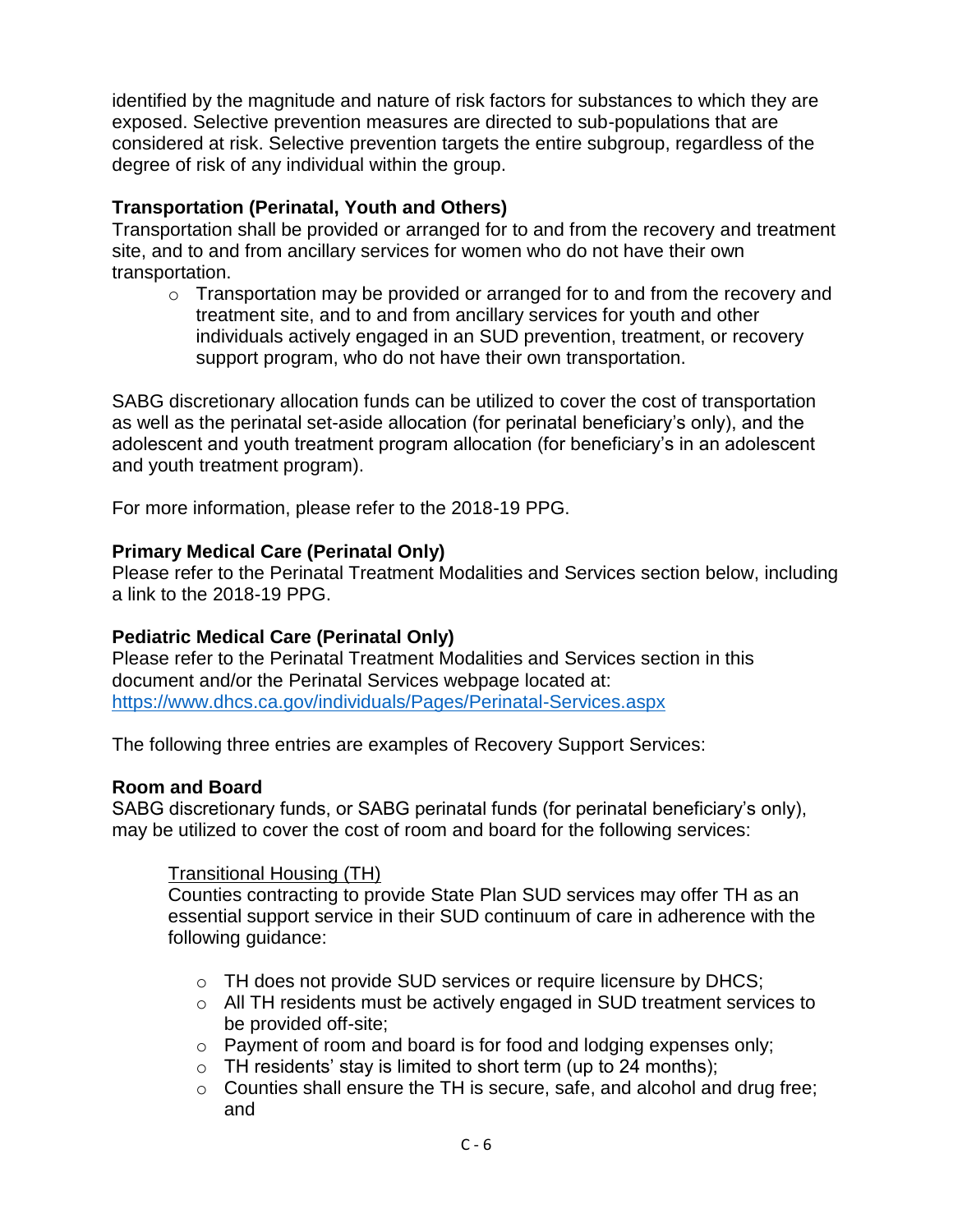$\circ$  Counties shall develop guidelines for contracted TH providers, provide AOD monitoring and oversight, and fulfill all SABG reporting requirements.

#### Recovery Residences (RRs)

Counties entering into a state-county intergovernmental agreement to participate in the DMC-ODS Waiver may offer RR services as an ancillary component of the DMC-ODS Waiver in adherence with the following guidance:

- o RRs do not provide SUD services or require licensure by DHCS;
- o All RR residents must be actively engaged in medically necessary recovery support or SUD treatment services to be provided off-site;
- o Payment of room and board is for food and lodging expenses only;
- $\circ$  RR residents' stay is limited to short term (up to 24 months);
- o Counties shall ensure the RR is secure, safe, and AOD free; and
- o Counties shall develop guidelines for contracted RR providers, provide monitoring and oversight and fulfill all SABG reporting requirements.

#### Residential Treatment

Counties entering into a state-county intergovernmental agreement to participate in the DMC-ODS Waiver are required to provide at least one American Society of Addiction Medicine (ASAM) level of residential treatment for approval of a county implementation plan in the first year. As the room and board portion of the required residential services is not a Medicaid billable activity, SABG discretionary funds, or SABG perinatal funds (for perinatal beneficiaries only), may be utilized to cover the cost of room and board in adherence with the following guidance:

- $\circ$  Residential treatment is a non-institutional, 24-hour, non-medical, short term residential program providing rehabilitation services to beneficiaries with a SUD diagnosis;
- o A Medical Director or Licensed Practitioner of the Healing Arts must determine that the residential treatment is medically necessary and in accordance with the beneficiary's individualized treatment plan; and
- o Counties must ensure payment of room and board is for food and lodging expenses only.

For more information, you may access MHSUDS IN No.: 16-059 - *Substance Abuse Prevention and Treatment Block Grant Funded Room and Board For Transitional Housing, Recovery Residences and Residential Treatment Services* at: [http://www.dhcs.ca.gov/formsandpubs/Documents/Info%20Notice%202015/MHSUD](http://www.dhcs.ca.gov/formsandpubs/Documents/Info%20Notice%202015/MHSUDS_IN_16-059.pdf) [S\\_IN\\_16-059.pdf](http://www.dhcs.ca.gov/formsandpubs/Documents/Info%20Notice%202015/MHSUDS_IN_16-059.pdf)

#### **Infrastructure Development**

SABG discretionary and/or prevention set-aside allocations can be utilized for statewide SUD system infrastructure development and capacity improvements to reduce substance abuse and improve the lives of those affected by it. Some examples are:

• Increased availability of services for diverse and underserved populations;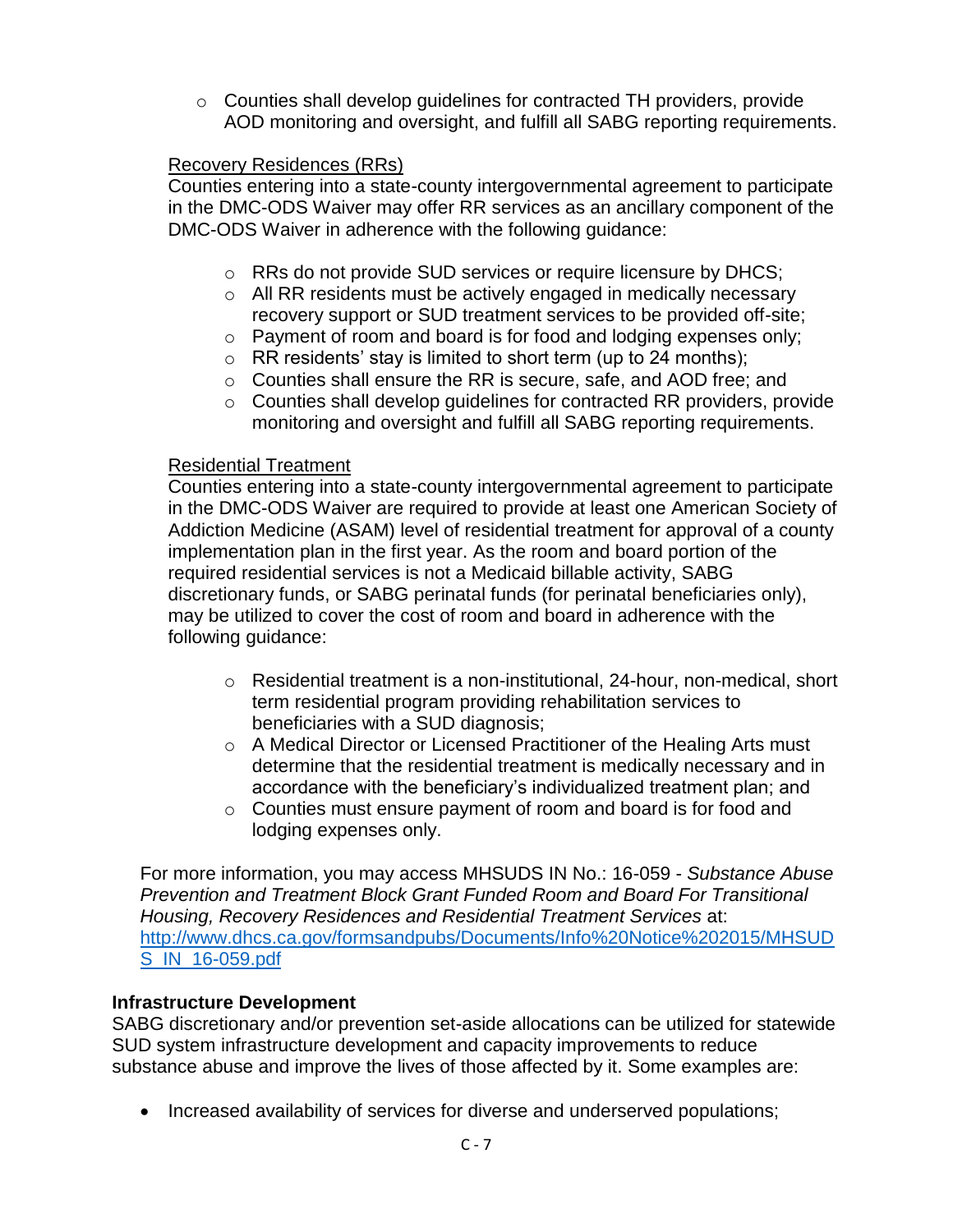- Increased development and implementation of evidence-based practices (EBPs);
- Improved development and collection of specific outcome measures;
- Increased development and maintenance of State data management systems; and
- Increased workforce development.

### **Linkages to Permanent Housing**

Permanent Supportive Housing (PSH) is an EBP that includes access to decent, safe, and affordable housing. In the PSH model, the housing is linked to voluntary and flexible supports and services designed to meet individual needs and preferences. Individuals who can most benefit from PSH include people with disabilities (including those with mental disorders and/or SUDs) who are homeless, or at risk of homelessness. Learn more about supportive housing from the SAMHSA [Permanent Supportive Housing](http://store.samhsa.gov/product/Permanent-Supportive-Housing-Evidence-Based-Practices-EBP-KIT/SMA10-4510)  [Evidence-Based Practices \(EBP KIT\).](http://store.samhsa.gov/product/Permanent-Supportive-Housing-Evidence-Based-Practices-EBP-KIT/SMA10-4510) Learn more about [Housing First at the National](http://www.endhomelessness.org/pages/housing_first)  [Alliance to End Homelessness.](http://www.endhomelessness.org/pages/housing_first)

Find information about the housing resources available through the [Continuum of Care](https://www.hudexchange.info/programs/coc/)  [Program](https://www.hudexchange.info/programs/coc/) at the Department of Housing and Urban Development (HUD) [Exchange.](https://www.hudexchange.info/)

### **Resource Development**

Expenditures for resource development activities may be direct expenditures (involving the time of state or sub-state personnel, or other state or sub-state resources), or be through funding mechanisms with independent organizations. These include state, regional, and local county support, personnel salaries prorated for time spent and operating costs such as travel, printing, advertising, and conducting meetings related to the categories below. Resource development expenditures provide support to those activities and can be charged to the SABG Discretionary and Primary Prevention Allocations.

The following are descriptions of the categories for resource development:

- 1. Planning, coordination, and needs assessment Any funding mechanisms with community-based organizations or local governments for planning and coordination fall into this category, as do needs assessment projects to identify the scope and magnitude of the problem, resources available, gaps in services, and strategies to close those gaps. Include expenditures for activities such as planning meetings, data collection, analysis, and writing.
- 2. Quality assurance This includes activities at any level (state, region, or provider) to assure conformity to acceptable professional standards and to identify problems that need to be remedied. Sub-state administrative agency funding mechanisms to monitor service providers fall in this category, as do expenditures for independent peer review activities.
- 3. Training (post-employment) This includes expenditures for staff development and continuing education for personnel employed in local programs as well as support and coordination agencies, as long as the training relates to substance abuse services delivery. Typical costs include course fees, tuition and expense reimbursements to employees, trainer(s) and support staff salaries, and certification expenditures.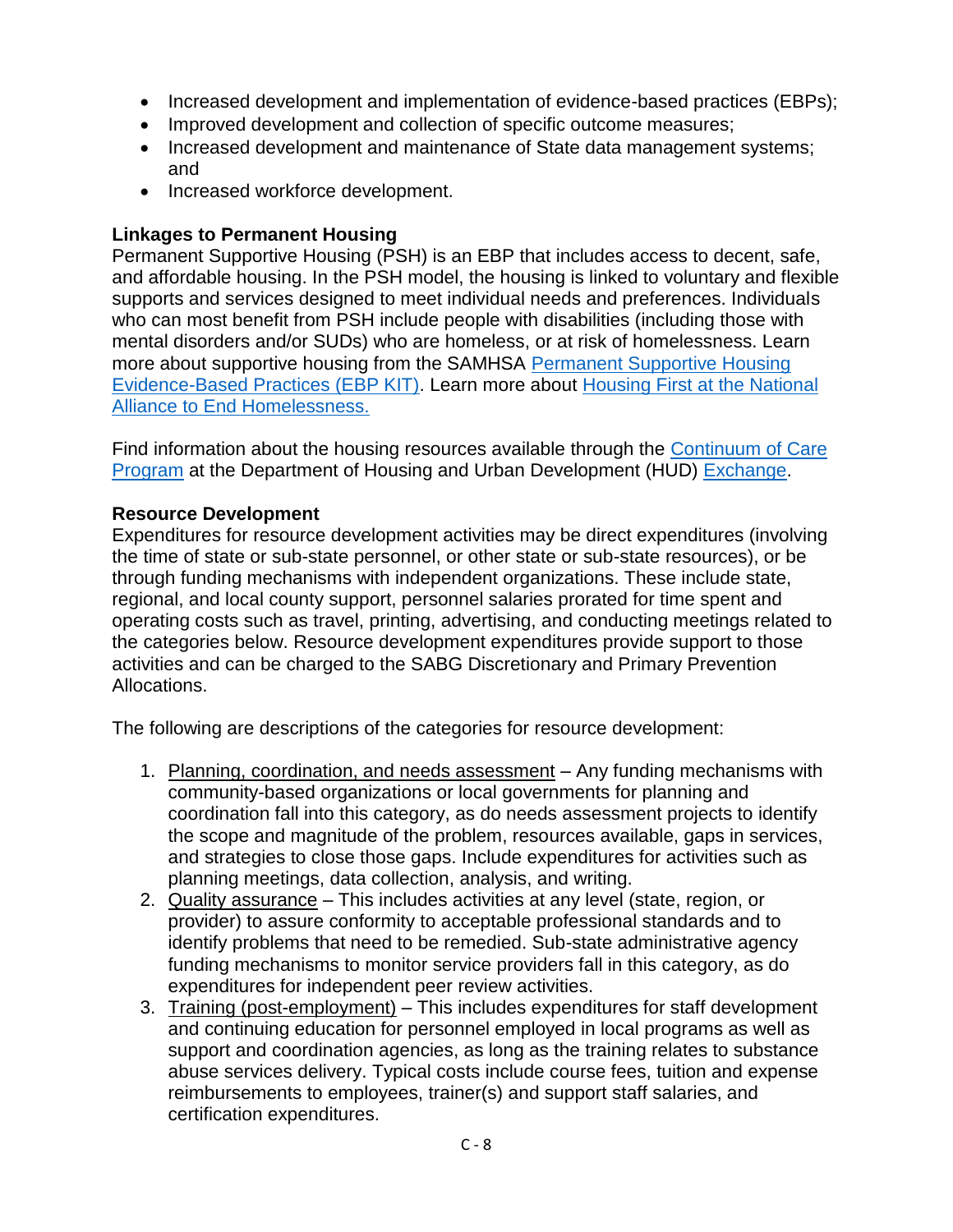- 4. Program development This includes consultation, TA, and material support to local providers and planning groups. Generally, these activities are carried out by state and sub-state level agencies.
- 5. Research and evaluation This includes program performance measurement, evaluation, and research, such as clinical trials and demonstration projects to test feasibility and effectiveness of a new approach. These activities may have been carried out by the principal agency of the state or an independent organization.
- 6. Information systems This includes collecting and analyzing treatment and prevention data to monitor performance and outcomes. These activities might be carried out by the principal agency of the state or an independent organization.

[Back to Top](#page-2-0)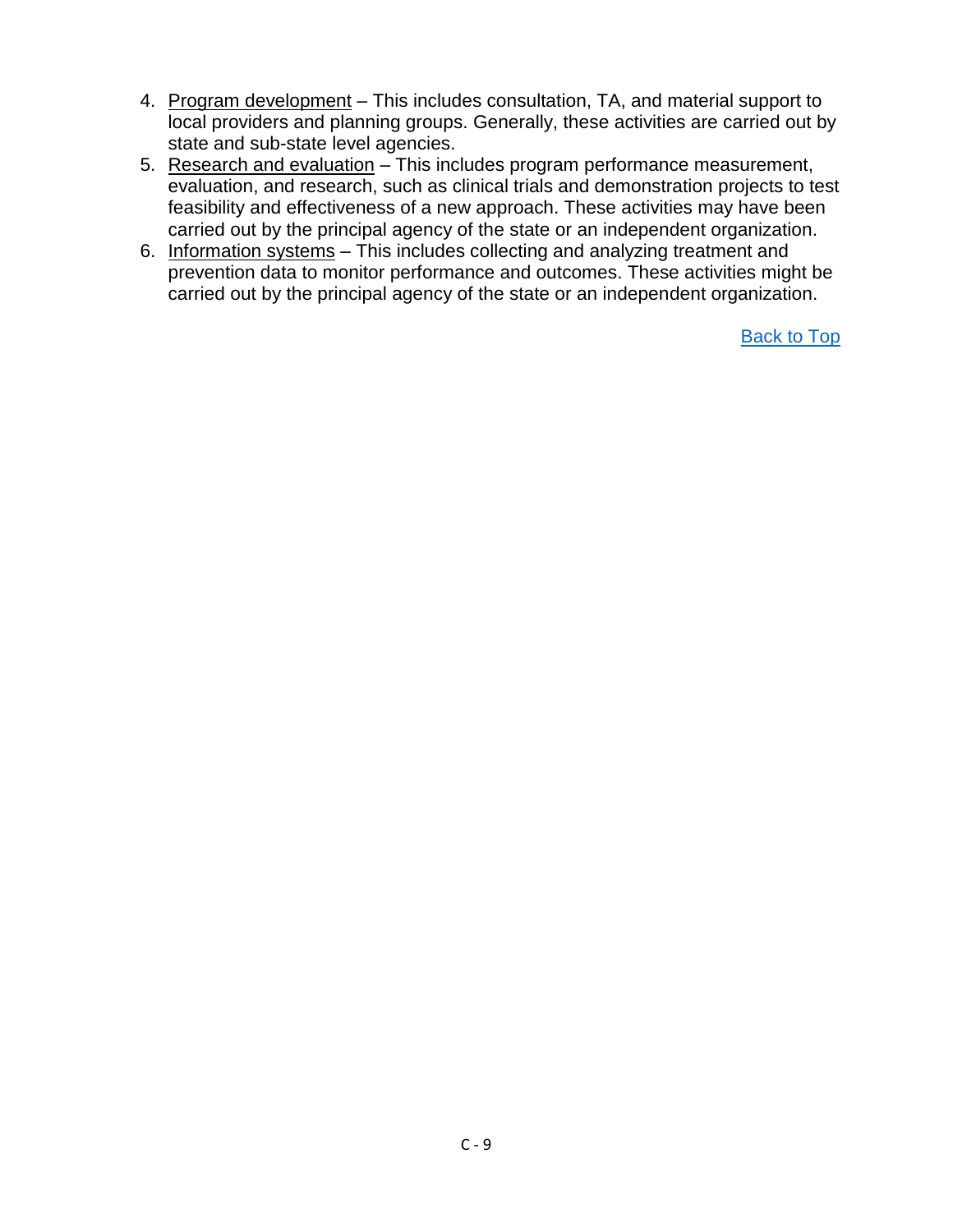### **APPENDIX D – DETERMINING SUBRECIPIENTS AND VENDORS**

According to 45 CFR Part 75 – Uniform Administrative Requirements, Cost Principles, and Audit Requirements for Federal Awards:

- A subrecipient is a non-Federal entity that expends Federal awards received from a pass-through entity to carry out a Federal program; and
- A vendor is a dealer, distributor, merchant, or other seller providing goods or services that are required for the conduct of a Federal program.

*45 CFR Part 75* lists the following characteristics, indicating that some or all of the listed features may be present:

| <b>Subrecipients</b>                     | <b>Vendors</b>                            |
|------------------------------------------|-------------------------------------------|
| Determine who is eligible to receive     | Provide goods and services within normal  |
| Federal financial assistance.            | business operations.                      |
| Performance is measured against          | Provide similar goods or services to many |
| whether the objectives of the Federal    | different purchasers.                     |
| program is met.                          |                                           |
| Responsible for programmatic decision-   | Operate in a competitive environment.     |
| making.                                  |                                           |
| Responsible for adherence to applicable  | Provide goods or services that are        |
| Federal program compliance               | ancillary to the operation of the Federal |
| requirements.                            | program.                                  |
| Use Federal funds to carry out a program | Are not subject to the compliance         |
| of the organization.                     | requirements of the Federal program.      |
|                                          |                                           |

Further, *45 CFR Part 75* states, in part, that:

- Unusual circumstances may exist; therefore, careful judgment should be exercised in determining whether an entity is a subrecipient or vendor; and
- The relationship between the recipient of Federal funds and the entity should be examined, rather than the form of the written agreement between the two parties.

[Back to Top](#page-2-0)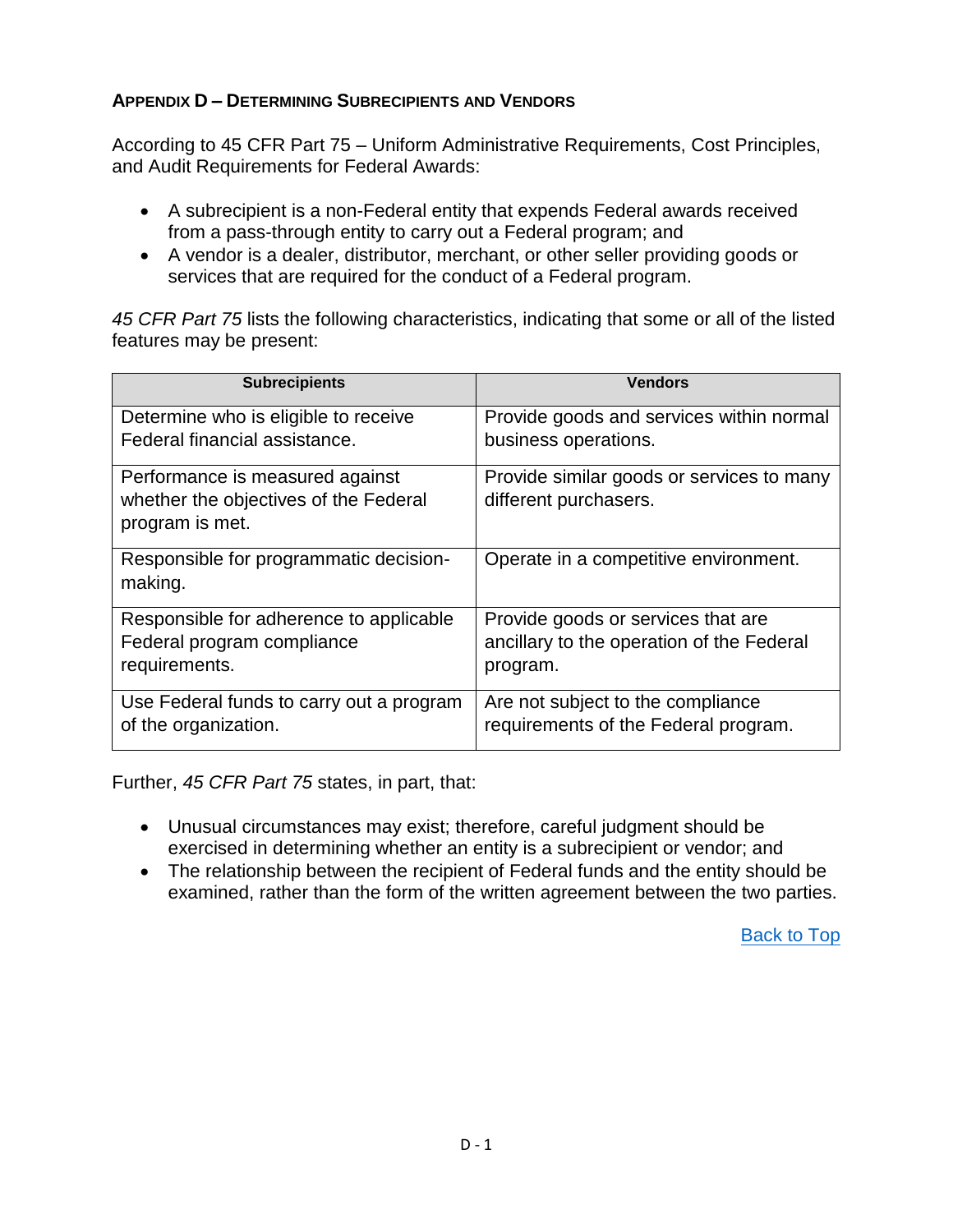### **APPENDIX E – CRITERIA FOR DETERMINING WHEN OBLIGATIONS ARE MADE**

Compliance with the *42 USC 300x-62* requirements necessitates knowing when an obligation is made. In general terms, an obligation is "a definite commitment which creates a legal liability of the Government for the payment of appropriated funds for goods and services ordered or received." The term "obligation" includes both obligations, which have matured (legal liabilities), and those which are contingent upon some future performance such as the rendition of services or the furnishing of materials. The obligation takes place when the definite commitment is made, even though the actual payment may not take place until the following fiscal year. An amount shall be recorded as an obligation only when supported by documentary evidence. Below is a matrix that provides criteria for determining when obligations are made.

| <b>IF OBLIGATION IS FOR</b>                                                  | THE OBLIGATION IS MADE WHEN                                                                                                                                                                                                                   |
|------------------------------------------------------------------------------|-----------------------------------------------------------------------------------------------------------------------------------------------------------------------------------------------------------------------------------------------|
| Personal services by an<br>employee of the State                             | Salaries of state employees, as well as related<br>items that flow from those salaries such as<br>retirement fund contributions, are obligations at the<br>time the salaries are earned, that is when services<br>are rendered.               |
|                                                                              | When a pay increase is granted, the effective date<br>determines the liability to pay the additional<br>compensation. Therefore, the increase is<br>chargeable to the appropriation available for the<br>period to which the increases apply. |
|                                                                              | Annual leave obligates appropriations current at the<br>time the leave is taken. Normally, this will have no<br>special effect on the obligational process since it is<br>automatically included as part of the salary<br>obligation.         |
| Personal services by a<br>contractor who is not an<br>employee of the State. | On the date, which the State makes a binding,<br>written commitment to obtain the services.                                                                                                                                                   |
| Travel                                                                       | When the travel is performed. Where tickets are<br>purchased in one fiscal year and the travel is<br>performed in the following fiscal year, the obligation<br>is chargeable to the year in which the travel is<br>performed.                 |
| Performance of work other<br>than personal services.                         | On the date a state makes a binding written<br>commitment to obtain the work.                                                                                                                                                                 |

**Obligation Matrix**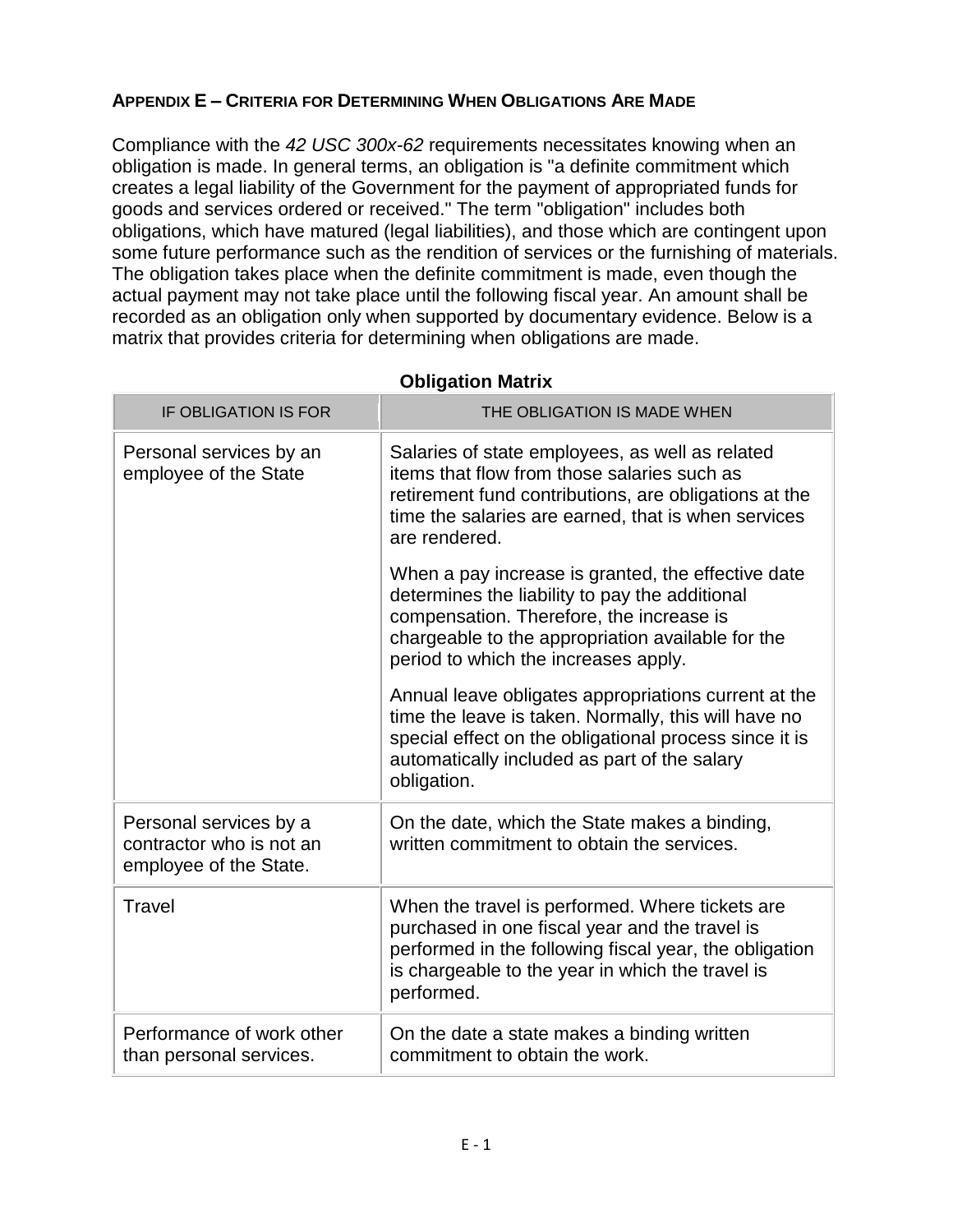| <b>Public Utility Services</b>         | When services are received. In making payments<br>for telephone services and services like gas or<br>electricity, where the quantity is based on metered<br>readings, the entire payment for a billing period is<br>chargeable to the appropriations current at the end<br>of the billing period. This is valid even if the billing<br>period begins in one fiscal year and ends in another. |
|----------------------------------------|----------------------------------------------------------------------------------------------------------------------------------------------------------------------------------------------------------------------------------------------------------------------------------------------------------------------------------------------------------------------------------------------|
| Rental of Real or personal<br>property | When the property is used.                                                                                                                                                                                                                                                                                                                                                                   |
| <b>Interagency Agreements</b>          | On the date a state makes a binding written<br>commitment.                                                                                                                                                                                                                                                                                                                                   |
| Grants to subrecipients                | The execution of a grant agreement.                                                                                                                                                                                                                                                                                                                                                          |

It is important to emphasize the relationship between the existence of an obligation and the act of recording an obligation. Recording evidences the obligation but does not create it. If a given transaction is not sufficient to constitute a valid obligation, recording it will not make it one.

#### **Unobligated Funds**

Funds not obligated within the period of availability are not available for obligation and are said to have expired. These funds would be returned or revert to the State and subsequently the Federal government as they were not obligated within the time required in *42 USC 300x-62(a).*

#### **De-obligation and Re-obligation of Funds**

De-obligation is a downward adjustment of a previously recorded obligation. Funds deobligated within the original period of obligational availability are once again available for new obligations just as if they had never been obligated in the first place. Any new obligations are subject to the purpose, and time restrictions governing the appropriation.

Funds de-obligated after the expiration of the original period of obligational availability are not available for new obligations. The ability to obligate funds after the expiration of the original period of availability only exists when expressly granted by statute.

#### **Recaptured or Repayment of Funds**

If repayment or recapture of funds occurs during the period of obligational availability the funds may be re-obligated for authorized purposes. Any repayments after the expiration of the original period of obligational availability are not available for reobligation unless expressly granted by statute.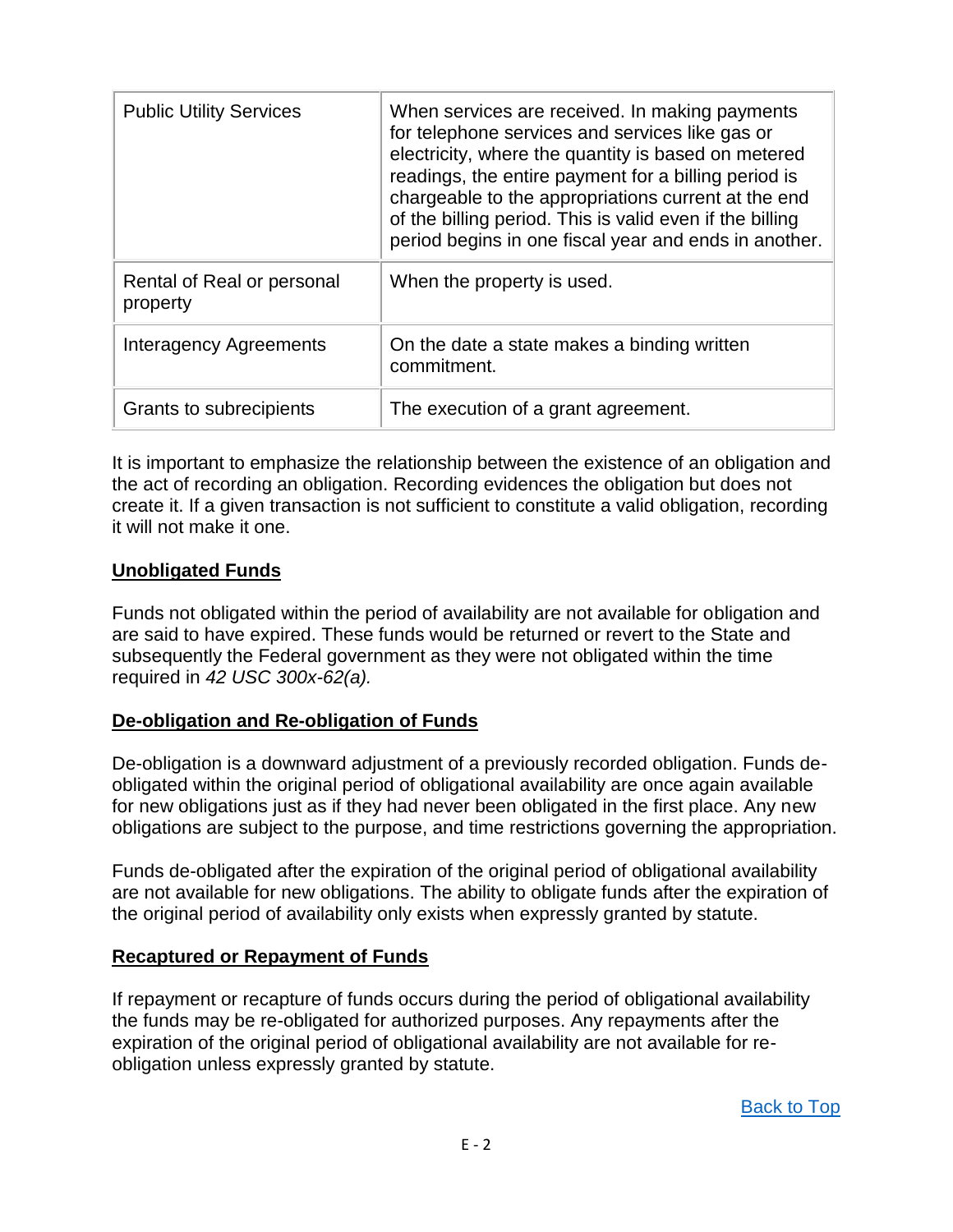#### **APPENDIX F – FUNDING HIERARCHY MATRIX**



#### **Department of Health Care Services Funding Hierarchy Matrix** September 1, 2018

| <b>PROGRAM</b>                                                              | <b>FUNDING OF FIRST</b><br>RESORT <sup>1</sup>         | <b>FUNDING OF SECOND</b><br><b>RESORT</b>                                                                                       | <b>FUNDING OF THIRD</b><br><b>RESORT</b>                                          |
|-----------------------------------------------------------------------------|--------------------------------------------------------|---------------------------------------------------------------------------------------------------------------------------------|-----------------------------------------------------------------------------------|
| DMC (Regular and<br>Perinatal)                                              | DMC <sup>5, 10</sup>                                   | BHS <sup>11</sup>                                                                                                               | N/A                                                                               |
| DMC-ODS                                                                     | DMC <sup>5, 12</sup>                                   | BHS <sup>11</sup>                                                                                                               | N/A                                                                               |
| Non Categorical Regular<br><b>Substance Use Disorder</b><br><b>Services</b> | <b>Client Fees and</b><br>Private Insurance            | <b>BHS or SABG</b><br>Discretionary <sup>8</sup>                                                                                | <b>BHS or SABG</b><br>Discretionary <sup>8</sup>                                  |
| <b>Perinatal Services</b>                                                   | DMC <sup>5</sup>                                       | <b>BHS Women's &amp;</b><br><b>Children's Residential</b><br><b>Treatment Fund</b><br>& SABG Perinatal Set-<br>Aside $^{2,6,7}$ | <b>BHS or SABG</b><br>Discretionary <sup>7</sup>                                  |
| Adolescent and Youth<br>Treatment                                           | DMC <sup>5</sup>                                       | <b>SABG Adolescent and</b><br><b>Youth Treatment Funds</b>                                                                      | <b>BHS or SABG</b><br><b>Discretionary</b>                                        |
| Early Periodic Screening,<br>Diagnosis and<br>Treatment <sup>9</sup>        | DMC <sup>5, 9</sup>                                    | N/A                                                                                                                             | N/A                                                                               |
| <b>Prevention Services</b>                                                  | <b>SABG Prevention Set-</b><br>$\text{Aside}^3$        | <b>BHS or SABG</b><br>Discretionary                                                                                             | N/A                                                                               |
| Substance Abuse and<br><b>Crime Prevention Act</b><br>(SACPA)               | DMC <sup>5</sup>                                       | BHS or Women's &<br><b>Children's Residential</b><br><b>Treatment Fund</b>                                                      | <b>SABG Discretionary</b><br>or<br><b>SABG Perinatal Set-</b><br>$\text{Aside}^4$ |
| <b>Drug Courts</b>                                                          | <b>Drug Court Partnership</b><br>Act<br>(If Available) | <b>BHS (Drug Court</b><br>Operations and<br>Treatment)                                                                          | SABG Discretionary <sup>4</sup>                                                   |

#### **ACRONYMS**

**DMC**: State Plan Drug Medi-Cal;

**DMC ODS**: Drug Medi-Cal Organized Delivery System;

**SABG**: Substance Abuse Treatment & Prevention Block Grant;

**BHS: Behavioral Health Sub Account** 

[1] If the appropriate services are available in the DMC program and the client is DMC eligible, DMC is always the funding of first resort. [2] For Perinatal services the expenditure of both BHS Women's & Children's Residential Treatment Fund and SABG Perinatal funds is necessary to meet the Perinatal Services Set-Aside (aka Maintenance of Effort (MOE)) requirement. Perinatal funds can only be used for treatment services designed for pregnant women and women with dependent children [Title 42, U.S.C. Section 300x-22(b), and the other requirements contained in Title 45, CFR, Sections 124(c), 124(d), and 124(e)].

[3] The SABG Prevention Set-Aside funds are expended first to meet the Primary Prevention Set-Aside requirement.

[4] SABG funds may be used for SACPA, and Drug Courts (Treatment Only) provided that ALL funding allocated for these programs has been depleted and there are no other funds available to supplement the funding of these programs (BHS). Please note that SABG funds may not be used to cover criminal justice costs associated with these programs - Only treatment costs. Per Title 42, U.S.C. Section 300x-21(b), SABG funds may only be used for purpose of planning, carrying out, and evaluating activities to prevent and treat substance abuse.

[5] DMC funds may be used if the client is DMC eligible and the clinic is DMC certified.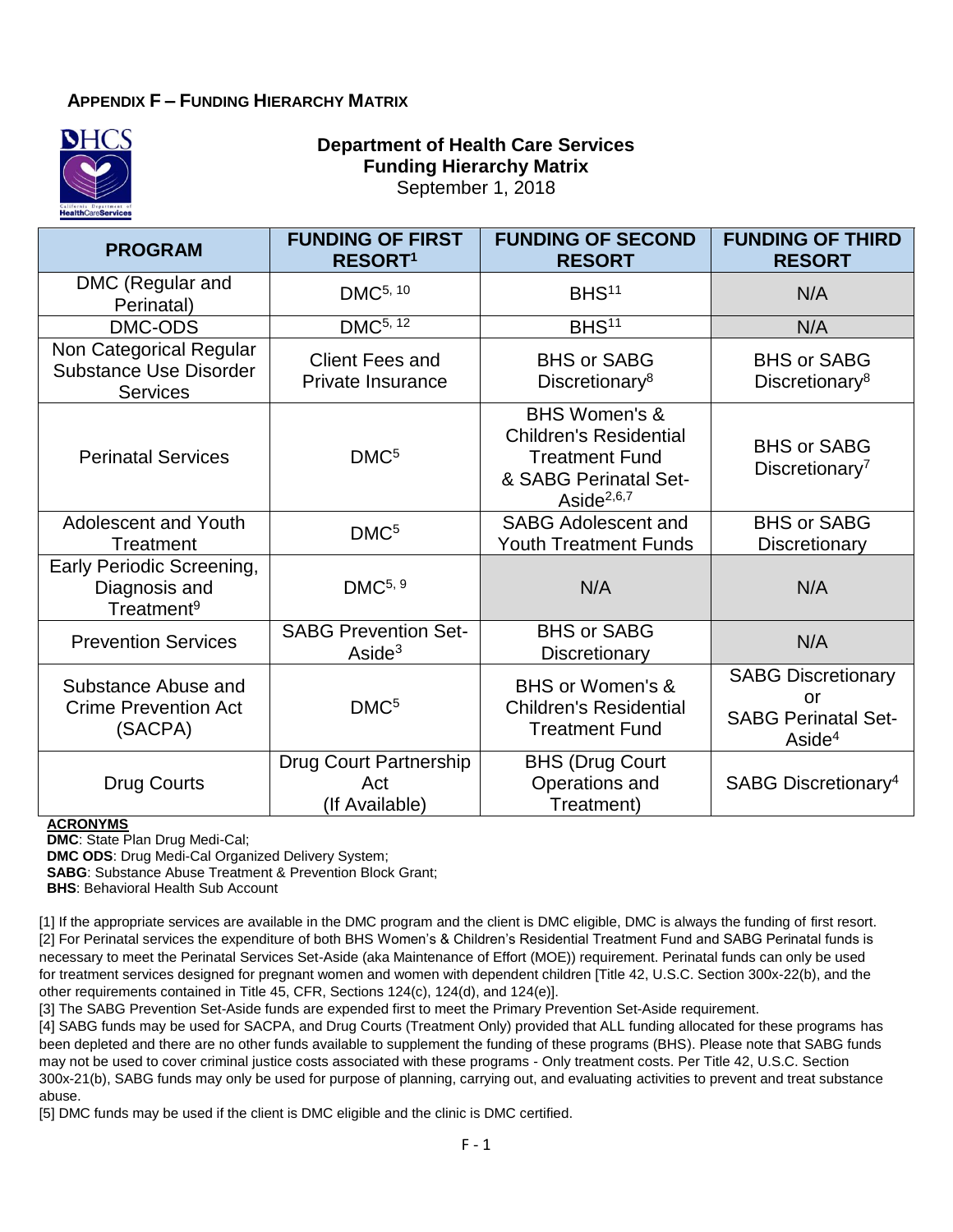[6] SABG Perinatal set-aside funds may be used only for those individuals who would qualify for these services. SABG funds are the funding source of last resort for these services; see [7], below.

[7] SABG funds that may be spent is governed by Title 45 CFR Part 96, Section 96.137. Section 96.137 requires that the SABG will be the payment of last resort. Entities that receive funding under the Block Grant and provide services pursuant to sections 96.124(c) and (e), 96.127 and 96.128\* shall make every reasonable effort, including the establishment of systems for eligibility determination, billing and collection.

[8] SABG eligible beneficiaries at an SABG funded provider.

[9] Must be eligible for full-scope Medicaid and under the age of 21.

[10] SABG Discretionary may be used to cover the costs of room and board for Transitional Housing, and Recovery Support Services. [11] May be used to cover costs that exceed the DMC maximum allowances or Narcotic Treatment Program rates.

[12] SABG Discretionary may be used to cover the costs of room and board for expanded Residential Treatment and Recovery Residences and Recovery Support Services.

\* Sections 96.124(c) and (e) pertain to women's services. Section 96.124(c) establishes SABG MOE requirement for services designed for pregnant women and women with dependent children. Section 96.124(e) requires that services to pregnant women and women with dependent children pursuant to Section 96.124(c) be provided to individuals who have no other financial means of obtaining such services as provided in Section 96.137. Section 96.124(e) also goes on to require treatment programs receiving funding for such services also provide or arrange for other services, which must be developed in consultation with the State Medical Director for Substance Abuse Services. Sections 96.127 and 96.128 pertain to Tuberculosis services.

[Back to Top](#page-2-0)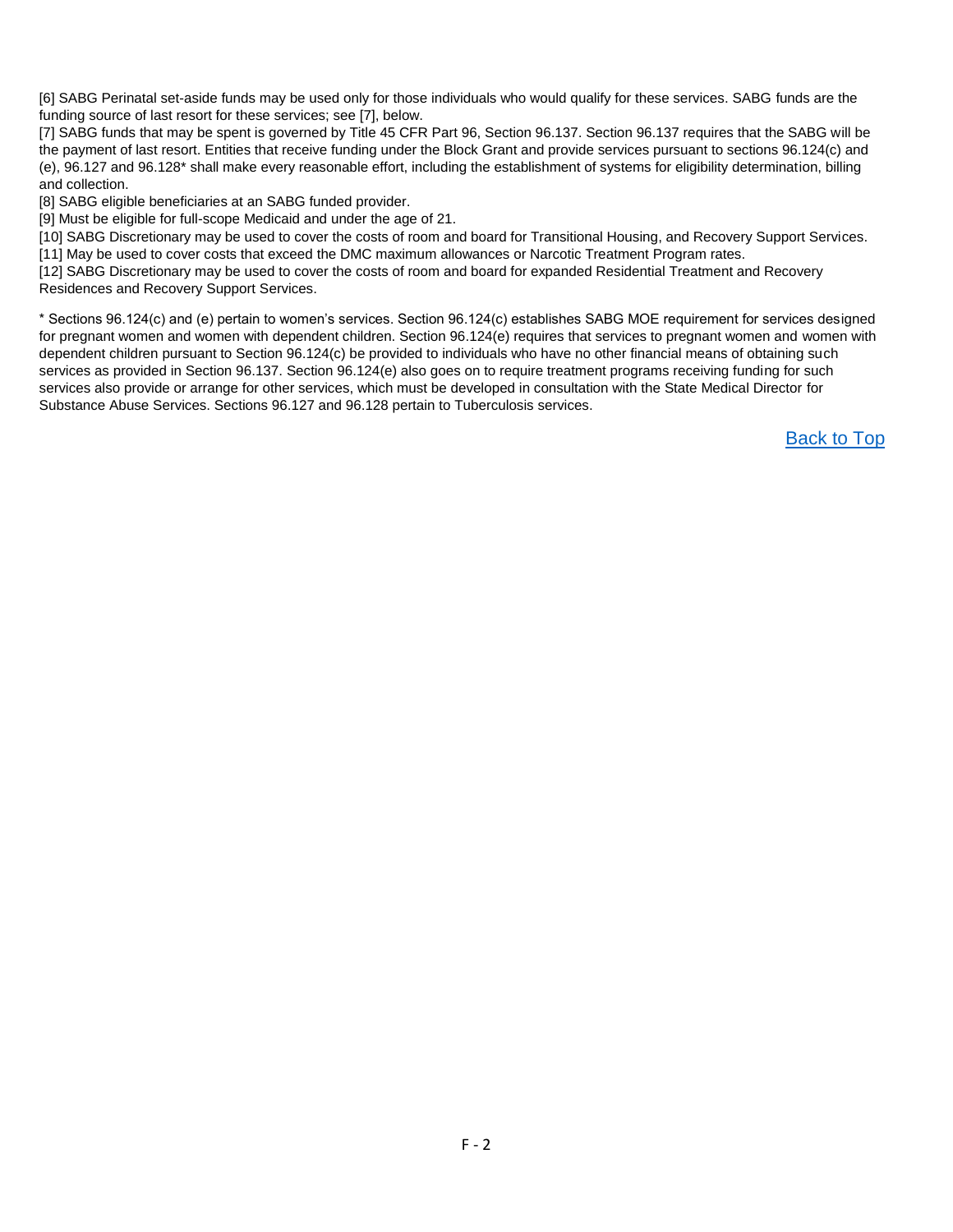#### **APPENDIX G – BENEFITS AND AUTHORIZED SERVICES MATRIX**



#### **BENEFITS AND AUTHORIZED SERVICES MATRIX State Plan Drug Medi-Cal (DMC), DMC Organized Delivery System Waiver (DMC-ODS), and Substance Abuse Prevention and Treatment Block Grant (SABG)**

| <b>STATE PLAN DMC BENEFITS</b>              | <b>DMC-ODS BENEFITS</b>                                          | <b>SABG AUTHORIZED SERVICES</b>                                  |
|---------------------------------------------|------------------------------------------------------------------|------------------------------------------------------------------|
| Outpatient Services <sup>1</sup>            | Outpatient Services <sup>1</sup>                                 | Outpatient Services <sup>1</sup>                                 |
| <b>Intensive Outpatient Services</b>        | <b>Intensive Outpatient Services</b>                             | <b>Intensive Outpatient Services</b>                             |
| Residential Treatment Services <sup>2</sup> | Residential Treatment Services <sup>3</sup>                      | <b>Residential Treatment Services<sup>4</sup></b>                |
| <b>Inpatient Hospital Detoxification</b>    | Withdrawal Management <sup>5</sup>                               | <b>Free-Standing Residential</b><br>Detoxification               |
| Narcotic Treatment Services <sup>6</sup>    | Narcotic Treatment Services <sup>6</sup>                         | Narcotic Treatment Services <sup>6</sup>                         |
| Recovery Support Services <sup>7</sup>      | Recovery Support Services <sup>8</sup>                           | Recovery Support Services <sup>9</sup>                           |
| <b>NA</b>                                   | <b>Case Management</b>                                           | <b>Case Management</b>                                           |
| <b>NA</b>                                   | <b>Physician Consultation</b>                                    | <b>NA</b>                                                        |
| <b>NA</b>                                   | <b>Additional Medication Assisted</b><br>Treatment <sup>10</sup> | <b>Additional Medication Assisted</b><br>Treatment <sup>11</sup> |
| <b>NA</b>                                   | Partial Hospitalization <sup>i</sup>                             | ΝA                                                               |
| <b>NA</b>                                   | NA                                                               | Ancillary Services <sup>13</sup>                                 |
| <b>NA</b>                                   | <b>NA</b>                                                        | Support Services <sup>14</sup>                                   |
| <b>NA</b>                                   | <b>NA</b>                                                        | Primary Prevention <sup>15</sup>                                 |
| <b>NA</b>                                   | <b>NA</b>                                                        | Secondary Prevention <sup>16</sup>                               |

<sup>1</sup> Rehabilitative/Ambulatory Intensive Outpatient (Day Care Rehabilitative); Rehabilitative/Ambulatory Outpatient or Outpatient Drug Free (ODF) – Group; Rehabilitative Outpatient or Outpatient Drug Free (ODF) – Individual

<sup>2</sup> Perinatal Only with 16 bed limitation

<sup>3</sup> Multiple levels of care for all enrollees with no bed limitation

<sup>4</sup> Residential Detoxification; Residential/Recovery Long Term (over 30 days); Residential/Recovery Short Term (up to 30 days); Perinatal Residential Treatment

<sup>5</sup> Continuum

<sup>6</sup> Outpatient Methadone Detoxification (OMD); Inpatient Methadone Detoxification (IMD); Naltrexone Treatment; Rehabilitative Ambulatory Detoxification (Other than Methadone); Narcotic Replacement Therapy (Dosing and Counseling Services including Methadone, Group Counseling, and Individual Counseling)

<sup>7</sup> Transitional Housing (TH) only

<sup>8</sup> Recovery Residences (RR) only

<sup>9</sup> Room and Board TH/RR; infrastructure; linkages to permanent housing

<sup>10</sup> Optional

<sup>11</sup> Payer of last resort

<sup>12</sup> Optional

<sup>13</sup> Perinatal Outreach; Tuberculosis (TB) Services; Interim Services (within 48 hours); Case Management; Intravenous Drug User (IDU or IVDU); Referrals, Screening, and Intake; Primary Medical Care (Perinatal Only); Pediatric Medical Care (Perinatal Only); Transportation (Perinatal and Youth Only

<sup>14</sup> County Support; Quality Assurance; Training – Post Employment; Program Development; Research and

Evaluation; Planning, Coordination, and Needs Assessment

<sup>15</sup> Six Strategies: Information Dissemination; Education; Alternatives; Problem Identification and Referral; Community-Based Process; and Environmental

16 Early Intervention; Outreach and Intervention

[Back to Top](#page-2-0)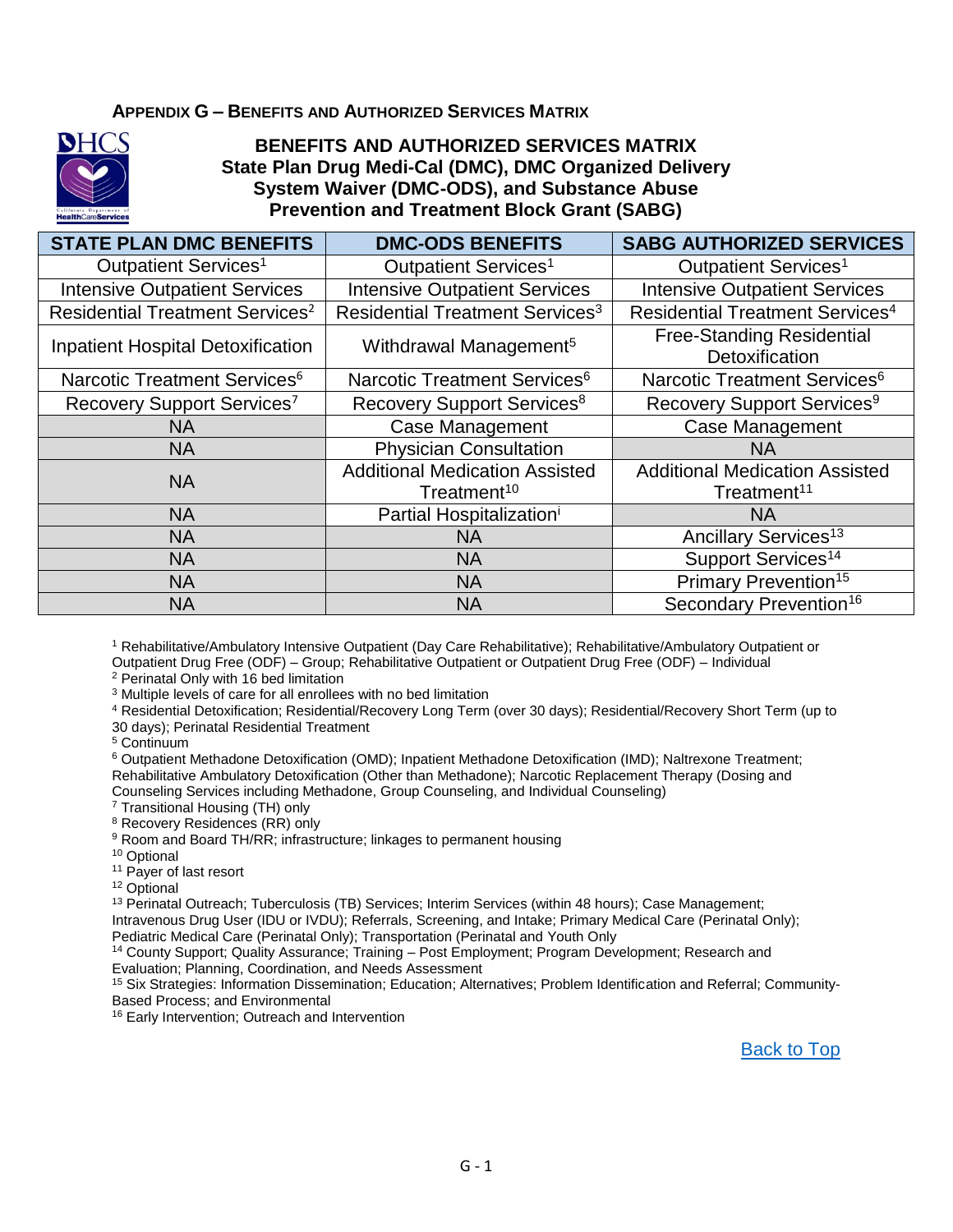### **APPENDIX H – SABG FREQUENTLY ASKED QUESTIONS**



 **Substance Abuse Prevention and Treatment Block Grant (SABG) Frequently Asked Questions**

# <span id="page-48-0"></span>**Block Grants**

[What is the SABG?](#page-51-0)

[What is the purpose of the SABG?](#page-51-1)

[What is the obligation and expenditure period for SABG](#page-51-2) funds and can these dates be [extended?](#page-51-2)

[Are there required assurances the State must sign in order to receive SABG](#page-51-3) funding?

Do SABG [requirements need to be handed down to the subrecipient/subcontractor?](#page-52-0)

[Are there Maintenance of Effort \(MOE\) requirements in order to receive SABG](#page-52-1) funds?

[Can changes be made to the SABG](#page-52-2) requirements?

Can SABG [funds be contracted to "for-profit" agencies?](#page-52-3)

[Do SABG funds need to be fiscally tracked?](#page-53-0)

[What services cannot be provided](#page-53-1) with SABG funding?

[Can funds from one federal grant be used as matching funds for another federal grant](#page-53-2)  [or can the same non-federal funds be used to match two federal grants?](#page-53-2)

Can SABG funds be expended [to provide services that are not covered by Title XIX?](#page-54-0)

Can SABG funds be expended [to support application for a 501\(c\)\(3\)?](#page-54-1)

Can SABG funds be expended [to buy food at meetings?](#page-54-2)

[Are there rules about purchasing equipment with SABG funds?](#page-54-3)

Is licensing substance use disorder (SUD) [programs an authorized activity under the](#page-55-0)  [SABG?](#page-55-0)

[Is there a specific requirement that treatment and/or prevention activities be an](#page-55-1)  [evidence based practice \(EBP\)?](#page-55-1)

Can SABG funds be expended [to provide services to individuals who have a co](#page-55-2)[occurring general mental health disorder, or a serious mental](#page-55-2) illness?

[Can State General Funds \(SGF\) counted toward the SABG MOE be used to match](#page-55-3)  [another federal grant?](#page-55-3)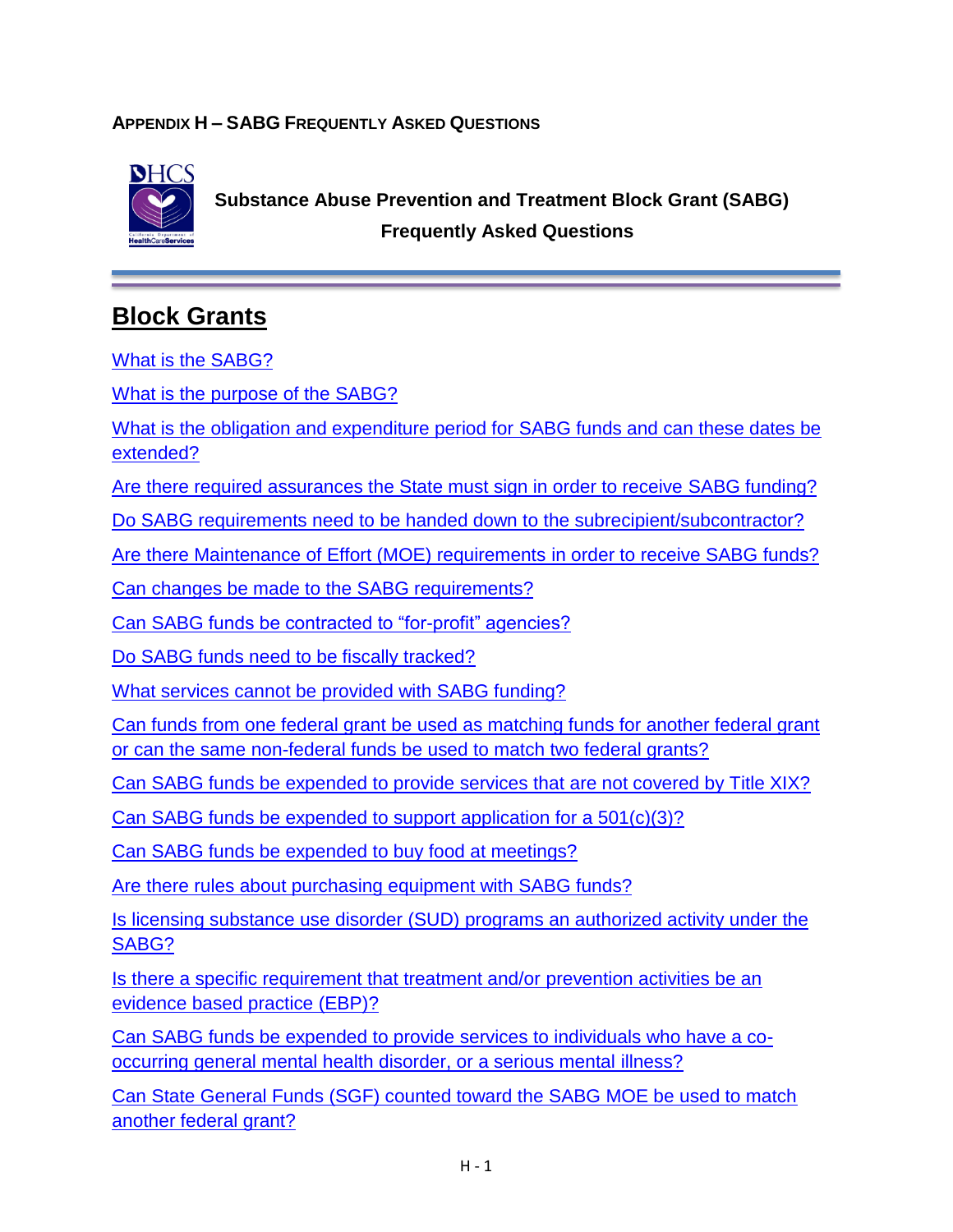[To what SABG set-asides can the costs of Resource Development activities be](#page-56-0)  [applied?](#page-56-0)

[Can SABG funds be expended for Tobacco Cessation Counseling?](#page-56-1)

[Is an expenditure for Vocational Rehabilitation Services authorized under the SABG?](#page-56-2)

[Can SABG funds be expended for Transitional Housing \(TH\), recovery residences \(RR\),](#page-56-3)  [or residential treatment services?](#page-56-3)

Can SABG funds be expended [for infrastructure development?](#page-58-0)

Can SABG funds be expended [for linkages to permanent housing?](#page-58-1)

Can SABG funds be expended [to augment funding for programs that receive insufficient](#page-58-2)  [program funding?](#page-58-2)

[Are there required SABG set-asides?](#page-59-0)

[What happens when one or more SABG set-asides are not met?](#page-59-1)

[Can SABG funds be expended for drug testing?](#page-59-2)

[Can a county or private provider contract with a for-profit organization for drug testing?](#page-60-0)

Can counties expend [SABG funds to contract with out-of-state providers?](#page-60-1)

[Do the SABG regulations contain a non-supplantation requirement?](#page-60-2)

[What is the difference between the SABG MOE requirement and the non-supplantation](#page-60-3)  [requirement contained in SABG regulations, 45 C.F.R. §96.134\(a\)?](#page-60-3)

[Must SABG funds be expended](#page-61-0) as the payer of last resort?

[What activities can be funded with SABG funds?](#page-61-1)

What other types of SUD [activities can be funded with SABG ?](#page-62-0)

[Can all services be supported with SABG funds?](#page-62-1)

[Will the SABG pay for all types of assessments?](#page-63-0)

Can SABG funds be expended [for HIV Early Intervention activities or services?](#page-63-1)

[Can SABG funds be expended](#page-63-2) for incentives?

[Is it Permissible under the SABG for a county to purchase a vehicle to provide](#page-64-0)  [necessary transportation to beneficiaries of SUD prevention, treatment, and recovery](#page-64-0)  [support services?](#page-64-0)

Can SABG funds be expended [to cover start-up costs for SUD programs?](#page-66-0)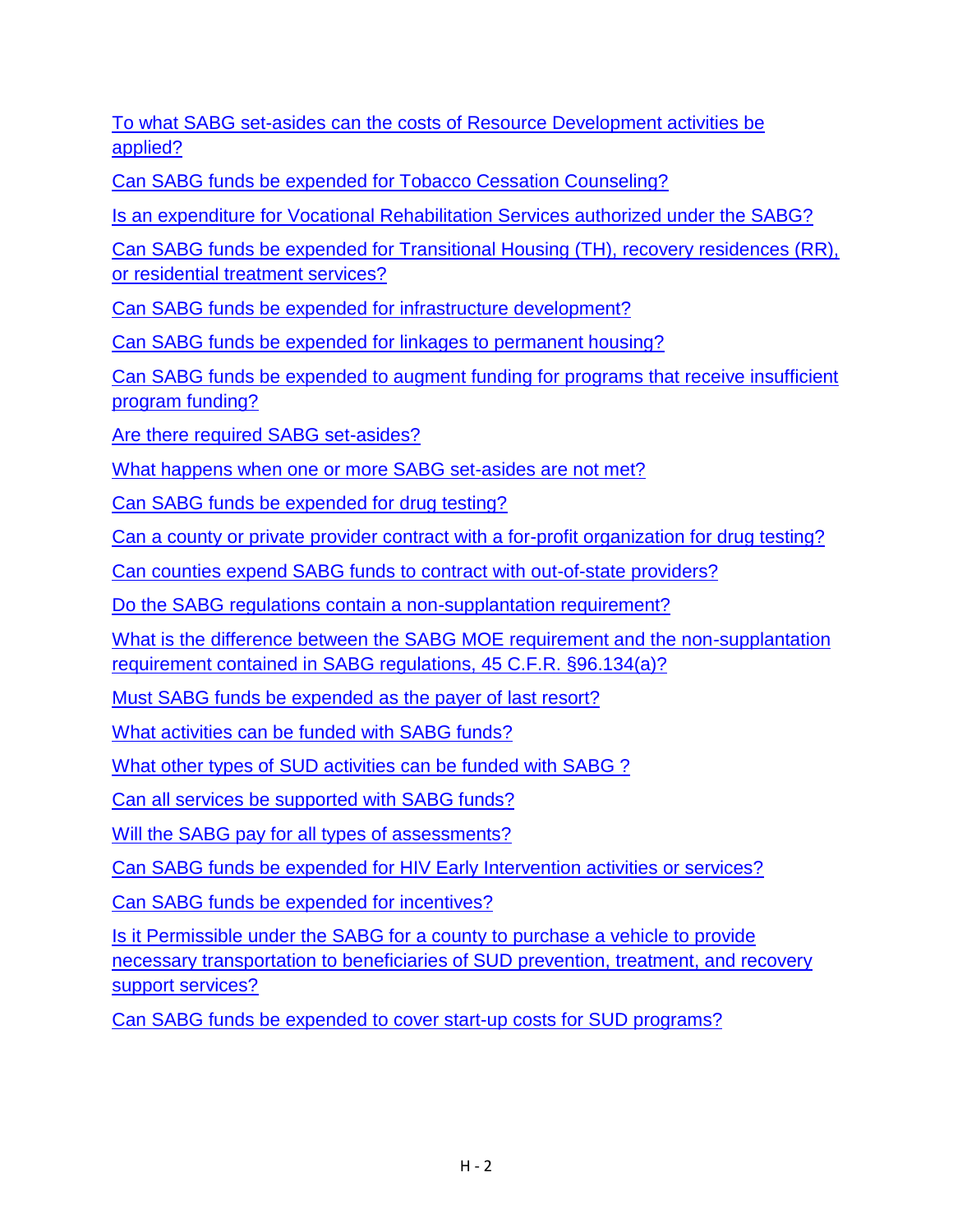# <span id="page-50-0"></span>**Prevention**

[What is "Primary Prevention?"](#page-67-0)

[Can SABG funds be expended to pay police officers and teachers to do prevention](#page-67-1)  [programs?](#page-67-1)

Can SABG funds be expended [to pay salaries for prevention specialists to write other](#page-67-2)  [grants?](#page-67-2)

[Are there restrictions on the expenditure of SABG funds for prevention services?](#page-67-3)

# <span id="page-50-1"></span>**Treatment Services**

[What populations are to be served with SABG funding?](#page-68-0)

[Must persons be actively using a substance to be accepted into a SABG funded](#page-68-1)  [program?](#page-68-1)

[Are there age restrictions on the population to be served?](#page-68-2)

[Does SABG funding support detoxification services?](#page-68-3)

[Can Providers charge a co-payment or sliding-scale fee for SABG-funded treatment](#page-68-4)  [services?](#page-68-4)

[If a person refuses treatment, is a no show, cancels treatment or says they are not](#page-69-0)  [interested in treatment, do interim services need to be provided, and does the wait list](#page-69-0)  [report need to be completed?](#page-69-0)

# <span id="page-50-2"></span>**Women's and IV Drug Treatment Services**

[When do interim services need to be provided?](#page-69-1)

[If a person identifies a treatment need for residential, detoxification, or intensive](#page-69-2)  [outpatient and the client is able to start that identified treatment within 14 days, are](#page-69-2)  [interim services needed?](#page-69-2)

[What if the identified treatment is not currently available?](#page-70-0)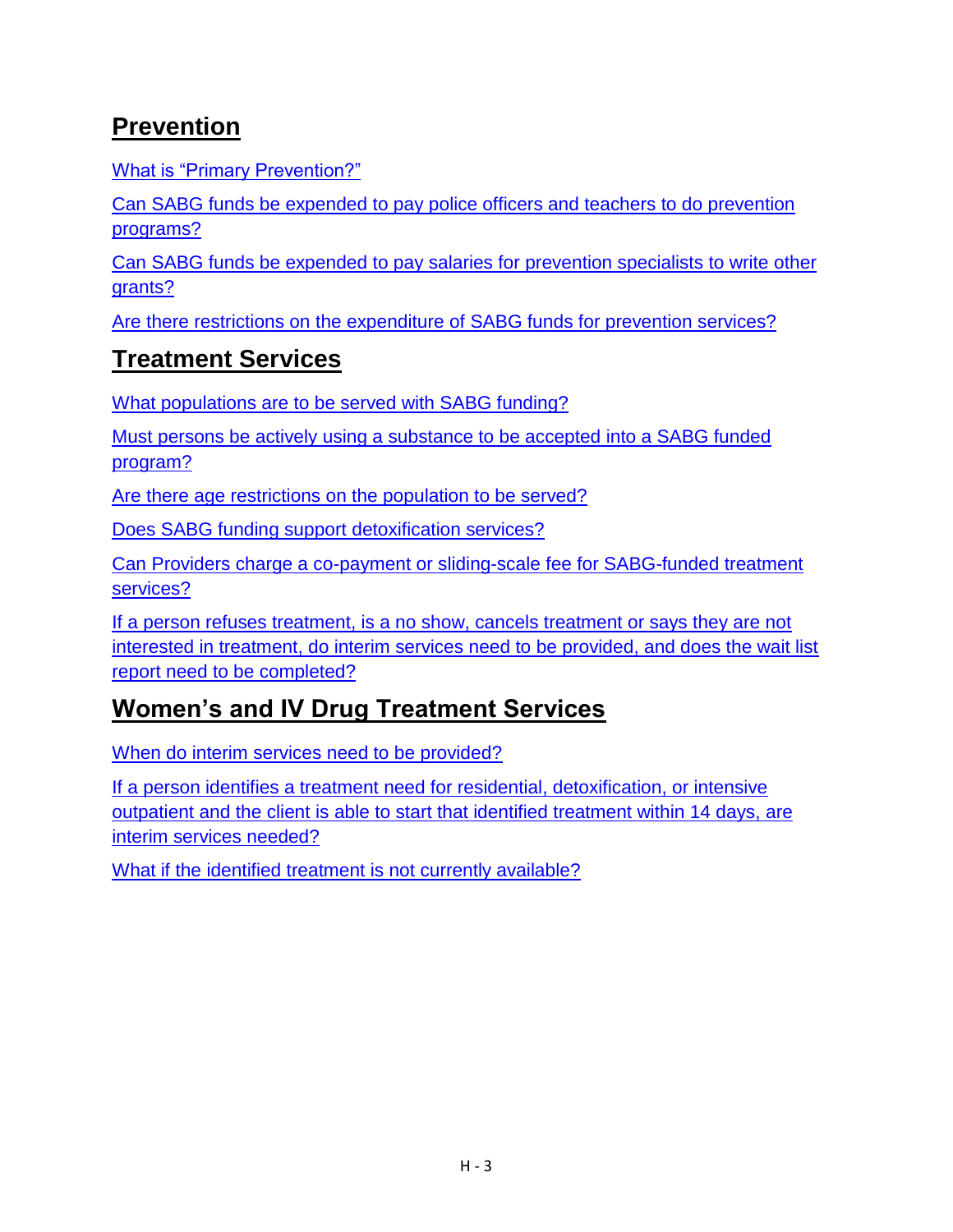# **BLOCK GRANTS**

#### <span id="page-51-0"></span>**What is the SABG?**

The SABG, provided through the federal Substance Abuse and Mental Health Services Administration (SAMHSA), is a formulary grant provided to California to address SUDs.

[\[Back to Top\]](#page-48-0)

#### <span id="page-51-1"></span>**What is the purpose of the SABG?**

States use the SABG program for prevention, treatment, recovery supports, and other services that supplement services covered by Medicaid, Medicare and private insurance. Specifically, the SABG funds are directed toward four purposes:

- Fund priority treatment and support services for individuals without insurance or for whom coverage is terminated for short periods of time.
	- Fund those priority treatment and support services not covered by Medicaid, Medicare, or private insurance for low income individuals and that demonstrate success in improving outcomes and/or supporting recovery.
	- Fund primary prevention universal, selective and indicated prevention activities and services.
	- Collect performance and outcome data to determine the ongoing effectiveness of behavioral health promotion, treatment and recovery support services and plan the implementation of new services on a nationwide basis.

**[\[Back to Top\]](#page-48-0)** 

## <span id="page-51-2"></span>**What is the obligation and expenditure period for SABG funds and can these dates be extended?**

Per Title 42, USC §300x-62, SABG funds are available for obligation and expenditure until the end of the fiscal year following the fiscal year for which the funds were appropriated. For example, the obligation and expenditure period for the Federal Fiscal Year (FFY) 2018 SABG award is 10/1/2017 to 9/30/2019. The obligation and expenditure periods are fixed by federal statute and no extensions can be authorized.

[\[Back to Top\]](#page-48-0)

## <span id="page-51-3"></span>**Are there required assurances the State must sign in order to receive SABG funding?**

Yes, The State must sign agreements and assurances which then are passed on to subrecipients and contractors. Like the State, subrecipients and contractors must assure they are in compliance with the following:

• Have not been debarred or suspended;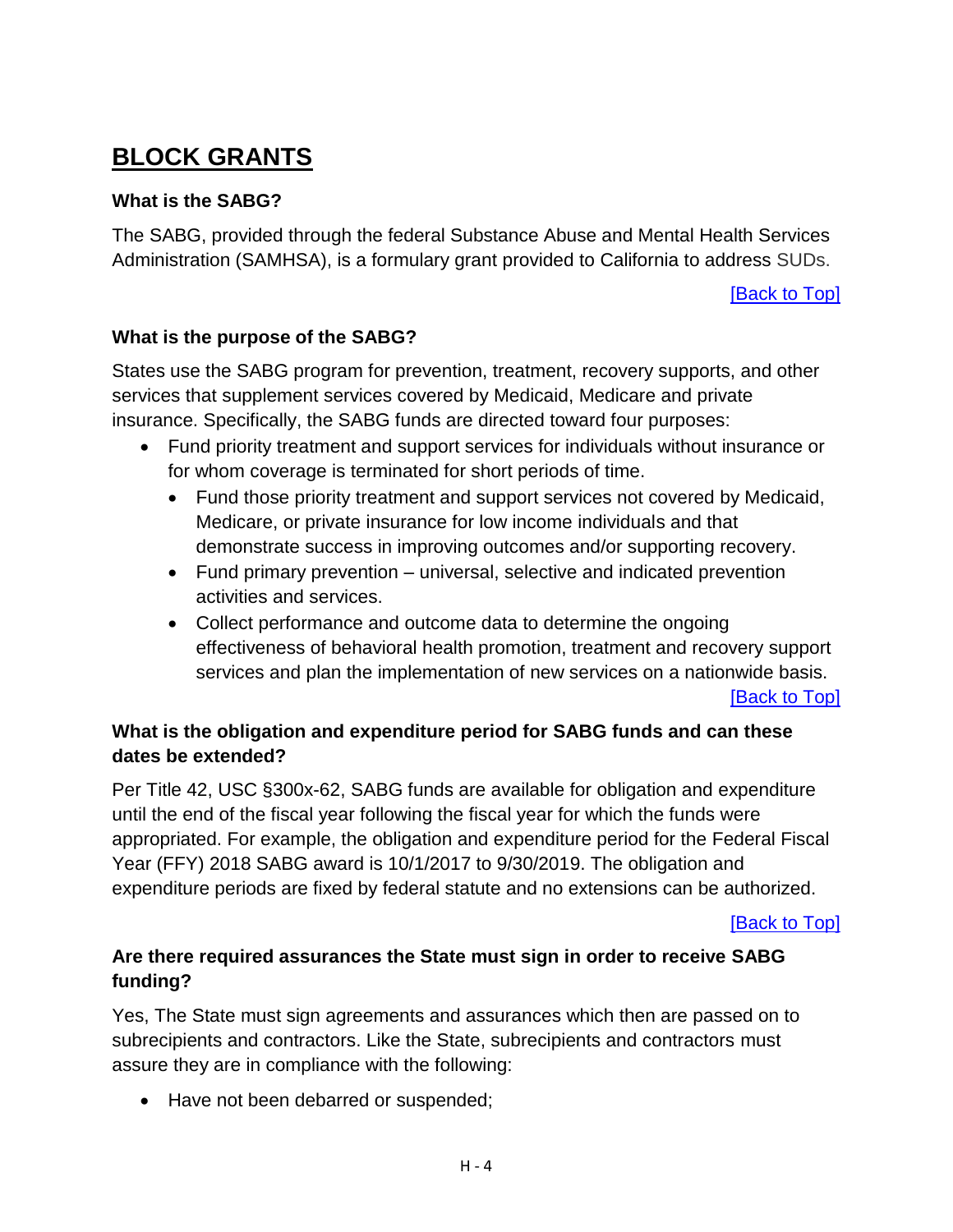- Will not use SABG funds for lobbying activities;
- Have enacted a drug-free workplace policy; and
- Have enacted an indoor anti-smoking policy in all SUD facilities.

[\[Back to Top\]](#page-48-0)

### <span id="page-52-0"></span>**Do SABG requirements need to be handed down to the subrecipient/subcontractor?**

Yes, when funds are distributed to the State, all requirements must be passed on to every county subrecipient/subcontractor that receives SABG funding from the Single State Agency (which is the California Department of Health Care Services).

[\[Back to Top\]](#page-48-0)

# <span id="page-52-1"></span>**Are there Maintenance of Effort (MOE) requirements in order to receive SABG funds?**

Yes, the SABG program requires the State to maintain state expenditures for SUD services at a level that is not less than the average level of such expenditures maintained by the State for the 2-year period preceding the fiscal year for which the State is applying for the grant.

[\[Back to Top\]](#page-48-0)

### <span id="page-52-2"></span>**Can changes be made to the SABG requirements?**

Federal and State mandates are not negotiable and DHCS does not have the authority to waive requirements or mandates in the contracting process. DHCS's acceptance of such mandates are preconditions of receiving SABG allocations.

[\[Back to Top\]](#page-48-0)

# <span id="page-52-3"></span>**Can SABG funds be contracted to "for-profit" agencies?**

No, restrictions on the expenditure of grant funds include a prohibition on awards of financial assistance to for-profit entities. Specifically, the PHS Act§ 1931 (a)(l )(E) and 1916(a)(5) and 45 CFR § 96.135(a)(5) prohibit States and Territories from expending SABG funds "to provide financial assistance to any entity other than a public or nonprofit private entity."

An exception exists that allows use of funds through contracts that create a procurement/acquisition fee-for-service relationship. Characteristics indicative of payment for goods and services received by a vendor are when the organization:

- Provides the goods and services within normal business operations;
- Provides similar goods or services to many different purchasers;
- Operates in a competitive environment;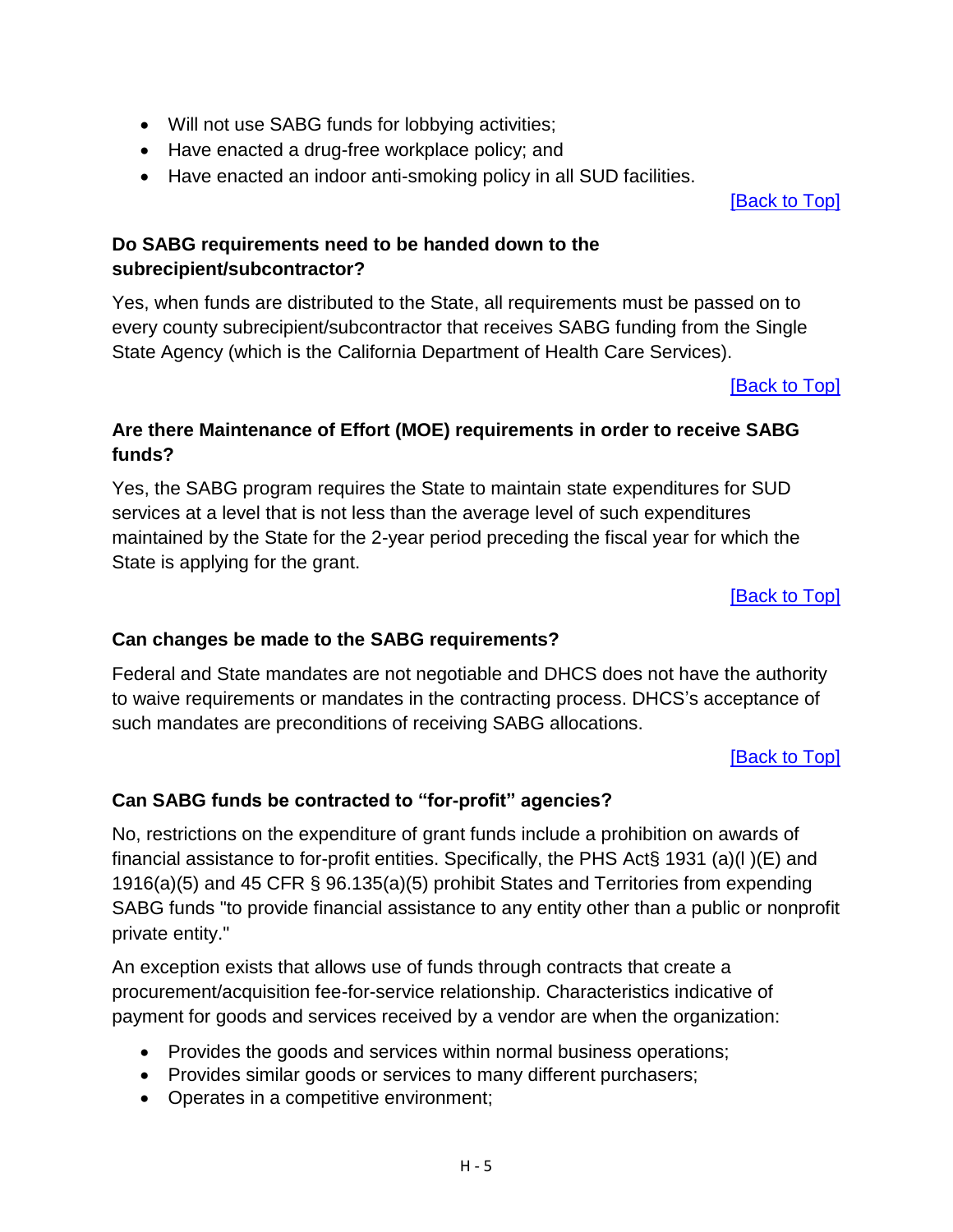- Provides goods or services that are ancillary to the operation of the federal program; and
- Is not subject to compliance requirements of the federal program.

[\[Back to Top\]](#page-48-0)

### <span id="page-53-0"></span>**Do SABG funds need to be fiscally tracked?**

Title 42, USC Section 300x-62 requires that SABG funds be obligated by the end of the FFY appropriated, and if obligated within such year, remains available for expenditure until the end of the succeeding FFY. These funds must be carefully tracked and reported.

[\[Back to Top\]](#page-48-0)

### <span id="page-53-1"></span>**What services cannot be provided with SABG funding?**

SABG funding cannot be used for the following:

- To provide inpatient hospital services;
- To make cash payments to intended recipients of health services;
- To purchase or improve land, purchase, construct, or permanently improve (other than minor remodeling) any building or other facility, or purchase major medical equipment;
- To satisfy any requirement for the expenditure of non-Federal funds as a condition for the receipt of Federal funds;
- To provide financial assistance to any entity other than a public or nonprofit private entity;
- To provide individuals with hypodermic needles or syringes so that such individuals may use illegal drugs, unless the Surgeon General of the Public Health Service determines that a demonstration needle exchange program would be effective in reducing drug abuse and the risk that the public will become infected with the etiologic agent for AIDS;
- To pay the salary of an individual through a grant or other extramural mechanism at a rate in excess of Level I of the Executive Salary Schedule for the award year; see: [http://grants.nih.gov/grants/policy/salcap\\_summary.htm;](http://grants.nih.gov/grants/policy/salcap_summary.htm)
- To purchase treatment services in penal or correctional institutions.

# [\[Back to Top\]](#page-48-0)

### <span id="page-53-2"></span>**Can funds from one federal grant be used as matching funds for another federal grant or can the same non-federal funds be used to match two federal grants?**

Neither the federal nor the nonfederal share of a particular grant program may be used by a grantee to match funds provided under another federal grant program, unless specifically authorized by law. In other words, a grantee may neither use funds received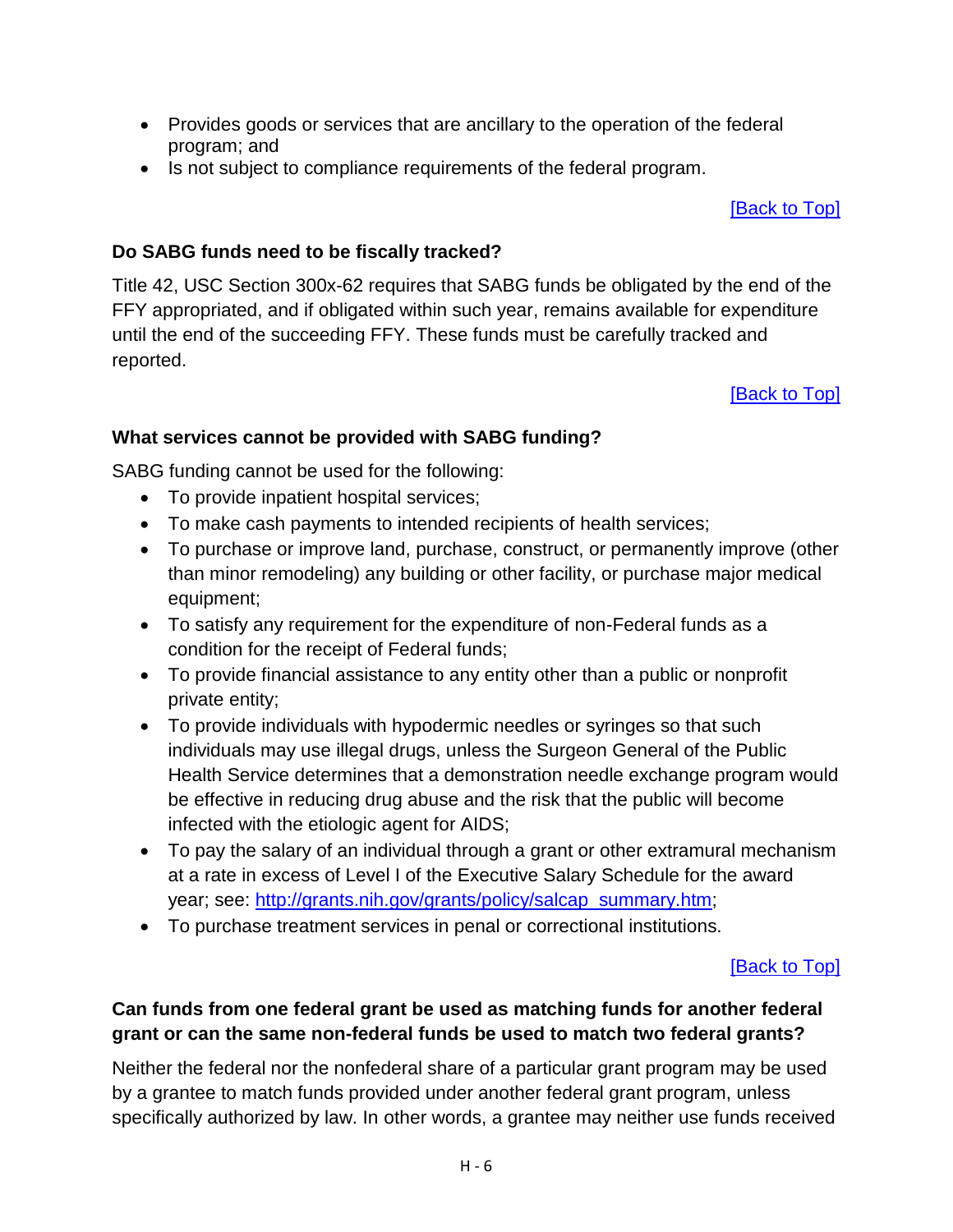under one federal grant to meet the matching funds requirement of a separate grant, nor may it use the same grantee dollars to meet two separate matching requirements. It is also important to note that the use of federal funds and grantee funds to match more than one federal grant is prohibited.

[\[Back to Top\]](#page-48-0)

# <span id="page-54-0"></span>**Can SABG funds be expended to provide services that are not covered by Title-XIX?**

Yes. SABG funding may be expended for services not covered by Title XIX; however, the provider must adhere to the priority population funding requirements.

[\[Back to Top\]](#page-48-0)

# <span id="page-54-1"></span>**Can SABG funds be expended to support application for a 501(c)(3)?**

No, because funding is to be used for providing services.

[\[Back to Top\]](#page-48-0)

# <span id="page-54-2"></span>**Can SABG funds be expended to buy food at meetings?**

Yes, if the primary purpose of the meeting and/or conference is the dissemination of technical information. This includes cost of meals, transportation, rental of facilities, speakers' fees, and other items incidental to such meetings or conferences. Costs must be necessary and reasonable for proper and efficient performance, and administration of Federal awards, and be adequately documented. A cost is reasonable if, in its nature and amount, it does not exceed that which would be incurred by a prudent person under the circumstance prevailing at the time the decision was made to incur the cost.

[\[Back to Top\]](#page-48-0)

# <span id="page-54-3"></span>**Are there rules about purchasing equipment with SABG funds?**

Yes, the rules are contained in Title 45, Part 92-Uniform Administrative Requirements for Grants and Cooperative Agreements to State, Local, and Tribal Governments, Sec. 92.32 Equipment, (d) Management Requirement. Procedures for managing equipment (including replacement equipment), whether acquired in whole or in part with grant funds, until disposition takes place, must be in place.

[https://www.gpo.gov/fdsys/pkg/CFR-2004-title45-vol1/pdf/CFR-2004-title45-vol1-sec92-](https://www.gpo.gov/fdsys/pkg/CFR-2004-title45-vol1/pdf/CFR-2004-title45-vol1-sec92-32.pdf) [32.pdf](https://www.gpo.gov/fdsys/pkg/CFR-2004-title45-vol1/pdf/CFR-2004-title45-vol1-sec92-32.pdf)

[\[Back to Top\]](#page-48-0)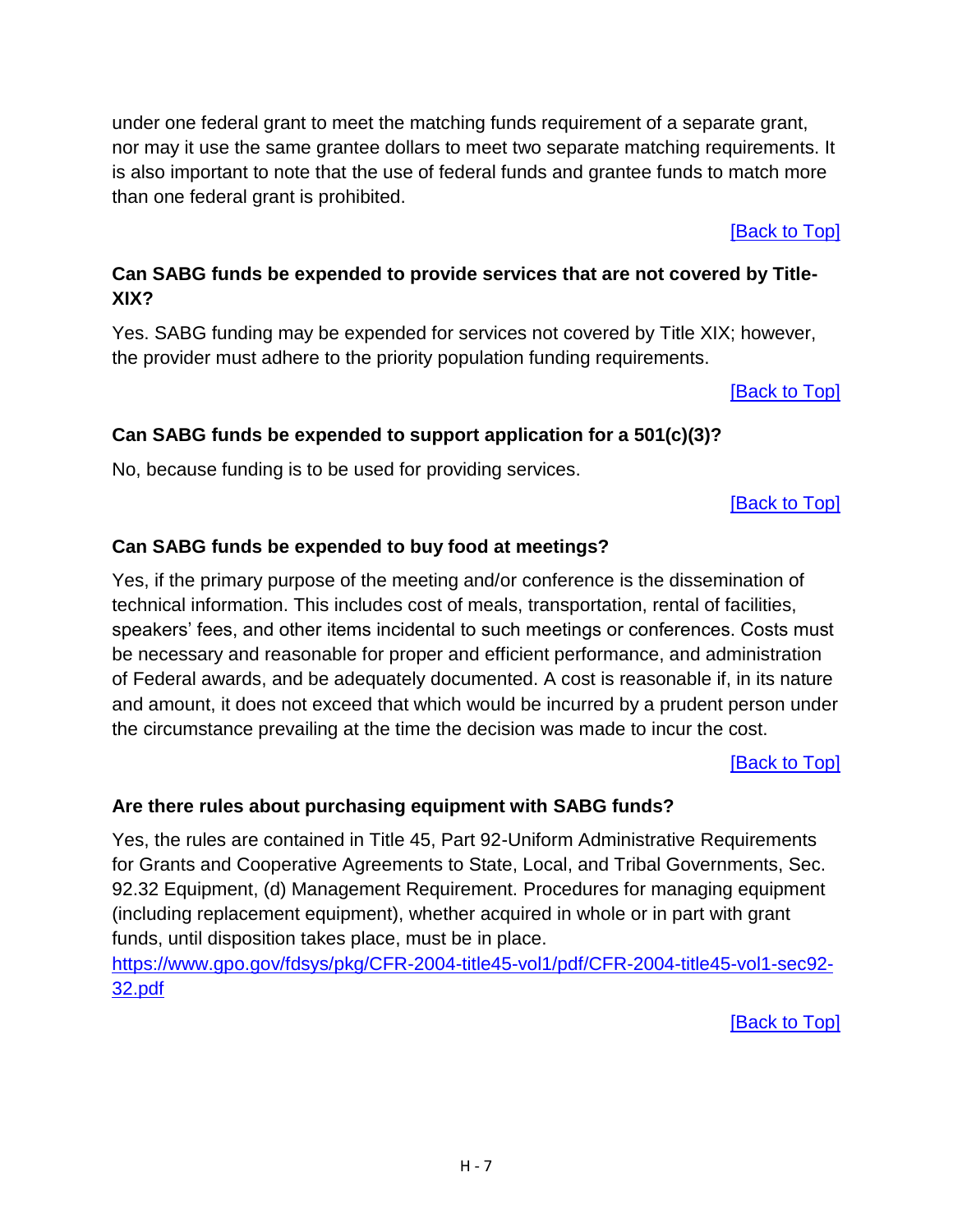## <span id="page-55-0"></span>**Is licensing substance use disorder (SUD) programs an authorized activity under the SABG?**

Yes. Licensing SUD treatment programs is part of the provision of Quality Assurance. Quality Assurance includes activities to assure conformity to acceptable professional standards and identify problems that need to be remedied. Quality Assurance is part of treatment, which is authorized pursuant to Title 42 USC §300x-21(b).

[\[Back to Top\]](#page-48-0)

## <span id="page-55-1"></span>**Is there a specific requirement that treatment and/or prevention activities be an evidence based practice (EBP)?**

Yes, for use of SABG funds, EBPs for prevention are required.

[\[Back to Top\]](#page-48-0)

## <span id="page-55-2"></span>**Can SABG funds be expended to provide services to individuals who have a cooccurring general mental health disorder, or a serious mental illness?**

SABG funding may be used to cover the SUD treatment services for co-occurring individuals; however, the provider must adhere to the priority population placement and funding requirements.

[\[Back to Top\]](#page-48-0)

# <span id="page-55-3"></span>**Can State General Funds (SGF) counted toward the SABG Maintenance of Effort (MOE) obligation be used to match another federal grant?**

The SABG MOE provision requires federal grant recipients to maintain non-federal funding for activities described in the application at a level which is not less than expenditures for activities during the fiscal year. The purpose of a MOE requirement is to ensure that funds provided by the federal government are used to fund an increased level of program activity, and that the grantee does not simply replace SGF dollars with federal dollars. Generally, SGFs counted toward the SABG MOE obligation can be used to match another federal grant, but the statutory and regulatory requirements governing the other federal grant(s) must be reviewed prior to making a final determination as to whether or not this is allowable. For example, SGF included in the state's SABG MOE requirement can be used to match federal Medicaid funds for SUD treatment services, but SGF funds included in the state's SABG MOE are not Qualified State Expenditures under the Temporary Assistance for Needy Families (TANF) block grant program. Any amount of the SABG MOE used to match one federal grant (e.g. Medicaid) cannot be used to match another federal grant.

[\[Back to Top\]](#page-48-0)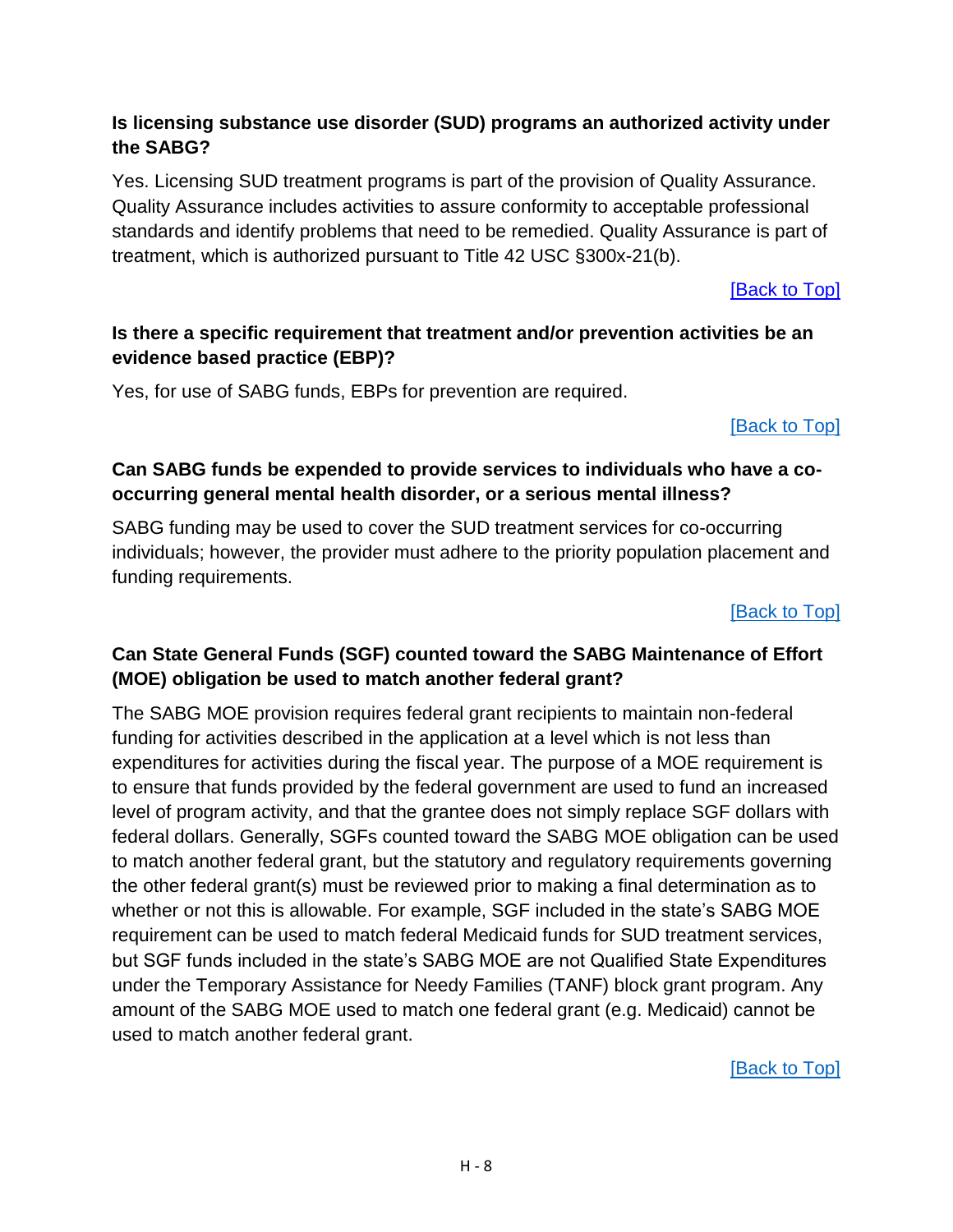# <span id="page-56-0"></span>**To what SABG set-asides can the costs of Resource Development activities be applied?**

The costs of Resource Development activities can be applied to SUD treatment and the twenty-percent primary prevention set-aside, and to Administration, but not any other set-aside. Per the SABG Block Grant instructions, Resource Development activities can be distributed between treatment and prevention. Resource Development activities include planning, coordination, and needs assessment, quality assurance, training (post-employment), program development, research and evaluation, and information systems.

[\[Back to Top\]](#page-48-0)

# <span id="page-56-1"></span>**Can SABG funds be expended for Tobacco Cessation Counseling?**

SABG funds can be used for Tobacco Cessation Counseling as long as this counseling is part of the clients' substance abuse treatment plan and not a stand-alone program or initiative. Title 42, USC §300x-21(b) authorizes the use of SABG funds only for the purpose of planning, carrying out, and evaluating activities to prevent and treat substance abuse, and for related activities contained in 42 USC §300x-24.

[\[Back to Top\]](#page-48-0)

# <span id="page-56-2"></span>**Is an expenditure for Vocational Rehabilitation Services authorized under the SABG?**

The use of SABG funds is not allowed for Vocational Rehabilitation Services. Vocational Rehabilitation Services provide for gaining and maintaining job skills, which allow for productive employment. Vocational rehabilitation includes vocational testing, counseling, guidance, job training, job placement, and other relevant activities designed to improve a person's ability to become economically self-supporting. Per Title 42, USC §300x-21(b), SABG Block Grant funds can ONLY be expended for planning, carrying out, and evaluating activities to prevent and treat substance abuse.

[\[Back to Top\]](#page-48-0)

# <span id="page-56-3"></span>**Can SABG funds be expended for Transitional Housing (TH), Recovery Residences (RR), or residential treatment services?**

### Room and Board

SABG discretionary funds, or SABG perinatal funds (for perinatal beneficiary's only), may be utilized to cover the cost of room and board for the following services:

Transitional Housing (TH)

Counties contracting to provide State Plan SUD services my offer TH as an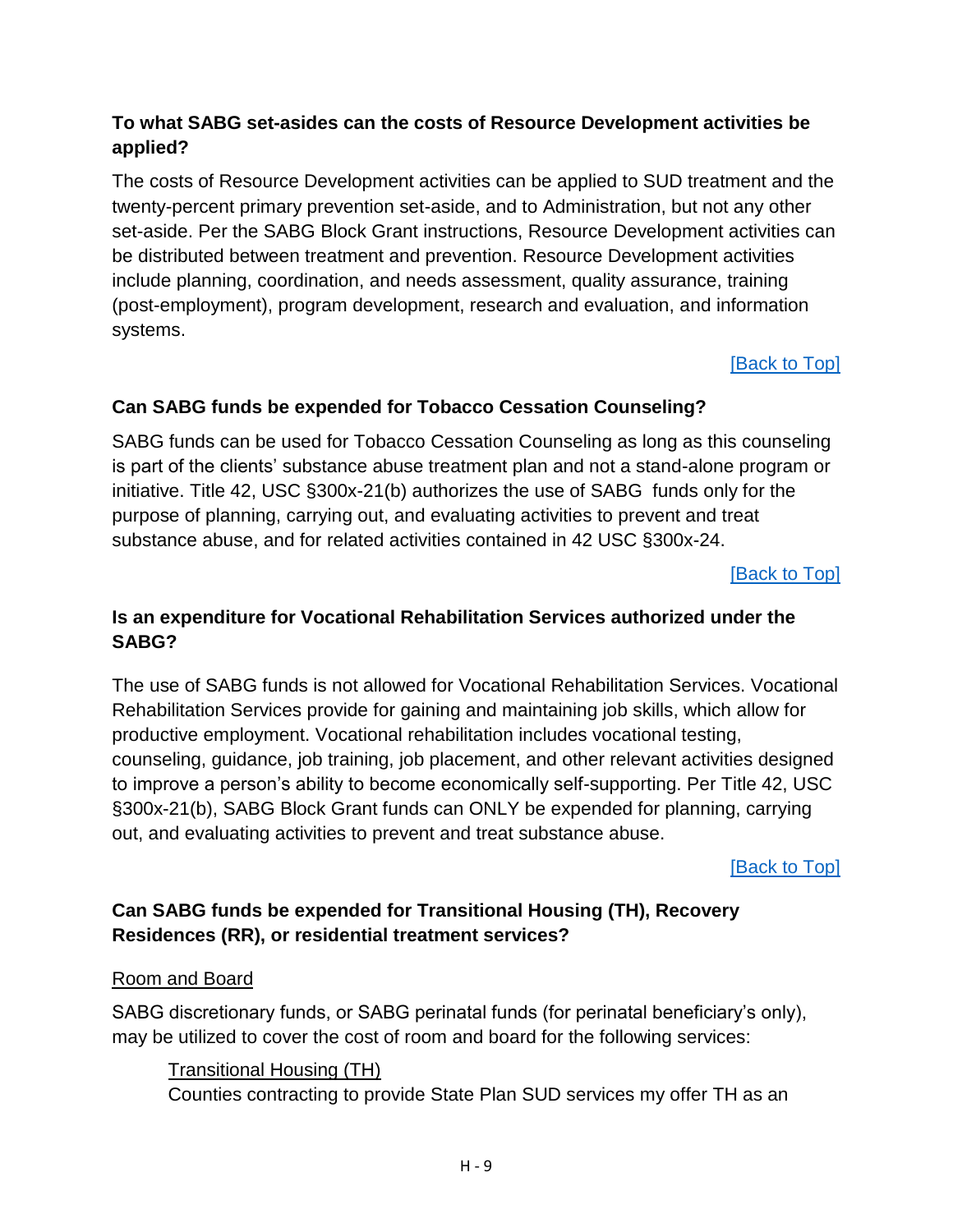essential support service in their SUD continuum of care in adherence with the following guidance:

- o TH does not provide SUD services or require licensure by DHCS;
- o All TH residents must be actively engaged in SUD treatment services to be provided off-site;
- o Payment of room and board is for food and lodging expenses only.
- $\circ$  TH residents stay is limited to short term (up to 24 months);
- o Counties shall ensure the TH is secure, safe, and alcohol and drug free; and
- o Counties shall develop guidelines for contracted TH providers, provide monitoring and oversight and fulfill all SABG reporting requirements.

# Recovery Residences (RRs)

Counties entering into a state-county intergovernmental agreement to participate in the DMC-ODS Waiver may offer RR services as an ancillary component of the DNC-ODS Waiver in adherence with the following guidance:

- o RRs do not provide SUD services or require licensure by DHCS;
- o All RR residents must be actively engaged in medically necessary recovery support or SUD treatment services to be provided off-site;
- o Payment of room and board is for food and lodging expenses only;
- $\circ$  RR residents stay is limited to short term (up to 24 months);
- o Counties shall ensure the RR is secure, safe, and alcohol and drug free; and
- o Counties shall develop guidelines for contracted RR providers, provide monitoring and oversight and fulfill all SABG reporting requirements.

# Residential Treatment

Counties entering into a state-county intergovernmental agreement to participate in the DMC-ODS Waiver are required to provide at least one American Society of Addiction Medicine (ASAM) level of residential treatment for approval of a county implementation plan in the first year. As the room and board portion of the required residential services is not a Medicaid billable activity, SABG discretionary funds, or SABG perinatal funds (for perinatal beneficiaries only), may be utilized to cover the cost of room and board in adherence with the following guidance:

- o Residential treatment is a non-institutional, 24-hour, non-medical, short –term residential program providing rehabilitation services to beneficiaries with a SUD diagnosis;
- $\circ$  A Medical Director or Licensed Practitioner of the Healing Arts must determine that the residential treatment is medically necessary and in accordance with the beneficiary's individualized treatment plan.
- o Counties must ensure payment of room and board is for food and lodging expenses only.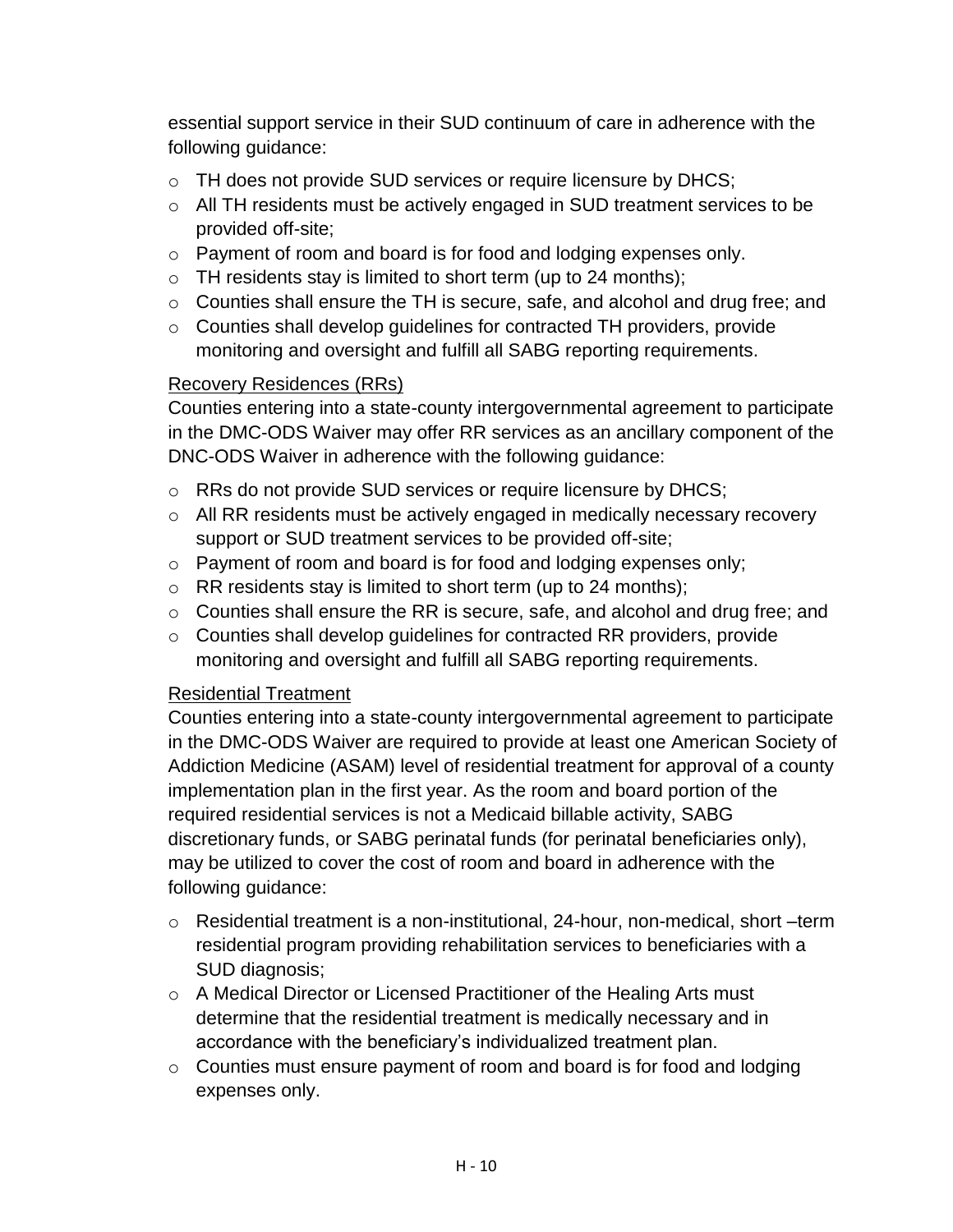For more information, you may access MHSUDS IN No.: 16-059 - Substance Abuse Prevention and Treatment Block Grant Funded Room and Board For Transitional Housing, Recovery Residences and Residential Treatment Services at: [http://www.dhcs.ca.gov/formsandpubs/Documents/Info%20Notice%202015/MHSUDS\\_I](http://www.dhcs.ca.gov/formsandpubs/Documents/Info%20Notice%202015/MHSUDS_IN_16-059.pdf) [N\\_16-059.pdf](http://www.dhcs.ca.gov/formsandpubs/Documents/Info%20Notice%202015/MHSUDS_IN_16-059.pdf)

## [\[Back to Top\]](#page-48-0)

### <span id="page-58-0"></span>**Can SABG funds be expended for infrastructure development?**

SABG discretionary and/or prevention set-aside allocations can be utilized for statewide SUD system infrastructure development and capacity improvements to reduce substance abuse and improve the lives of those affected by it. Some examples are:

- Increased availability of services for diverse and underserved populations.
- Increased development and implementation of evidence-based practices (EBPs).
- Improved development and collection of specific outcome measures.
- Increased development and maintenance of State data management systems.
- Increased workforce development.

#### **[\[Back to Top\]](#page-48-0)**

#### <span id="page-58-1"></span>**Can SABG funds be expended for linkages to permanent housing?**

Permanent Supportive Housing (PSH) is an evidence-based practice that includes access to decent, safe, and affordable housing. In the PSH model, the housing is linked to voluntary and flexible supports and services designed to meet individual needs and preferences. Individuals who can most benefit from PSH include people with disabilities (including those with mental and/or substance use disorders) who are homeless, or at risk of homelessness. Learn more about supportive housing from the SAMHSA [Permanent Supportive Housing Evidence-Based Practices \(EBP\) KIT –](http://store.samhsa.gov/product/Permanent-Supportive-Housing-Evidence-Based-Practices-EBP-KIT/SMA10-4510) 2010. Learn more about [Housing First at the National Alliance to End Homelessness.](http://www.endhomelessness.org/pages/housing_first)

Find information about the housing resources available through the [Continuum of Care](https://www.hudexchange.info/programs/coc/)  [Program](https://www.hudexchange.info/programs/coc/) at the Department of Housing and Urban Development (HUD) [Exchange.](https://www.hudexchange.info/)

[\[Back to Top\]](#page-48-0)

#### <span id="page-58-2"></span>**Can SABG funds be expended to augment funding for programs that receive insufficient program funding?**

Yes, if all the following conditions are met:

- The SABG funds are used ONLY for planning, carrying out, and evaluating activities to prevent or treat substance abuse;
- The expenditure does not violate a state law or procedure for expending of state funds; and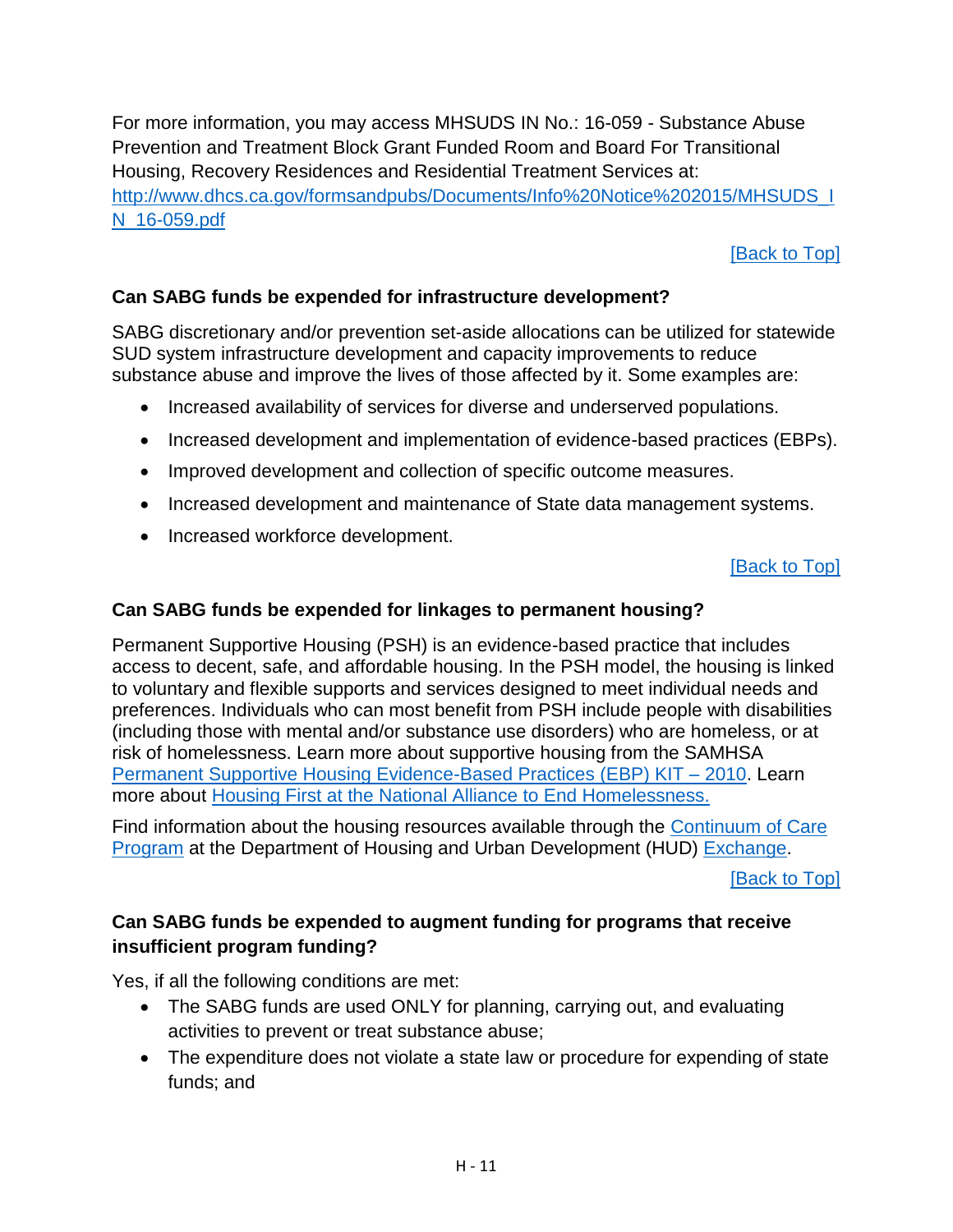The expenditure does not circumvent a requirement, term or condition, or other restriction or prohibition of another federal grant.

[\[Back to Top\]](#page-48-0)

#### <span id="page-59-0"></span>**Are there required SABG set-asides?**

Yes, the SABG statute and regulations requires that:

- At least five (5) percent of grant funds be used to increase availability of treatment services (either by establishing new programs or expanding the capacity of existing programs) for pregnant women and women with dependent children;
- No less than 70 percent will be expended for prevention, treatment and recovery support activities regarding alcohol and other drugs; and
- No less than 20 percent for primary prevention. Funds utilized under this setaside must be identified and tracked in order to maintain accountability.

[\[Back to Top\]](#page-48-0)

## <span id="page-59-1"></span>**What happens when one or more SABG set-asides are not met?**

There are two potential outcomes. One occurs when a set-aside was not met because the funds were not expended. In this case, the unexpended federal funds would be returned to the federal government. The second outcome occurs when the set-aside was not met and the federal funds were expended. In this instance, the Department may not be able to establish that it is entitled to retain the funds. The Department would be subject to repaying, with interest, the amount by which it failed to comply with a given set-aside. Since the grant funds were expended, repayment would be made from non-Federal funds. The penalties for failure to comply with the SABG requirements/agreements are contained in Title 42, USC §300x-55.

[\[Back to Top\]](#page-48-0)

# <span id="page-59-2"></span>**Can SABG funds be expended for drug testing?**

If the cost is part of an SUD treatment program and regime, and is not a stand-alone cost, SABG funds can be used for drug testing.

[\[Back to Top\]](#page-48-0)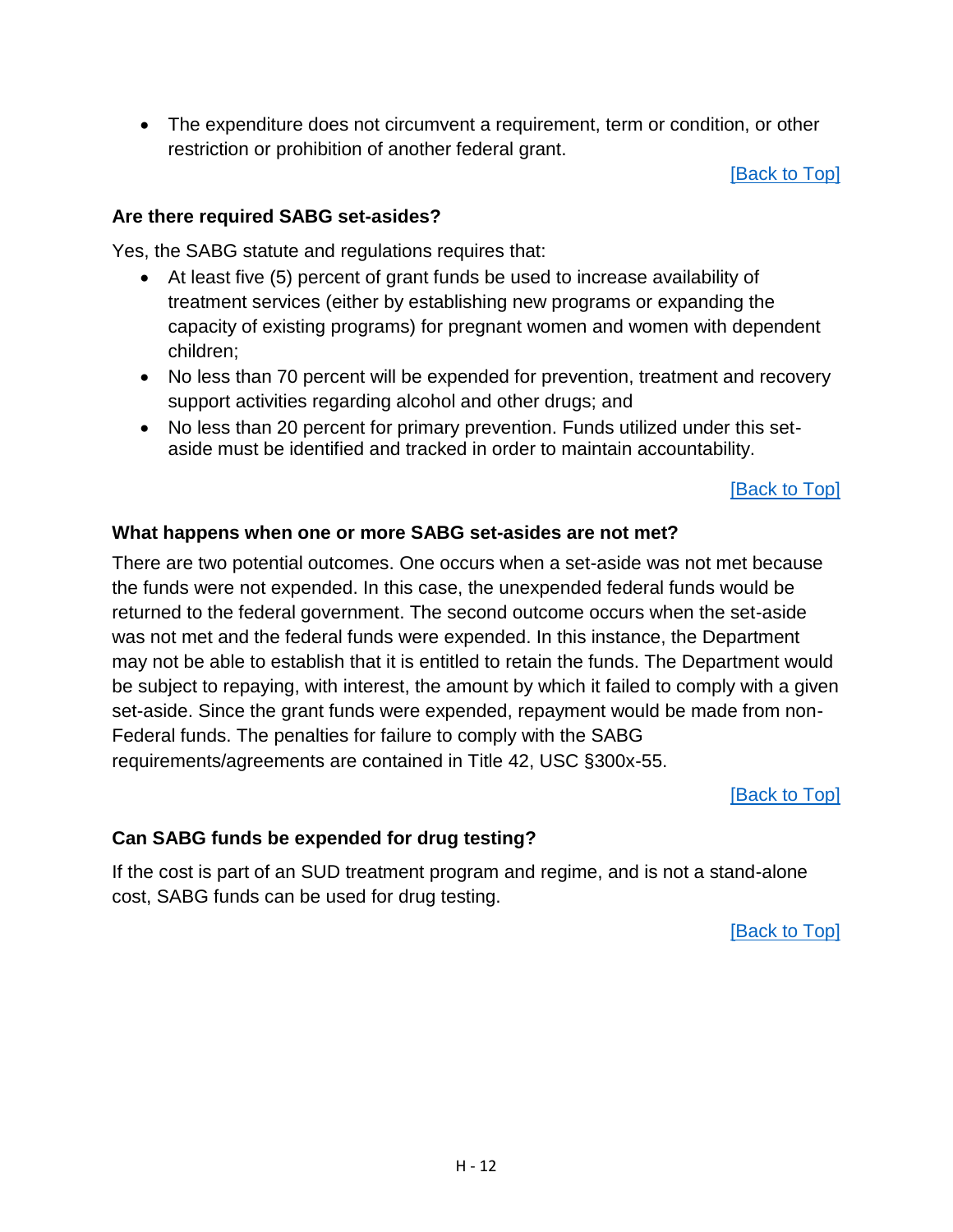## <span id="page-60-0"></span>**Can a county or private provider contract with a for profit organization for drug testing?**

First, the drug testing must be part of an SUD treatment program and regime, and not a standalone cost. If this test is met, then the answer is yes. The organization providing the drug testing would be a vendor and not be a recipient of financial assistance.

[\[Back to Top\]](#page-48-0)

## <span id="page-60-1"></span>**Can counties expend SABG funds to contract with out-of-state providers?**

Counties may contract with out-of-state providers if all the following conditions are met:

- A county complies with all applicable state and relevant "border" county contracting and procurement rules and guidelines;
- A county complies with all the SABG regulations; and
- A county is only billed by the out-of-state provider for the treatment costs for eligible California residents.

[\[Back to Top\]](#page-48-0)

### <span id="page-60-2"></span>**Do the SABG regulations contain a non-supplantation requirement?**

Yes. In addition to the SABG MOE, Title 45, CFR, Part 96, §96.134(a) contains a nonsupplantation requirement. Section 96.134(a) reads in part: "The Block Grant shall not be used to supplant state funding of alcohol and other drug prevention and treatment programs." The Federal Register dated March 31, 1993, contains the statement: "In addition to the maintenance of effort by the principal agency, the Secretary requires the state not to use the Block Grant to supplant State funding of substance abuse prevention and treatment programs."

### [\[Back to Top\]](#page-48-0)

## <span id="page-60-3"></span>**What is the difference between the SABG MOE requirement and the nonsupplantation requirement contained in SABG regulations, 45 C.F.R. §96.134(a)?**

The SABG MOE applies to the Department as the Principal State Agency (PSA). The non-supplantation requirement applies to state funding of SUD prevention and treatment programs.

Pursuant to Title 42, USC §300x-30(a), the SABG MOE is derived from a mathematical calculation. Per §300x-30(a), the PSA's current fiscal year's state expenditures for authorized activities must be at least equal to the average of such expenditures for the two preceding fiscal years. If the non-supplantation provision of 45 CFR §96.134(a) were applied to the PSA, the PSA would be required to maintain current year's state expenditures at a level of at least equal to the preceding fiscal year. This would conflict with and change the SABG MOE provisions of Title 42 USC §300x-30(a). Since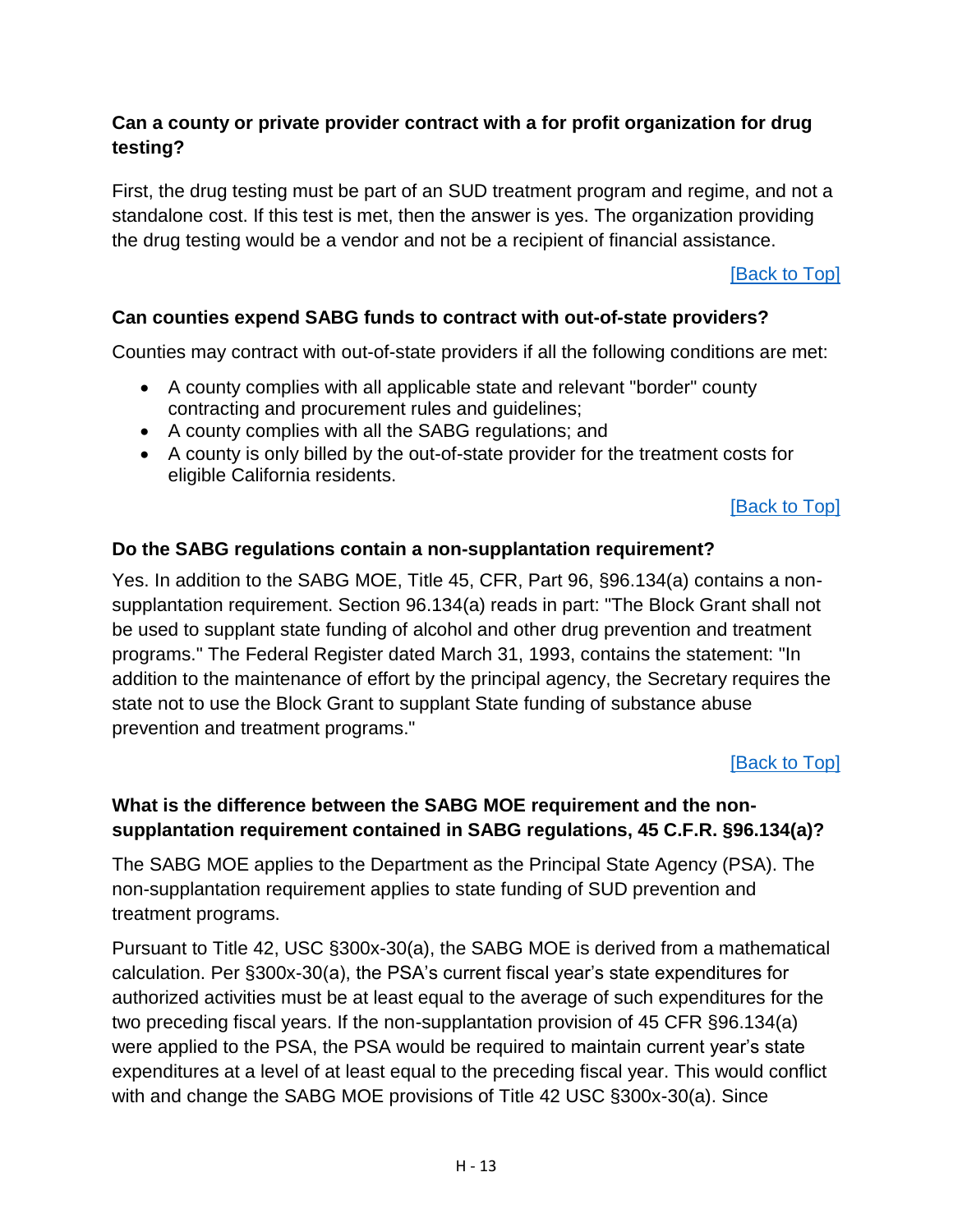regulations cannot conflict with or change statutory provisions, the non-supplantation provision of 45 CFR, §96.134(a) apply to state funding of SUD prevention and treatment programs.

### [\[Back to Top\]](#page-48-0)

# <span id="page-61-0"></span>**Must SABG funds be expended as the payer of last resort?**

SABG funds administered by DHCS are to be used by counties and providers as the last source of payment for a beneficiary. If a client qualifies for Medicaid funding, has full or partial insurance, or private funds available, these sources are primary and should be billed first.

Title 45, CFR, Part 96, §96.137, also emphasizes that the SABG is the funding of last resort for services authorized under §300x-22(b), which pertains to services to pregnant women and women with dependent children and tuberculosis services. Subrecipients and/or contractors that receive SABG funding and provide these services must make every reasonable effort, including the establishment of systems for eligibility determination, billing, and collection, to:

- Collect reimbursement for the costs of providing such services to persons who are entitled to insurance benefits under the Social Security Act, including programs under Title XVIII and Title XIX, any State compensation program, and other public assistance program for medical expenses, any grant program, any private health insurance and any other benefit program.
- Secure from patients or clients' payments for services in accordance with their ability to pay.

# [\[Back to Top\]](#page-48-0)

# <span id="page-61-1"></span>**[What activities can be funded with SABG funds?](http://insideadp.adp.ca.gov/dir/OIA/faq_grants_requirements.htm#13. What activities can be funded with SAPT Block Grant funds?#13. What activities can be funded with SAPT Block Grant funds?)**

Title 42, USC §300x-21(b) contains the authorized activities for the SABG. This section states that the State will expend the grant only for the purpose of planning, carrying out, and evaluating activities to prevent and treat substance abuse and for related activities authorized in Section 300x-24.

Title 42, USC. §300x-22(a) requires 20 percent of a SABG award to be used for Primary Prevention.

Title 42, USC. §300x-22(b) requires that the sum of five (5) percent of the Federal Fiscal Year 1993 SABG award, and five (5) percent of the FFY 1994 SABG award be expended to increase, relative to FFY 1992, treatment services designed for pregnant women and women with dependent children. For FFYs subsequent to FFY 1994, the state must maintain this level of effort for such treatment services. Per Title 42, USC §300x-22(b), the Department is required to expend not less than \$26,349,141 in a fiscal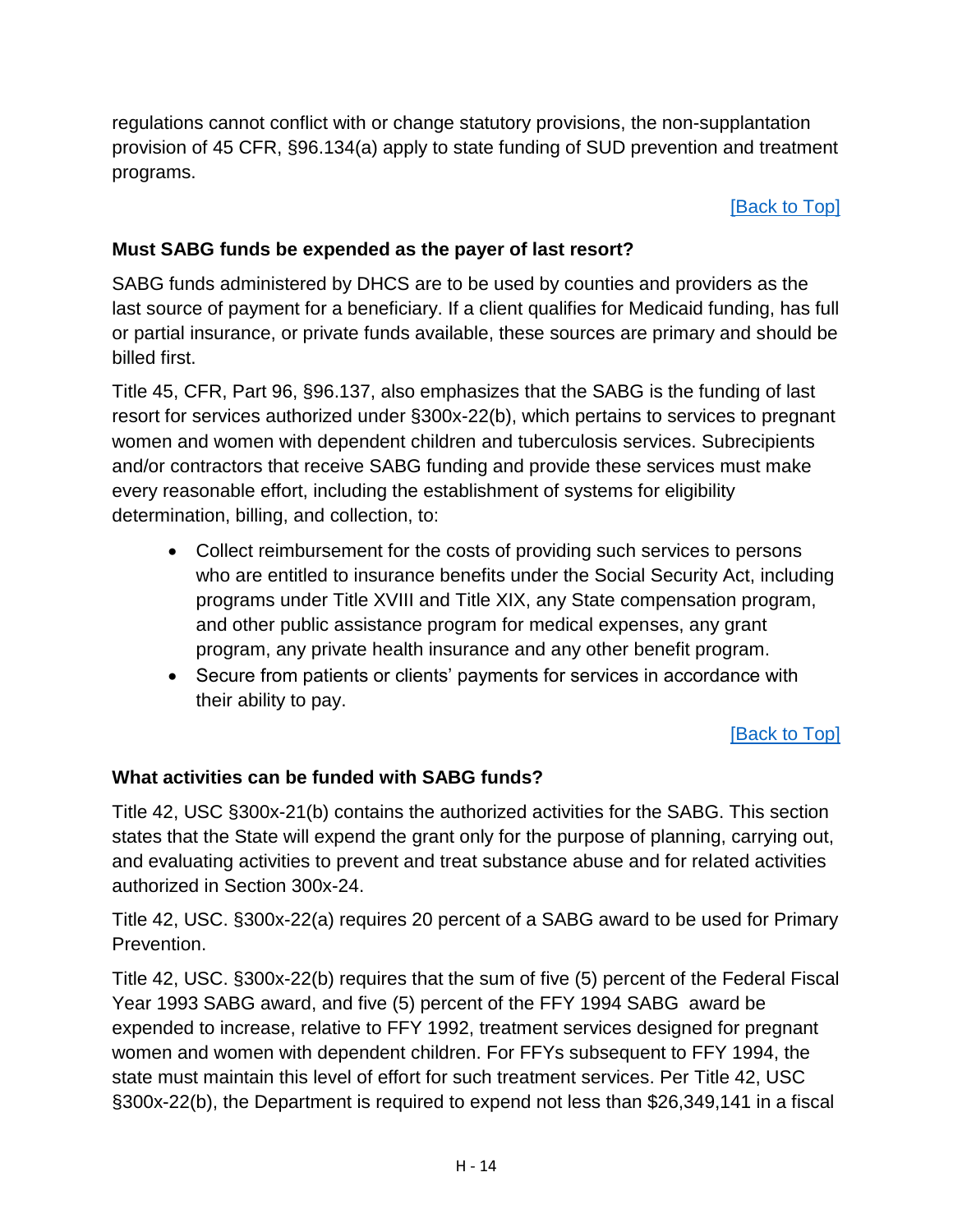year for services to pregnant women and women with dependent children, and of the \$26,349,141, \$15,554,000 must be SABG funds.

Per Title 45, Code of Federal Regulations, Part 96, §96.137, the SABG Block Grant must be the funding of last resort for services authorized under Section 300x-22(b)

Section 300x-24 contains the requirements governing the use of SABG Block Grant funds for HIV Early Intervention Services (California is no longer a HIV designated state) and Tuberculosis Services.

Just because an activity is authorized does not necessarily mean that the corresponding expenditure is allowable. For example, any cost allocable to other federal grant awards or programs may not be charged to the SABG to overcome any restrictions, to fund deficiencies, to avoid restrictions imposed by law or terms of the federal awards, or for other reasons.

Full definitions as well as additional information on the authorized services are contained Title 45, Code of Federal Regulations Part 96.

**[\[Back to Top\]](#page-48-0)** 

## <span id="page-62-0"></span>**What other types of SUD activities can be funded with SABG?**

- Projects for the development and implementation of SUD prevention, treatment and recovery activities , including:
	- $\circ$  Treatment: assessment, outpatient counseling, residential rehabilitationincluding therapeutic communities, hospital based care (not inpatient hospital services); vocational counseling, case management;
	- o Outreach;
	- o Detoxification;
	- $\circ$  Prevention: education, counseling and other activities designed to reduce the risk of substance abuse;
	- o Program Administration,
	- o Peer-to-peer services,
- SAMHSA encourages states to use SABG funding for the provision of short-term (up to 24 months) support services and linkages to housing, including the payment of room and board, for beneficiaries.

[\[Back to Top\]](#page-48-0)

### <span id="page-62-1"></span>**Can all services be supported with SABG funds?**

Due to limits on public funding from all sources managed by DHCS, and the increasing demands on this funding, it is necessary to remind providers that these public funds are intended to provide professional SUD treatment services for those who are most clinically in need of these services, and financially unable to pay the cost of these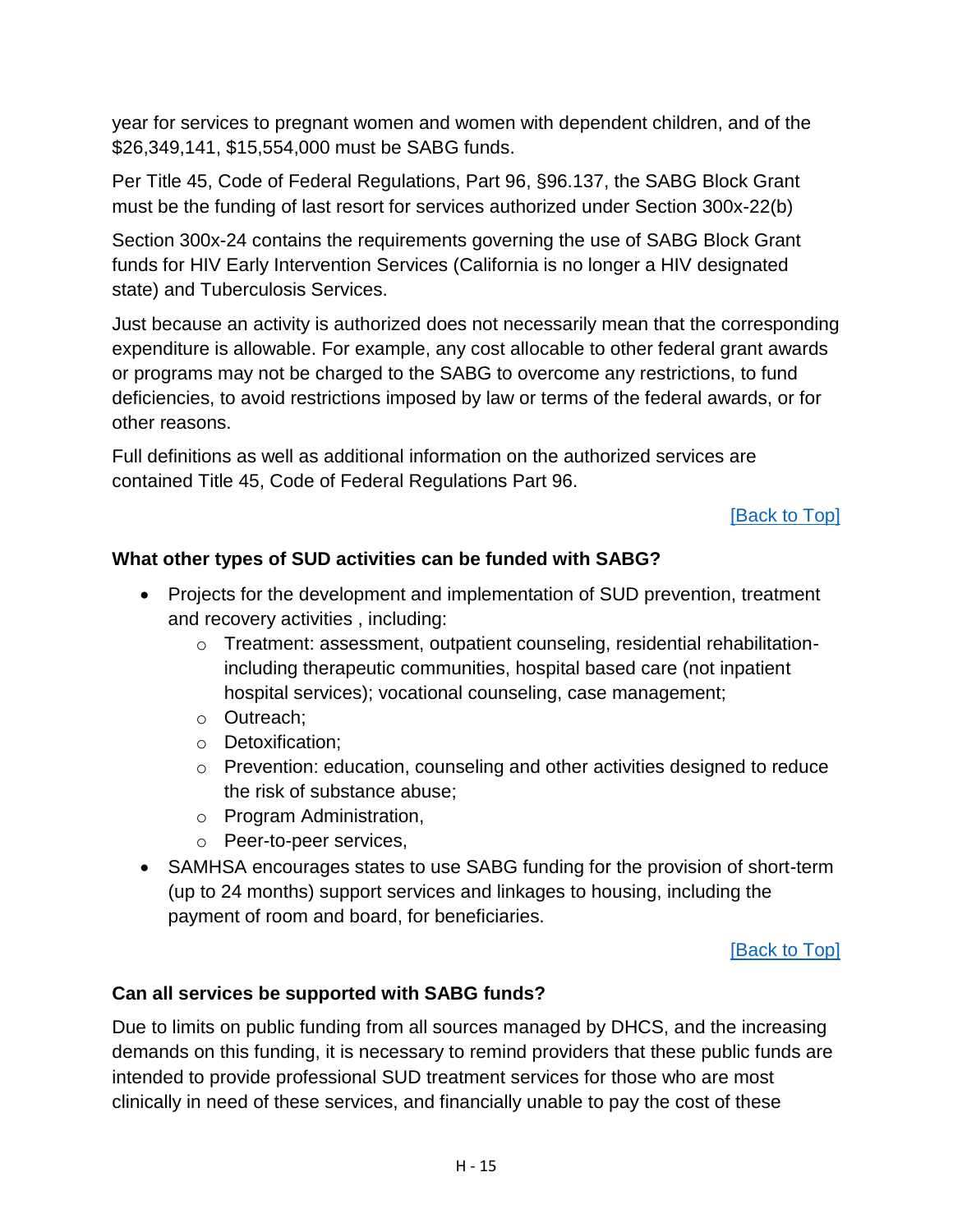needed services. Persons who do not meet active SUD diagnosis criteria may not be eligible for public funding supports beyond an initial screening or assessment, and/or a minimum initial service period. Such persons may elect, independently or with court directive, to participate in educational, or other services, without proper authorization, but may be expected to pay privately for these services, with advance notice of fees from the program to the client. A person who claims no recurring use of alcohol or other drugs within the past year is not considered actively using.

[\[Back to Top\]](#page-48-0)

# <span id="page-63-0"></span>**Will the SABG pay for all types of assessments?**

Full assessment, funded by the SABG, are to be provided only for clients who are requesting treatment and/or who, based on screening or observation, have a clear and present need to enter some level of professional SUD treatment beyond the assessment. DHCS block grant funding shall not be used for procedural "assessmentsonly", or evaluations ordered of the client by a court or other authority primarily for factfinding purposes of an external agency, or for driver's license re-evaluations, or reinstatement, or for Child Protective Services directed assessments for evaluative purposes only. Clients seeking only assessments or evaluations, to meet court obligations may be expected to be financially responsible for the cost of these services, and the nature of service provided, and charges, are at the discretion of the provider. New clients, who request an "assessment only" visit for external report purposes, should be informed that they may be financially responsible for this service, and what the cost will be prior to the delivery of the service.

[\[Back to Top\]](#page-48-0)

# <span id="page-63-1"></span>**Can SABG funds be expended for HIV Early Intervention activities or services?**

No, California is not considered an HIV designated State therefore SABG funds cannot be used for HIV activities or services.

[\[Back to Top\]](#page-48-0)

### <span id="page-63-2"></span>**Can SABG funds be expended for Incentives?**

SAMHSA policy supports the appropriate, judicious, and conservative use of nonmonetary incentives in providing SUD prevention and treatment services. SAMHSA has indicated that non-cash incentives are essential to encourage attendance, retention, and attainment of prevention and treatment goals. The following guidance must be adhered to:

 Non-cash incentives should be the minimum amount necessary to meet the program and evaluation goals of the grant, and may not exceed \$30. Some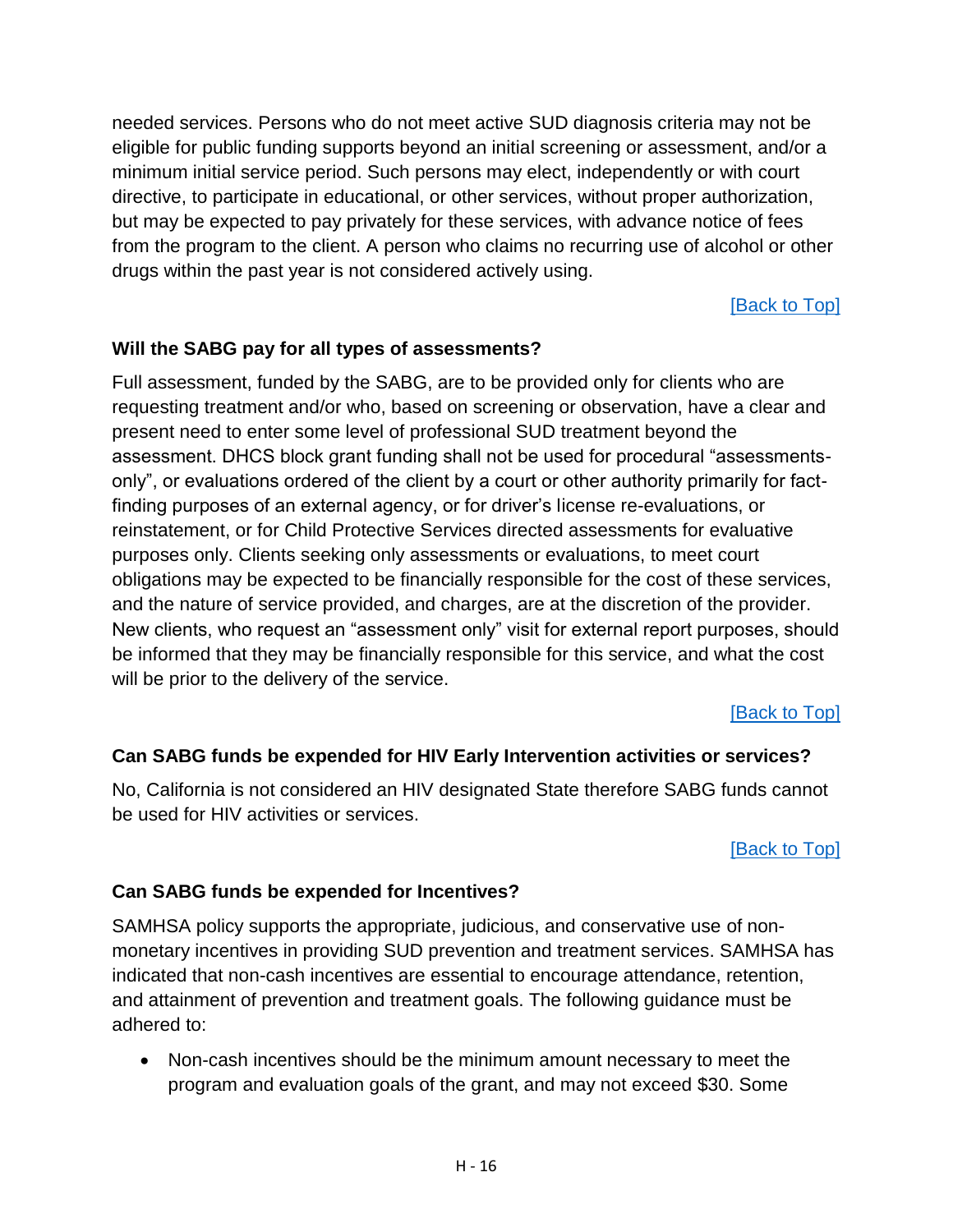examples include; gift cards, bus passes, prizes, food, and outreach items such as pencils, t-shirts, etc., containing program identification.

- Non-cash incentives should not provide an "undue inducement" that removes the voluntary nature of participation in an SUD prevention and/or treatment program.
- SAMHSA grant funds may not be used to make direct cash payments to individuals to induce them to enter SUD prevention and/or treatment programs or for any other purpose.

Costs of entertainment, **including amusement**, diversion, and social activities and any associated costs **are unallowable**. Utilizing SABG funding to provide non-cash incentives, including food must be necessary and reasonable for proper and efficient performance, and administration of the SABG program, and be adeq1uately documented. The use of SABG funding for non-monetary incentives must be for the purpose of encouraging attendance, retention, and attainment of SUD prevention and treatment goals.

[\[Back to Top\]](#page-48-0)

# <span id="page-64-0"></span>**Is it permissible under the SABG for a county to purchase a vehicle to provide necessary transportation to beneficiaries of SUD prevention, treatment, and recovery support services?**

Yes. According to the terms of the State/County Contract, regarding procurement, and guidance from the Substance Abuse and Mental Health Services Administration (SAMHSA), at the Single State Agency's discretion, a County may purchase a vehicle for use in their SUD prevention, treatment, and recovery support services program using SABG discretionary funds or if the vehicle is to be used solely for the perinatal or youth services program(s), the SABG perinatal or youth set-aside can be utilized.

DHCS pre-approval is required for vehicle purchases utilizing SABG funds. A County must submit a formal letter of request to DHCS (on County letterhead) with justification for a vehicle purchase that must address the questions below. DHCS will then review and issue a determination (approval/denial) on a case-by-case basis.

Please submit your formal request for SABG funded vehicle purchases to:

### **Vehicle Purchase Request**

California Department of Health Care Services Substance Use Disorder, Program, Policy and Fiscal Division Program Support and Grants Management Section 1500 Capitol Avenue, MS 2624, P.O. Box 997413 Sacramento, California 95899-7413

Please address the following questions in your formal request for SABG funded vehicle purchases: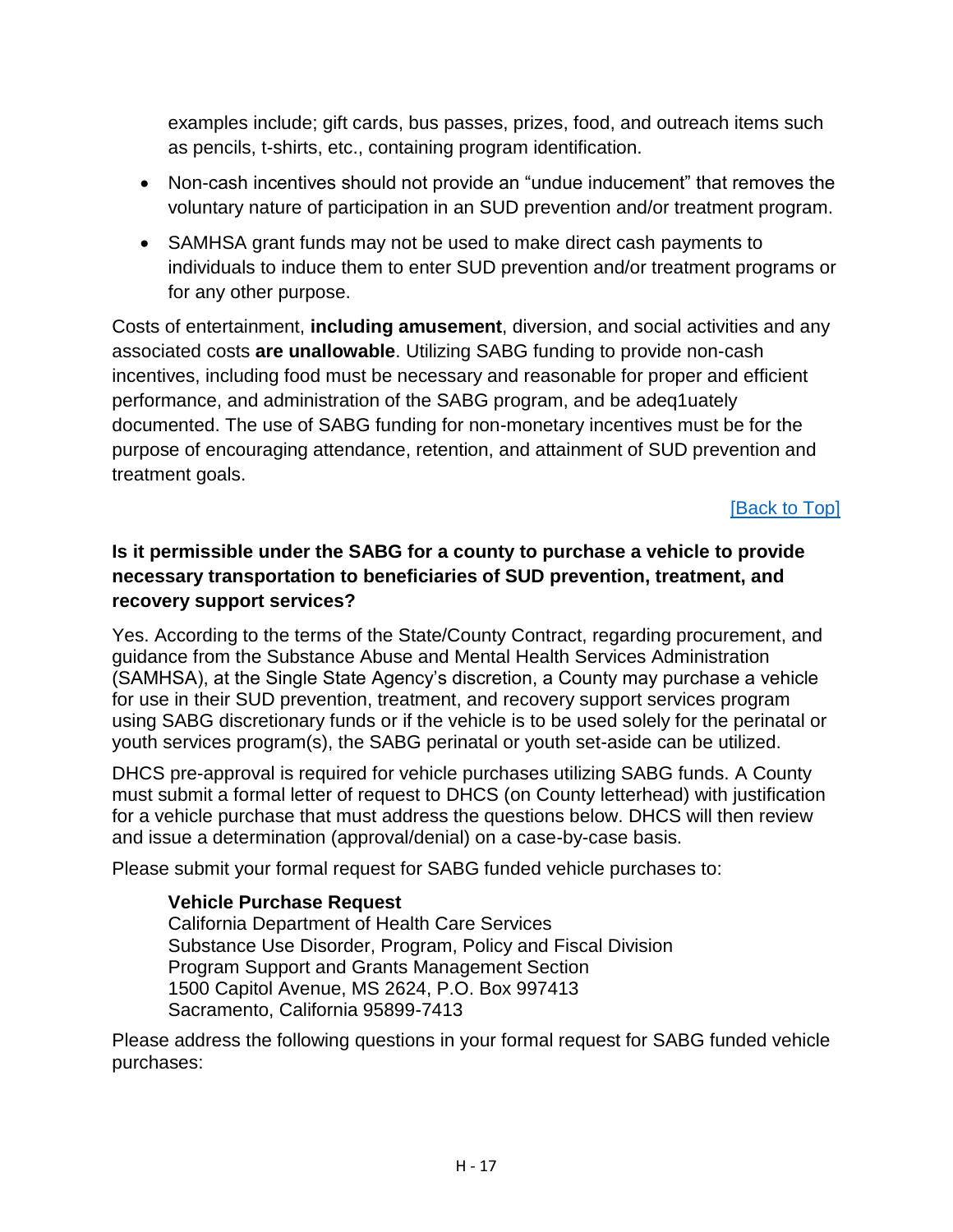- 1. Is the purchase necessary? You must provide justification.
- 2. Can the grantee organization purchase the vehicle with its own funds or finance it? This allows the value of the vehicle to be depreciated over the useful life budgeted using grant funds.
- 3. Can the vehicle be purchased with another source of funding (federal or nonfederal, e.g., program income, foundation funds, county funds, etc.)?
- 4. Has your organization considered a used vehicle?
- 5. If purchasing or financing is not possible, you must submit a lease and purchase agreement (signed and dated on the leasing agents or car dealership's letterhead) as stated under 45 CFR 74.44 or 45 CFR 92.36. This analysis of lease and purchase alternatives will determine which would be the most economical and practical procurement for the recipient and the federal government. In other words, contact a car dealership and request on their letterhead, signed and dated, the purchase price of a vehicle. Then request from a leasing agent the cost of leasing a vehicle, on its letterhead, signed and dated.
- 6. Will other programs occupy this vehicle? Or will the vehicle be dedicated to the proposed project only? If so, what would be the other program's portion of the expense? What would be the SABG project's fair share?
- 7. How many clients would utilize this vehicle? How many other vehicles are available for these clients to use? Why would your organization need more than one?
- 8. Who would drive the vehicle? Will you budget for the driver's salary?
- 9. Will non-grant funds be used for maintenance, insurance, and gasoline? If not, why?

If DHCS approves the vehicle purchase request, a County may purchase a vehicle using SABG discretionary funds (or perinatal/youth set-aside funds as described above), but must follow the terms outlined in Exhibit D(F), Procurement Rules, and Exhibit D(F), Equipment Ownership/Inventory/Disposition, of the State/County Contract. See Appendix F for a copy of the most recent State/County Contract Boilerplate Language. You may also refer to Appendix E of the SABG Policy Manual for state regulations regarding this topic.

# **List the legal owner as:**

California Department of Health Care Services 1501 Capitol Avenue, MS 4000 Sacramento, California 95899-7413

It should be noted that Exhibit D(F), Paragraph (4)(g) of the State/County Contract requires that within 60 calendar days prior to the end or termination of the agreement, the Contractor shall ask DHCS as to the requirements, including manner and method, of returning DHCS equipment to the DHCS. DHCS may, at its discretion, authorize the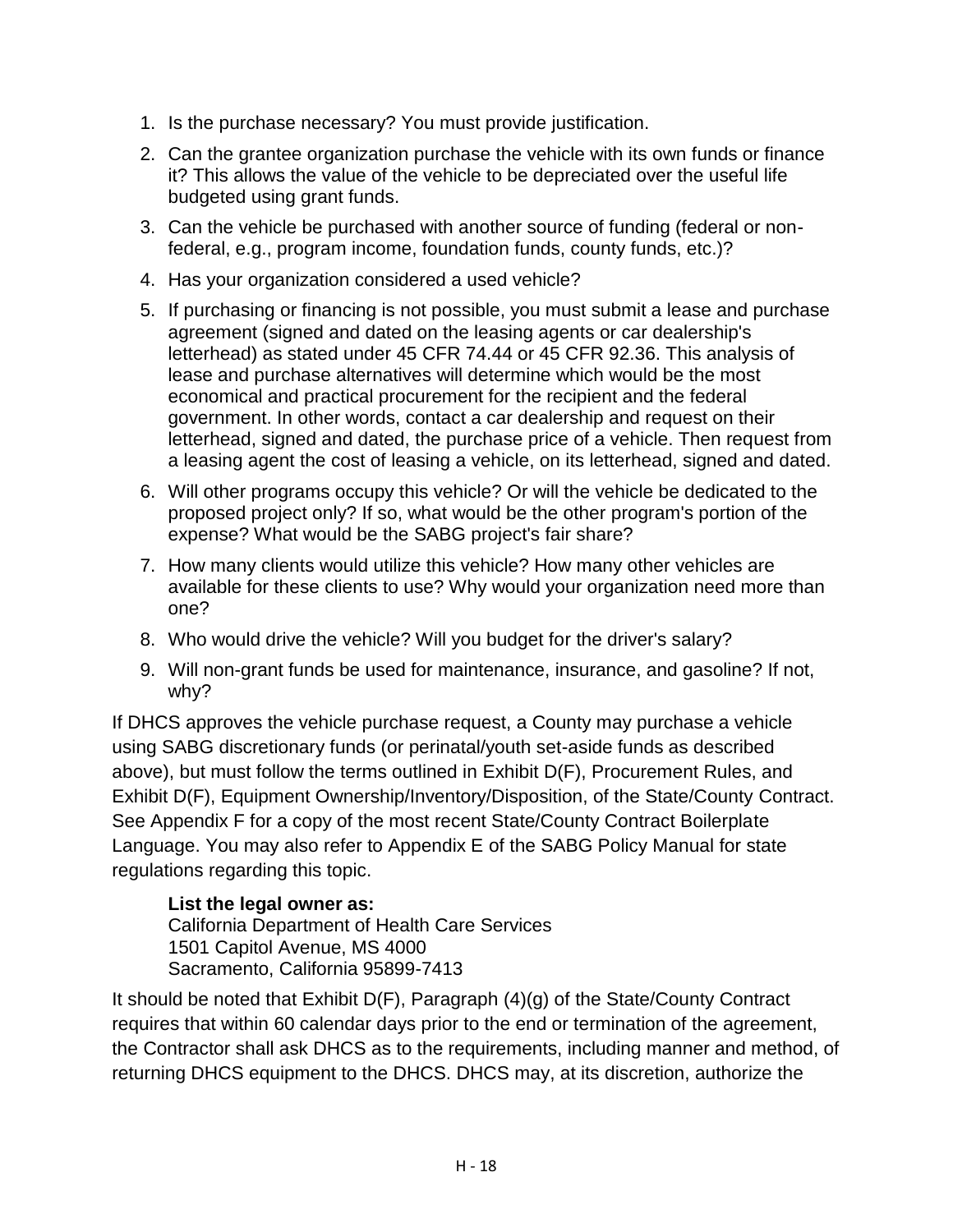continued use of state equipment for performance of work under a different State agreement.

### [\[Back to Top\]](#page-48-0)

## <span id="page-66-0"></span>**Can SABG funds be expended to cover start-up costs for SUD programs?**

Costs associated with the initial development of an SUD program within 90 days prior to the provider's ability to provide services is an allowable SABG expenditure. Start-up costs include administrative and staff salaries, training, rent, supplies, and utilities.

It does not mean that counties can use SABG funds indiscriminately to cover start-up costs for multiple new treatment programs. The county would be required, through documentation, to justify the need to increase the availability of treatment services by a specific modality. In the documentation, counties would also need to show that there are no other options to increase the availability of treatment services, such as contracting with an appropriate, established facility.

[\[Back to Top\]](#page-48-0)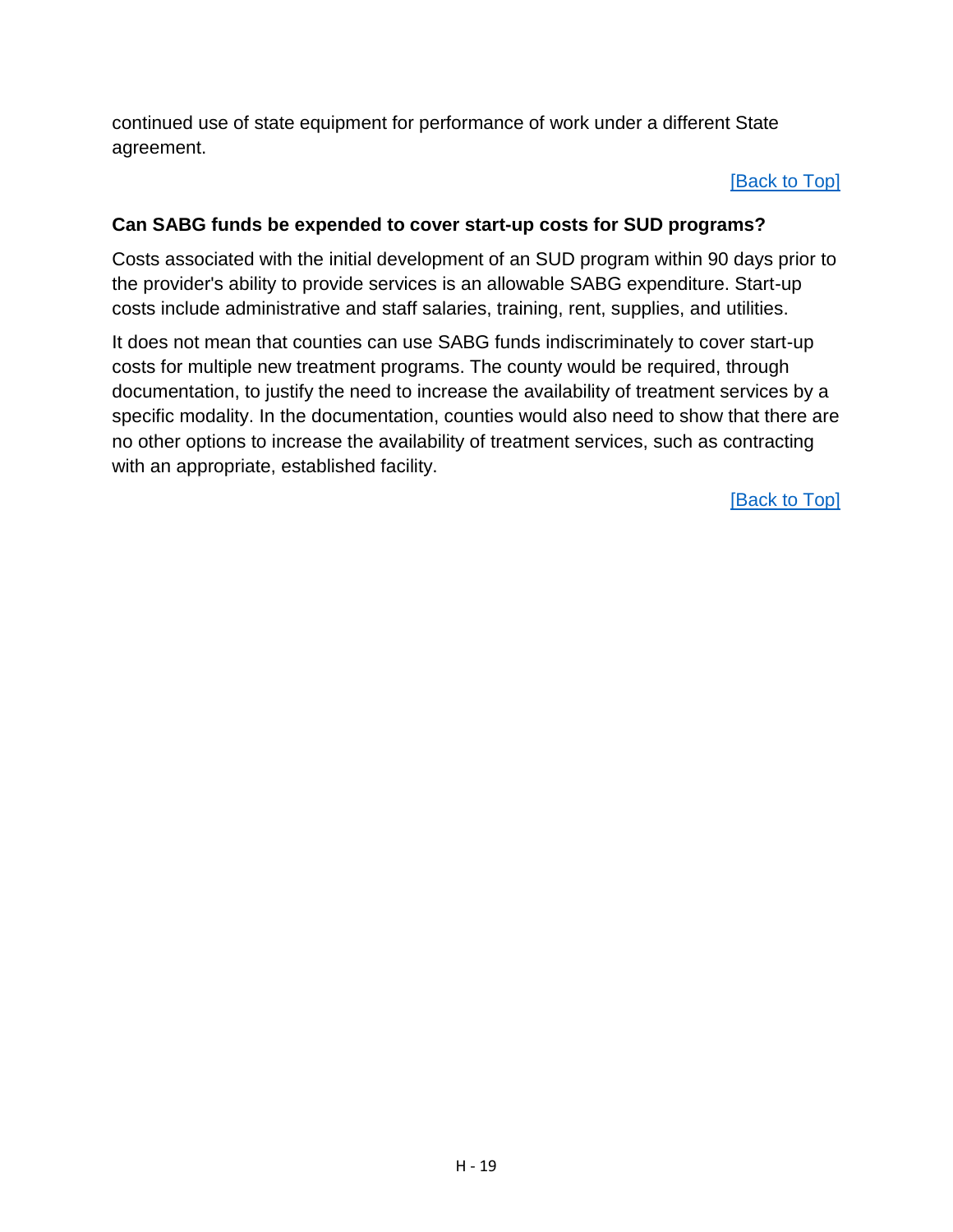# **Prevention**

# <span id="page-67-0"></span>**What is "primary prevention?"**

Primary prevention programs are:

- For individuals who do not require treatment for substance abuse;
- To educate and counsel the individuals on such abuse;
- To provide activities to reduce the risk of such abuse by the individual; and
- Activities that address one or more of the six strategies: Information Dissemination; Education; Alternatives; Problem Identification and Referral; Community-based Process; or Environmental.

### [\[Back to Top\]](#page-50-0)

# <span id="page-67-1"></span>**Can SABG funds be expended to pay police officers and teachers to do prevention programs?**

Generally, no, police and teachers usually have inherent governmental duties and their salaries are already being paid. In this case supplanting would occur if SABG funds were used to pay them.

[\[Back to Top\]](#page-50-0)

# <span id="page-67-2"></span>**Can SABG funds be expended to pay salaries for prevention specialist to write other grants?**

No, it is not allowable to use SABG funds to pay the salary of people applying for other Federal funds.

[\[Back to Top\]](#page-50-0)

# <span id="page-67-3"></span>**Are there restrictions on the expenditure of SABG funds for prevention services?**

Yes, there are restrictions. SABG funds may not be used for anything that cannot be tied directly to a prevention activity. Examples include: Internet and/or cable service, rent, utilities, televisions, shoes, personal items (i.e., denture cream, feminine hygiene products, etc.), diapers, grocery items for non-prevention activities, cell phones, sporting good for non-prevention activities, car payments, and 501(c)(3) applications).

[\[Back to Top\]](#page-50-0)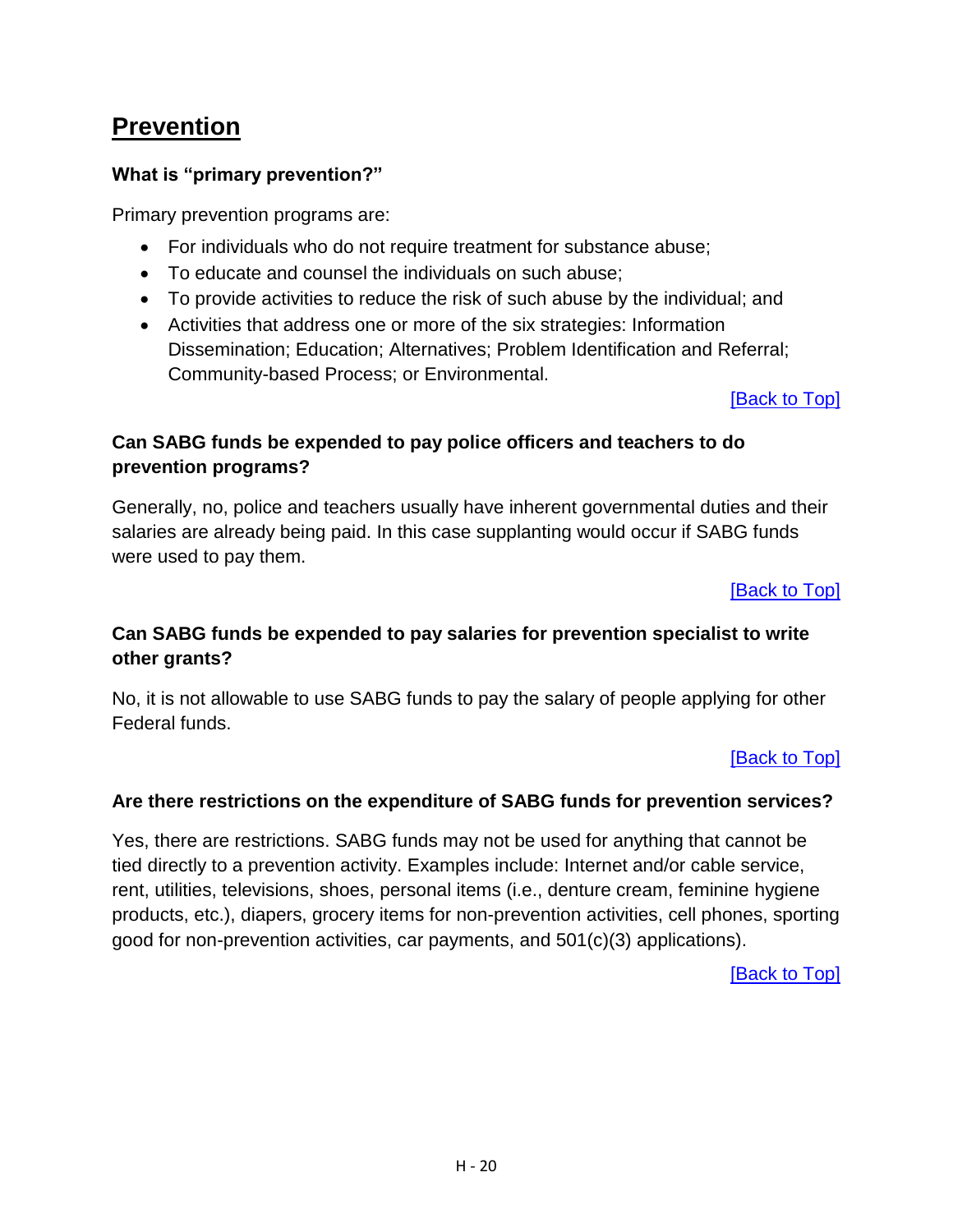# **Treatment Services**

# <span id="page-68-0"></span>**What populations are to be served with SABG funding?**

The following populations can be served (in order of priority) with SABG funding:

- Pregnant females who use drugs by injection;
- Pregnant females who use substances;
- Other persons who use drugs by injection;
- Substance using females with dependent children and their families, including women who are attempting to regain custody of their children; and
- As funding is available all other clients with a SUD, regardless of gender or route of use.

[\[Back to Top\]](#page-50-1)

# <span id="page-68-1"></span>**Must persons be actively using a substance to be accepted into a SABG funded program?**

Persons must indicate active substance use within the previous 12-months to be eligible for SABG services. This also includes individuals who were incarcerated, after release, and reported using while incarcerated.

[\[Back to Top\]](#page-50-1)

# <span id="page-68-2"></span>**Are there age restrictions on the population to be served?**

No, persons of all ages meeting SABG criteria can be served.

[\[Back to Top\]](#page-50-1)

# <span id="page-68-3"></span>**Does SABG funding support detoxification services?**

Yes. However, the State has the discretion to determine which treatment services will be funded with SABG funds based on need and financial constraints.

[\[Back to Top\]](#page-50-1)

# <span id="page-68-4"></span>**Can Providers charge a co-payment or sliding-scale fee for SABG-funded treatment services?**

While a primary goal of the SABG is to reduce barriers to treatment, both perceived and actual; contractors shall conform to revenue collection requirements in the *California Health and Safety Code (HSC), Section 11841*, and the *SABG State/County Contract, Exhibit B, Part 1, Section 2 A*, by raising revenues in addition to the funds allocated by DHCS. These revenues include, but are not limited to, fees for services (sliding scale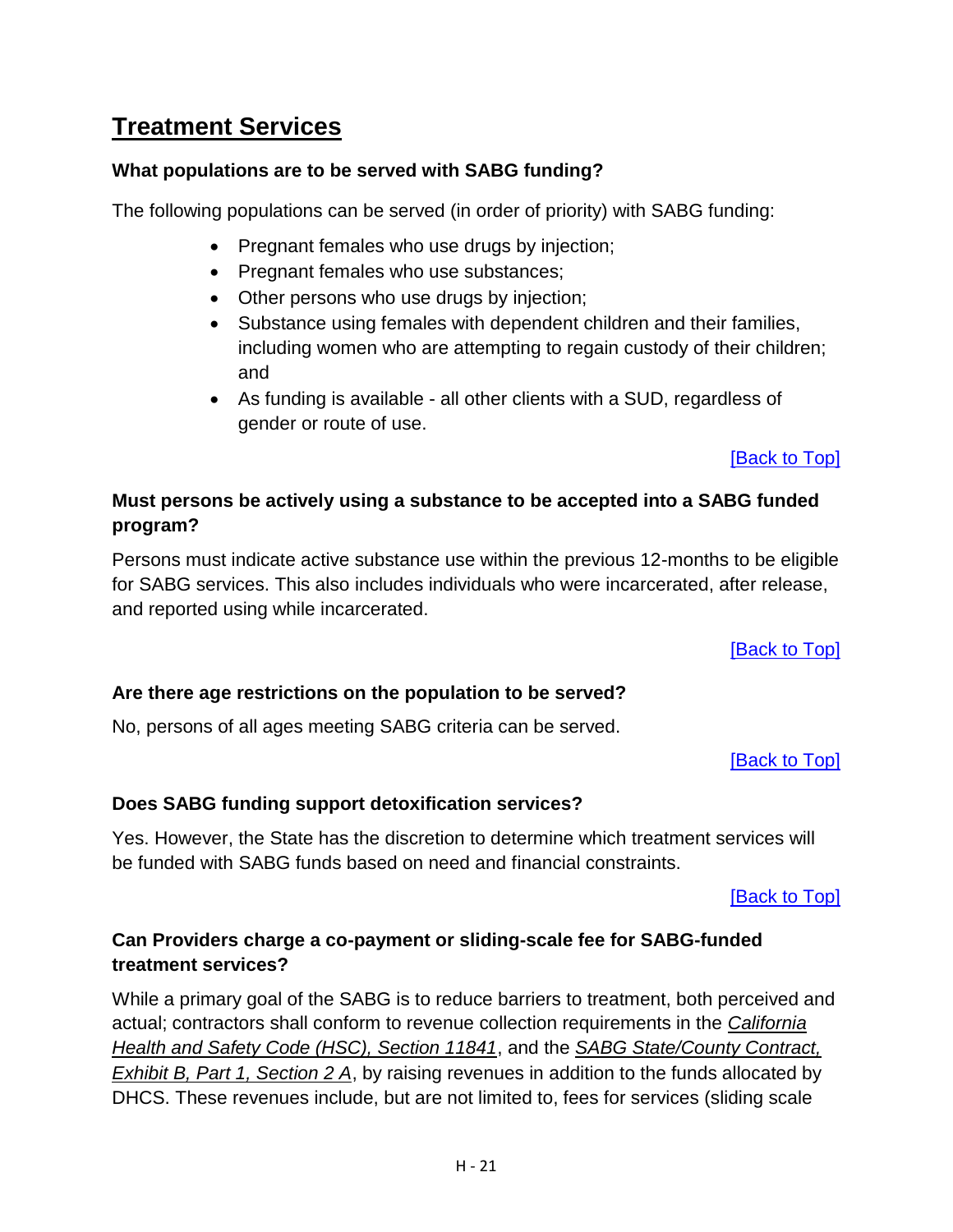fees), private contributions, grants, or other governmental funds. These revenues shall be used in support of additional alcohol and other drug services or facilities. Each alcohol and drug program shall set and collect client fees **based on the client's ability to pay.**

The fee requirement **shall not apply to prevention and early intervention services**. Contractor shall identify in its annual cost report the types and amounts of revenues collected.

[\[Back to Top\]](#page-50-1)

# <span id="page-69-0"></span>**If a person refuses treatment, no shows, cancels treatment or the patient says they are not interested in treatment, do interim services need to be provided, and does the wait list report need to be completed?**

Yes, interim services must be provided to all clients. If a person refuses treatment, does not show or cancels referral/treatment, the wait list reporting needs to be completed by providers with their engagement activities indicated.

[\[Back to Top\]](#page-50-1)

# **Women's and IV Drug Treatment Services**

# <span id="page-69-1"></span>**When do interim services need to be provided?**

Each individual who requests and is in need of treatment for intravenous drug abuse shall be admitted to a program of such treatment not later than:

1) 14 days after making the request for admission to such a program; or

2) 120 days after the date of such request, if no such program has the capacity to admit the individual on the date of such request, and if interim services, including referral for prenatal care, are made available to the individual not later than 48 hours after such request.

[\[Back to](#page-50-2) Top]

# <span id="page-69-2"></span>**If a person identifies a treatment need for residential, detoxification, or intensive outpatient and the client is able to start that identified treatment 14 days, are interim services needed?**

Yes, if the identified services are available within the required timeframes, interim services should still be provided within 48 hours. Also, if the person is reassessed as needing a treatment service that is not currently available, interim services are required.

[\[Back to Top\]](#page-50-2)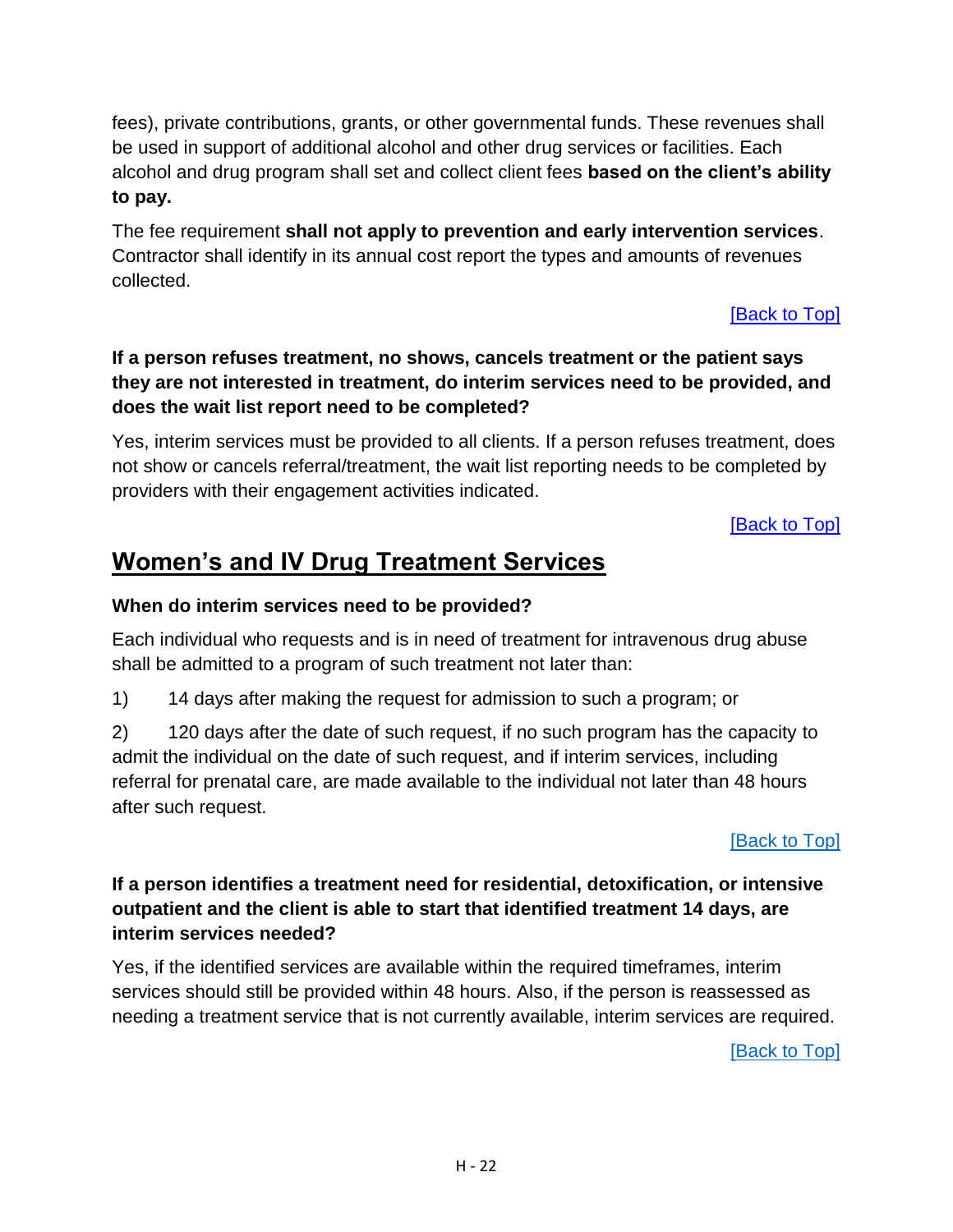### <span id="page-70-0"></span>**What if the identified treatment is not currently available?**

If a person is referred to a treatment or level of care that has been identified as a clinical need and is not available, the client is to be put on a waiting list. Interim services must then be provided within 48 hours and continuously provided until the most appropriate treatment or level of care becomes available.

[\[Back to Top\]](#page-50-2)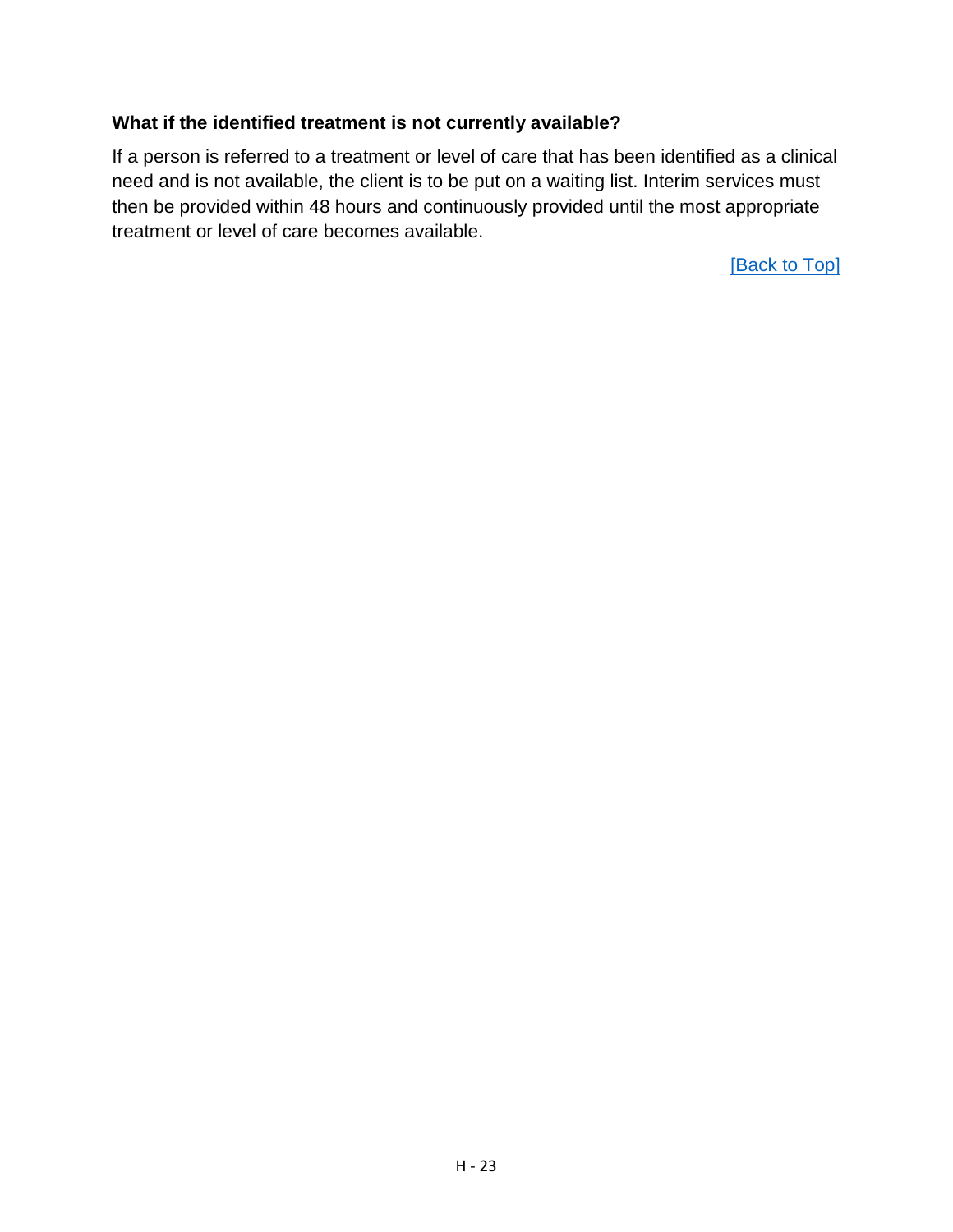#### **APPENDIX I – E-CFR 45 PART 75 – UNIFORM ADMINISTRATIVE REQUIREMENTS, COST PRINCIPLES, AND AUDIT REQUIREMENTS FOR HHS AWARDS**

Title  $45 \rightarrow$  [Subtitle A](https://www.ecfr.gov/cgi-bin/text-idx?gp=&SID=9a1a2771cb6b6c5f45c53219b5af62be&mc=true&tpl=/ecfrbrowse/Title45/45subtitleA.tpl)  $\rightarrow$  [Subchapter A](https://www.ecfr.gov/cgi-bin/text-idx?gp=&SID=9a1a2771cb6b6c5f45c53219b5af62be&mc=true&tpl=/ecfrbrowse/Title45/45CsubchapA.tpl)  $\rightarrow$  Part 75

Title 45: Public Welfare

#### **PART 75—UNIFORM ADMINISTRATIVE REQUIREMENTS, COST PRINCIPLES, AND AUDIT REQUIREMENTS FOR HHS AWARDS**

#### **Contents**

#### **[Subpart A—Acronyms and Definitions](https://www.ecfr.gov/cgi-bin/text-idx?SID=06a0b0411d1520fae5e2799030e64ebf&node=pt45.1.75&rgn=div5#sp45.1.75.a)**

[§75.1 Acronyms.](https://www.ecfr.gov/cgi-bin/text-idx?SID=06a0b0411d1520fae5e2799030e64ebf&node=pt45.1.75&rgn=div5#se45.1.75_11) [§75.2 Definitions.](https://www.ecfr.gov/cgi-bin/text-idx?SID=06a0b0411d1520fae5e2799030e64ebf&node=pt45.1.75&rgn=div5#se45.1.75_12)

#### **[Subpart B—General Provisions](https://www.ecfr.gov/cgi-bin/text-idx?SID=06a0b0411d1520fae5e2799030e64ebf&node=pt45.1.75&rgn=div5#sp45.1.75.b)**

- [§75.100 Purpose.](https://www.ecfr.gov/cgi-bin/text-idx?SID=06a0b0411d1520fae5e2799030e64ebf&node=pt45.1.75&rgn=div5#se45.1.75_1100)
- [§75.101 Applicability.](https://www.ecfr.gov/cgi-bin/text-idx?SID=06a0b0411d1520fae5e2799030e64ebf&node=pt45.1.75&rgn=div5#se45.1.75_1101)
- [§75.102 Exceptions.](https://www.ecfr.gov/cgi-bin/text-idx?SID=06a0b0411d1520fae5e2799030e64ebf&node=pt45.1.75&rgn=div5#se45.1.75_1102)
- [§75.103 Authorities.](https://www.ecfr.gov/cgi-bin/text-idx?SID=06a0b0411d1520fae5e2799030e64ebf&node=pt45.1.75&rgn=div5#se45.1.75_1103)
- [§75.104 Supersession.](https://www.ecfr.gov/cgi-bin/text-idx?SID=06a0b0411d1520fae5e2799030e64ebf&node=pt45.1.75&rgn=div5#se45.1.75_1104)
- [§75.105 Effect on other issuances.](https://www.ecfr.gov/cgi-bin/text-idx?SID=06a0b0411d1520fae5e2799030e64ebf&node=pt45.1.75&rgn=div5#se45.1.75_1105)
- [§75.106 Agency implementation.](https://www.ecfr.gov/cgi-bin/text-idx?SID=06a0b0411d1520fae5e2799030e64ebf&node=pt45.1.75&rgn=div5#se45.1.75_1106)
- [§75.107 OMB responsibilities.](https://www.ecfr.gov/cgi-bin/text-idx?SID=06a0b0411d1520fae5e2799030e64ebf&node=pt45.1.75&rgn=div5#se45.1.75_1107)
- [§75.108 Inquiries.](https://www.ecfr.gov/cgi-bin/text-idx?SID=06a0b0411d1520fae5e2799030e64ebf&node=pt45.1.75&rgn=div5#se45.1.75_1108)
- [§75.109 Review date.](https://www.ecfr.gov/cgi-bin/text-idx?SID=06a0b0411d1520fae5e2799030e64ebf&node=pt45.1.75&rgn=div5#se45.1.75_1109)
- [§75.110 Effective/Applicability date.](https://www.ecfr.gov/cgi-bin/text-idx?SID=06a0b0411d1520fae5e2799030e64ebf&node=pt45.1.75&rgn=div5#se45.1.75_1110)
- [§75.111 English language.](https://www.ecfr.gov/cgi-bin/text-idx?SID=06a0b0411d1520fae5e2799030e64ebf&node=pt45.1.75&rgn=div5#se45.1.75_1111)
- [§75.112 Conflict of interest.](https://www.ecfr.gov/cgi-bin/text-idx?SID=06a0b0411d1520fae5e2799030e64ebf&node=pt45.1.75&rgn=div5#se45.1.75_1112)
- [§75.113 Mandatory disclosures.](https://www.ecfr.gov/cgi-bin/text-idx?SID=06a0b0411d1520fae5e2799030e64ebf&node=pt45.1.75&rgn=div5#se45.1.75_1113)

#### **[Subpart C—Pre-Federal Award Requirements and Contents of Federal Awards](https://www.ecfr.gov/cgi-bin/text-idx?SID=06a0b0411d1520fae5e2799030e64ebf&node=pt45.1.75&rgn=div5#sp45.1.75.c)**

[§75.200 Purpose.](https://www.ecfr.gov/cgi-bin/text-idx?SID=06a0b0411d1520fae5e2799030e64ebf&node=pt45.1.75&rgn=div5#se45.1.75_1200)

[§75.201 Use of grant agreements \(including fixed amount awards\), cooperative](https://www.ecfr.gov/cgi-bin/text-idx?SID=06a0b0411d1520fae5e2799030e64ebf&node=pt45.1.75&rgn=div5#se45.1.75_1201)  [agreements, and contracts.](https://www.ecfr.gov/cgi-bin/text-idx?SID=06a0b0411d1520fae5e2799030e64ebf&node=pt45.1.75&rgn=div5#se45.1.75_1201)

[§75.202 Requirement to provide public notice of Federal financial assistance](https://www.ecfr.gov/cgi-bin/text-idx?SID=06a0b0411d1520fae5e2799030e64ebf&node=pt45.1.75&rgn=div5#se45.1.75_1202)  [programs.](https://www.ecfr.gov/cgi-bin/text-idx?SID=06a0b0411d1520fae5e2799030e64ebf&node=pt45.1.75&rgn=div5#se45.1.75_1202)

[§75.203 Notices of funding opportunities.](https://www.ecfr.gov/cgi-bin/text-idx?SID=06a0b0411d1520fae5e2799030e64ebf&node=pt45.1.75&rgn=div5#se45.1.75_1203)

- [§75.204 HHS funding agency review of merit of proposals.](https://www.ecfr.gov/cgi-bin/text-idx?SID=06a0b0411d1520fae5e2799030e64ebf&node=pt45.1.75&rgn=div5#se45.1.75_1204)
- [§75.205 HHS awarding agency review of risk posed by applicants.](https://www.ecfr.gov/cgi-bin/text-idx?SID=06a0b0411d1520fae5e2799030e64ebf&node=pt45.1.75&rgn=div5#se45.1.75_1205)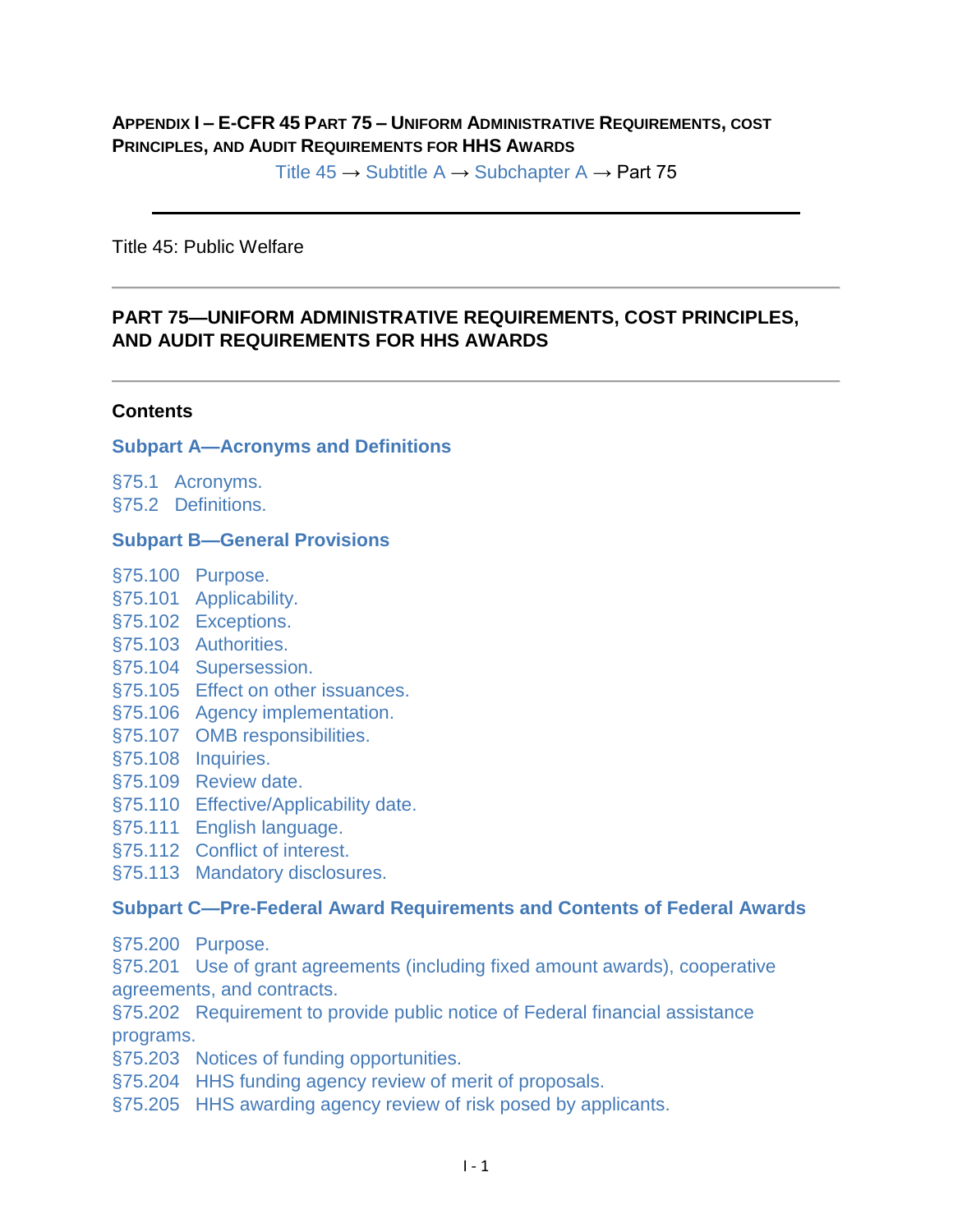[§75.206 Standard application requirements, including forms for applying for HHS](https://www.ecfr.gov/cgi-bin/text-idx?SID=06a0b0411d1520fae5e2799030e64ebf&node=pt45.1.75&rgn=div5#se45.1.75_1206)  [financial assistance, and state plans.](https://www.ecfr.gov/cgi-bin/text-idx?SID=06a0b0411d1520fae5e2799030e64ebf&node=pt45.1.75&rgn=div5#se45.1.75_1206)

- [§75.207 Specific award conditions.](https://www.ecfr.gov/cgi-bin/text-idx?SID=06a0b0411d1520fae5e2799030e64ebf&node=pt45.1.75&rgn=div5#se45.1.75_1207)
- [§75.208 Certifications and representations.](https://www.ecfr.gov/cgi-bin/text-idx?SID=06a0b0411d1520fae5e2799030e64ebf&node=pt45.1.75&rgn=div5#se45.1.75_1208)
- [§75.209 Pre-award costs.](https://www.ecfr.gov/cgi-bin/text-idx?SID=06a0b0411d1520fae5e2799030e64ebf&node=pt45.1.75&rgn=div5#se45.1.75_1209)
- [§75.210 Information contained in a Federal award.](https://www.ecfr.gov/cgi-bin/text-idx?SID=06a0b0411d1520fae5e2799030e64ebf&node=pt45.1.75&rgn=div5#se45.1.75_1210)
- [§75.211 Public access to Federal award information.](https://www.ecfr.gov/cgi-bin/text-idx?SID=06a0b0411d1520fae5e2799030e64ebf&node=pt45.1.75&rgn=div5#se45.1.75_1211)
- [§75.212 Reporting a determination that a recipient is not qualified for a Federal award.](https://www.ecfr.gov/cgi-bin/text-idx?SID=06a0b0411d1520fae5e2799030e64ebf&node=pt45.1.75&rgn=div5#se45.1.75_1212)
- [§75.213 Suspension and debarment.](https://www.ecfr.gov/cgi-bin/text-idx?SID=06a0b0411d1520fae5e2799030e64ebf&node=pt45.1.75&rgn=div5#se45.1.75_1213)
- [§75.214 Metric system of measurement.](https://www.ecfr.gov/cgi-bin/text-idx?SID=06a0b0411d1520fae5e2799030e64ebf&node=pt45.1.75&rgn=div5#se45.1.75_1214)
- [§75.215 Disclosure of lobbying activities.](https://www.ecfr.gov/cgi-bin/text-idx?SID=06a0b0411d1520fae5e2799030e64ebf&node=pt45.1.75&rgn=div5#se45.1.75_1215)
- [§75.216 Special provisions for awards to commercial organizations as recipients.](https://www.ecfr.gov/cgi-bin/text-idx?SID=06a0b0411d1520fae5e2799030e64ebf&node=pt45.1.75&rgn=div5#se45.1.75_1216)
- [§75.217 Special provisions for awards to Federal agencies.](https://www.ecfr.gov/cgi-bin/text-idx?SID=06a0b0411d1520fae5e2799030e64ebf&node=pt45.1.75&rgn=div5#se45.1.75_1217)
- [§75.218 Participation by faith-based organizations.](https://www.ecfr.gov/cgi-bin/text-idx?SID=06a0b0411d1520fae5e2799030e64ebf&node=pt45.1.75&rgn=div5#se45.1.75_1218)

## **[Subpart D—Post Federal Award Requirements](https://www.ecfr.gov/cgi-bin/text-idx?SID=06a0b0411d1520fae5e2799030e64ebf&node=pt45.1.75&rgn=div5#sp45.1.75.d)**

[Standards for Financial and Program Management](https://www.ecfr.gov/cgi-bin/text-idx?SID=06a0b0411d1520fae5e2799030e64ebf&node=pt45.1.75&rgn=div5#sg45.1.75.d.sg0)

- [§75.300 Statutory and national policy requirements.](https://www.ecfr.gov/cgi-bin/text-idx?SID=06a0b0411d1520fae5e2799030e64ebf&node=pt45.1.75&rgn=div5#se45.1.75_1300)
- [§75.301 Performance measurement.](https://www.ecfr.gov/cgi-bin/text-idx?SID=06a0b0411d1520fae5e2799030e64ebf&node=pt45.1.75&rgn=div5#se45.1.75_1301)
- [§75.302 Financial management and standards for financial management systems.](https://www.ecfr.gov/cgi-bin/text-idx?SID=06a0b0411d1520fae5e2799030e64ebf&node=pt45.1.75&rgn=div5#se45.1.75_1302)
- [§75.303 Internal controls.](https://www.ecfr.gov/cgi-bin/text-idx?SID=06a0b0411d1520fae5e2799030e64ebf&node=pt45.1.75&rgn=div5#se45.1.75_1303)
- [§75.304 Bonds.](https://www.ecfr.gov/cgi-bin/text-idx?SID=06a0b0411d1520fae5e2799030e64ebf&node=pt45.1.75&rgn=div5#se45.1.75_1304)
- [§75.305 Payment.](https://www.ecfr.gov/cgi-bin/text-idx?SID=06a0b0411d1520fae5e2799030e64ebf&node=pt45.1.75&rgn=div5#se45.1.75_1305)
- [§75.306 Cost sharing or matching.](https://www.ecfr.gov/cgi-bin/text-idx?SID=06a0b0411d1520fae5e2799030e64ebf&node=pt45.1.75&rgn=div5#se45.1.75_1306)
- [§75.307 Program income.](https://www.ecfr.gov/cgi-bin/text-idx?SID=06a0b0411d1520fae5e2799030e64ebf&node=pt45.1.75&rgn=div5#se45.1.75_1307)
- [§75.308 Revision of budget and program plans.](https://www.ecfr.gov/cgi-bin/text-idx?SID=06a0b0411d1520fae5e2799030e64ebf&node=pt45.1.75&rgn=div5#se45.1.75_1308)
- [§75.309 Period of performance and availability of funds.](https://www.ecfr.gov/cgi-bin/text-idx?SID=06a0b0411d1520fae5e2799030e64ebf&node=pt45.1.75&rgn=div5#se45.1.75_1309)
- [§§75.310-75.315 \[Reserved\]](https://www.ecfr.gov/cgi-bin/text-idx?SID=06a0b0411d1520fae5e2799030e64ebf&node=pt45.1.75&rgn=div5#se45.1.75_1310_675_1315)

[Property Standards](https://www.ecfr.gov/cgi-bin/text-idx?SID=06a0b0411d1520fae5e2799030e64ebf&node=pt45.1.75&rgn=div5#sg45.1.75_1310_675_1315.sg1)

- [§75.316 Purpose of property standards.](https://www.ecfr.gov/cgi-bin/text-idx?SID=06a0b0411d1520fae5e2799030e64ebf&node=pt45.1.75&rgn=div5#se45.1.75_1316)
- [§75.317 Insurance coverage.](https://www.ecfr.gov/cgi-bin/text-idx?SID=06a0b0411d1520fae5e2799030e64ebf&node=pt45.1.75&rgn=div5#se45.1.75_1317)
- [§75.318 Real property.](https://www.ecfr.gov/cgi-bin/text-idx?SID=06a0b0411d1520fae5e2799030e64ebf&node=pt45.1.75&rgn=div5#se45.1.75_1318)
- [§75.319 Federally-owned and exempt property.](https://www.ecfr.gov/cgi-bin/text-idx?SID=06a0b0411d1520fae5e2799030e64ebf&node=pt45.1.75&rgn=div5#se45.1.75_1319)
- [§75.320 Equipment.](https://www.ecfr.gov/cgi-bin/text-idx?SID=06a0b0411d1520fae5e2799030e64ebf&node=pt45.1.75&rgn=div5#se45.1.75_1320)
- [§75.321 Supplies.](https://www.ecfr.gov/cgi-bin/text-idx?SID=06a0b0411d1520fae5e2799030e64ebf&node=pt45.1.75&rgn=div5#se45.1.75_1321)
- [§75.322 Intangible property and copyrights.](https://www.ecfr.gov/cgi-bin/text-idx?SID=06a0b0411d1520fae5e2799030e64ebf&node=pt45.1.75&rgn=div5#se45.1.75_1322)
- [§75.323 Property trust relationship.](https://www.ecfr.gov/cgi-bin/text-idx?SID=06a0b0411d1520fae5e2799030e64ebf&node=pt45.1.75&rgn=div5#se45.1.75_1323)
- [§§75.324-75.325 \[Reserved\]](https://www.ecfr.gov/cgi-bin/text-idx?SID=06a0b0411d1520fae5e2799030e64ebf&node=pt45.1.75&rgn=div5#se45.1.75_1324_675_1325)

## [Procurement Standards](https://www.ecfr.gov/cgi-bin/text-idx?SID=06a0b0411d1520fae5e2799030e64ebf&node=pt45.1.75&rgn=div5#sg45.1.75_1324_675_1325.sg2)

- [§75.326 Procurements by states.](https://www.ecfr.gov/cgi-bin/text-idx?SID=06a0b0411d1520fae5e2799030e64ebf&node=pt45.1.75&rgn=div5#se45.1.75_1326)
- [§75.327 General procurement standards.](https://www.ecfr.gov/cgi-bin/text-idx?SID=06a0b0411d1520fae5e2799030e64ebf&node=pt45.1.75&rgn=div5#se45.1.75_1327)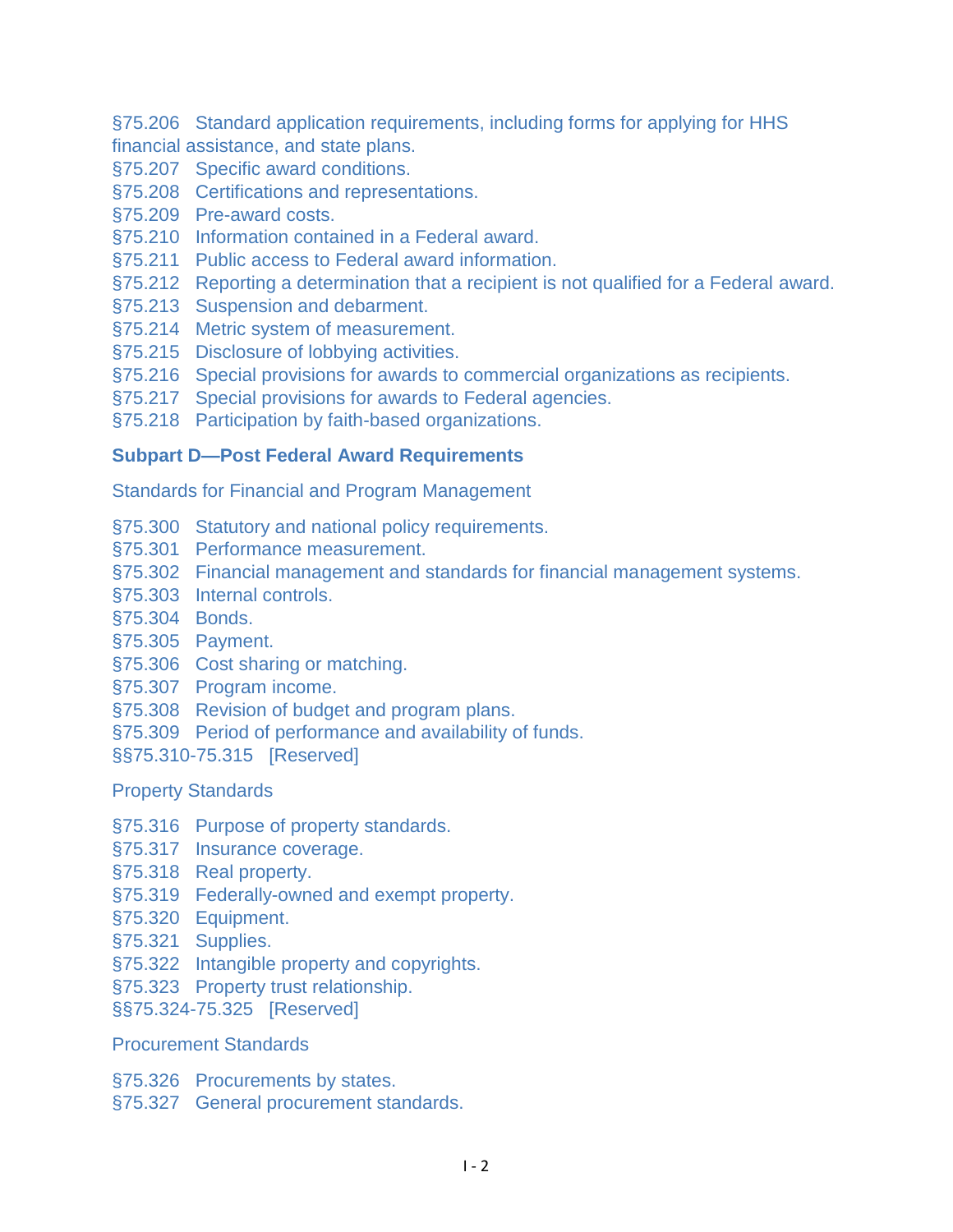[§75.328 Competition.](https://www.ecfr.gov/cgi-bin/text-idx?SID=06a0b0411d1520fae5e2799030e64ebf&node=pt45.1.75&rgn=div5#se45.1.75_1328)

[§75.329 Procurement procedures.](https://www.ecfr.gov/cgi-bin/text-idx?SID=06a0b0411d1520fae5e2799030e64ebf&node=pt45.1.75&rgn=div5#se45.1.75_1329)

[§75.330 Contracting with small and minority businesses, women's business](https://www.ecfr.gov/cgi-bin/text-idx?SID=06a0b0411d1520fae5e2799030e64ebf&node=pt45.1.75&rgn=div5#se45.1.75_1330)  [enterprises, and labor surplus area firms.](https://www.ecfr.gov/cgi-bin/text-idx?SID=06a0b0411d1520fae5e2799030e64ebf&node=pt45.1.75&rgn=div5#se45.1.75_1330)

[§75.331 Procurement of recovered materials.](https://www.ecfr.gov/cgi-bin/text-idx?SID=06a0b0411d1520fae5e2799030e64ebf&node=pt45.1.75&rgn=div5#se45.1.75_1331)

[§75.332 Contract cost and price.](https://www.ecfr.gov/cgi-bin/text-idx?SID=06a0b0411d1520fae5e2799030e64ebf&node=pt45.1.75&rgn=div5#se45.1.75_1332)

[§75.333 HHS awarding agency or pass-through entity review.](https://www.ecfr.gov/cgi-bin/text-idx?SID=06a0b0411d1520fae5e2799030e64ebf&node=pt45.1.75&rgn=div5#se45.1.75_1333)

[§75.334 Bonding requirements.](https://www.ecfr.gov/cgi-bin/text-idx?SID=06a0b0411d1520fae5e2799030e64ebf&node=pt45.1.75&rgn=div5#se45.1.75_1334)

[§75.335 Contract provisions.](https://www.ecfr.gov/cgi-bin/text-idx?SID=06a0b0411d1520fae5e2799030e64ebf&node=pt45.1.75&rgn=div5#se45.1.75_1335)

[§§75.336-75.340 \[Reserved\]](https://www.ecfr.gov/cgi-bin/text-idx?SID=06a0b0411d1520fae5e2799030e64ebf&node=pt45.1.75&rgn=div5#se45.1.75_1336_675_1340)

[Performance and Financial Monitoring and Reporting](https://www.ecfr.gov/cgi-bin/text-idx?SID=06a0b0411d1520fae5e2799030e64ebf&node=pt45.1.75&rgn=div5#sg45.1.75_1336_675_1340.sg3)

[§75.341 Financial reporting.](https://www.ecfr.gov/cgi-bin/text-idx?SID=06a0b0411d1520fae5e2799030e64ebf&node=pt45.1.75&rgn=div5#se45.1.75_1341)

[§75.342 Monitoring and reporting program performance.](https://www.ecfr.gov/cgi-bin/text-idx?SID=06a0b0411d1520fae5e2799030e64ebf&node=pt45.1.75&rgn=div5#se45.1.75_1342)

[§75.343 Reporting on real property.](https://www.ecfr.gov/cgi-bin/text-idx?SID=06a0b0411d1520fae5e2799030e64ebf&node=pt45.1.75&rgn=div5#se45.1.75_1343)

[§§75.344-75.350 \[Reserved\]](https://www.ecfr.gov/cgi-bin/text-idx?SID=06a0b0411d1520fae5e2799030e64ebf&node=pt45.1.75&rgn=div5#se45.1.75_1344_675_1350)

[Subrecipient Monitoring and Management](https://www.ecfr.gov/cgi-bin/text-idx?SID=06a0b0411d1520fae5e2799030e64ebf&node=pt45.1.75&rgn=div5#sg45.1.75_1344_675_1350.sg4)

[§75.351 Subrecipient and contractor determinations.](https://www.ecfr.gov/cgi-bin/text-idx?SID=06a0b0411d1520fae5e2799030e64ebf&node=pt45.1.75&rgn=div5#se45.1.75_1351)

[§75.352 Requirements for pass-through entities.](https://www.ecfr.gov/cgi-bin/text-idx?SID=06a0b0411d1520fae5e2799030e64ebf&node=pt45.1.75&rgn=div5#se45.1.75_1352)

[§75.353 Fixed amount subawards.](https://www.ecfr.gov/cgi-bin/text-idx?SID=06a0b0411d1520fae5e2799030e64ebf&node=pt45.1.75&rgn=div5#se45.1.75_1353)

[§§75.354-75.360 \[Reserved\]](https://www.ecfr.gov/cgi-bin/text-idx?SID=06a0b0411d1520fae5e2799030e64ebf&node=pt45.1.75&rgn=div5#se45.1.75_1354_675_1360)

[Record Retention and Access](https://www.ecfr.gov/cgi-bin/text-idx?SID=06a0b0411d1520fae5e2799030e64ebf&node=pt45.1.75&rgn=div5#sg45.1.75_1354_675_1360.sg5)

[§75.361 Retention requirements for records.](https://www.ecfr.gov/cgi-bin/text-idx?SID=06a0b0411d1520fae5e2799030e64ebf&node=pt45.1.75&rgn=div5#se45.1.75_1361)

[§75.362 Requests for transfer or records.](https://www.ecfr.gov/cgi-bin/text-idx?SID=06a0b0411d1520fae5e2799030e64ebf&node=pt45.1.75&rgn=div5#se45.1.75_1362)

[§75.363 Methods for collection, transmission and storage of information.](https://www.ecfr.gov/cgi-bin/text-idx?SID=06a0b0411d1520fae5e2799030e64ebf&node=pt45.1.75&rgn=div5#se45.1.75_1363)

[§75.364 Access to records.](https://www.ecfr.gov/cgi-bin/text-idx?SID=06a0b0411d1520fae5e2799030e64ebf&node=pt45.1.75&rgn=div5#se45.1.75_1364)

[§75.365 Restrictions on public access to records.](https://www.ecfr.gov/cgi-bin/text-idx?SID=06a0b0411d1520fae5e2799030e64ebf&node=pt45.1.75&rgn=div5#se45.1.75_1365)

[§§75.366-75.370 \[Reserved\]](https://www.ecfr.gov/cgi-bin/text-idx?SID=06a0b0411d1520fae5e2799030e64ebf&node=pt45.1.75&rgn=div5#se45.1.75_1366_675_1370)

[Remedies for Noncompliance](https://www.ecfr.gov/cgi-bin/text-idx?SID=06a0b0411d1520fae5e2799030e64ebf&node=pt45.1.75&rgn=div5#sg45.1.75_1366_675_1370.sg6)

[§75.371 Remedies for noncompliance.](https://www.ecfr.gov/cgi-bin/text-idx?SID=06a0b0411d1520fae5e2799030e64ebf&node=pt45.1.75&rgn=div5#se45.1.75_1371)

[§75.372 Termination.](https://www.ecfr.gov/cgi-bin/text-idx?SID=06a0b0411d1520fae5e2799030e64ebf&node=pt45.1.75&rgn=div5#se45.1.75_1372)

[§75.373 Notification of termination requirement.](https://www.ecfr.gov/cgi-bin/text-idx?SID=06a0b0411d1520fae5e2799030e64ebf&node=pt45.1.75&rgn=div5#se45.1.75_1373)

[§75.374 Opportunities to object, hearings, and appeals.](https://www.ecfr.gov/cgi-bin/text-idx?SID=06a0b0411d1520fae5e2799030e64ebf&node=pt45.1.75&rgn=div5#se45.1.75_1374)

[§75.375 Effects of suspension and termination.](https://www.ecfr.gov/cgi-bin/text-idx?SID=06a0b0411d1520fae5e2799030e64ebf&node=pt45.1.75&rgn=div5#se45.1.75_1375)

[§§75.376-75.380 \[Reserved\]](https://www.ecfr.gov/cgi-bin/text-idx?SID=06a0b0411d1520fae5e2799030e64ebf&node=pt45.1.75&rgn=div5#se45.1.75_1376_675_1380)

**[Closeout](https://www.ecfr.gov/cgi-bin/text-idx?SID=06a0b0411d1520fae5e2799030e64ebf&node=pt45.1.75&rgn=div5#sg45.1.75_1376_675_1380.sg7)** 

[§75.381 Closeout.](https://www.ecfr.gov/cgi-bin/text-idx?SID=06a0b0411d1520fae5e2799030e64ebf&node=pt45.1.75&rgn=div5#se45.1.75_1381) [§§75.382-75.385 \[Reserved\]](https://www.ecfr.gov/cgi-bin/text-idx?SID=06a0b0411d1520fae5e2799030e64ebf&node=pt45.1.75&rgn=div5#se45.1.75_1382_675_1385)

[Post-Closeout Adjustments and Continuing Responsibilities](https://www.ecfr.gov/cgi-bin/text-idx?SID=06a0b0411d1520fae5e2799030e64ebf&node=pt45.1.75&rgn=div5#sg45.1.75_1382_675_1385.sg8)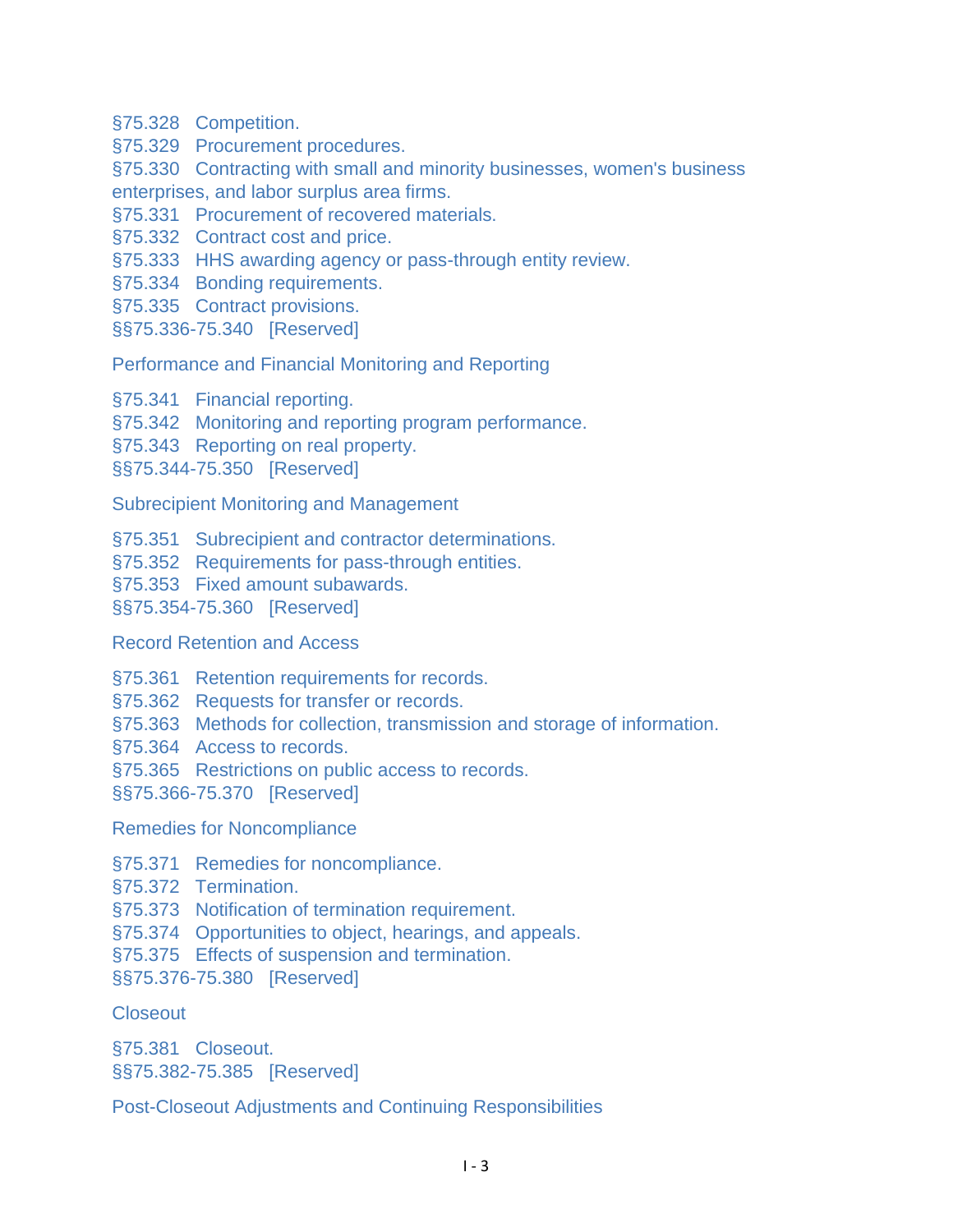[§75.386 Post-closeout adjustments and continuing responsibilities.](https://www.ecfr.gov/cgi-bin/text-idx?SID=06a0b0411d1520fae5e2799030e64ebf&node=pt45.1.75&rgn=div5#se45.1.75_1386) [§§75.387-75.390 \[Reserved\]](https://www.ecfr.gov/cgi-bin/text-idx?SID=06a0b0411d1520fae5e2799030e64ebf&node=pt45.1.75&rgn=div5#se45.1.75_1387_675_1390)

[Collection of Amounts Due](https://www.ecfr.gov/cgi-bin/text-idx?SID=06a0b0411d1520fae5e2799030e64ebf&node=pt45.1.75&rgn=div5#sg45.1.75_1387_675_1390.sg9)

[§75.391 Collection of amounts due.](https://www.ecfr.gov/cgi-bin/text-idx?SID=06a0b0411d1520fae5e2799030e64ebf&node=pt45.1.75&rgn=div5#se45.1.75_1391)

## **[Subpart E—Cost Principles](https://www.ecfr.gov/cgi-bin/text-idx?SID=06a0b0411d1520fae5e2799030e64ebf&node=pt45.1.75&rgn=div5#sp45.1.75.e)**

[General Provisions](https://www.ecfr.gov/cgi-bin/text-idx?SID=06a0b0411d1520fae5e2799030e64ebf&node=pt45.1.75&rgn=div5#sg45.1.75.e.sg10)

[§75.400 Policy guide.](https://www.ecfr.gov/cgi-bin/text-idx?SID=06a0b0411d1520fae5e2799030e64ebf&node=pt45.1.75&rgn=div5#se45.1.75_1400)

[§75.401 Application.](https://www.ecfr.gov/cgi-bin/text-idx?SID=06a0b0411d1520fae5e2799030e64ebf&node=pt45.1.75&rgn=div5#se45.1.75_1401)

[Basic Considerations](https://www.ecfr.gov/cgi-bin/text-idx?SID=06a0b0411d1520fae5e2799030e64ebf&node=pt45.1.75&rgn=div5#sg45.1.75_1401.sg11)

- [§75.402 Composition of costs.](https://www.ecfr.gov/cgi-bin/text-idx?SID=06a0b0411d1520fae5e2799030e64ebf&node=pt45.1.75&rgn=div5#se45.1.75_1402)
- [§75.403 Factors affecting allowability of costs.](https://www.ecfr.gov/cgi-bin/text-idx?SID=06a0b0411d1520fae5e2799030e64ebf&node=pt45.1.75&rgn=div5#se45.1.75_1403)
- [§75.404 Reasonable costs.](https://www.ecfr.gov/cgi-bin/text-idx?SID=06a0b0411d1520fae5e2799030e64ebf&node=pt45.1.75&rgn=div5#se45.1.75_1404)
- [§75.405 Allocable costs.](https://www.ecfr.gov/cgi-bin/text-idx?SID=06a0b0411d1520fae5e2799030e64ebf&node=pt45.1.75&rgn=div5#se45.1.75_1405)
- [§75.406 Applicable credits.](https://www.ecfr.gov/cgi-bin/text-idx?SID=06a0b0411d1520fae5e2799030e64ebf&node=pt45.1.75&rgn=div5#se45.1.75_1406)
- [§75.407 Prior written approval \(prior approval\).](https://www.ecfr.gov/cgi-bin/text-idx?SID=06a0b0411d1520fae5e2799030e64ebf&node=pt45.1.75&rgn=div5#se45.1.75_1407)
- [§75.408 Limitation on allowance of costs.](https://www.ecfr.gov/cgi-bin/text-idx?SID=06a0b0411d1520fae5e2799030e64ebf&node=pt45.1.75&rgn=div5#se45.1.75_1408)
- [§75.409 Special considerations.](https://www.ecfr.gov/cgi-bin/text-idx?SID=06a0b0411d1520fae5e2799030e64ebf&node=pt45.1.75&rgn=div5#se45.1.75_1409)
- [§75.410 Collection of unallowable costs.](https://www.ecfr.gov/cgi-bin/text-idx?SID=06a0b0411d1520fae5e2799030e64ebf&node=pt45.1.75&rgn=div5#se45.1.75_1410)

[§75.411 Adjustment of previously negotiated indirect \(F&A\) cost rates containing](https://www.ecfr.gov/cgi-bin/text-idx?SID=06a0b0411d1520fae5e2799030e64ebf&node=pt45.1.75&rgn=div5#se45.1.75_1411)  [unallowable costs.](https://www.ecfr.gov/cgi-bin/text-idx?SID=06a0b0411d1520fae5e2799030e64ebf&node=pt45.1.75&rgn=div5#se45.1.75_1411)

[Direct and Indirect \(F&A\) Costs](https://www.ecfr.gov/cgi-bin/text-idx?SID=06a0b0411d1520fae5e2799030e64ebf&node=pt45.1.75&rgn=div5#sg45.1.75_1411.sg12)

- [§75.412 Classification of costs.](https://www.ecfr.gov/cgi-bin/text-idx?SID=06a0b0411d1520fae5e2799030e64ebf&node=pt45.1.75&rgn=div5#se45.1.75_1412)
- [§75.413 Direct costs.](https://www.ecfr.gov/cgi-bin/text-idx?SID=06a0b0411d1520fae5e2799030e64ebf&node=pt45.1.75&rgn=div5#se45.1.75_1413)
- [§75.414 Indirect \(F&A\) costs.](https://www.ecfr.gov/cgi-bin/text-idx?SID=06a0b0411d1520fae5e2799030e64ebf&node=pt45.1.75&rgn=div5#se45.1.75_1414)
- [§75.415 Required certifications.](https://www.ecfr.gov/cgi-bin/text-idx?SID=06a0b0411d1520fae5e2799030e64ebf&node=pt45.1.75&rgn=div5#se45.1.75_1415)

[Special Considerations for States, Local Governments and Indian Tribes](https://www.ecfr.gov/cgi-bin/text-idx?SID=06a0b0411d1520fae5e2799030e64ebf&node=pt45.1.75&rgn=div5#sg45.1.75_1415.sg13)

- [§75.416 Cost allocation plans and indirect cost proposals.](https://www.ecfr.gov/cgi-bin/text-idx?SID=06a0b0411d1520fae5e2799030e64ebf&node=pt45.1.75&rgn=div5#se45.1.75_1416)
- [§75.417 Interagency service.](https://www.ecfr.gov/cgi-bin/text-idx?SID=06a0b0411d1520fae5e2799030e64ebf&node=pt45.1.75&rgn=div5#se45.1.75_1417)

[Special Considerations for Institutions of Higher Education](https://www.ecfr.gov/cgi-bin/text-idx?SID=06a0b0411d1520fae5e2799030e64ebf&node=pt45.1.75&rgn=div5#sg45.1.75_1417.sg14)

- [§75.418 Costs incurred by states and local governments.](https://www.ecfr.gov/cgi-bin/text-idx?SID=06a0b0411d1520fae5e2799030e64ebf&node=pt45.1.75&rgn=div5#se45.1.75_1418)
- [§75.419 Cost accounting standards and disclosure statement.](https://www.ecfr.gov/cgi-bin/text-idx?SID=06a0b0411d1520fae5e2799030e64ebf&node=pt45.1.75&rgn=div5#se45.1.75_1419)

[General Provisions for Selected Items of Cost](https://www.ecfr.gov/cgi-bin/text-idx?SID=06a0b0411d1520fae5e2799030e64ebf&node=pt45.1.75&rgn=div5#sg45.1.75_1419.sg15)

- [§75.420 Considerations for selected items of cost.](https://www.ecfr.gov/cgi-bin/text-idx?SID=06a0b0411d1520fae5e2799030e64ebf&node=pt45.1.75&rgn=div5#se45.1.75_1420)
- [§75.421 Advertising and public relations.](https://www.ecfr.gov/cgi-bin/text-idx?SID=06a0b0411d1520fae5e2799030e64ebf&node=pt45.1.75&rgn=div5#se45.1.75_1421)
- [§75.422 Advisory councils.](https://www.ecfr.gov/cgi-bin/text-idx?SID=06a0b0411d1520fae5e2799030e64ebf&node=pt45.1.75&rgn=div5#se45.1.75_1422)
- [§75.423 Alcoholic beverages.](https://www.ecfr.gov/cgi-bin/text-idx?SID=06a0b0411d1520fae5e2799030e64ebf&node=pt45.1.75&rgn=div5#se45.1.75_1423)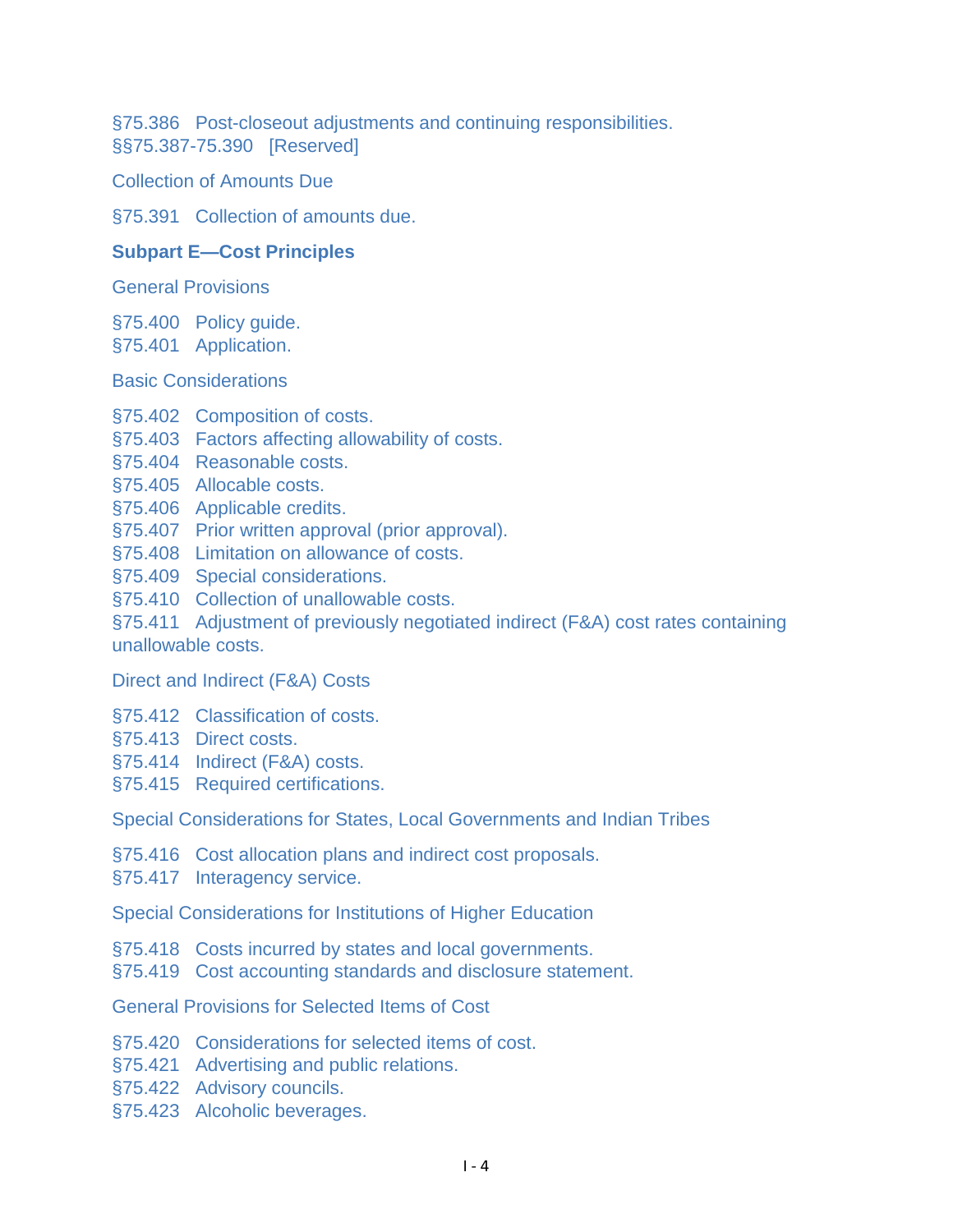- [§75.424 Alumni/ae activities.](https://www.ecfr.gov/cgi-bin/text-idx?SID=06a0b0411d1520fae5e2799030e64ebf&node=pt45.1.75&rgn=div5#se45.1.75_1424)
- [§75.425 Audit services.](https://www.ecfr.gov/cgi-bin/text-idx?SID=06a0b0411d1520fae5e2799030e64ebf&node=pt45.1.75&rgn=div5#se45.1.75_1425)
- [§75.426 Bad debts.](https://www.ecfr.gov/cgi-bin/text-idx?SID=06a0b0411d1520fae5e2799030e64ebf&node=pt45.1.75&rgn=div5#se45.1.75_1426)
- [§75.427 Bonding costs.](https://www.ecfr.gov/cgi-bin/text-idx?SID=06a0b0411d1520fae5e2799030e64ebf&node=pt45.1.75&rgn=div5#se45.1.75_1427)
- [§75.428 Collections of improper payments.](https://www.ecfr.gov/cgi-bin/text-idx?SID=06a0b0411d1520fae5e2799030e64ebf&node=pt45.1.75&rgn=div5#se45.1.75_1428)
- [§75.429 Commencement and convocation costs.](https://www.ecfr.gov/cgi-bin/text-idx?SID=06a0b0411d1520fae5e2799030e64ebf&node=pt45.1.75&rgn=div5#se45.1.75_1429)
- [§75.430 Compensation—personal services.](https://www.ecfr.gov/cgi-bin/text-idx?SID=06a0b0411d1520fae5e2799030e64ebf&node=pt45.1.75&rgn=div5#se45.1.75_1430)
- [§75.431 Compensation—fringe benefits.](https://www.ecfr.gov/cgi-bin/text-idx?SID=06a0b0411d1520fae5e2799030e64ebf&node=pt45.1.75&rgn=div5#se45.1.75_1431)
- [§75.432 Conferences.](https://www.ecfr.gov/cgi-bin/text-idx?SID=06a0b0411d1520fae5e2799030e64ebf&node=pt45.1.75&rgn=div5#se45.1.75_1432)
- [§75.433 Contingency provisions.](https://www.ecfr.gov/cgi-bin/text-idx?SID=06a0b0411d1520fae5e2799030e64ebf&node=pt45.1.75&rgn=div5#se45.1.75_1433)
- [§75.434 Contributions and donations.](https://www.ecfr.gov/cgi-bin/text-idx?SID=06a0b0411d1520fae5e2799030e64ebf&node=pt45.1.75&rgn=div5#se45.1.75_1434)
- [§75.435 Defense and prosecution of criminal and civil proceedings, claims, appeals,](https://www.ecfr.gov/cgi-bin/text-idx?SID=06a0b0411d1520fae5e2799030e64ebf&node=pt45.1.75&rgn=div5#se45.1.75_1435)  [and patent infringements.](https://www.ecfr.gov/cgi-bin/text-idx?SID=06a0b0411d1520fae5e2799030e64ebf&node=pt45.1.75&rgn=div5#se45.1.75_1435)
- [§75.436 Depreciation.](https://www.ecfr.gov/cgi-bin/text-idx?SID=06a0b0411d1520fae5e2799030e64ebf&node=pt45.1.75&rgn=div5#se45.1.75_1436)
- [§75.437 Employee health and welfare costs.](https://www.ecfr.gov/cgi-bin/text-idx?SID=06a0b0411d1520fae5e2799030e64ebf&node=pt45.1.75&rgn=div5#se45.1.75_1437)
- [§75.438 Entertainment costs.](https://www.ecfr.gov/cgi-bin/text-idx?SID=06a0b0411d1520fae5e2799030e64ebf&node=pt45.1.75&rgn=div5#se45.1.75_1438)
- [§75.439 Equipment and other capital expenditures.](https://www.ecfr.gov/cgi-bin/text-idx?SID=06a0b0411d1520fae5e2799030e64ebf&node=pt45.1.75&rgn=div5#se45.1.75_1439)
- [§75.440 Exchange rates.](https://www.ecfr.gov/cgi-bin/text-idx?SID=06a0b0411d1520fae5e2799030e64ebf&node=pt45.1.75&rgn=div5#se45.1.75_1440)
- [§75.441 Fines, penalties, damages and other settlements.](https://www.ecfr.gov/cgi-bin/text-idx?SID=06a0b0411d1520fae5e2799030e64ebf&node=pt45.1.75&rgn=div5#se45.1.75_1441)
- [§75.442 Fund raising and investment management costs.](https://www.ecfr.gov/cgi-bin/text-idx?SID=06a0b0411d1520fae5e2799030e64ebf&node=pt45.1.75&rgn=div5#se45.1.75_1442)
- [§75.443 Gains and losses on disposition of depreciable assets.](https://www.ecfr.gov/cgi-bin/text-idx?SID=06a0b0411d1520fae5e2799030e64ebf&node=pt45.1.75&rgn=div5#se45.1.75_1443)
- [§75.444 General costs of government.](https://www.ecfr.gov/cgi-bin/text-idx?SID=06a0b0411d1520fae5e2799030e64ebf&node=pt45.1.75&rgn=div5#se45.1.75_1444)
- [§75.445 Goods or services for personal use.](https://www.ecfr.gov/cgi-bin/text-idx?SID=06a0b0411d1520fae5e2799030e64ebf&node=pt45.1.75&rgn=div5#se45.1.75_1445)
- [§75.446 Idle facilities and idle capacity.](https://www.ecfr.gov/cgi-bin/text-idx?SID=06a0b0411d1520fae5e2799030e64ebf&node=pt45.1.75&rgn=div5#se45.1.75_1446)
- [§75.447 Insurance and indemnification.](https://www.ecfr.gov/cgi-bin/text-idx?SID=06a0b0411d1520fae5e2799030e64ebf&node=pt45.1.75&rgn=div5#se45.1.75_1447)
- [§75.448 Intellectual property.](https://www.ecfr.gov/cgi-bin/text-idx?SID=06a0b0411d1520fae5e2799030e64ebf&node=pt45.1.75&rgn=div5#se45.1.75_1448)
- [§75.449 Interest.](https://www.ecfr.gov/cgi-bin/text-idx?SID=06a0b0411d1520fae5e2799030e64ebf&node=pt45.1.75&rgn=div5#se45.1.75_1449)
- [§75.450 Lobbying.](https://www.ecfr.gov/cgi-bin/text-idx?SID=06a0b0411d1520fae5e2799030e64ebf&node=pt45.1.75&rgn=div5#se45.1.75_1450)
- [§75.451 Losses on other awards or contracts.](https://www.ecfr.gov/cgi-bin/text-idx?SID=06a0b0411d1520fae5e2799030e64ebf&node=pt45.1.75&rgn=div5#se45.1.75_1451)
- [§75.452 Maintenance and repair costs.](https://www.ecfr.gov/cgi-bin/text-idx?SID=06a0b0411d1520fae5e2799030e64ebf&node=pt45.1.75&rgn=div5#se45.1.75_1452)
- [§75.453 Materials and supplies costs, including costs of computing devices.](https://www.ecfr.gov/cgi-bin/text-idx?SID=06a0b0411d1520fae5e2799030e64ebf&node=pt45.1.75&rgn=div5#se45.1.75_1453)
- [§75.454 Memberships, subscriptions, and professional activity costs.](https://www.ecfr.gov/cgi-bin/text-idx?SID=06a0b0411d1520fae5e2799030e64ebf&node=pt45.1.75&rgn=div5#se45.1.75_1454)
- [§75.455 Organization costs.](https://www.ecfr.gov/cgi-bin/text-idx?SID=06a0b0411d1520fae5e2799030e64ebf&node=pt45.1.75&rgn=div5#se45.1.75_1455)
- [§75.456 Participant support costs.](https://www.ecfr.gov/cgi-bin/text-idx?SID=06a0b0411d1520fae5e2799030e64ebf&node=pt45.1.75&rgn=div5#se45.1.75_1456)
- [§75.457 Plant and security costs.](https://www.ecfr.gov/cgi-bin/text-idx?SID=06a0b0411d1520fae5e2799030e64ebf&node=pt45.1.75&rgn=div5#se45.1.75_1457)
- [§75.458 Pre-award costs.](https://www.ecfr.gov/cgi-bin/text-idx?SID=06a0b0411d1520fae5e2799030e64ebf&node=pt45.1.75&rgn=div5#se45.1.75_1458)
- [§75.459 Professional service costs.](https://www.ecfr.gov/cgi-bin/text-idx?SID=06a0b0411d1520fae5e2799030e64ebf&node=pt45.1.75&rgn=div5#se45.1.75_1459)
- [§75.460 Proposal costs.](https://www.ecfr.gov/cgi-bin/text-idx?SID=06a0b0411d1520fae5e2799030e64ebf&node=pt45.1.75&rgn=div5#se45.1.75_1460)
- [§75.461 Publication and printing costs.](https://www.ecfr.gov/cgi-bin/text-idx?SID=06a0b0411d1520fae5e2799030e64ebf&node=pt45.1.75&rgn=div5#se45.1.75_1461)
- [§75.462 Rearrangement and reconversion costs.](https://www.ecfr.gov/cgi-bin/text-idx?SID=06a0b0411d1520fae5e2799030e64ebf&node=pt45.1.75&rgn=div5#se45.1.75_1462)
- [§75.463 Recruiting costs.](https://www.ecfr.gov/cgi-bin/text-idx?SID=06a0b0411d1520fae5e2799030e64ebf&node=pt45.1.75&rgn=div5#se45.1.75_1463)
- [§75.464 Relocation costs of employees.](https://www.ecfr.gov/cgi-bin/text-idx?SID=06a0b0411d1520fae5e2799030e64ebf&node=pt45.1.75&rgn=div5#se45.1.75_1464)
- [§75.465 Rental costs of real property and equipment.](https://www.ecfr.gov/cgi-bin/text-idx?SID=06a0b0411d1520fae5e2799030e64ebf&node=pt45.1.75&rgn=div5#se45.1.75_1465)
- [§75.466 Scholarships and student aid costs.](https://www.ecfr.gov/cgi-bin/text-idx?SID=06a0b0411d1520fae5e2799030e64ebf&node=pt45.1.75&rgn=div5#se45.1.75_1466)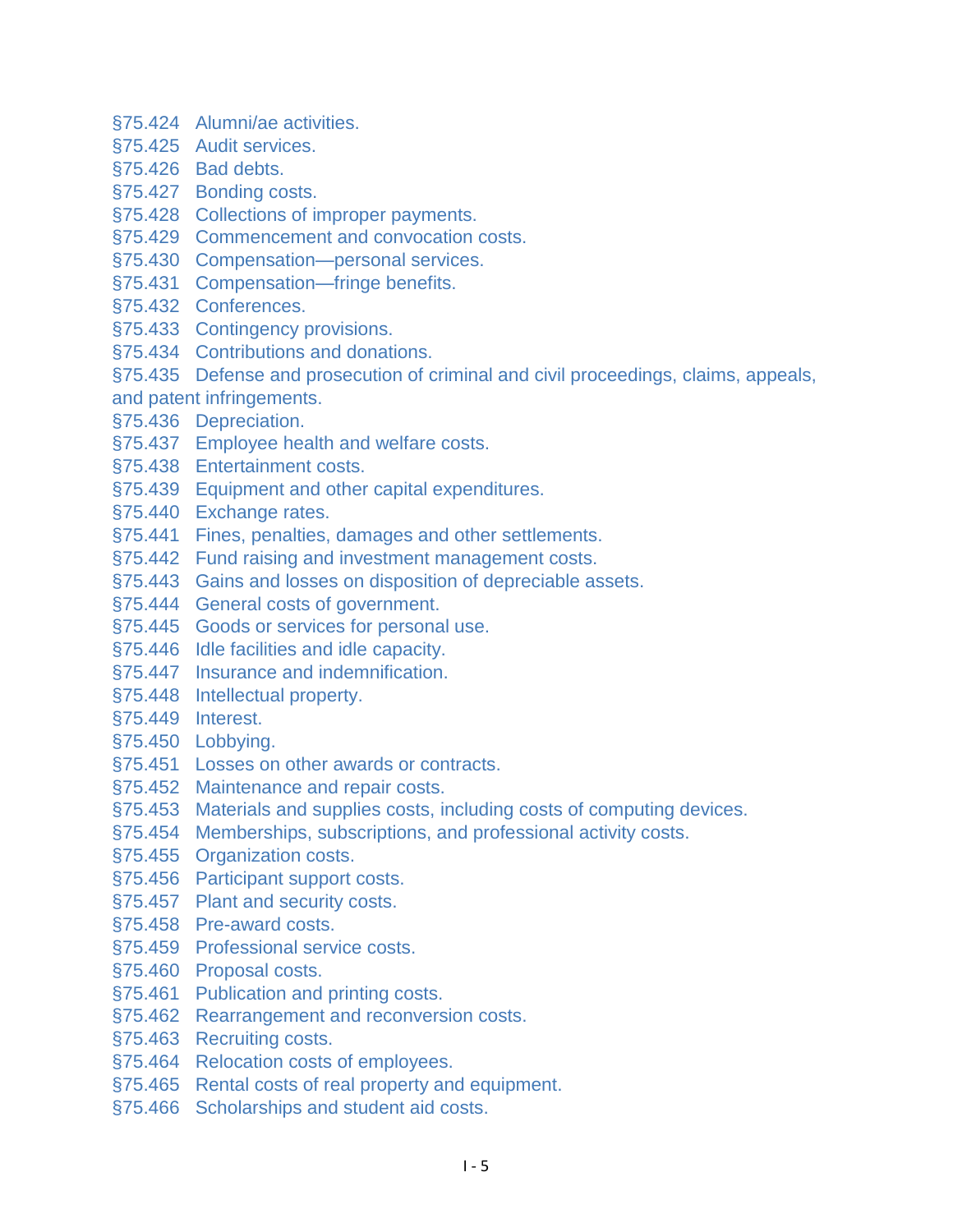- [§75.467 Selling and marketing costs.](https://www.ecfr.gov/cgi-bin/text-idx?SID=06a0b0411d1520fae5e2799030e64ebf&node=pt45.1.75&rgn=div5#se45.1.75_1467)
- [§75.468 Specialized service facilities.](https://www.ecfr.gov/cgi-bin/text-idx?SID=06a0b0411d1520fae5e2799030e64ebf&node=pt45.1.75&rgn=div5#se45.1.75_1468)
- [§75.469 Student activity costs.](https://www.ecfr.gov/cgi-bin/text-idx?SID=06a0b0411d1520fae5e2799030e64ebf&node=pt45.1.75&rgn=div5#se45.1.75_1469)
- [§75.470 Taxes \(including Value Added Tax\).](https://www.ecfr.gov/cgi-bin/text-idx?SID=06a0b0411d1520fae5e2799030e64ebf&node=pt45.1.75&rgn=div5#se45.1.75_1470)
- [§75.471 Termination costs.](https://www.ecfr.gov/cgi-bin/text-idx?SID=06a0b0411d1520fae5e2799030e64ebf&node=pt45.1.75&rgn=div5#se45.1.75_1471)
- [§75.472 Training and education costs.](https://www.ecfr.gov/cgi-bin/text-idx?SID=06a0b0411d1520fae5e2799030e64ebf&node=pt45.1.75&rgn=div5#se45.1.75_1472)
- [§75.473 Transportation costs.](https://www.ecfr.gov/cgi-bin/text-idx?SID=06a0b0411d1520fae5e2799030e64ebf&node=pt45.1.75&rgn=div5#se45.1.75_1473)
- [§75.474 Travel costs.](https://www.ecfr.gov/cgi-bin/text-idx?SID=06a0b0411d1520fae5e2799030e64ebf&node=pt45.1.75&rgn=div5#se45.1.75_1474)
- [§75.475 Trustees.](https://www.ecfr.gov/cgi-bin/text-idx?SID=06a0b0411d1520fae5e2799030e64ebf&node=pt45.1.75&rgn=div5#se45.1.75_1475)

[HHS Selected Items of Cost](https://www.ecfr.gov/cgi-bin/text-idx?SID=06a0b0411d1520fae5e2799030e64ebf&node=pt45.1.75&rgn=div5#sg45.1.75_1475.sg16)

- [§75.476 Independent research and development costs.](https://www.ecfr.gov/cgi-bin/text-idx?SID=06a0b0411d1520fae5e2799030e64ebf&node=pt45.1.75&rgn=div5#se45.1.75_1476)
- [§75.477 Shared responsibility payments.](https://www.ecfr.gov/cgi-bin/text-idx?SID=06a0b0411d1520fae5e2799030e64ebf&node=pt45.1.75&rgn=div5#se45.1.75_1477)

# **[Subpart F—Audit Requirements](https://www.ecfr.gov/cgi-bin/text-idx?SID=06a0b0411d1520fae5e2799030e64ebf&node=pt45.1.75&rgn=div5#sp45.1.75.f)**

**[General](https://www.ecfr.gov/cgi-bin/text-idx?SID=06a0b0411d1520fae5e2799030e64ebf&node=pt45.1.75&rgn=div5#sg45.1.75.f.sg17)** 

[§75.500 Purpose.](https://www.ecfr.gov/cgi-bin/text-idx?SID=06a0b0411d1520fae5e2799030e64ebf&node=pt45.1.75&rgn=div5#se45.1.75_1500)

**[Audits](https://www.ecfr.gov/cgi-bin/text-idx?SID=06a0b0411d1520fae5e2799030e64ebf&node=pt45.1.75&rgn=div5#sg45.1.75_1500.sg18)** 

- [§75.501 Audit requirements.](https://www.ecfr.gov/cgi-bin/text-idx?SID=06a0b0411d1520fae5e2799030e64ebf&node=pt45.1.75&rgn=div5#se45.1.75_1501)
- [§75.502 Basis for determining Federal awards expended.](https://www.ecfr.gov/cgi-bin/text-idx?SID=06a0b0411d1520fae5e2799030e64ebf&node=pt45.1.75&rgn=div5#se45.1.75_1502)
- [§75.503 Relation to other audit requirements.](https://www.ecfr.gov/cgi-bin/text-idx?SID=06a0b0411d1520fae5e2799030e64ebf&node=pt45.1.75&rgn=div5#se45.1.75_1503)
- [§75.504 Frequency of audits.](https://www.ecfr.gov/cgi-bin/text-idx?SID=06a0b0411d1520fae5e2799030e64ebf&node=pt45.1.75&rgn=div5#se45.1.75_1504)
- [§75.505 Sanctions.](https://www.ecfr.gov/cgi-bin/text-idx?SID=06a0b0411d1520fae5e2799030e64ebf&node=pt45.1.75&rgn=div5#se45.1.75_1505)
- [§75.506 Audit costs.](https://www.ecfr.gov/cgi-bin/text-idx?SID=06a0b0411d1520fae5e2799030e64ebf&node=pt45.1.75&rgn=div5#se45.1.75_1506)
- [§75.507 Program-specific audits.](https://www.ecfr.gov/cgi-bin/text-idx?SID=06a0b0411d1520fae5e2799030e64ebf&node=pt45.1.75&rgn=div5#se45.1.75_1507)

## [Auditees](https://www.ecfr.gov/cgi-bin/text-idx?SID=06a0b0411d1520fae5e2799030e64ebf&node=pt45.1.75&rgn=div5#sg45.1.75_1507.sg19)

- [§75.508 Auditee responsibilities.](https://www.ecfr.gov/cgi-bin/text-idx?SID=06a0b0411d1520fae5e2799030e64ebf&node=pt45.1.75&rgn=div5#se45.1.75_1508)
- [§75.509 Auditor selection.](https://www.ecfr.gov/cgi-bin/text-idx?SID=06a0b0411d1520fae5e2799030e64ebf&node=pt45.1.75&rgn=div5#se45.1.75_1509)
- [§75.510 Financial statements.](https://www.ecfr.gov/cgi-bin/text-idx?SID=06a0b0411d1520fae5e2799030e64ebf&node=pt45.1.75&rgn=div5#se45.1.75_1510)
- [§75.511 Audit findings follow-up.](https://www.ecfr.gov/cgi-bin/text-idx?SID=06a0b0411d1520fae5e2799030e64ebf&node=pt45.1.75&rgn=div5#se45.1.75_1511)
- [§75.512 Report submission.](https://www.ecfr.gov/cgi-bin/text-idx?SID=06a0b0411d1520fae5e2799030e64ebf&node=pt45.1.75&rgn=div5#se45.1.75_1512)

## [Federal Agencies](https://www.ecfr.gov/cgi-bin/text-idx?SID=06a0b0411d1520fae5e2799030e64ebf&node=pt45.1.75&rgn=div5#sg45.1.75_1512.sg20)

[§75.513 Responsibilities.](https://www.ecfr.gov/cgi-bin/text-idx?SID=06a0b0411d1520fae5e2799030e64ebf&node=pt45.1.75&rgn=div5#se45.1.75_1513)

**[Auditors](https://www.ecfr.gov/cgi-bin/text-idx?SID=06a0b0411d1520fae5e2799030e64ebf&node=pt45.1.75&rgn=div5#sg45.1.75_1513.sg21)** 

- [§75.514 Scope of audit.](https://www.ecfr.gov/cgi-bin/text-idx?SID=06a0b0411d1520fae5e2799030e64ebf&node=pt45.1.75&rgn=div5#se45.1.75_1514)
- [§75.515 Audit reporting.](https://www.ecfr.gov/cgi-bin/text-idx?SID=06a0b0411d1520fae5e2799030e64ebf&node=pt45.1.75&rgn=div5#se45.1.75_1515)
- [§75.516 Audit findings.](https://www.ecfr.gov/cgi-bin/text-idx?SID=06a0b0411d1520fae5e2799030e64ebf&node=pt45.1.75&rgn=div5#se45.1.75_1516)
- [§75.517 Audit documentation.](https://www.ecfr.gov/cgi-bin/text-idx?SID=06a0b0411d1520fae5e2799030e64ebf&node=pt45.1.75&rgn=div5#se45.1.75_1517)
- [§75.518 Major program determination.](https://www.ecfr.gov/cgi-bin/text-idx?SID=06a0b0411d1520fae5e2799030e64ebf&node=pt45.1.75&rgn=div5#se45.1.75_1518)